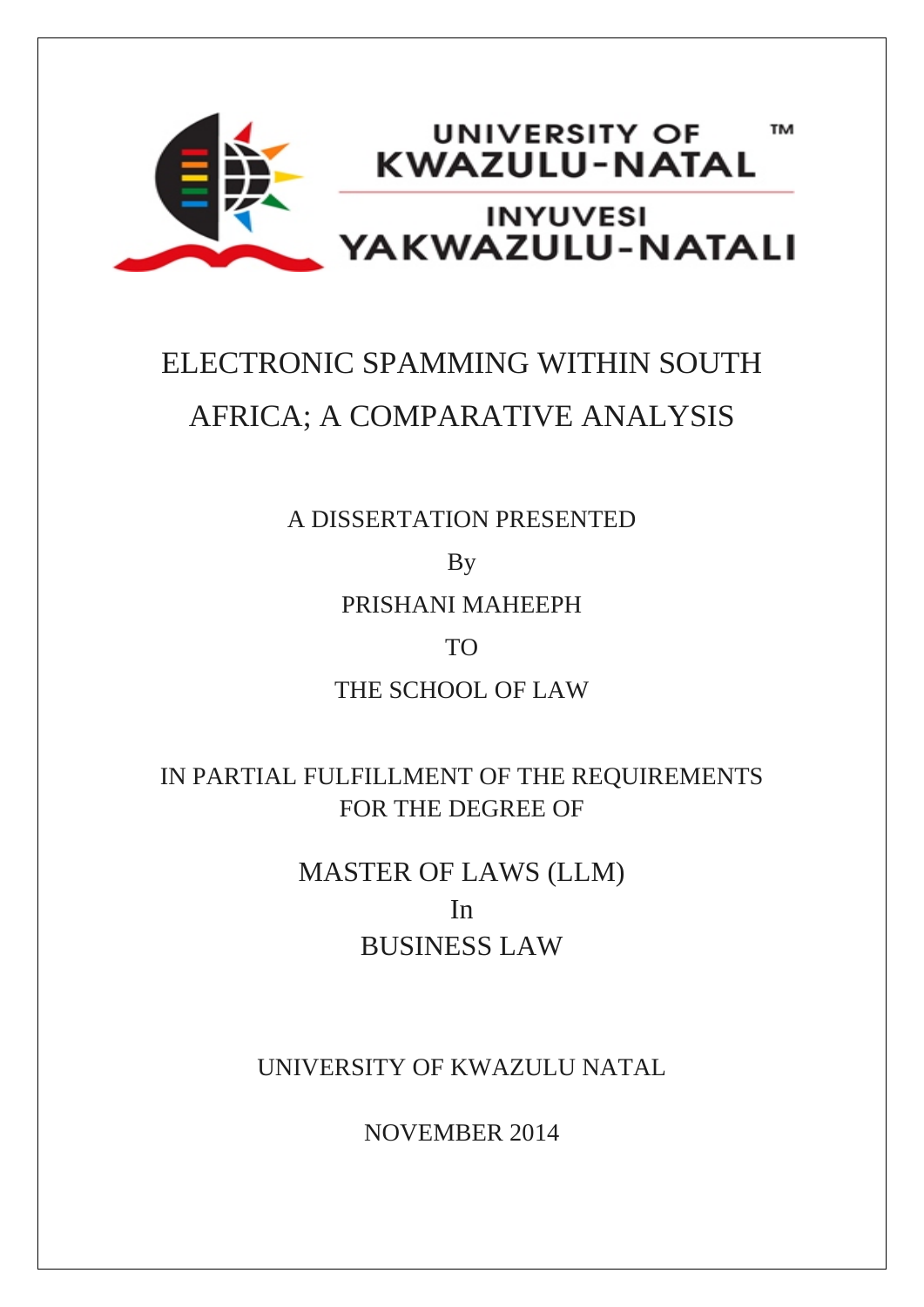#### **DECLARATION OF ORIGINALITY**

I hereby certify that I am the sole author of this dissertation and that no part of this dissertation has been published or submitted for publication.

I declare that this is a true copy of my dissertation including any final revisions and that this dissertation has not been submitted for a higher degree to any other University or Institution.

I declare that this dissertation is my own unaided work. To the best of my knowledge and belief, the dissertation contains no material previously published or written by another person except where due reference is made in the dissertation itself.

This project is an original piece of work which is made available for photocopying and for interlibrary loan.

.............................................

Prishani Maheeph

210528505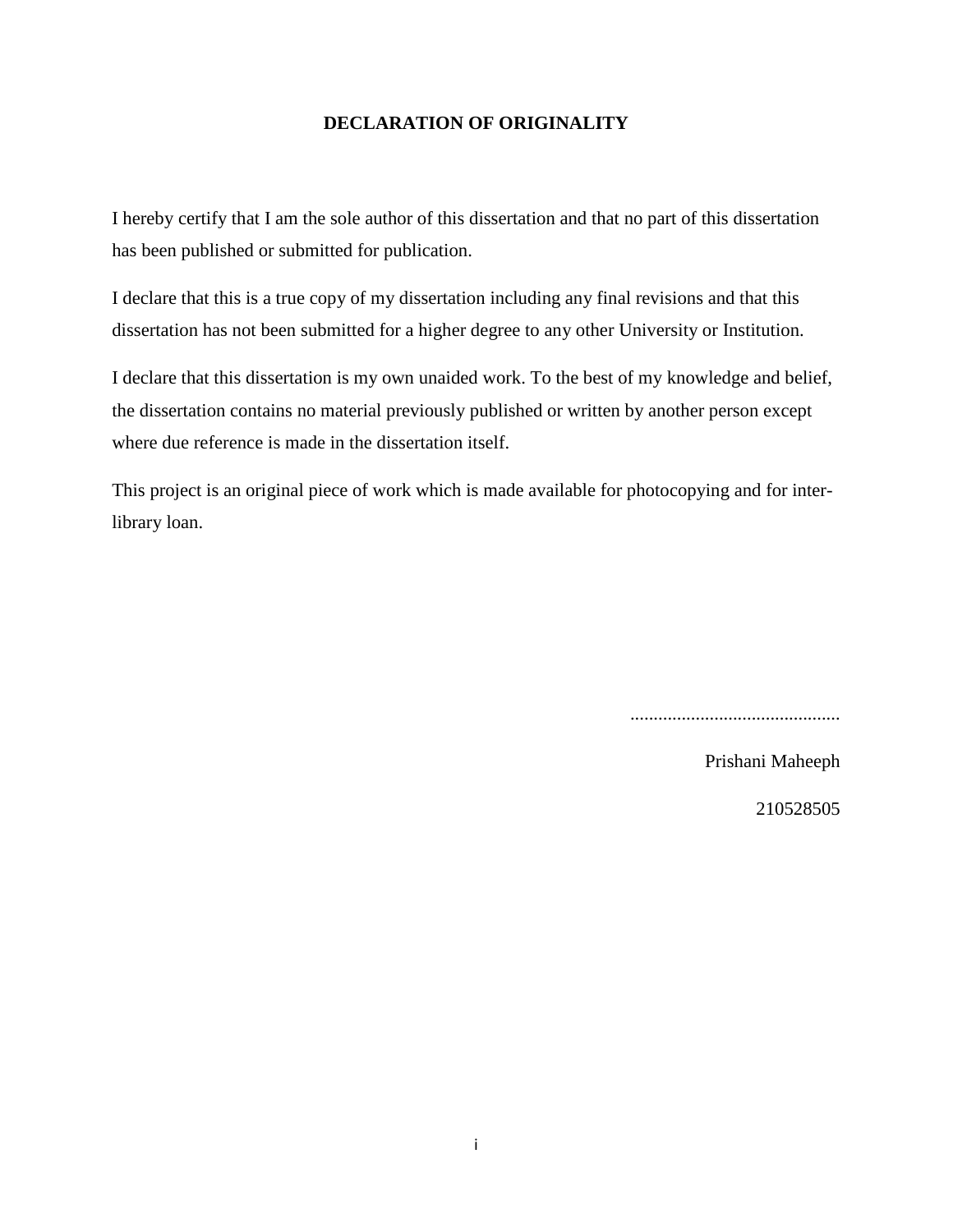#### **ACKNOWLEDGEMENTS**

Acknowledgement of my gratitude goes to Ms Devarasi Maduramuthu for supporting my research and providing me with constant guidance, helpful explanations and personal opinion. Furthermore I thank Ms Maduramuthu for sharing a passion in the subject of spamming which provided me with overall encouragement.

I thank my family for the abiding support and for sacrificing noise levels within my home to accommodate my concentration-span. I truly appreciate it.

Finally, I would like to thank the nearest and dearest to me – my four dogs, for reducing my stress levels at times when I needed it the most.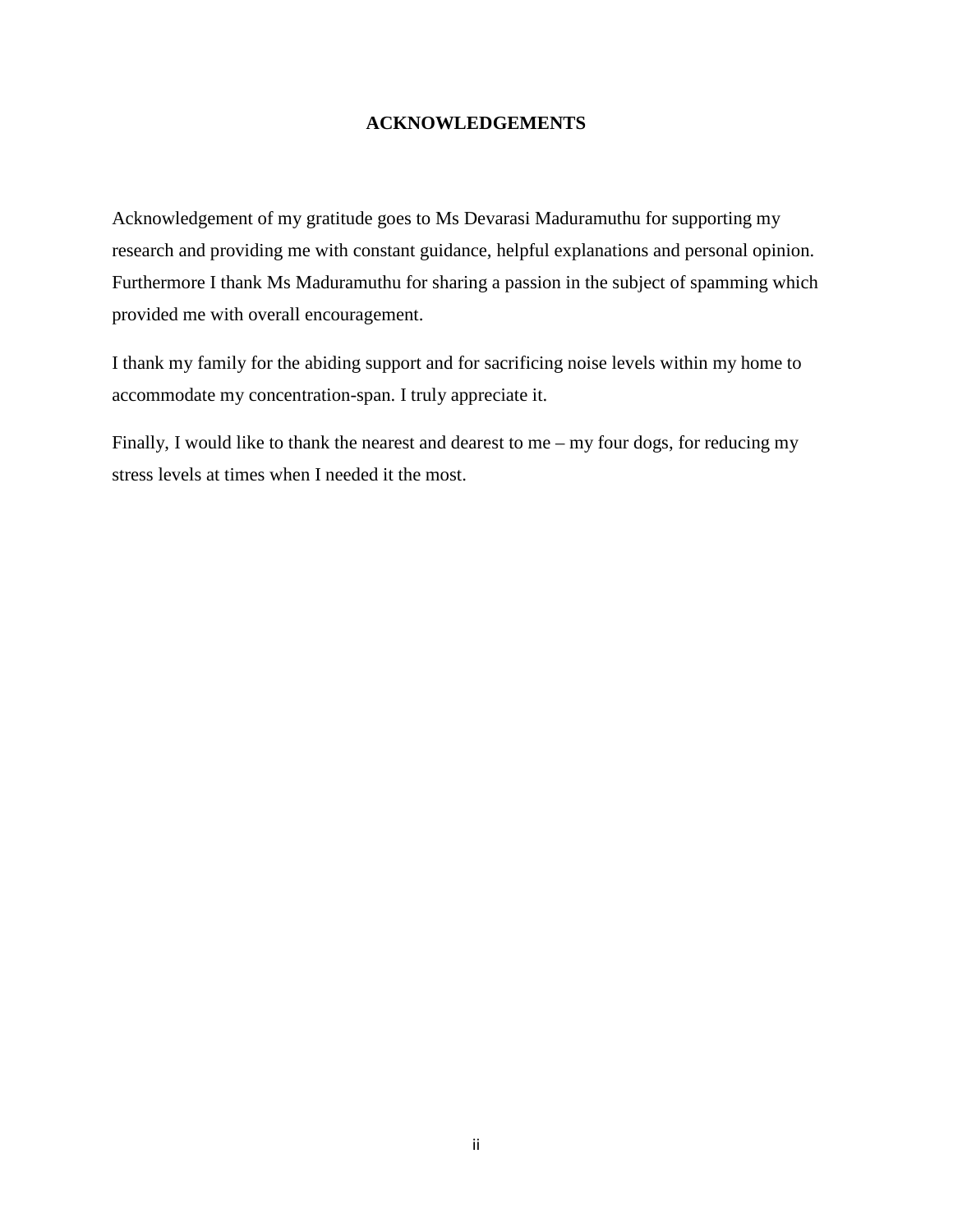#### **ABSTRACT**

In the context of electronic messaging, spam refers to unsolicited bulk messages. Spam creates significant problems for the recipient of these messages, from mere irritation to infringements of constitutionally guaranteed rights. In addition, spam has threatened to undermine the usefulness of email. These abovementioned negative consequences of spam are addressed by technical, legislative and industry self-regulated measures. The primary focus of this research paper is on the legislative measures adopted to combat spamming. The majority of the research will highlight and discuss the South African position and will include an elucidation and critical analysis of the practical difficulties of said legislative means. In particular direct marketing and the enforcement mechanisms designed to implement and accord strength to these measures will be discussed. Thereafter this paper seeks to explore the manner in which the judiciary has interpreted the laws relating to spamming. The South African approach will then be compared to that of the related Canadian position. In conclusion, recommendations and suggestions for improvements will be canvassed.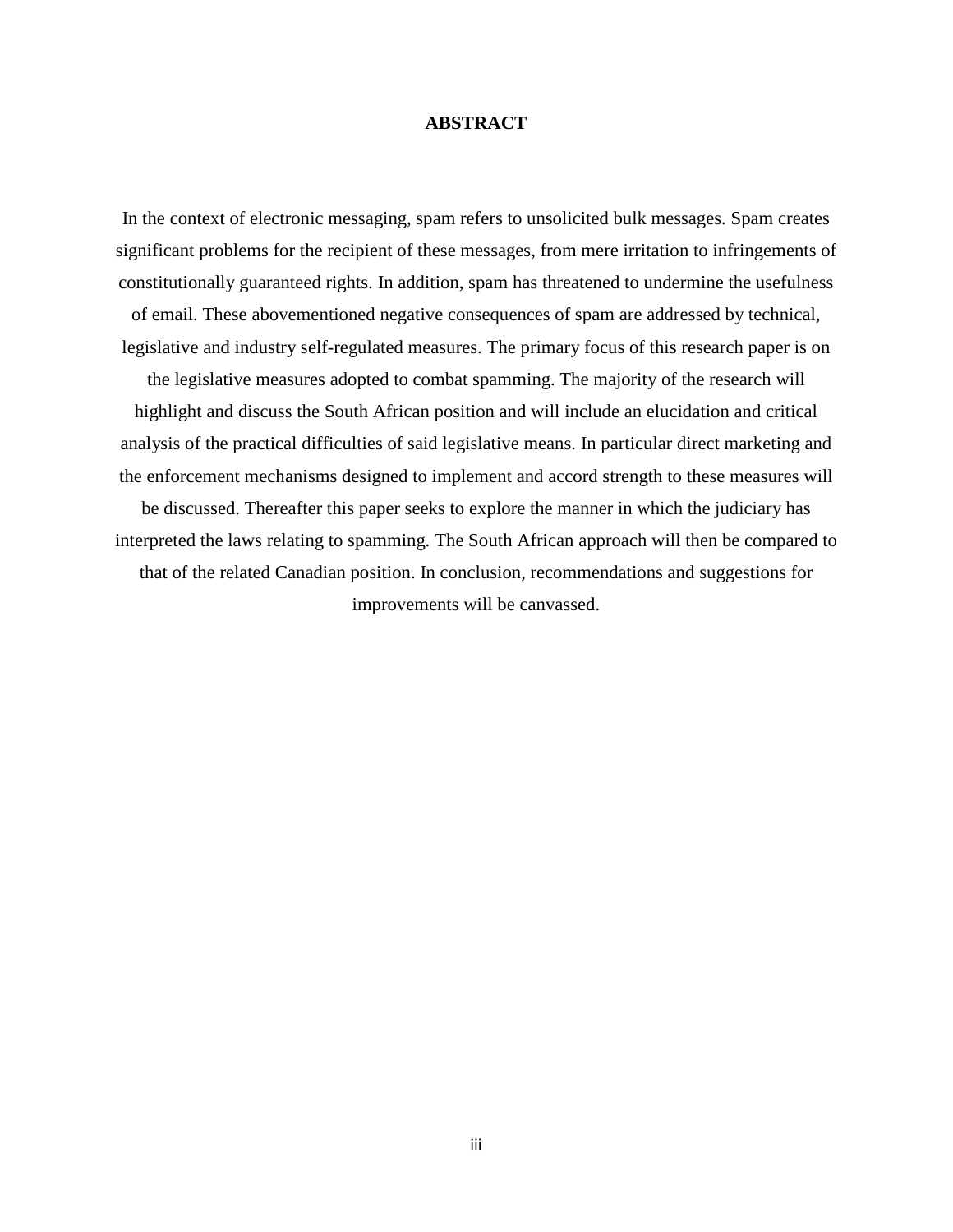# **KEY TERMS**

Consumer Protection, Consumer Protection Act, Email, Electronic Communications and Transactions Act, Internet, Internet Service Providers, Opt-in and Opt-out regime, Protection Of Personal Information Act, Spam, Unsolicited Bulk Email, Unsolicited Commercial Email, Unsubscribe Mechanism.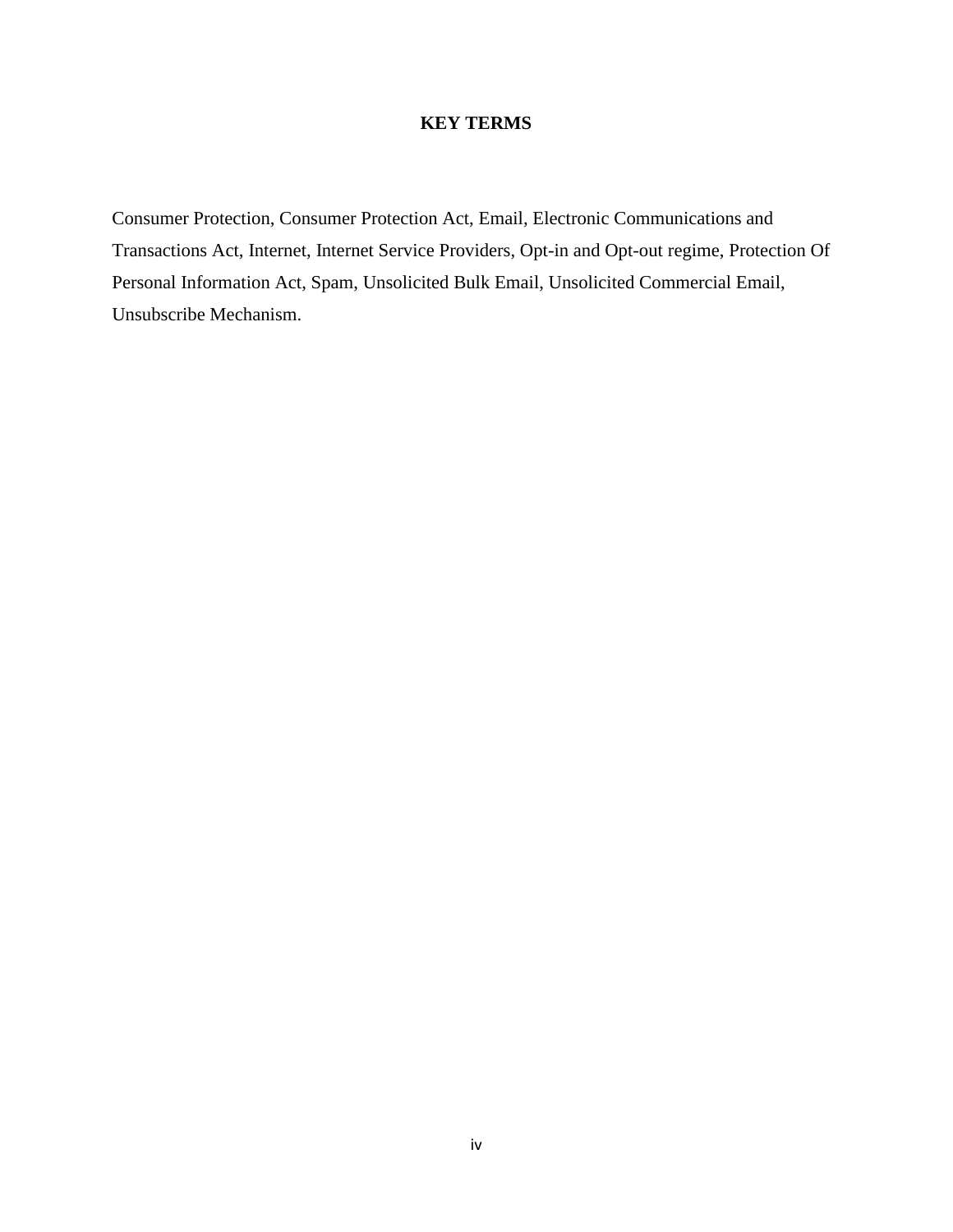# **BIBLIOGRAPHY**

# ADVERTISING STANDARDS AUTHORITY OF SOUTH AFRICA ("ASA")

Code of Advertising Practice (Appendix C) available at [http://www.asasa.org.za/codes/advertising-code-of-practice/appendix-c-direct-marketing](http://www.asasa.org.za/codes/advertising-code-of-practice/appendix-c-direct-marketing-advertising%E2%80%93dmasa)[advertising%E2%80%93dmasa](http://www.asasa.org.za/codes/advertising-code-of-practice/appendix-c-direct-marketing-advertising%E2%80%93dmasa)

# BUYS R CRONJE F

Cyberlaw @SA II: The Law of the Internet in South Africa (2004)  $2<sup>nd</sup>$  edition Pretoria: Van Schaik (2004)

# CUIJPERS C KOOPS B

"How fragmentation in European law Undermines Consumer Protection: the Case of Locationbased services" (2008) 33 E.L. Rev. Thomson Reuters (Legal) Limited and Contributors

# EBERSOHN G

"An Analysis of Spam Legislation" (2004) 12(3) Juta's Business Law 134

# GATES B

"Why I hate spam" The Wall Street Journal (23 June 2003) reprinted at <http://www.microsoft.com/presspass/ofnote/06-23wsjspam.mspx>

# GEISSLER M L

Bulk Unsolicited Electronic Messages (Spam): a South African Perspective (2004) (LLD thesis, University of South Africa)

# GUIDE TO THE CANADIAN HOUSE OF COMMONS

"Making Canada's Laws" Official website of Parliament of Canada at <http://www.parl.gc.ca/About/Parliament/GuideToHoC/making-e.htm>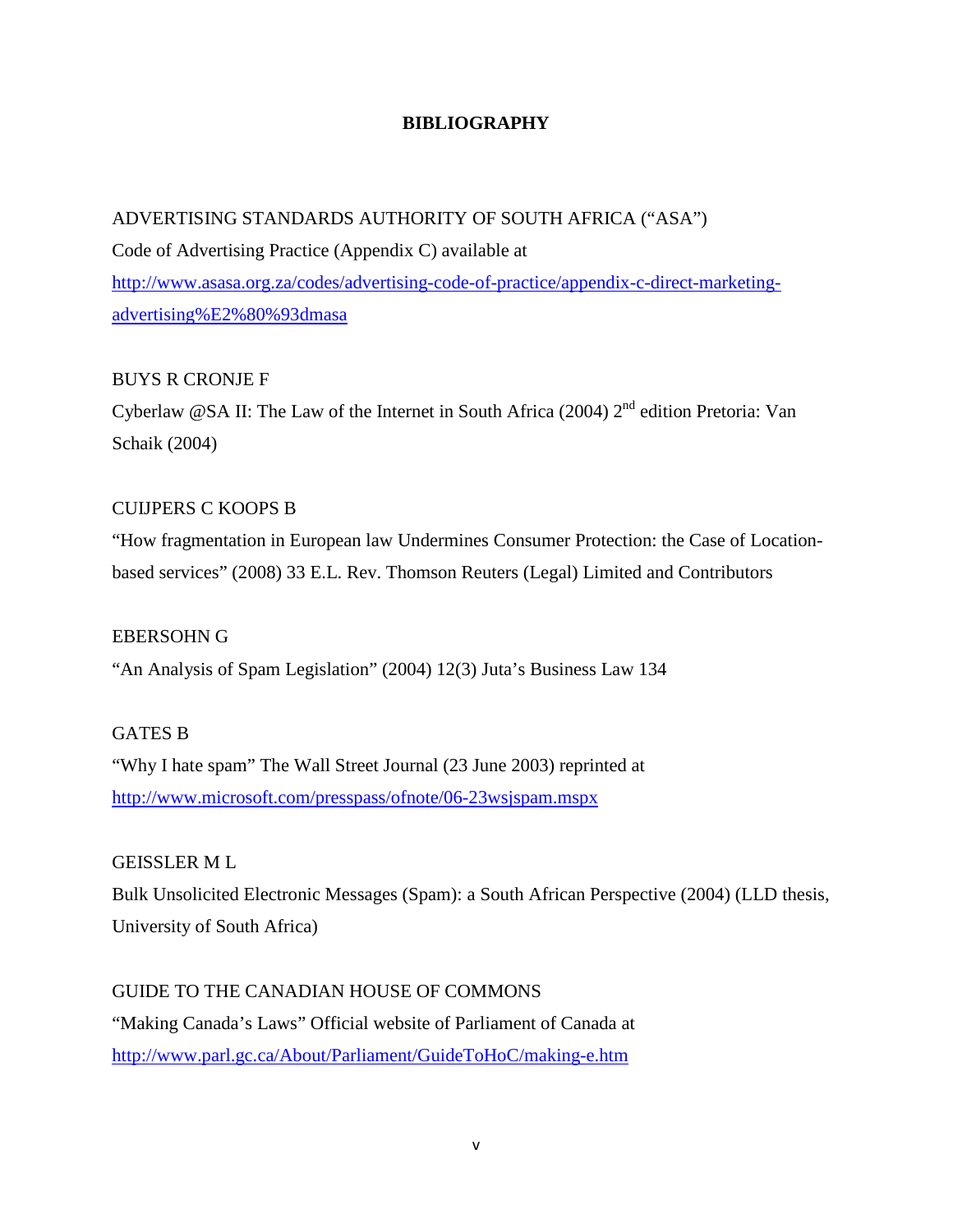# GUIDELINES FOR RECOGNITION OF INDUSTRY REPRESENTATIVE BODIES OF INFORMATION SYSTEM PROVIDERS

"ECT IRB Guidelines" Gazetted under GN 1283 in GG 29474 of 14 December 2006

# HOAX-SLAYER

Website available at<http://www.hoax-slayer.com/>

# HUTCHISON D

The Law of Contract in South Africa Cape Town: Oxford University Press (2009)

# INTERNATIONAL TELECOMMUNICATION UNION

WSIS Thematic Meeting on Cyber security A Comparative Analysis of Spam Laws: The Quest for a Model Law (10 June 2005) Document CYB/03 Geneva, Switzerland available at http://www.itu.int/osg/spu/cybersecurity/docs/Background Paper Comparative Analysis of Sp [am\\_Laws.pdf](http://www.itu.int/osg/spu/cybersecurity/docs/Background_Paper_Comparative_Analysis_of_Spam_Laws.pdf)

# JONES M SCHOEMAN H

"The South African Constitution and Electronic Commerce" ISSA Information Security South Africa 3rd Annual Conference, Sandton (2004) (Unpublished) available at [http://eprints.mdx.ac.uk/12693/1/The%20SA%20Constitution%20and%20Electronic%20Comm](http://eprints.mdx.ac.uk/12693/1/The%20SA%20Constitution%20and%20Electronic%20Commerce.pdf) [erce.pdf](http://eprints.mdx.ac.uk/12693/1/The%20SA%20Constitution%20and%20Electronic%20Commerce.pdf)

# KASPERSKY LAB

Quarterly Spam Statistics Report Q3 – 2013 available at [http://usa.kaspersky.com/internet-security-center/threats/spam-statistics-report-q3-](http://usa.kaspersky.com/internet-security-center/threats/spam-statistics-report-q3-2013%23.VBmOuvmSwkO) [2013#.VBmOuvmSwkO](http://usa.kaspersky.com/internet-security-center/threats/spam-statistics-report-q3-2013%23.VBmOuvmSwkO)

# MCRAE D

The Canadian Yearbook of International Law Volume 47 Toronto: University of British Columbia Press (2009)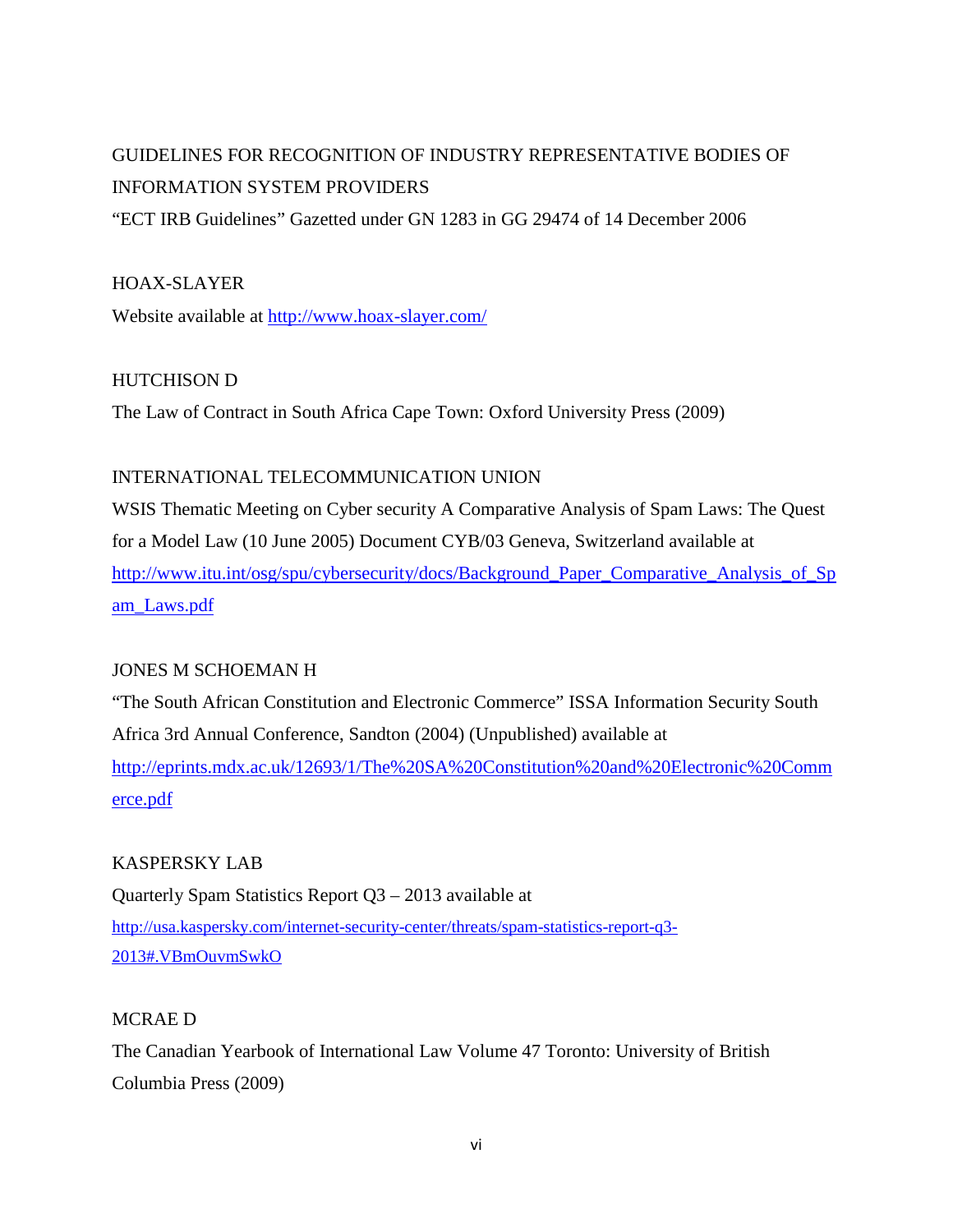# MOONEY-COTTER A

Culture clash: An International Legal Perspective on Ethnic Discrimination Farnham, England Ashgate Publishing Ltd (2011)

# PAPADOPOULOS S

"Are we about to cure the scourge of spam? A commentary on current and proposed South African legislative intervention" 2012 THRHR 223

# PAPADOPOULOS S HAMANN B

"Direct marketing and spam via electronic communications: an analysis of the regulatory framework in South Africa" 2014 (47) 1 De Jure 42

#### PAULSON D

"Canada Update: A Review of Canada's Recent Holding Regarding the Proposed Securities Act, Canada's Anti-Spam Law that May Soon Take Effect, And the Disciplinary Hearing of Joe Groia" (2012) 18 (4) Law and Business Review of the Americas 615

#### SIPE M

"The Need for New Federal Anti-Spam Legislation" (2013) Vol. 31:55 Yale Journal on Regulation

# SOUTH AFRICAN LAW REFORM COMMISSION

Discussion Paper 109 "Privacy and Data Protection", Project 124 (2005) Pretoria: SALRC

# TLADI S

"The Regulation of Unsolicited Commercial Communications (SPAM); Is the Opt-Out Mechanism Effective" (2008) 125(1) SALJ 178-192

# VAN DER MERWE D

Information and Communications technology law Durban: LexisNexis (2008) 183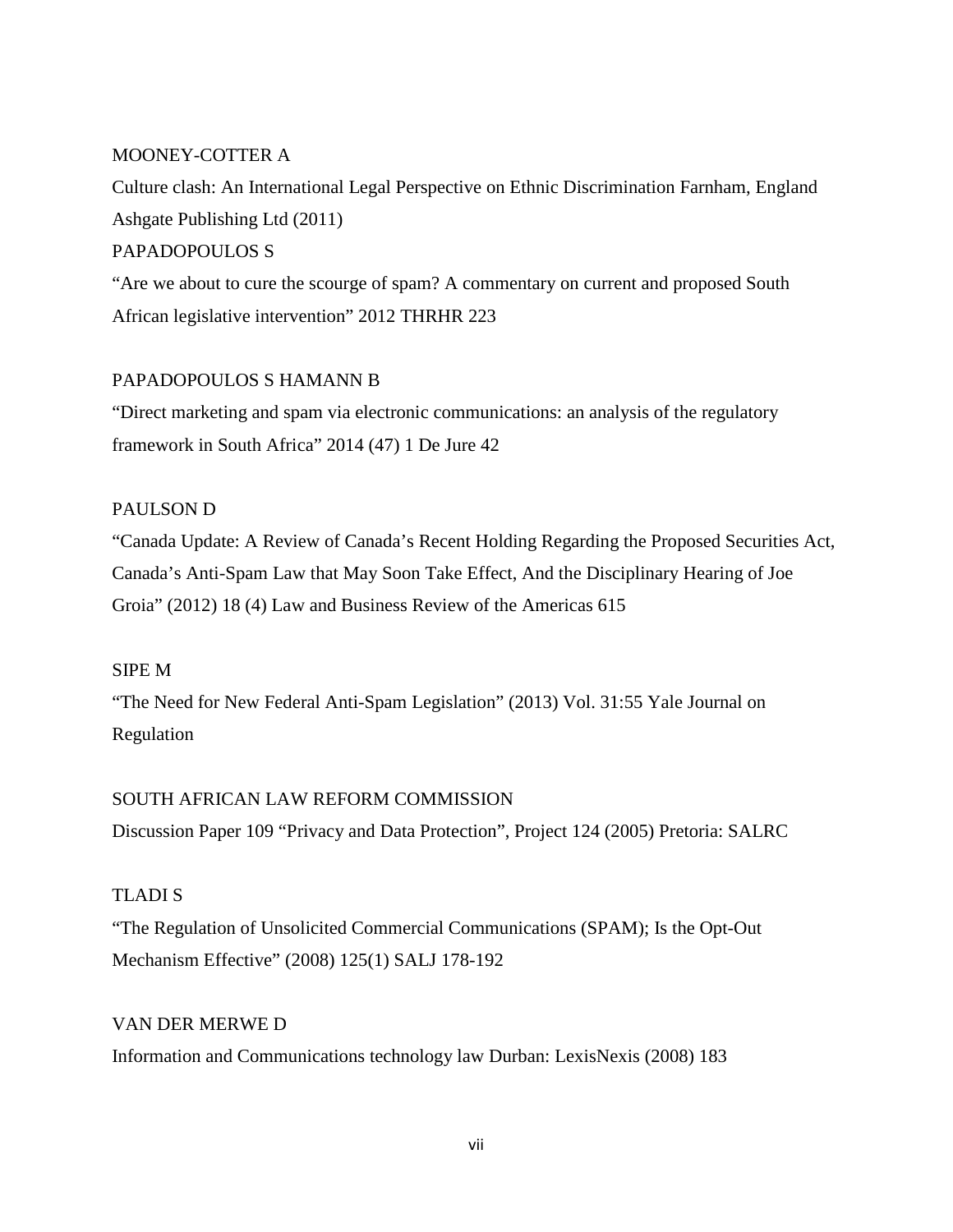# WOKER T

"Why the Need for Consumer Protection Legislation? A Look at Some of the Reasons Behind the Promulgation of the National Credit Act and the Consumer Protection Act" 2010 (31) 2 Obiter 217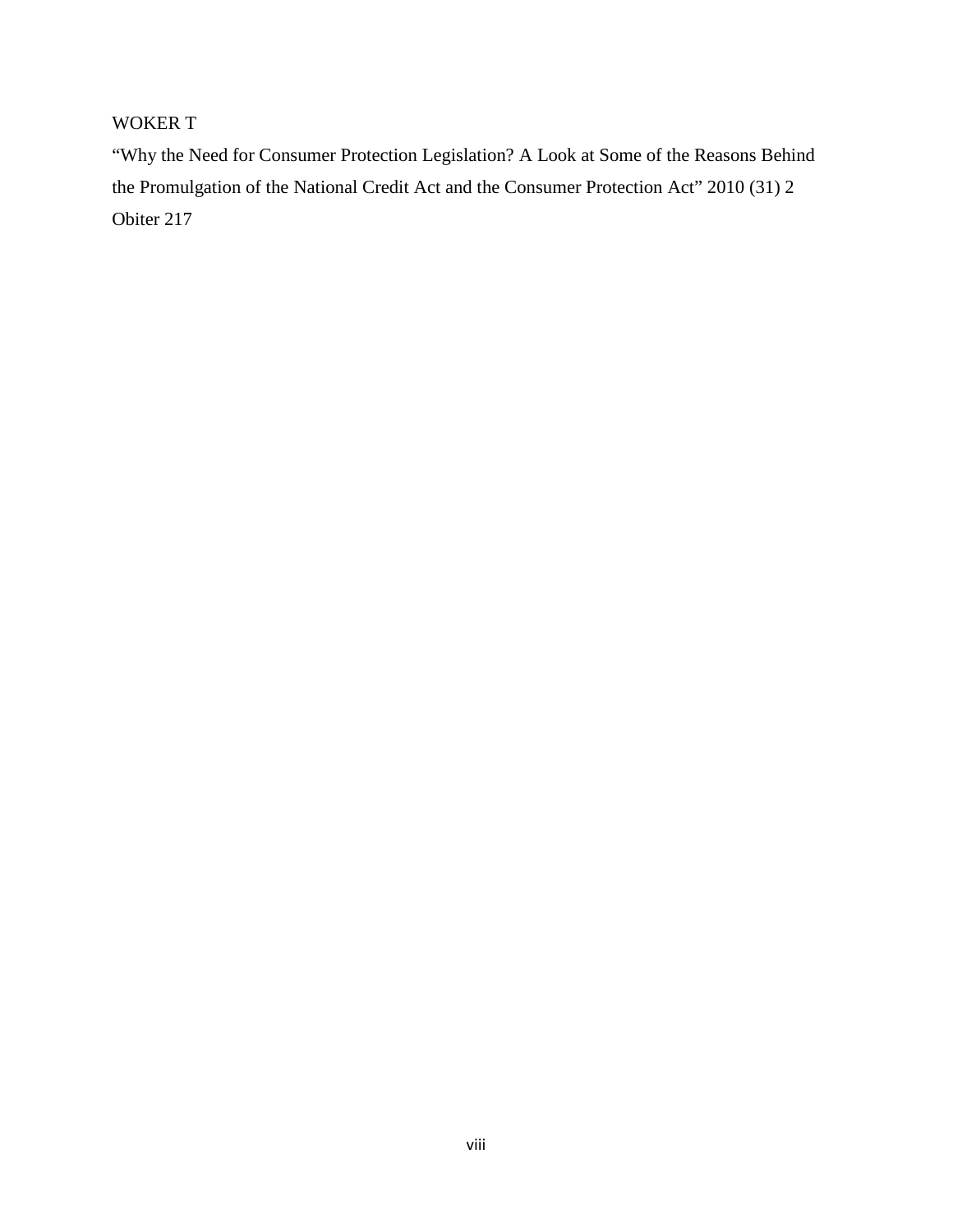#### **TABLE OF STATUTES AND REGULATIONS**

#### **CANADA**

An Act to promote the efficiency and adaptability of the Canadian economy by regulating certain activities that discourage reliance on electronic means of carrying out commercial activities, and to amend the Canadian Radio-television and Telecommunications Commission Act, the Competition Act, the Personal Information Protection and Electronic Documents Act and the Telecommunications Act (S.C. 2010, c. 23) (There is no official short title for this Act.)

Charter of Rights and Freedoms, Constitution Act 1982

Electronic Commerce Protection Regulations [Canada Gazette] (Part I, Vol. 145, No. 28 – July 9, 2011]

Interpretation Act R.S.C 1985, c. I-21

#### **NIGERIA**

Criminal Code Act of Nigeria (1990)

#### **SOUTH AFRICA**

Constitution of the Republic of South Africa, Act 108 of 1996

Consumer Protection Act 68 of 2008

Consumer Protection Act Regulations GN 293 in GG 34180 (1 April 2011)

Electronic Communications and Transactions Act 25 of 2002

Electronic Communications and Transactions Amendment Bill [2012]

National Credit Act 34 of 2005

Promotion of Access to Information Act 2 of 2002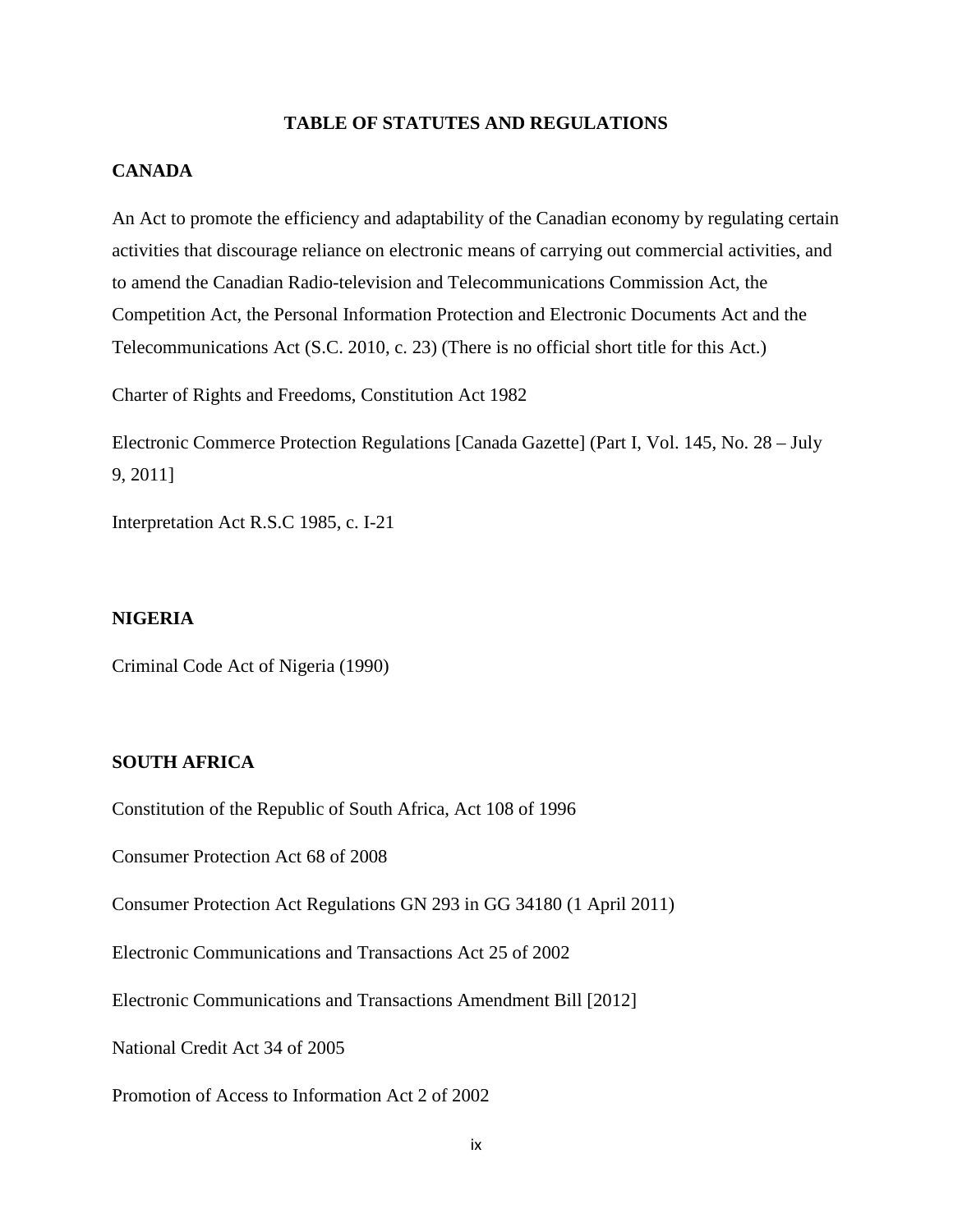Protection of Personal Information Act 4 of 2013

# **UNITED STATES OF AMERICA**

US Congressional Findings and Policy of the Controlling the Assault of Non-solicited Pornography Act of 2003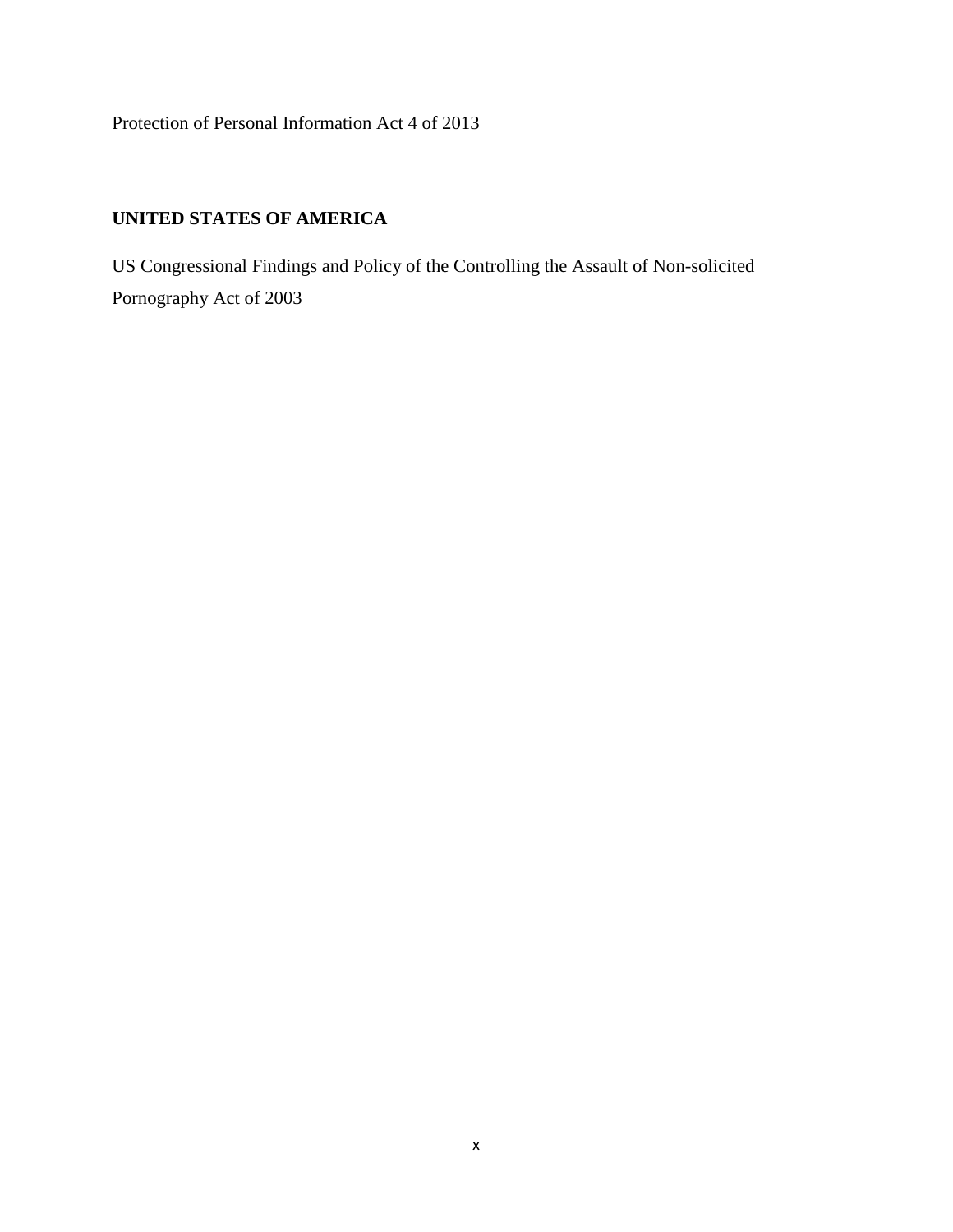# **TABLE OF REPORTS AND CONVENTIONS**

#### **EUROPEAN UNION**

European Union Data Protection Directive (95/46/EC)

# **ORGANISATION FOR ECONOMIC CO-OPERATION AND DEVELOPMENT ("OECD")**

"Spam Issues in Developing Countries' Organisation for Economic Co-operation and Development" (2005) available at

<http://www.oecd.org/internet/ieconomy/34935342.pdf>

# **SOUTH AFRICA**

Ad Hoc Joint Committee of South African Parliament Report on the Open Democracy Bill [B67- 98] (2000)

South African Law Reform Commission Report Privacy and Data Protection Pretoria: SALRC (2009) ("Report on Privacy and Data Protection")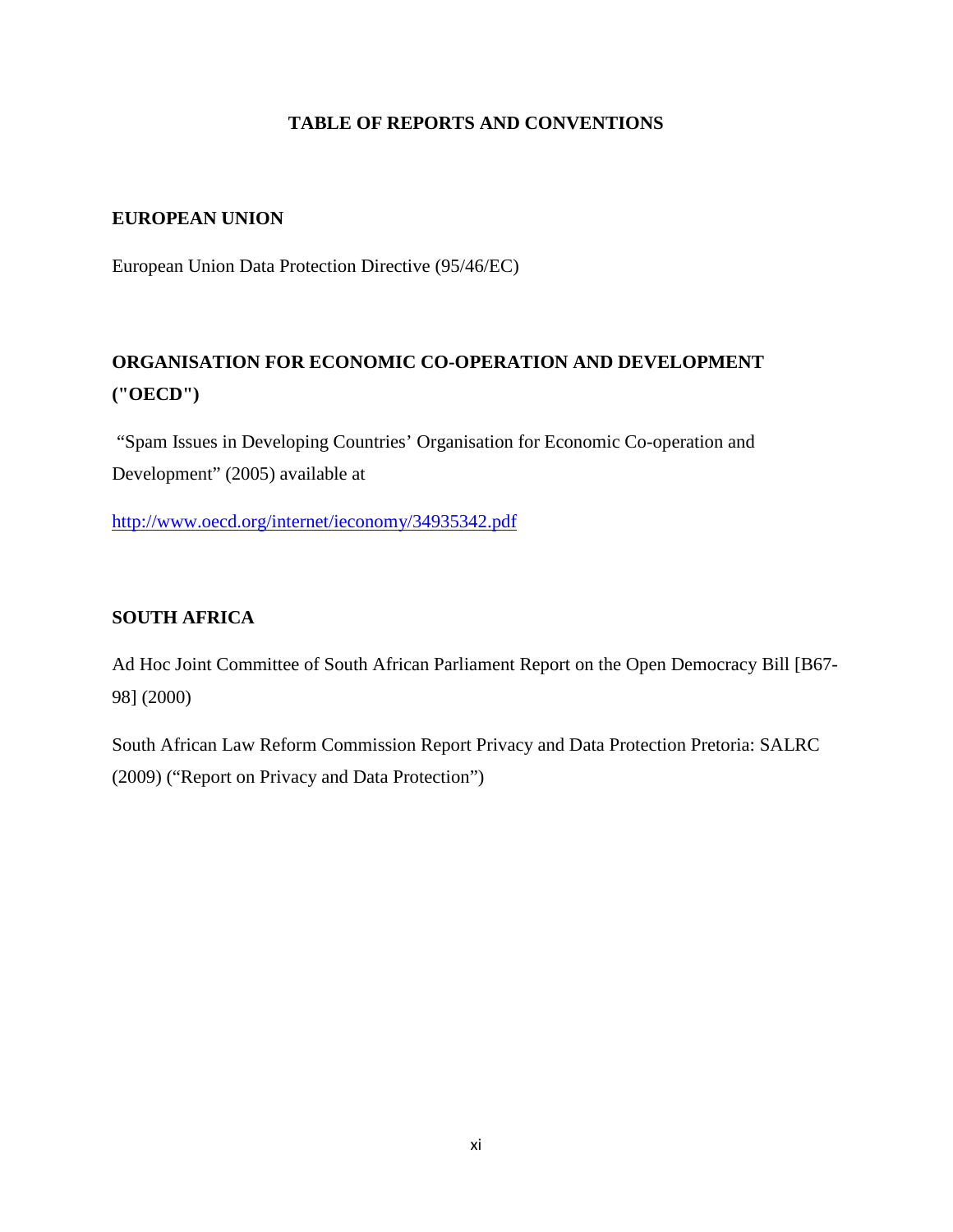# **TABLE OF CASES**

#### **SOUTH AFRICA**

*Children's Resource Centre Trust v Pioneer Food* 2013 (2) SA 213 (SCA)

*Gaertner and Others v Minister of Finance* 2014 (1) BCLR 38 (CC)

*Ketler Investments CC t/a Ketler Presentations v Internet Service Providers' Association* 2014 (2) SA 569 (GJ)

*North Central Local Council and South Central Local Council v Roundabout Outdoor (Pty) Ltd and Others* 2002 (2) SA 625 (D)

#### **UNITED STATES OF AMERICA**

*Rowan v United States Post Office Department* 397 U.S 728 (1970)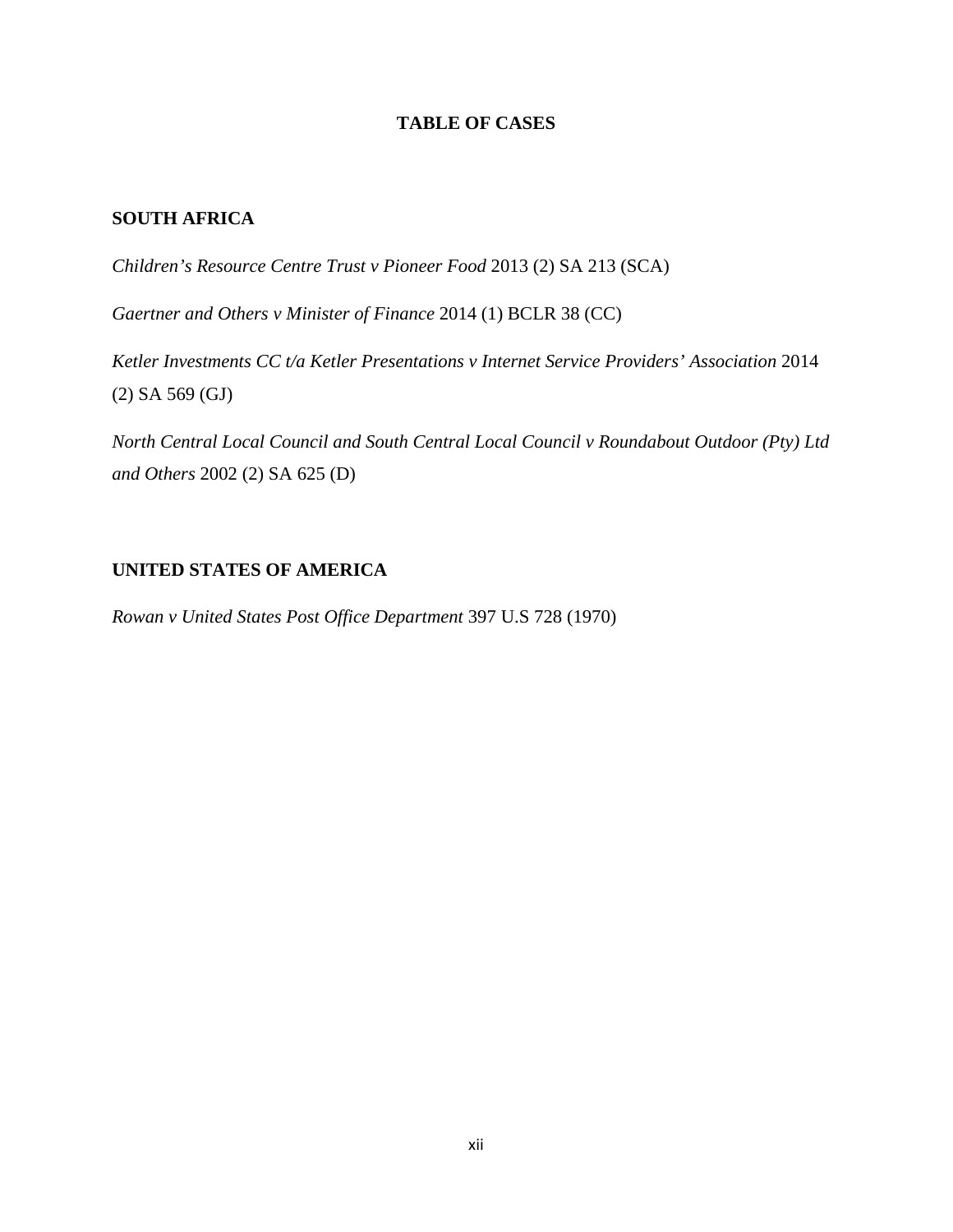# **TABLE OF CONTENTS**

| <b>CHAPTER</b>                                                              | <b>PAGE</b> |
|-----------------------------------------------------------------------------|-------------|
|                                                                             |             |
|                                                                             |             |
|                                                                             |             |
|                                                                             |             |
|                                                                             |             |
|                                                                             |             |
|                                                                             |             |
|                                                                             |             |
|                                                                             |             |
|                                                                             |             |
|                                                                             |             |
|                                                                             |             |
|                                                                             |             |
|                                                                             |             |
|                                                                             | .9          |
|                                                                             |             |
|                                                                             |             |
|                                                                             |             |
|                                                                             |             |
|                                                                             |             |
| 2.2.2 The implications of the CPA and its regulations on direct marketing18 |             |
|                                                                             |             |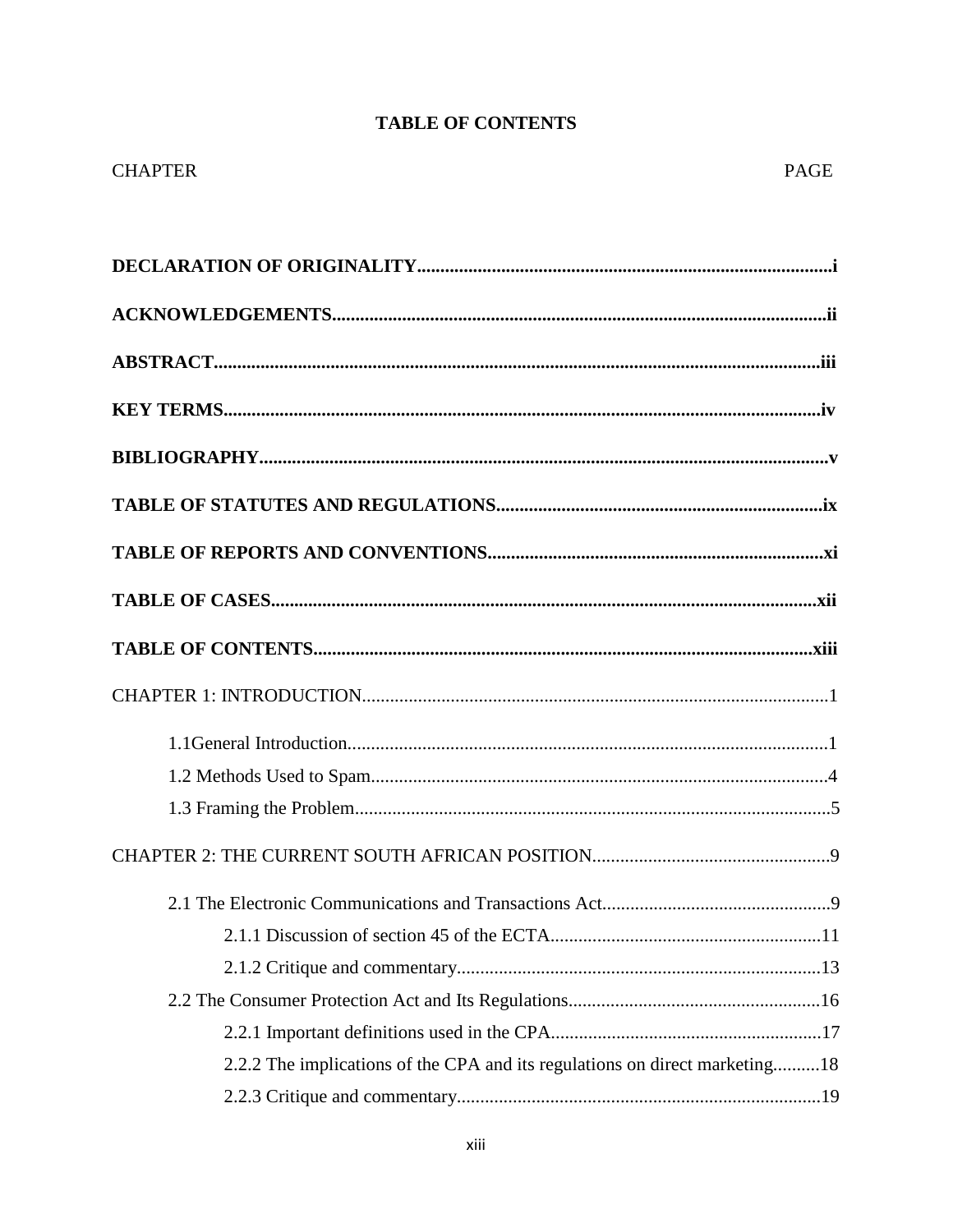| CHAPTER 3: JUDICIAL INTERPRETATION OF THE CURRENT LAWS RELATING TO                |  |
|-----------------------------------------------------------------------------------|--|
|                                                                                   |  |
|                                                                                   |  |
|                                                                                   |  |
|                                                                                   |  |
|                                                                                   |  |
| CHAPTER 4: THE DAWNING OF THE PROTECTION OF PERSONAL INFORMATION                  |  |
|                                                                                   |  |
|                                                                                   |  |
|                                                                                   |  |
|                                                                                   |  |
| 4.2.1 Summary of the Report's recommendations which are relevant to this          |  |
|                                                                                   |  |
|                                                                                   |  |
|                                                                                   |  |
|                                                                                   |  |
|                                                                                   |  |
| 4.6 Transforming the Regulatory Framework of Direct Marketing and Spam: Employing |  |
|                                                                                   |  |
|                                                                                   |  |
|                                                                                   |  |
| 4.9 The Eight Conditions for the Lawful Processing of Personal Information44      |  |
|                                                                                   |  |
|                                                                                   |  |
|                                                                                   |  |
|                                                                                   |  |
|                                                                                   |  |
|                                                                                   |  |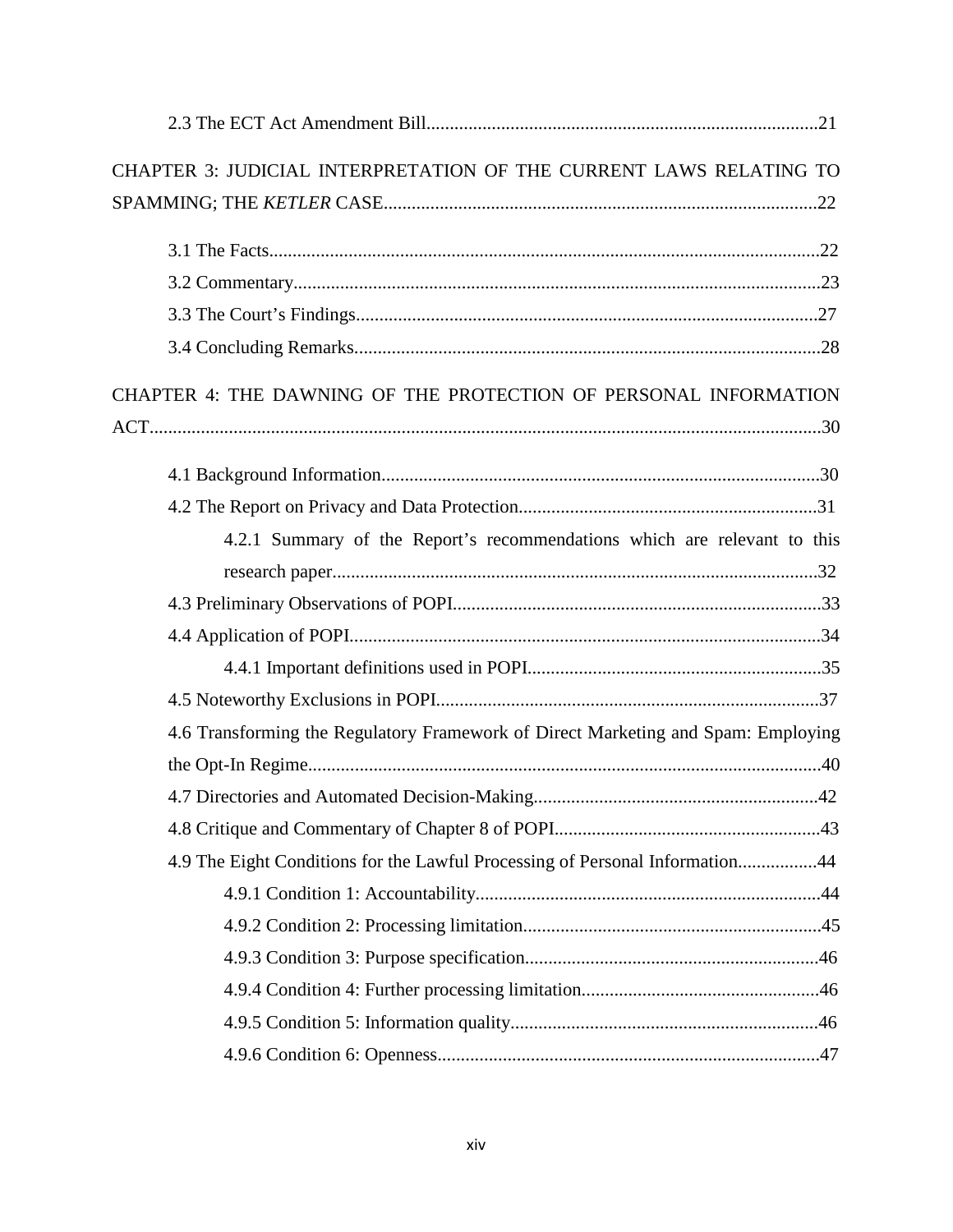|  |  | 4.9.7 Condition 7: Security safeguards; considering the issues relating to |  |  |  |
|--|--|----------------------------------------------------------------------------|--|--|--|
|  |  |                                                                            |  |  |  |
|  |  |                                                                            |  |  |  |
|  |  |                                                                            |  |  |  |

| CHAPTER 5: CANADIAN INSPIRATION; WHY SPAMMERS SHOULD REMOVE              |
|--------------------------------------------------------------------------|
|                                                                          |
|                                                                          |
|                                                                          |
|                                                                          |
|                                                                          |
|                                                                          |
|                                                                          |
|                                                                          |
|                                                                          |
|                                                                          |
|                                                                          |
|                                                                          |
|                                                                          |
|                                                                          |
|                                                                          |
|                                                                          |
|                                                                          |
|                                                                          |
|                                                                          |
| 6.6 The Unsubscribe Mechanism in Conjunction With The Opt-In Mechanism66 |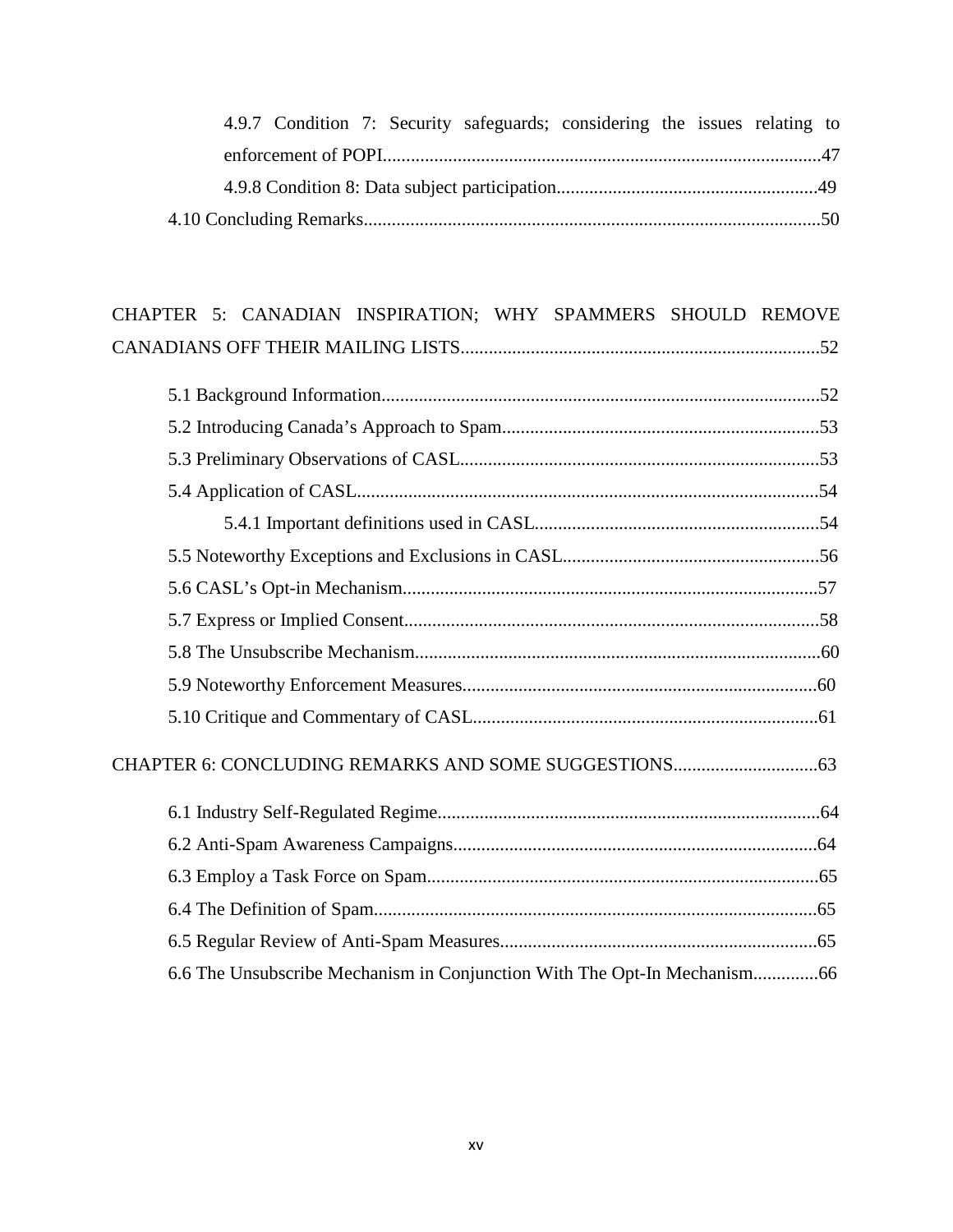#### CHAPTER 1

#### **INTRODUCTION**

"Like almost everyone who uses e-mail, I receive a ton of spam every day. Much of it offers to help me get out of debt or get rich quick. It would be funny if it weren't so irritating."<sup>[1](#page-16-0)</sup>

*Bill Gates* 

#### *1.1 General Introduction*

*Congratulations, your mobile has been selected in a random draw and you are the lucky winner of one million rand. To claim your prize, please contact Mr Mazibuko on 075 765 8787.[2](#page-16-1)*

Perhaps if these claims were true, this research paper and what it seeks to achieve would not spark any interest in the reader. Thousands of South Africans would be planning expensive holidays with their winnings claimed from Mr Mazibuko. Alas, this is not the case; messages such as the one above, are almost always false and invariably prejudicial in its intent.

Although most spam messages can be easily distinguished from legitimate messages as fake and a nuisance, others are formulated with more sophisticated language causing the recipient to believe the message to be true. Consider the following real example which has become known as a "Nigerian 419 Scam": $3$ 

<span id="page-16-0"></span><sup>&</sup>lt;sup>1</sup> B Gates 'Why I hate spam' The Wall Street Journal (23 June 2003) reprinted at <http://www.microsoft.com/presspass/ofnote/06-23wsjspam.mspx> accessed on 14 October 2014. This article comments on the problems associated with spam and the efforts of Microsoft® in combating spam through technological innovation and cooperation with government and industry leaders.

<span id="page-16-2"></span><span id="page-16-1"></span><sup>&</sup>lt;sup>2</sup> This is a fictional example of a typical spam message that most consumers receive via SMS often requiring the consumer to deposit money in an account (of which the details are provided) to be able to receive their "winnings". <sup>3</sup> The quoted spam examples contained in this research paper are direct quotes bearing misspellings that have not been corrected. This specific example can be found on the Hoax-slayer website available at [http://www.hoax](http://www.hoax-slayer.com/engr-david-koni.shtml)[slayer.com/engr-david-koni.shtml](http://www.hoax-slayer.com/engr-david-koni.shtml) accessed on 24 September 2014. The number "419" refers to the relevant section of the Criminal Code Act of Nigeria (1990). The section reads: "Any person who by any false pretence, and with intent to defraud, obtains from any other person anything capable of being stolen, or induces any other person to deliver to any person anything capable of being stolen, is guilty of a felony, and is liable to imprisonment for three years. If the thing is of the value of one thousand naira or upwards, he is liable to imprisonment for seven years. It is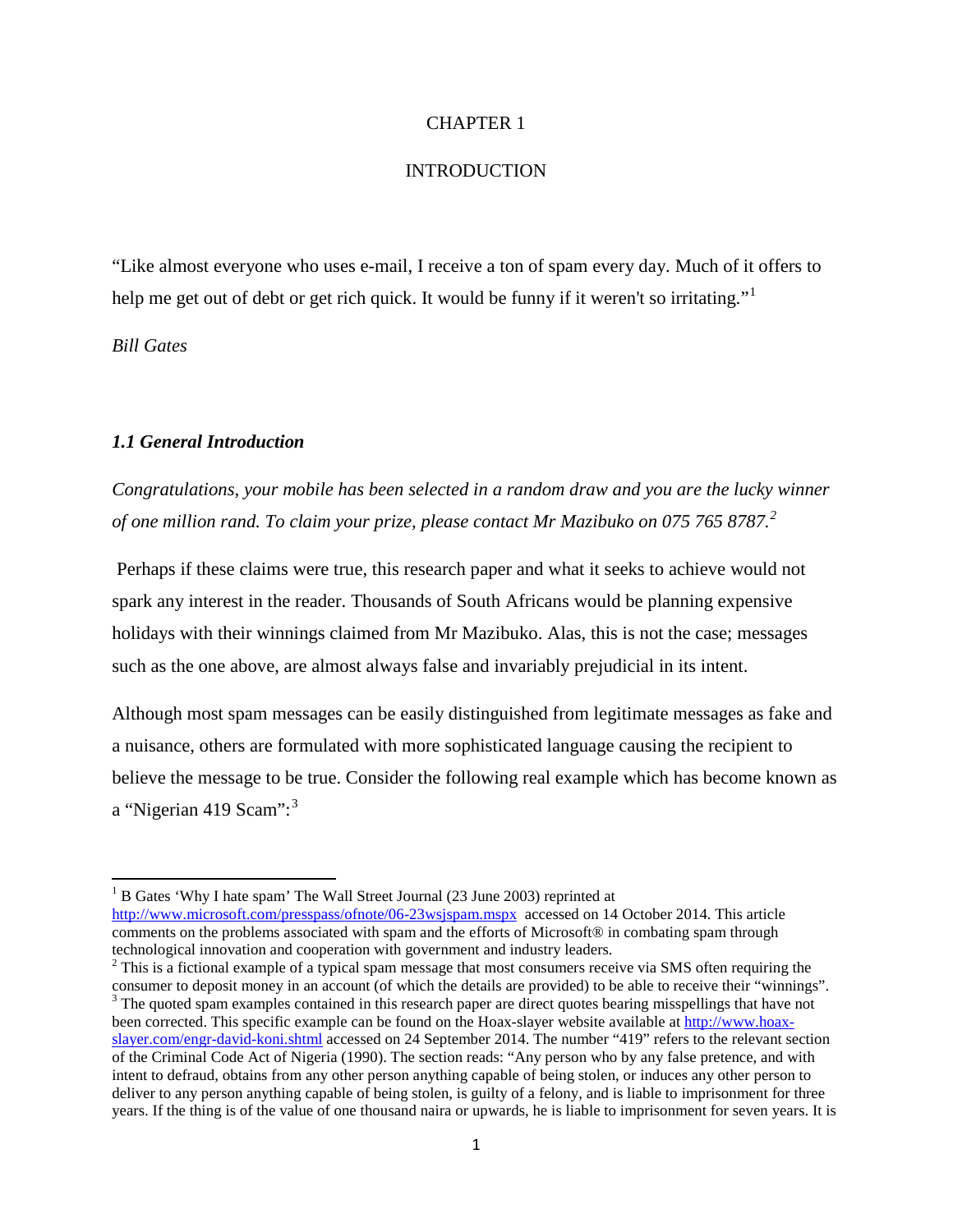#### "Subject: LOOKING FOR PARTNERSHIP IN BUSINESS

Engr David Koni. (BOARD OF CONTRACT AWARD COMITTEE.) Cotonou Republic Du Benin.

Sir/Madam,

It is my great pleasure to write to you and present my business proposal for your consideration and possible acceptance which you will find mutually beneficial to both parties.

I am Engr. David Koni, the Chairman of the Contract Award Committee,Cotonou Republic Du Benin W.Africa, We need a trust-worthy partner to assist us in the transfer of (US\$11,5M) ELEVEN MILLION, FIVE HUNDRED THOUSAND UNITED STATES DOLLARS.for further investment in your country,

You will be required to:

l

(1) Assist us in the transfer of this sum to your bank account in your Country.

(2) Advise on areas for potential future investment in your country

(3) Assist us in carrying out the feasibility study before actual investment. If you decide to render your service to us in this regard,you will be paid 20% of the total funds for assistnce.Reply back this email if you are willing to work with us.

Respectfully, Engr. David Koni. Chairman Contract Award Committee {BCAC}

In this message the sender undertakes that the recipient will receive a substantial portion of a large sum of money in exchange for the transferring of funds to a bank account and for providing investment advice. Once the recipient shows any interest in the proposal, the fraudster will usually approach the recipient asking him to provide an advanced fee before the funds can be transferred to him. This scam illustrates the more serious consequences of spam.

immaterial that the thing is obtained or its delivery is induced through the medium of a contract induced by the false pretence. The offender cannot be arrested without warrant unless found committing the offence.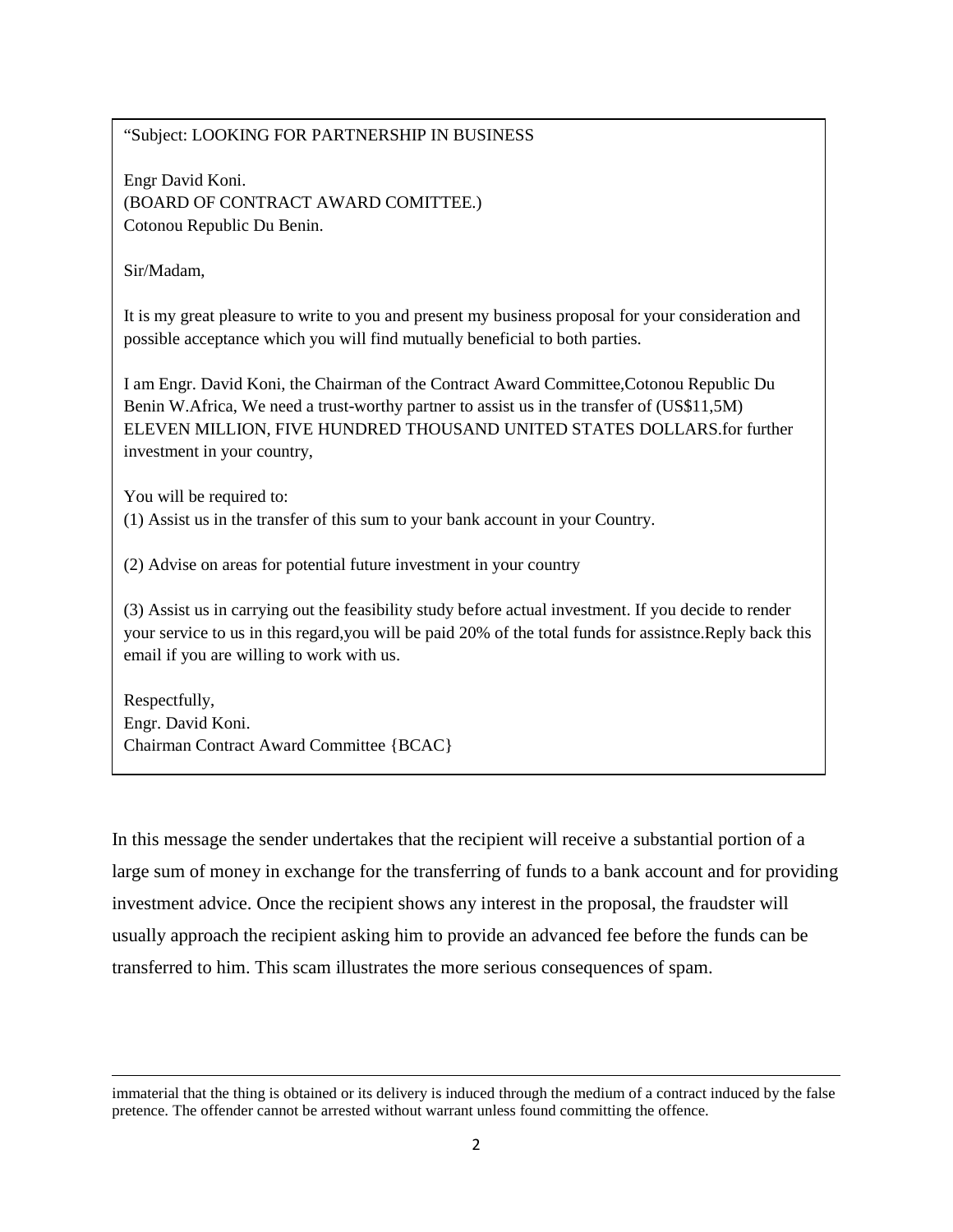Spam is often identifiable (as such) by the layman, however, a legal definition for the term has not yet been settled upon; jurists have varied considerably in this respect.<sup>[4](#page-18-0)</sup> The variations of the definition often relate to whether spam should only encompass commercial communications as opposed to the inclusion of communications of a non-commercial nature. In terms of South African academic writers, Buys has defined "spam" as "unsolicited bulk and/or commercial electronic communications" and Tladi has defined the term as "unsolicited email or electronic junk mail".<sup>[5](#page-18-1)</sup> Geissler submits that a definition of spam should not be solely based on whether the communication is commercial; the volume and indiscriminate nature of the e-mail must also be considered.<sup>[6](#page-18-2)</sup> As will be discussed in terms of the South African approach relating to spam control, there is no protection afforded to the receiver of a spam message of a non-commercial nature. For this reason Geissler's submission seemingly, provides a viable solution to this legislative gap.

Spam takes on many forms, including direct marketing or solicitation for questionable products or services. It can also include hoaxes, urban legends, chain letters, jokes, newsletters, opinion surveys, hate mail and messages containing fraudulent or deceptive content.<sup>[7](#page-18-3)</sup>

Although spam is commonly received via email and short message services (hereafter referred to as SMS's), it may also be received via post and telephonic communication. Abuse is rife with most technology, but particularly with the use of electronic communications, as it has proved to be an inexpensive and quick means of reaching out to a much greater proportion of the public. Furthermore, when a spammer employs email as his mode of spamming, it is a difficult task to trace the spammer to be able to hold him accountable for his actions. For these reasons, this research paper is focused primarily on electronic communications as a means of spamming.

<span id="page-18-0"></span><sup>&</sup>lt;sup>4</sup> The term "spam" originally referred to a canned precooked meat product which is manufactured by Hormel Foods. In 1970 '*Spam*' became the title of a sketch of the famous British comedy group Monty Python. In the sketch, two customers in a café attempt to order a breakfast from a menu that includes the ingredient spam in almost every dish. Whilst attempting to do so, people in the café are continuously chanting 'spam' which overrides the main dialogue.<br>The term, in the context of electronic communications is derived from this sketch.

<span id="page-18-1"></span> $5$  F Cronje & R Buys *Cyberlaw @SA II: The law of the internet in South Africa* 2 ed Pretoria: Van Schaik (2004) 160; S Tladi 'The Regulation of Unsolicited Commercial Communications (SPAM); Is the Opt-Out Mechanism Effective' (2008) 125(1) *SALJ* 178, 178-179 6

<span id="page-18-2"></span><sup>&</sup>lt;sup>6</sup>M L Geissler *Bulk unsolicited electronic messages (spam) : a South African perspective (LLD thesis, University of* South Africa, 2004) 388

<span id="page-18-3"></span> $<sup>7</sup>$  Ibid 88-90</sup>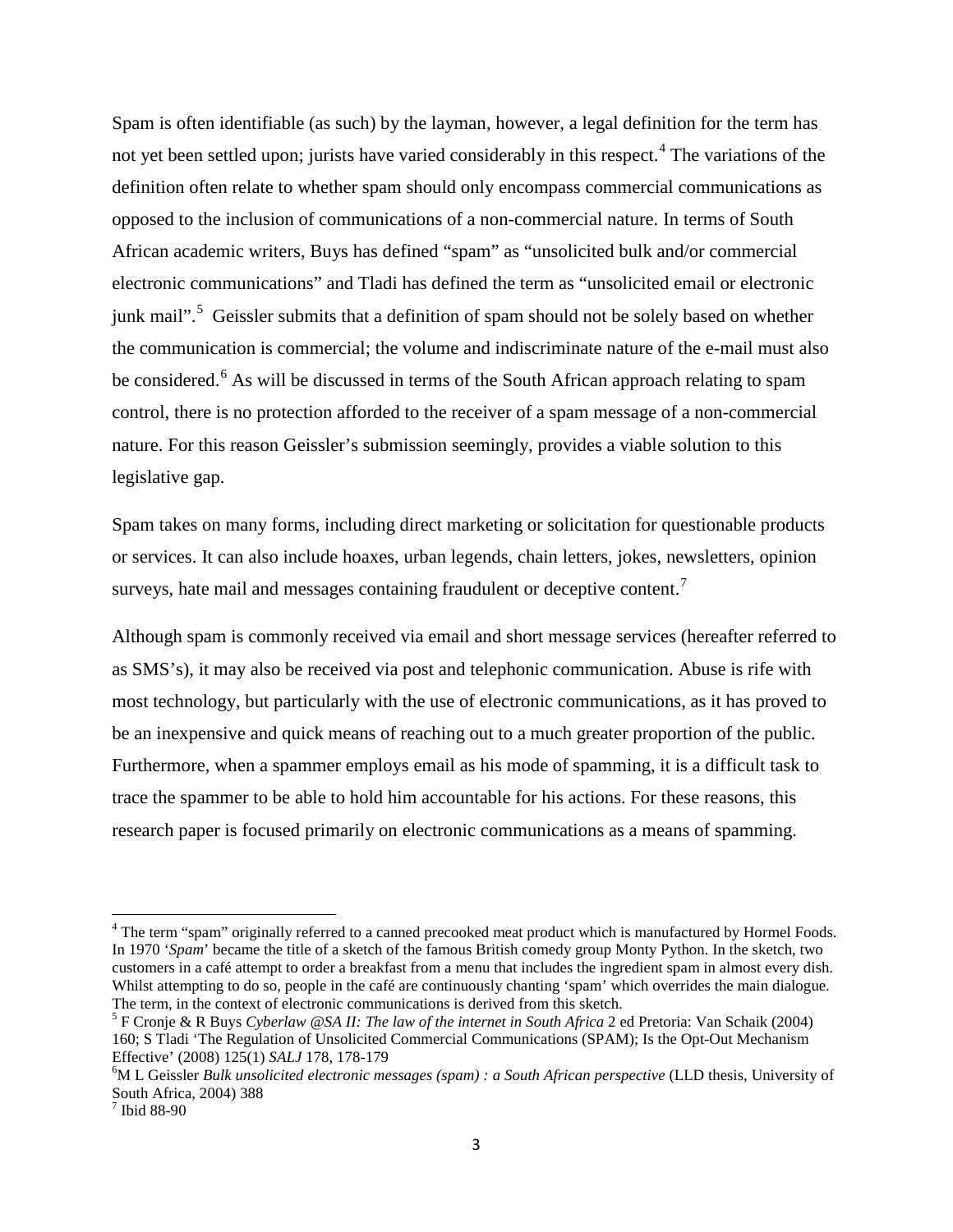# *1.2 Methods used to spam*

Spam is often used as a vehicle for the delivery of other online threats. There are various methods employed to send spam. These methods include but are not limited to:<sup>[8](#page-19-0)</sup>

• *Spyware*

Spyware is a form of computer software that collects information about an individual without their knowledge. It can be installed automatically in several ways. Spyware may be obtained by viewing an unsolicited email message containing a virus as an attachment, or as a result of visiting certain websites. Average internet users are generally unaware that information about their habits online are being monitored without their consent.

• *Dictionary attacks*

A dictionary attack is a method employed that systematically enters every possible formulation of an email address into a mail server in the optimistic expectation that some of the addresses will be guessed correctly.

• *Cookies*

Cookies are set on websites in order to profile consumers. A cookie is a piece of data that can be stored temporarily within one's browser. These files contain information about visitors to a site, including the visitor's name and some preferences of the visitor. The web server records the data and during later visits the server searches for a cookie and configures itself based on the provided data.

• *Spoofing*

Spoofing concerns the use of a forged email header to disguise the origin of a message and deceive the recipient into believing that the email comes from a trusted sender. It also describes an attempt to gain access to a system by posing as an authorised user, or the unauthorised use of legitimate identification and authentication data.

<span id="page-19-0"></span><sup>8</sup> Tladi (Note 5 above) 181-183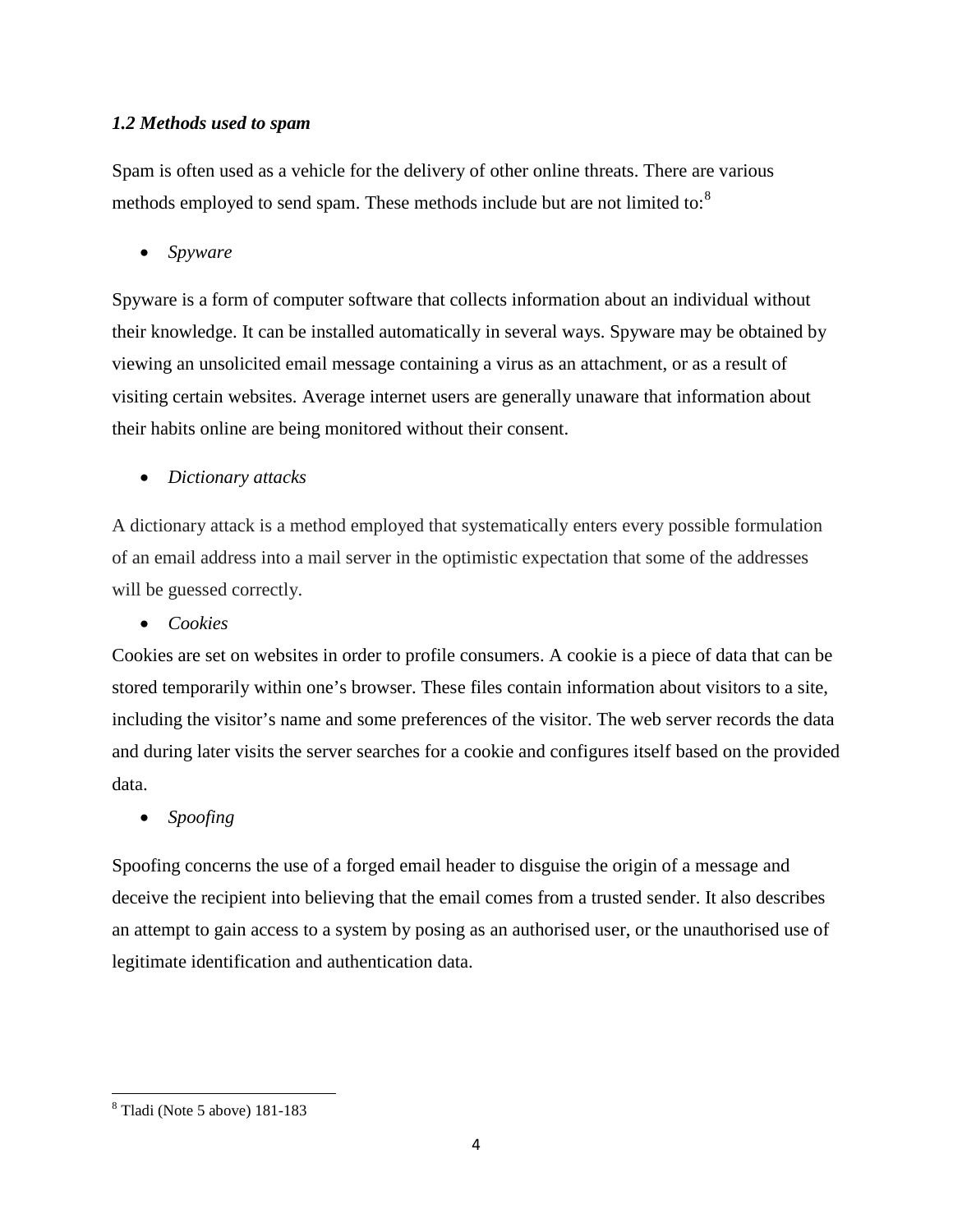#### *1.3 Framing the problem*

To explore the various forms of spam, one need not travel far. I received the following email from a supposedly prominent bank, which was recognised as spam through Gmail filter protection: [9](#page-20-0)

"Subject: FW: Online service message

Dear Client,

Our system discovered an unusual conflict between your online access details and card number and have therefore set limitations to some online features.

Please follow the link below and you will be guided through the online confirmation process.

Confirm profile records

There could be future problems with your access by failing to attend this matter."

As luck would have it, I am not an account holder with the bank that the email purports as the sender; and so it therefore seems absurd that the message could have any applicability to me. However, this would have serious implications for a recipient who was a legitimate account holder.

This email demonstrates the most stand-out characteristic of spam, namely bulk messaging. It also creates a serious concern that another receiver of the same email may have taken the spammer's bait of luring one to divulge his confidential banking details and as a result suffer losses. Financial loss is surprisingly not the primary concern with this message; consider the scenario where the receiver of the email follows the link that is provided in the email to supposedly update his profile records, and of the information required is a home address. By providing one's home address to a potential criminal, one exposes themselves as well as their family members to countless dangers.

The problems associated with spam are often overlooked which in turn aggravates said problems. The consequences of spam attach to both the receiver and the spammer. Firstly, it is the receiver

<span id="page-20-0"></span><sup>&</sup>lt;sup>9</sup> Gmail is a free email service provided by Google with internal spam filters.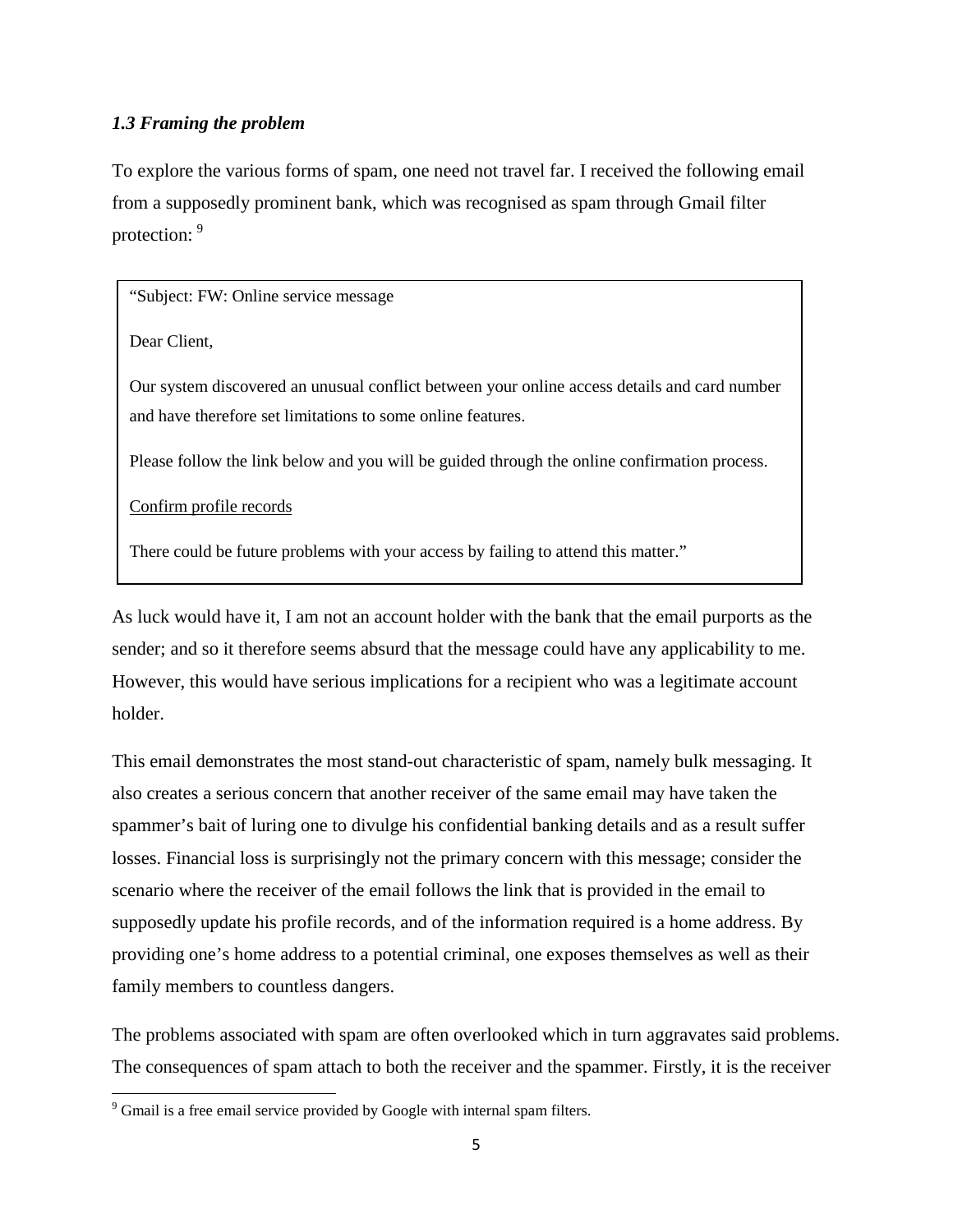along with the internet service provider who bears the unwanted financial costs attached to spam, whereas in comparison, any such costs incurred by the spammer is of negligible value. The internet service provider bears the costs of handling, sorting, and delivering the spam to the email user. The receiver bears the financial costs of receiving the unwanted message, and the installation and maintenance costs of filtering software. Spam also causes higher subscription fees due to the increased storage capacity required by unwanted emails received by the internet service provider.<sup>[10](#page-21-0)</sup> In addition to the ordinary email user, the "receiver" may refer to businesses, educational institutions and non-profit organisations. These institutions are at a further disadvantage in that there is a limited amount of mail that such institutions can manage without requiring further spending on infrastructure.

Secondly, the receiver's constitutionally entrenched right to privacy which includes the right not to have the privacy of their communications infringed may potentially be infringed by spam and/or the spammer.<sup>[11](#page-21-1)</sup> Similarly a consumer's right to privacy in terms of Part B of Chapter 2 of the Consumer Protection Act (hereinafter referred to as the "CPA") may potentially be infringed.<sup>12</sup> Part B of Chapter 2 of the CPA encompasses the consumer's right to restrict unwanted direct marketing and provides for regulation of times for contacting consumers.<sup>[13](#page-21-3)</sup>

The constitutional implications of spam are not restricted to the rights of the receiver; the spammer could assert a right to freedom of expression averring that in terms of section 16(1)(*b*) of the Constitution he is free to impart information or ideas. The situation therefore presents itself that the receiver's right to privacy must be weighed against the spammer's right to freedom of expression. Although this paper does not seek to explore in detail the constitutional implications of spam, the issue is briefly discussed in chapter four.

As people across the world become increasingly technologically savvy and join the electronic messaging platform, the volume of spam increases. The third quarterly spam statistics report of

<span id="page-21-0"></span><sup>&</sup>lt;sup>10</sup> See section 2(3) of the US Congressional Findings and Policy of the Controlling the Assault of Non-solicited Pornography Act of 2003 (hereinafter referred to as the "CAN-SPAM Act")

<span id="page-21-1"></span><sup>&</sup>lt;sup>11</sup> Section 14(*d*) of the Constitution of the Republic of South Africa, 1996 (hereinafter referred to as the

<sup>&</sup>quot;Constitution")

<span id="page-21-2"></span><sup>&</sup>lt;sup>12</sup> Consumer Protection Act 68 of 2008<br><sup>13</sup> Section 11-12 of the CPA

<span id="page-21-3"></span>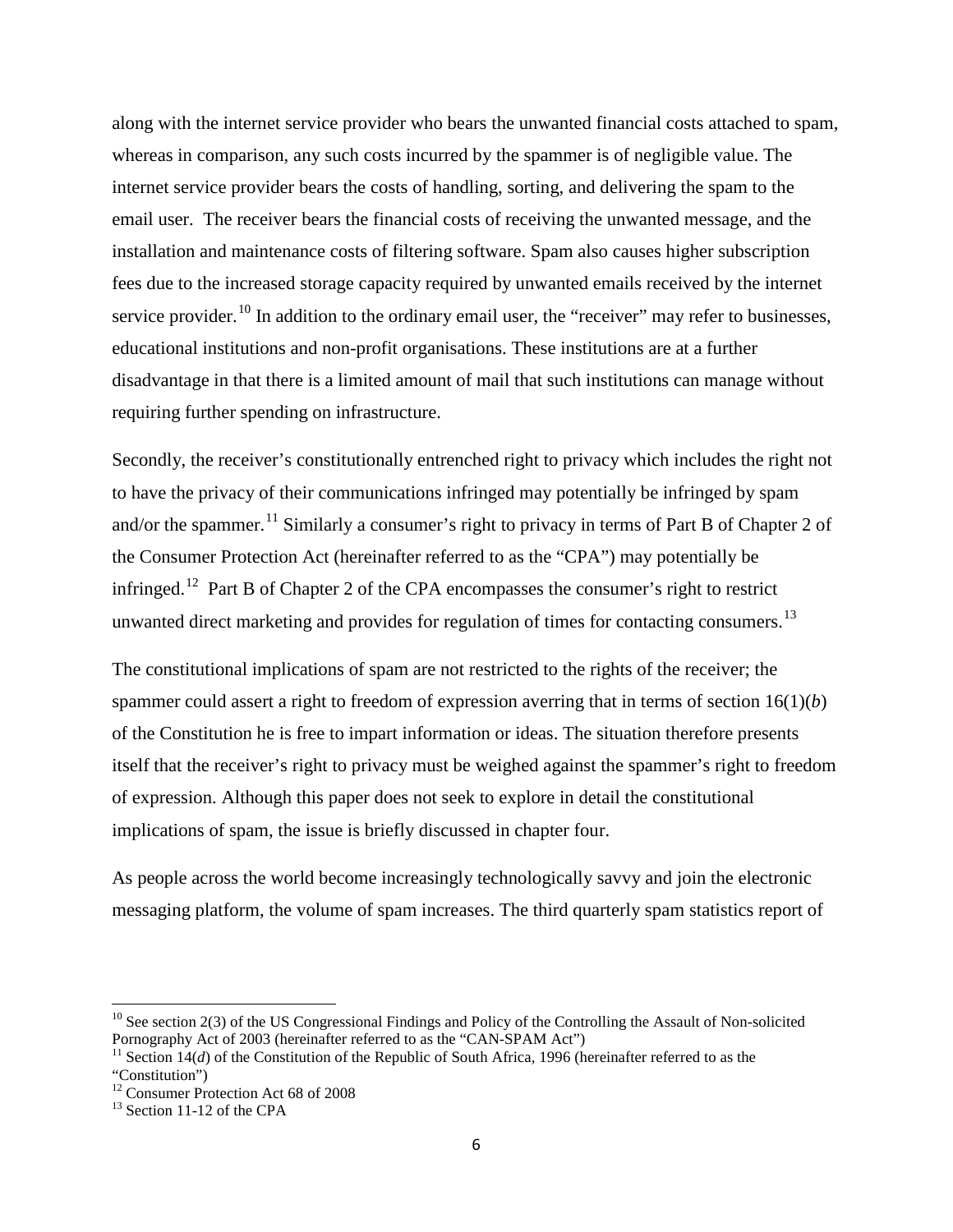2013 produced the result that during 2013 spam consisted 68.3 per cent of email traffic. <sup>[14](#page-22-0)</sup> To the email user, the receipt of a large amount of spam creates a risk that legitimate emails will be overlooked or discarded amidst the larger volume of spam. The convenience and efficiency of email has therefore been threatened by the rapid growth in the volume of spam.

In its third quarterly report Kaspersky Lab concluded that in 2013 one of the most common malware distribution tricks used was high-profile news stories and design emails in the form of newsletters. Malware refers to malicious software which is designed to damage a computer system. Interestingly, the report found that events which generated much public interest in 2013 such as the birth of the royal baby in the United Kingdom were used by fraudsters to distribute malware. The interest of a person is often captivated by current events; the spammer uses this information to his advantage and to the detriment of the receiver of the spam.

Countries with legislative measures used to combat spamming would include either an 'opt-out mechanism' or an 'opt-in mechanism' in said legislation. The opt-out mechanism requires the receiver of the spam to take action to be excluded from future mailings. This right is often exercised via the use of an 'unsubscribe' option contained in the message. The unsubscribe option is usually provided by means of a link to follow or contact details to which one would communicate his preference to not receive future mailings. The opt-in mechanism is a method whereby the consumer agrees to receive the spam; the consumer can thereafter limit the intake of messages. Prior to this agreement, the spammer may not send spam to that consumer. With regard to the opt-in mechanism the receiver can be said to have a prior relationship with the marketing company in the course of which he or she receives newsletters or advertisements from that company<sup>15</sup>.

Unlike other countries such as Australia, Canada, New Zealand and the United States of America, South Africa has no specific anti-spam legislation. South African legislation with spam as a secondary concern encompasses the opt-out mechanism whereas a new Act which is yet to commence, being the Protection of Personal Information Act (hereinafter referred to as POPI)

<span id="page-22-0"></span><sup>&</sup>lt;sup>14</sup> For the full report see Kaspersky lab Quarterly Spam Statistics Report Q3 – 2013 at [http://usa.kaspersky.com/internet-security-center/threats/spam-statistics-report-q3-2013#.VBmOuvmSwkO](http://usa.kaspersky.com/internet-security-center/threats/spam-statistics-report-q3-2013%23.VBmOuvmSwkO) accessed on 29 August 2014.

<span id="page-22-1"></span> $15$  Tladi (Note 5 above) 185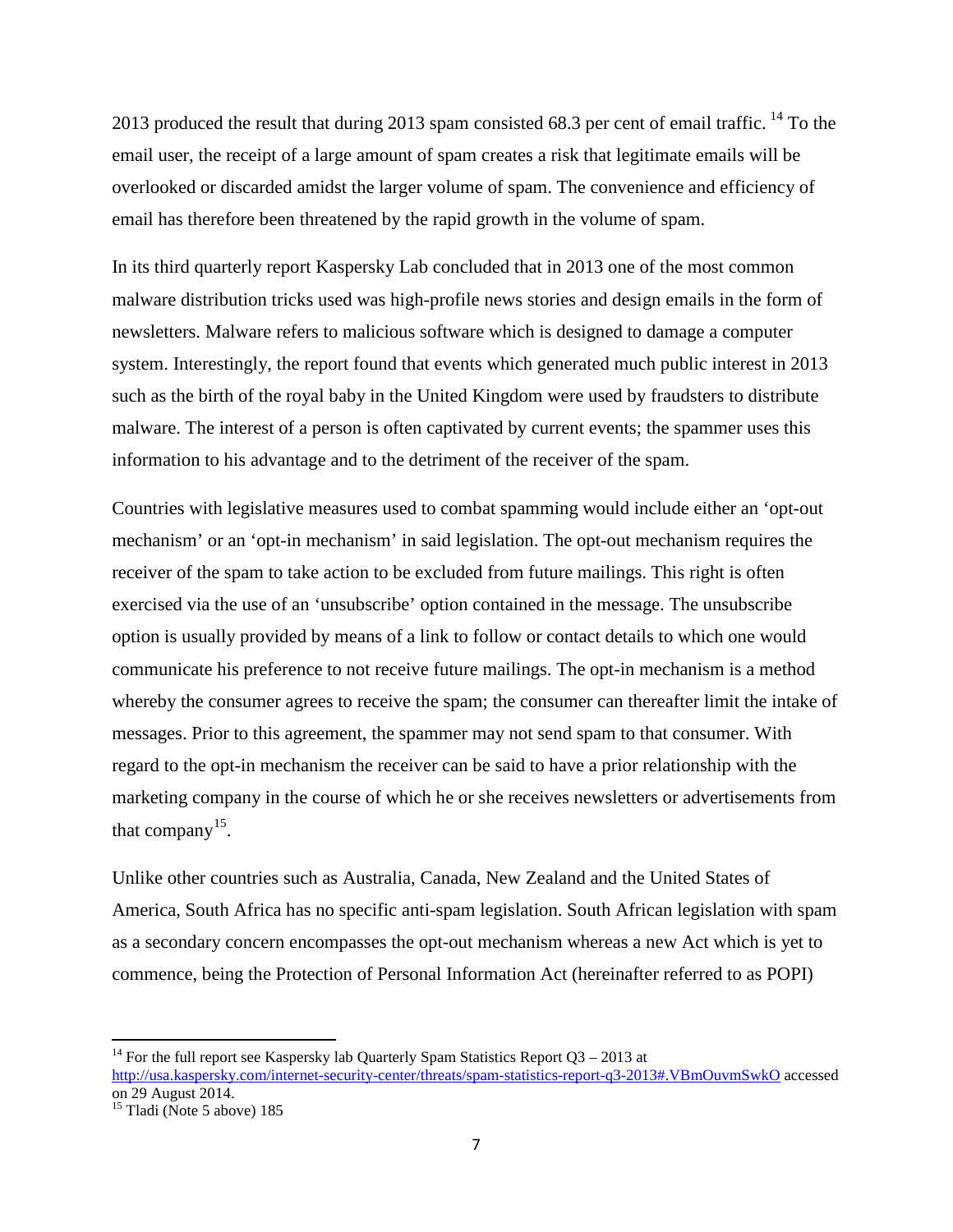employs the opt-in mechanism.[16](#page-23-0) Both mechanisms employed by South African legislation will be critically discussed under chapter two and chapter four.

<span id="page-23-0"></span><sup>&</sup>lt;sup>16</sup> Protection of Personal Information Act 4 of 2013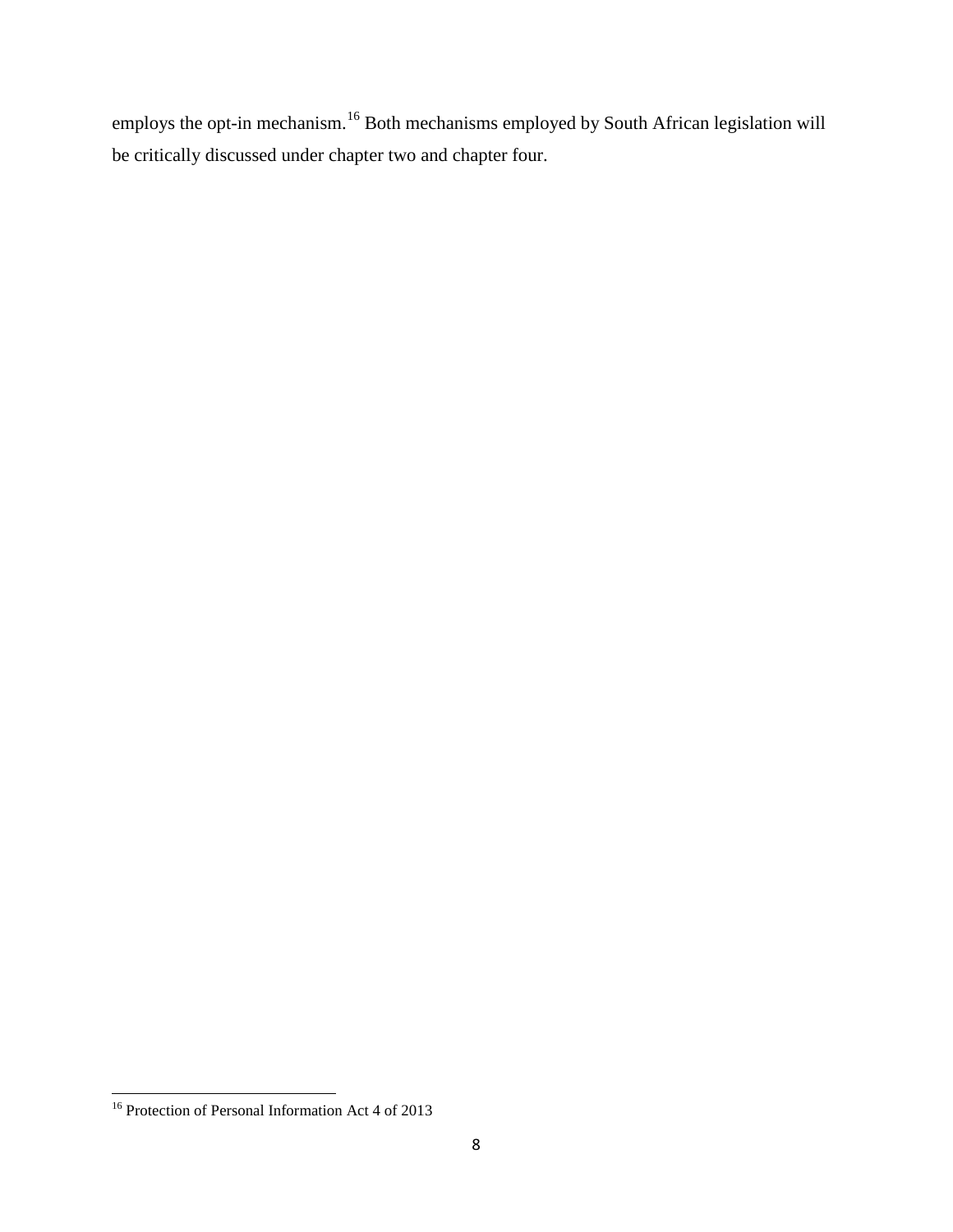#### CHAPTER 2

#### THE CURRENT SOUTH AFRICAN POSITION

At the time of writing, a limited amount of sections in POPI have already commenced.<sup>[17](#page-24-0)</sup> These sections are the definitions<sup>[18](#page-24-1)</sup> (this section does not create any laws itself, but is necessary for the application and understanding of other sections in POPI); the establishment of the Information Regulator<sup>[19](#page-24-2)</sup>; the general provisions regarding regulations<sup>[20](#page-24-3)</sup> and the procedure for making regulations<sup>[21](#page-24-4)</sup>. A commencement date for the rest of POPI has not yet been set. A grace period will follow a commencement date. Prior to the commencement of the rest of POPI, the position regarding the regulation of unsolicited communications which is governed by the Electronic Communications and Transactions Act (hereinafter referred to as the ECTA), the Consumer Protection Act (hereinafter referred to as the CPA) and the CPA Regulations will remain in effect. [22](#page-24-5)

This chapter explores the current protection afforded to the receiver of unsolicited communications bearing in mind the underlying question of whether change in terms of legislative intervention is warranted. A brief discussion of the Electronic Communications and Transactions Act Amendment Bill<sup>[23](#page-24-6)</sup> will also be embarked upon in this chapter.

#### *2.1 The Electronic Communications and Transactions Act*

The ECTA is one of many sources of law which regulate electronic communications and transactions and for this reason the ECTA must not be read in isolation of other relevant statutory and common law. The ECTA was promulgated on 2 August 2002 and came into force on 30 August 2002. The primary objective of this Act is 'to enable and facilitate electronic

<span id="page-24-0"></span><sup>&</sup>lt;sup>17</sup> Gazette 37544, Regulation Gazette 10173, Proclamation 25 (2014)<br><sup>18</sup> Section 1 of POPI<br><sup>19</sup> Part A of Chapter 5 of POPI

<span id="page-24-1"></span>

<span id="page-24-4"></span><span id="page-24-3"></span><span id="page-24-2"></span><sup>&</sup>lt;sup>20</sup> Section 112 of POPI<br><sup>21</sup> Section 113 of POPI<br><sup>22</sup> Electronic Communications and Transactions Act 25 of 2002; Consumer Protection Act 68 of 2008<br><sup>23</sup> The Electronic Communications and Transactions Amendment Bill [2012

<span id="page-24-6"></span><span id="page-24-5"></span>October 2012.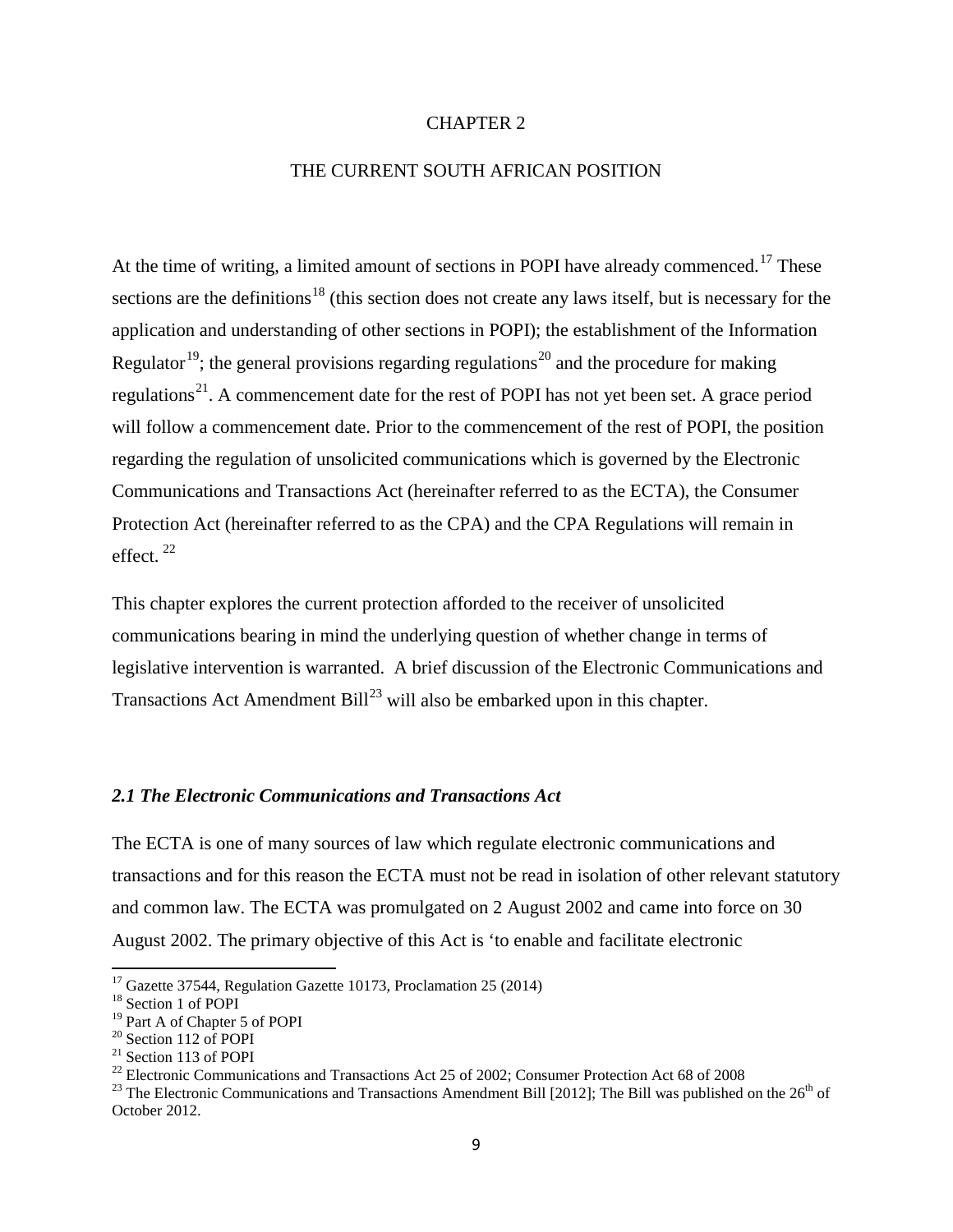communications and transactions in the public interest<sup> $24$ </sup>. For this purpose, it is significant to note that the aims of the ECTA are, inter alia, to 'remove and *prevent* [my emphasis] barriers to electronic communications and transactions...'<sup>25</sup>, to 'ensure that electronic transactions in the Republic conform to the *highest international standards* [my emphasis]'[26](#page-25-2) and 'develop a safe, secure and effective environment for the consumer, business and the Government to conduct and use electronic transactions'[27](#page-25-3).

The ECTA applies to all electronic transactions and data messages except those excluded by the Act itself<sup>[28](#page-25-4)</sup> or its schedules<sup>29</sup>. 'Electronic communications' is defined in this Act as 'a communication by means of data messages'. In addition, 'data' is defined as 'electronic representations of information in any form'. 'Transaction' is defined as 'a transaction of either a commercial or non-commercial nature, and includes the provision of information and egovernment services'.[30](#page-25-6)

Chapter VII deals with the consumer protection aspects of the ECTA and contains section 45 which represents the starting point in any matter regarding the receipt of unsolicited commercial communications. At the outset it should be stated that the ECTA does not prohibit the act of spamming; it merely attempts to regulate it.

Section 45 of the ECTA is as follows:

- *"(1) Any person who sends unsolicited commercial communications to consumers, must provide the consumer:-*
	- *(a) with the option to cancel his or her subscription to the mailing list of that person; and*
	- *(b) with the identifying particulars of the source from which that person obtained the consumer's personal information, on the request of the consumer.*

<span id="page-25-2"></span>

<span id="page-25-1"></span><span id="page-25-0"></span><sup>&</sup>lt;sup>24</sup> Section 2(1) of the ECTA<br><sup>25</sup> Section 2(1)(d) of the ECTA<br><sup>26</sup> Section 2(1)(h) of the ECTA<br><sup>27</sup> Section 2(1)(j) of the ECTA<br><sup>28</sup> Section 4 of the ECTA

<span id="page-25-4"></span><span id="page-25-3"></span>

<span id="page-25-6"></span><span id="page-25-5"></span><sup>&</sup>lt;sup>29</sup> Schedule 1 and 2 of the ECTA  $^{30}$  Section 1 of the ECTA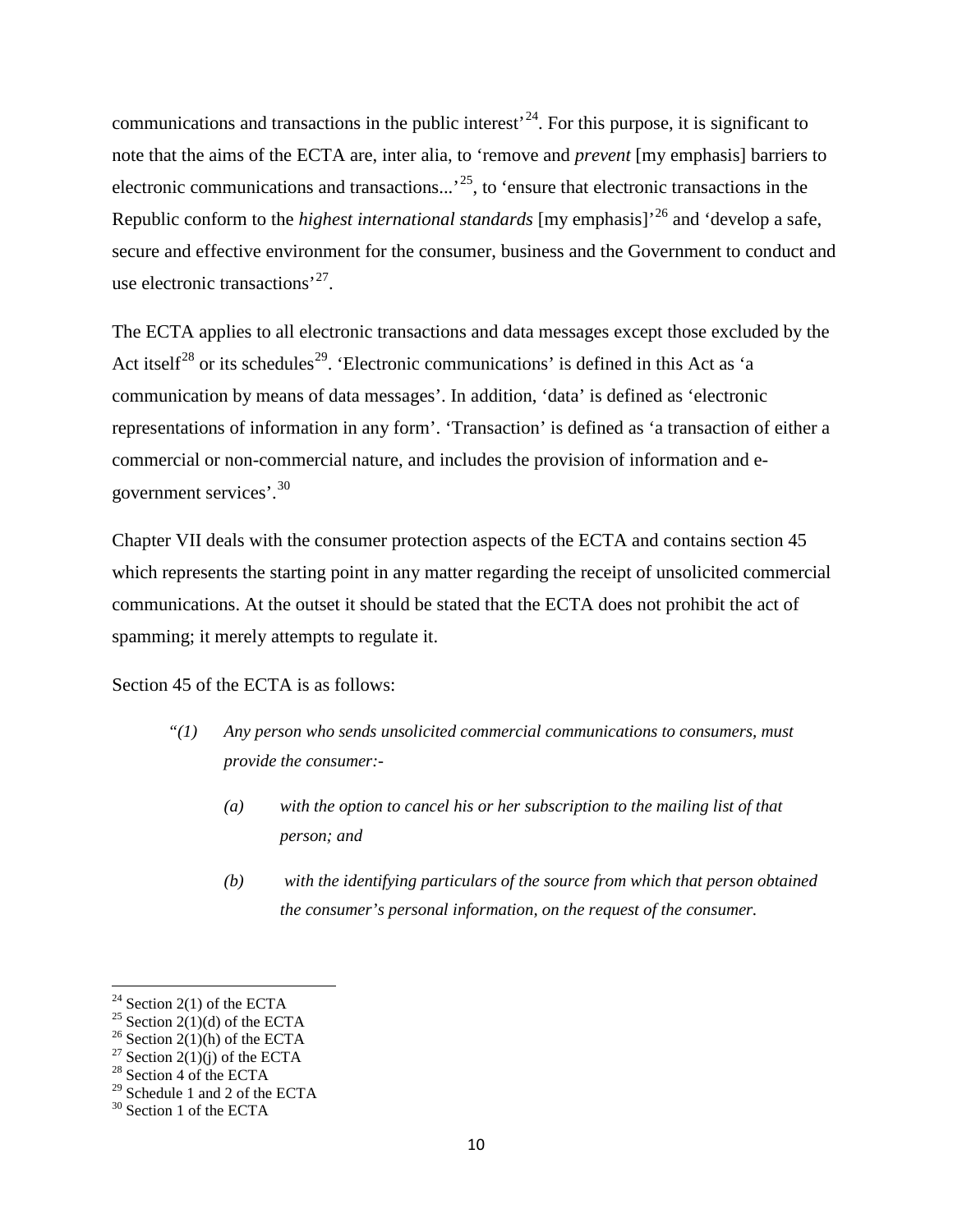- *(2) No agreement is concluded where a consumer has failed to respond to an unsolicited communication.*
- *(3) Any person who fails to comply with or contravenes subsection (1) is guilty of an offence and liable, on conviction, to the penalties prescribed in section 89(1).*
- *(4) Any person who sends unsolicited commercial communications to a person who has advised the sender that such communications are unwelcome, is guilty of an offence and liable, on conviction, to the penalties prescribed in section 89(1)."* [31](#page-26-0)

Section 1 of the ECTA defines personal information as meaning 'information about an identifiable individual, including, but not limited to: information relating to race, gender, sex,... the address, fingerprints; the name of the individual where it appears with other personal information relating to the individual or where the disclosure of the name itself would reveal information about that individual'. The definition of 'personal information' is broad and even extends to 'any identifying number, symbol or other particular assigned to the individual'.<sup>[32](#page-26-1)</sup> This ranges from one's national identification number to one's Twitter $TM^{33}$  $TM^{33}$  $TM^{33}$  handle.

Section 45 implies that the sending of spam is allowed in South Africa with the exception that once the consumer notifies the sender that he no longer wishes to receive such messages the sender must remove the consumer from his mailing list. In other words, the initial sending of the spam message is allowed in terms of South African law, however once the consumer requests the spammer to stop sending such messages, any further messaging is prohibited. The employment of the opt-out mechanism in section 45 has become the main critique of the ECTA in terms of combating spamming, reason being; spammers are somewhat encouraged by the ECTA's choice to regulate spamming instead of prohibiting it.

#### *2.1.1 Discussion of section 45 of the ECTA*

The use of the term 'unsolicited' in section 45 simply implies that no prior relationship between the sender and recipient exists, furthermore the recipient has not consented to receive the

<span id="page-26-0"></span> $31$  Failure to comply with the requirements contained in section 45 is an offence in terms of section 89(1) of the ECTA with penalties that include fines and imprisonment of up to twelve months.

<span id="page-26-2"></span><span id="page-26-1"></span><sup>&</sup>lt;sup>32</sup> Section 1(c) of the ECTA<br><sup>33</sup> Twitter<sup>TM</sup> is an online social networking service that allows users to send and read short messages called "tweets". Registered users can read and post tweets. Users mostly access Twitter through the website interface or its mobile application which can be downloaded via the Google Play Store or Apple iStore.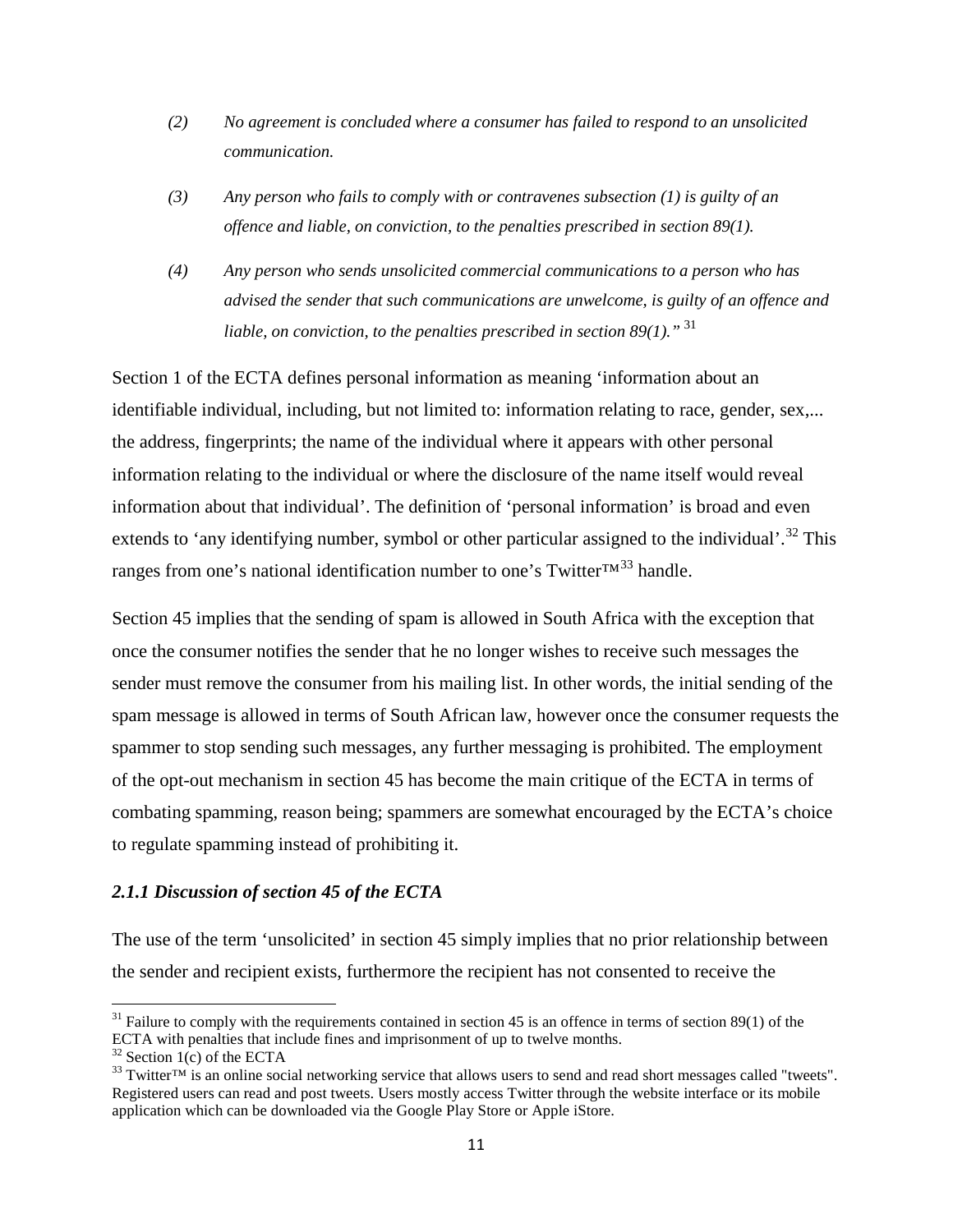communication or has not previously terminated the relationship by requiring the sender to remove the recipient's details from the database.

Section 45 covers both bulk and individual transmissions. Commerciality of the communication is a prerequisite for the protection afforded under section 45. A commercial communication relates to messages with a primary purpose of advertising or promoting goods or services. Noncommercial communications include religious and political messages, urban legends, chainletters and news. Therefore, the ECTA affords no protection to the recipient of a non-commercial communication. This has been common practice in many other foreign jurisdictions.<sup>[34](#page-27-0)</sup>

Section 45 will only apply to an electronic transaction where one party is a "consumer". A consumer is defined as "...any natural person who enters or intends entering into an electronic transaction with a supplier, as the *end-user* [my emphasis] of the goods or services offered by that supplier"<sup>35</sup>. This definition would exclude a situation whereby one acquires goods for the purpose of re-selling to another consumer. It should be noted that a consumer will still enjoy protection of section 45 if he merely intends on entering into an electronic transaction with a supplier; this would include a situation whereby a consumer browses weekly Groupon<sup>[36](#page-27-2)</sup> deals.

There is no definition of an "electronic transaction" in the ECTA. After considering the definitions of "electronic communication", "electronic agent" or "electronic signature" Papadopoulos suggests that "electronic transactions" include transactions where the use of data is an integral element of the transaction.<sup>[37](#page-27-3)</sup> The ECTA affords no protection to recipients of unsolicited telephone calls. This will be contrasted with the protection afforded in respect of such communications in terms of the CPA.

With regards to the scope of application of Chapter VII of the ECTA, section 42(3) provides that Chapter VII does not apply to a regulatory authority established in terms of a law if that law prescribes consumer protection provisions in respect of electronic transactions. This has been interpreted to mean that if another Act of Parliament subjects electronic consumer transactions to

<span id="page-27-2"></span>

<span id="page-27-1"></span><span id="page-27-0"></span><sup>&</sup>lt;sup>34</sup> See further discussion on this point in Chapter 5.<br><sup>35</sup> Section 1 of the ECTA  $\frac{36}{10}$  Groupon is a couponing website where retailers provide discounts available for online orders at www.groupon.co.za accessed on 30 October 2014.<br><sup>[37](http://www.groupon.co.za/)</sup> S Papadopoulos "*Are we about to cure the scourge of spam?* A *commentary on current and proposed South* 

<span id="page-27-3"></span>*African legislative intervention*" 2012 THRHR 223, 225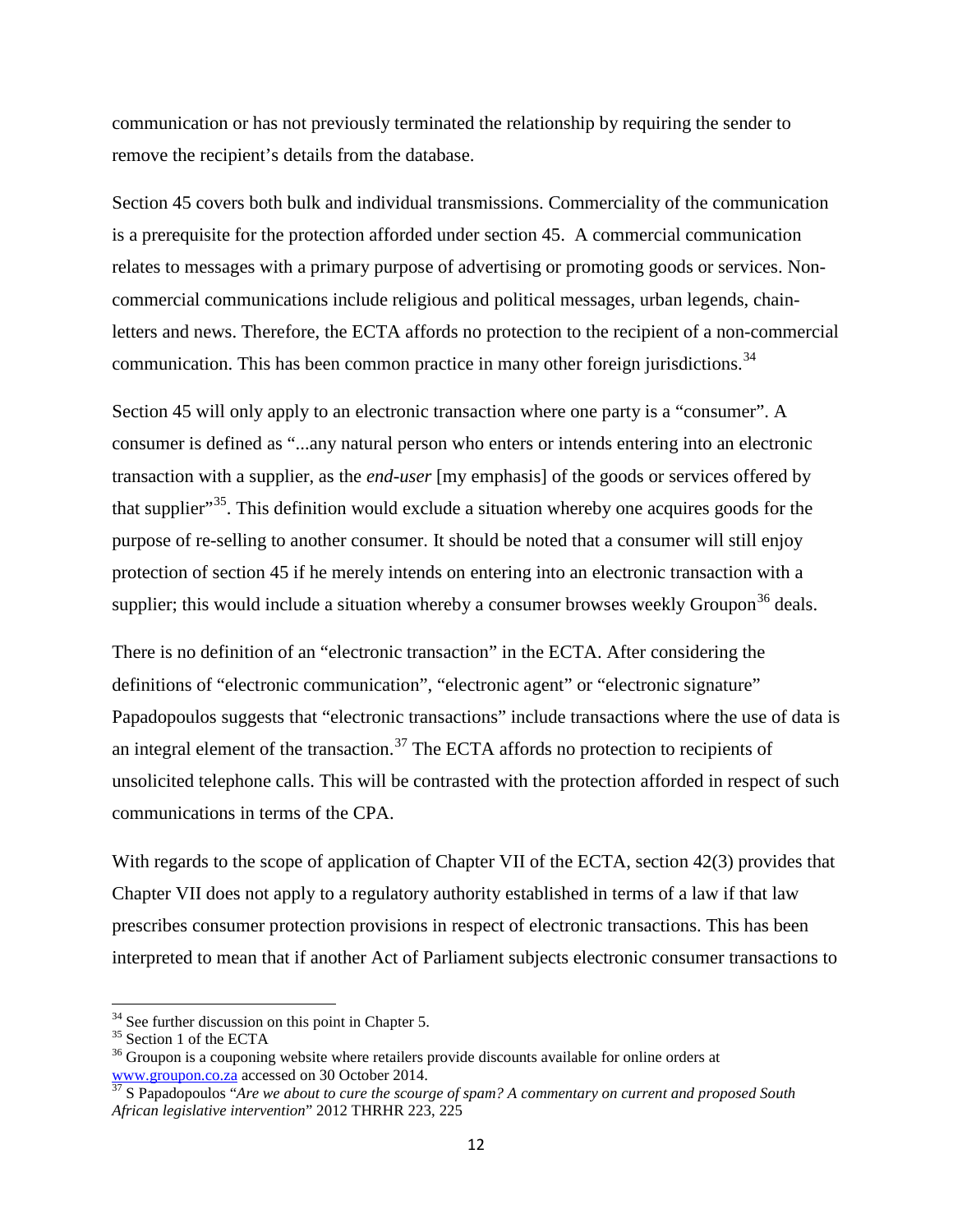alternate and possibly stronger consumer protection laws then Chapter VII of the ECTA will not apply. $38$ 

With regards to enforcement of Chapter VII, the consumer may in terms of section 49, lodge a complaint with the National Consumer Commission for non-compliance with the consumer protection principles of the ECTA.

#### *2.1.2 Critique and commentary*

Tladi points out that the ECTA does not specify the way in which the opt-out option should be provided.[39](#page-28-1) This leaves room for abuse of the consumer in that the sender has much freedom in the way he provides the opt-out option. The sender could attempt to draw as little attention as possible to the unsubscribe option. The vagueness of section 45 even extends to a situation whereby the sender is not obliged to provide the opt-out option in the spam message itself or via the means used to send the message and could possibly provide the option in other ways such as via telephonic communication. As has been noted, unsolicited messages via telephonic communication do not amount to spam in terms of the ECTA. Section 45 does not take cognisance of the fact that in reality many spam emails do not contain an opt-out mechanism or even if it does, the mechanism is often dysfunctional.

The opt-out mechanism requires two things to be effective, namely that the spammer respects the consumer's call to stop the spam messaging and that consumers must have the confidence in the efficacy of the opt-out mechanism.<sup>[40](#page-28-2)</sup> It could be said that these requirements are somewhat ambitious considering the nature of spamming. With regards to consumers having confidence in the efficacy of the opt-out mechanism, consumers are often advised against exercising the unsubscribe option as the sender will not comply with the request and the attempt to unsubscribe will do more harm than good as it seeks to confirm the consumer's email address. The sender is the made aware that the consumer has received and read the message. Such confirmation is harmful to the consumer as the sender may choose to abuse this piece of knowledge in future by

<span id="page-28-1"></span><span id="page-28-0"></span><sup>&</sup>lt;sup>38</sup> D P Van der Merwe *Information and Communications technology law* Durban: LexisNexis (2008) 183<sup>39</sup> Tladi (Note 5 above) 186

<span id="page-28-2"></span><sup>&</sup>lt;sup>40</sup> International Telecommunication Union (ITU) WSIS Thematic Meeting on Cyber security *A Comparative Analysis of Spam Laws: The Quest for a Model Law* (10 June 2005) Document CYB/03 p 20 available at [http://www.itu.int/osg/spu/cybersecurity/docs/Background\\_Paper\\_Comparative\\_Analysis\\_of\\_Spam\\_Laws.pdf](http://www.itu.int/osg/spu/cybersecurity/docs/Background_Paper_Comparative_Analysis_of_Spam_Laws.pdf)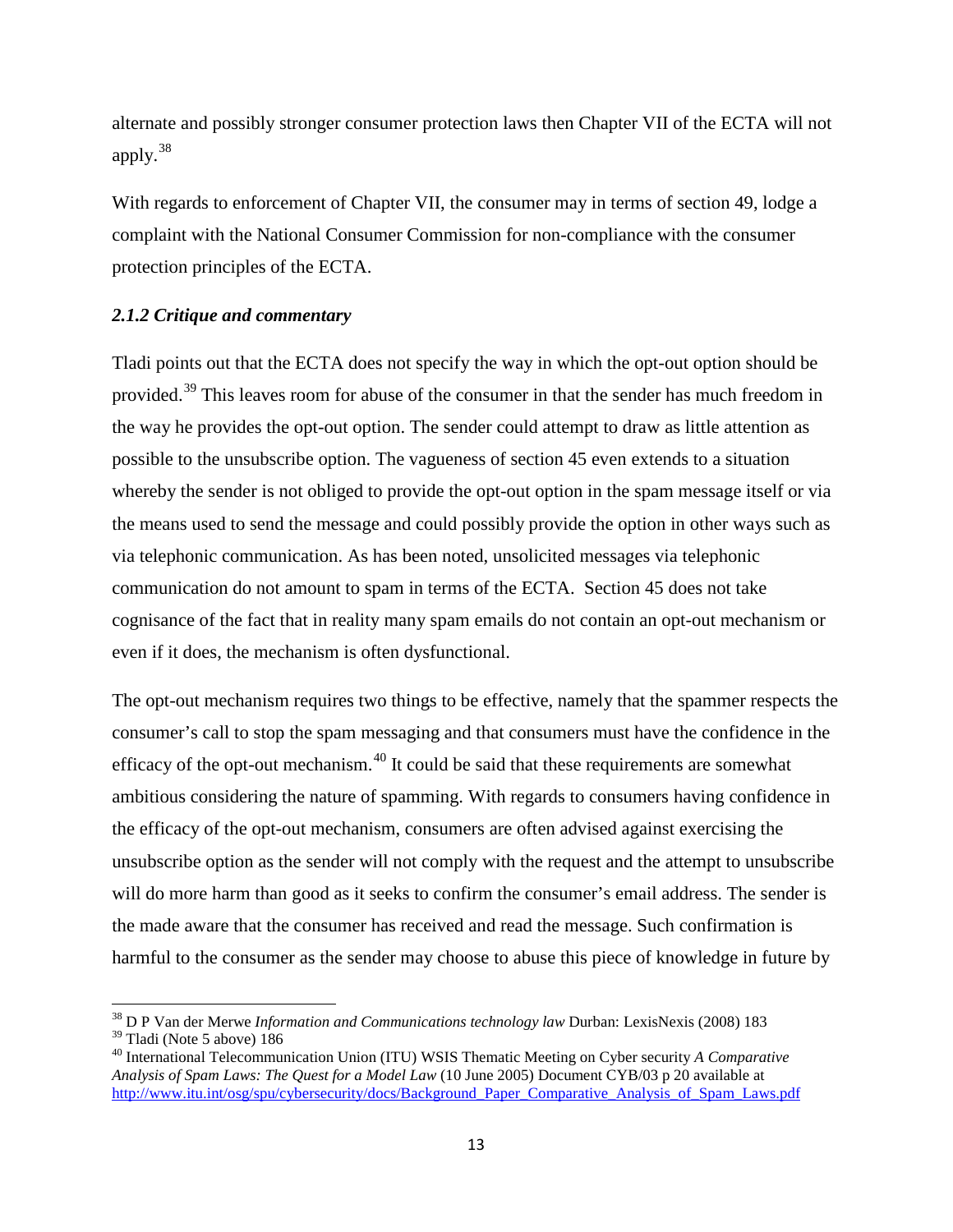seeking to evade the consumer's request by using a new email address to continue to send spam messages to the now-confirmed email address. This concern also arises in situations where the consumer requests the spammer to provide him with the identifying particulars of the source from which he obtained the consumer's personal information; such request would also amount to a confirmation of one's email address.

Spammers can evade the aims of section 45 by using false or deceptive email headers. Section 45 does not penalise the forging of email headers. Email headers show the route an email has taken in order to arrive at its destination. They also contain other information about the email including information as to the sender and recipient and the date and time of transmission. Email headers could also be used to trace back the origin of the spam message. Most spammers try to hide their identity by forging email headers or by relaying mail to hide the real source of the message. In this way the consumer cannot properly exercise his right to opt-out of future messaging because he is unable to trace the real identity of the spammer. Other related issues which have an impact on the effectiveness of the opt-out option, such as harvesting of email addresses and dictionary attacks are not addressed by the ECTA.<sup>[41](#page-29-0)</sup>

Another known problematic characteristic of section 45 is that the onus is always placed on the consumer to request the spammer to stop sending spam to the consumer or a request to obtain information to lay a complaint. This means that if the consumer chooses not to exercise her rights then the spammer can continue to send the spam and remain unsanctioned. This in turn places the consumer in a difficult position where the unsubscribe option is dysfunctional. In essence the consumer's ability to exercise her rights in terms of section 45 are at the hands of the spammer.

Section 45 of the ECTA applies to a "consumer" as defined in the Act. A "consumer" in terms of the ECTA refers to a natural person only. In this regard, a juristic person as the receiver of spam enjoys no protection in terms of section 45 of the ECTA.

A further concern is that most spam originates from outside the South African jurisdiction. In 2013 more than half of the world's spam was distributed from three countries, namely China,

<span id="page-29-0"></span><sup>41</sup> Tladi (Note 5 above) 188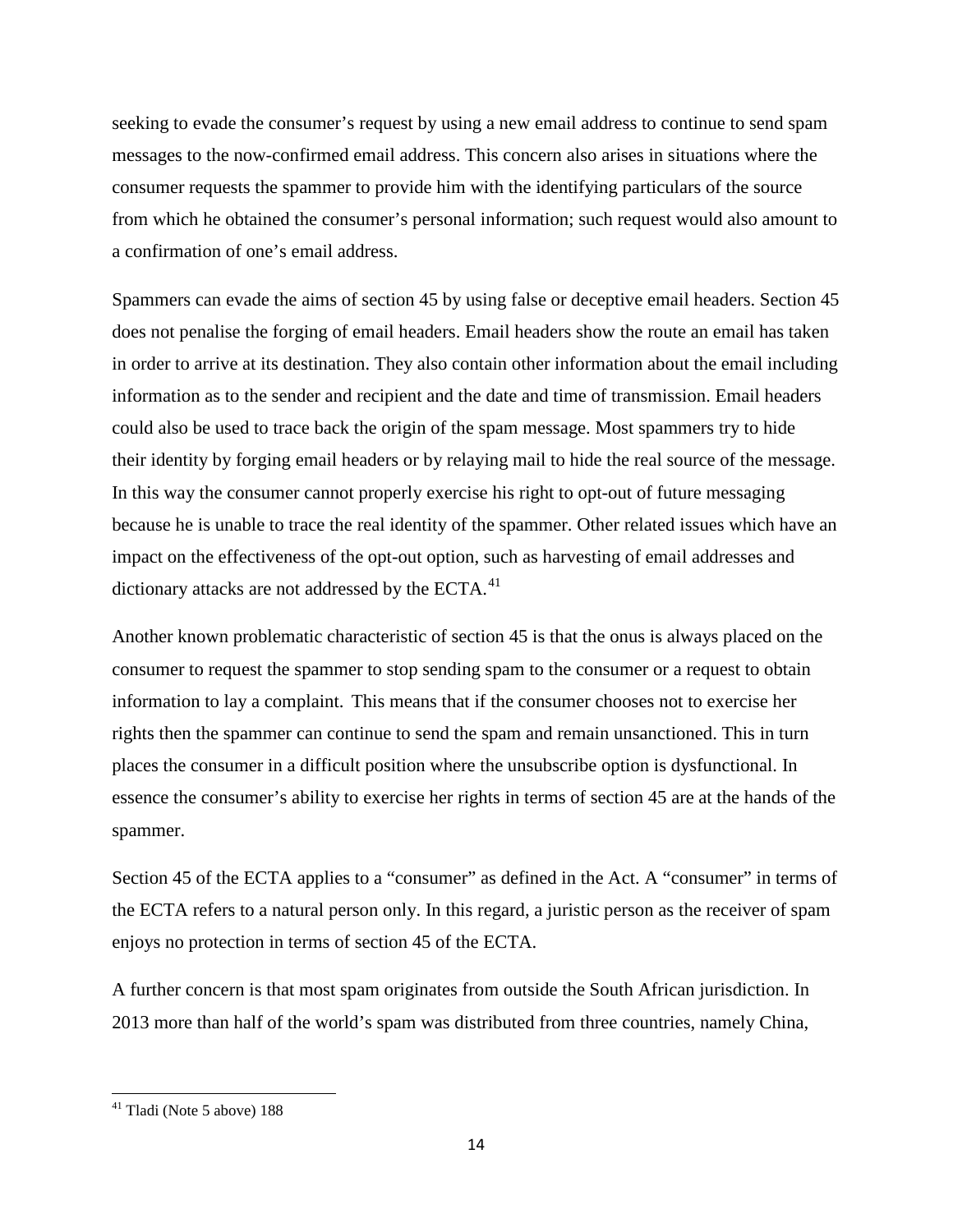USA and South Korea.<sup>[42](#page-30-0)</sup> For this reason, enforcement of the consumer's rights in terms of section 45 is problematic. It is rare that one will take the time, effort or money to find and litigate against an offender for a maximum penalty of twelve months in jail. It is more probable that the consumer would opt for the route of purchasing spam filter software, simply deleting the messages or making use of the various junk mail settings found in email messaging as this would be the more inexpensive and trouble-free option for the consumer.

What would seem to be a more pedantic concern is that section 89 of the ECTA lists a number of sections to which penalties apply, of which section 45 is not listed. It seems as if the Act has created a criminal offence for an act for which a penalty does not exist.

A further critique is that spamming as a general nuisance is not prohibited by the ECTA. Protection is only extended in terms of electronic communications with an end goal of some commercial gain.

For all these reasons it cannot be said that section 45 of the ECTA has been drafted in furtherance of one of the specific aims of the Act namely to "ensure that electronic transactions in the Republic conform to the "*highest international standards".* [43](#page-30-1) It is submitted that in this day and age where emphasis is constantly placed on consumer protection, by itself section 45 of the ECTA provides a weak and inadequate standard that spammers are required to comply with. This weak standard is to the detriment of consumer protection.

The opt-out regime as provided for in the ECTA is lacking in many respects.<sup>[44](#page-30-2)</sup> Ebersöhn is of the opinion that section [45](#page-30-3) of the ECTA "lags behind corresponding legislation".<sup>45</sup> He proposed recommendations for the amendment of the ECTA. Of these recommendations, he states that the South African government should regularly review the effectiveness of section 45 of the ECTA. This view is supported by the fact that Australian and North American spam legislation mandate the respective legislatures to review the effectiveness of legislation relating to spam within certain periods after it comes into operation.<sup>[46](#page-30-4)</sup> It is submitted that the need to regularly review

<span id="page-30-0"></span><sup>&</sup>lt;sup>42</sup> Kaspersky lab Quarterly Spam Statistics Report Q3 – 2013 at  $\frac{http://usa.kaspersky.com/internet-security-center/threads/spam-statistics-report-q3-2013#.VBmOuvmSwkO$  accessed on 30 August 2014

<span id="page-30-3"></span>

<span id="page-30-2"></span><span id="page-30-1"></span><sup>&</sup>lt;sup>[43](http://usa.kaspersky.com/internet-security-center/threats/spam-statistics-report-q3-2013%23.VBmOuvmSwkO)</sup> Section 2(1)(*h*) of the ECTA<br><sup>44</sup> As discussed [a](http://usa.kaspersky.com/internet-security-center/threats/spam-statistics-report-q3-2013%23.VBmOuvmSwkO)bove in paragraph 2.1.2<br><sup>45</sup> G Ebersöhn 'An Analysis of Spam Legislation' (2004) 12(3) Juta's Business Law 134, 142<br><sup>46</sup> Ibid 142

<span id="page-30-4"></span>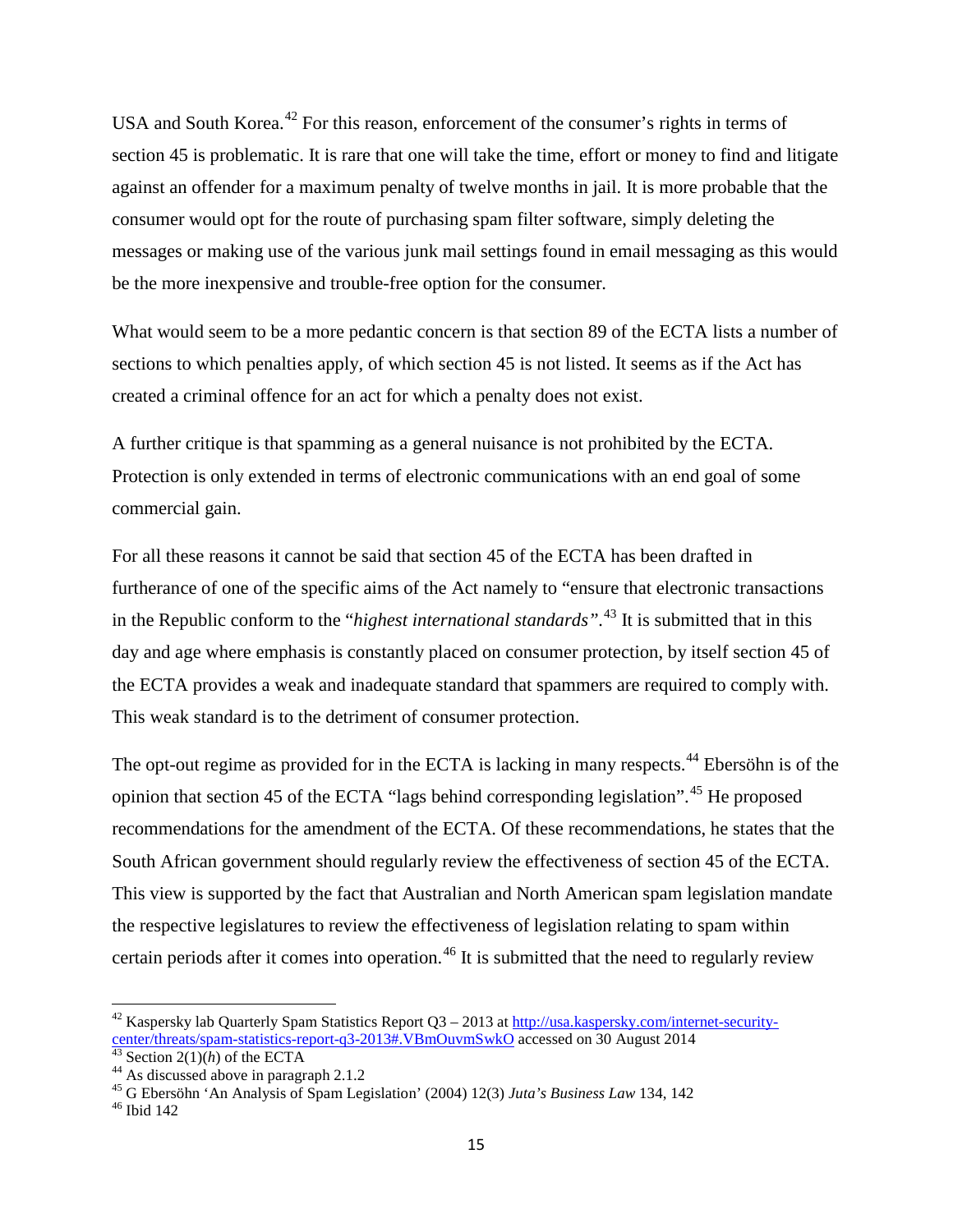legislation and regulation regarding electronic communications and transactions is derived from the nature of such communications. Technology is fast-paced and ever-changing. To meet the needs of consumers and the economy legislative measures need to keep up with the constant change.

#### *2.2 The Consumer Protection Act and Its Regulations*

The CPA came into effect on 31 March 2011. Prior to the commencement of the National Credit Act (hereinafter referred to as the  $NCA$ )<sup>[47](#page-31-0)</sup> and the CPA there existed no comprehensive body of law designed specifically to deal with consumer protection. Consumer protection measures and principles existed largely through self-regulation and the common law. In response to the argument that the introduction of the CPA and the NCA will overburden the South African economy and will lead to significant costs for business, Woker has successfully argued that this proposition ignores the lived reality of the South African people and that South Africa has indeed been in dire need of a comprehensive body of law dealing with consumer protection.<sup>[48](#page-31-1)</sup> Predictably the CPA was greatly welcomed by, among others, South African consumers and legal academics.

The CPA's purpose and policy entails the promotion of the social and economic welfare of South African consumers by inter alia promoting fair business practices and protecting consumers from unconscionable, unfair, unreasonable, unjust or otherwise improper trade practices and deceptive, misleading, unfair or fraudulent conduct.<sup>[49](#page-31-2)</sup> The Act introduces many enforceable fundamental consumer rights. $50$ 

<span id="page-31-1"></span><span id="page-31-0"></span><sup>&</sup>lt;sup>47</sup> National Credit Act 34 of 2005<br><sup>48</sup> T Woker *'Why the need for consumer protection legislation? A look at some of the reasons behind the promulgation of the National Credit Act and the Consumer Protection Act*' 2010 (31) 2 217, 230

<span id="page-31-3"></span><span id="page-31-2"></span><sup>&</sup>lt;sup>49</sup> Section 3(1)( $c$ )-( $d$ ) of the CPA<br><sup>50</sup> Chapter 2, Parts A-I, sections 8-67 of the CPA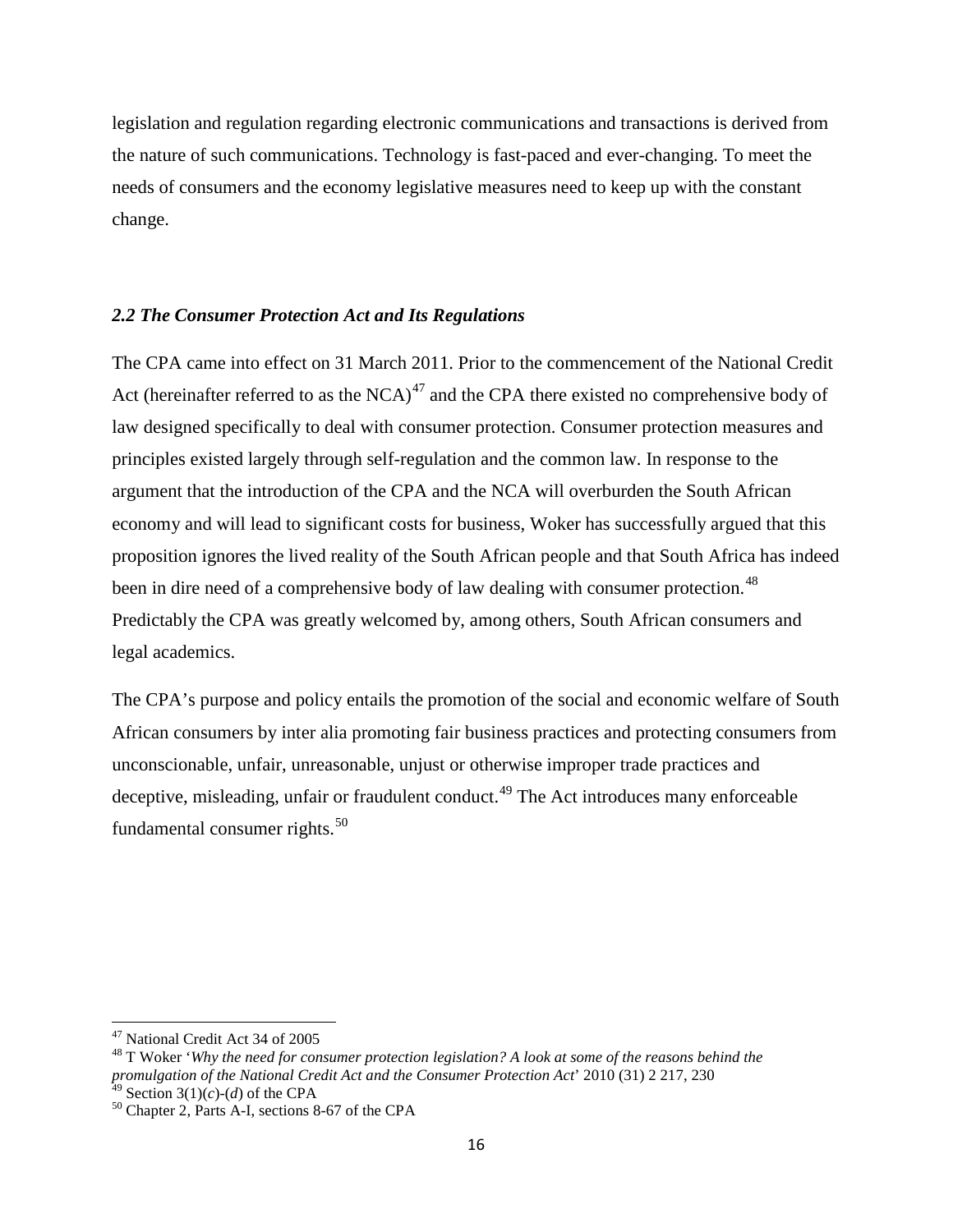The CPA applies to every transaction occurring in South Africa including the promotion, performance or supply of goods or services, the goods and services themselves and the goods that are part of an exempted transaction. $51$ 

#### *2.2.1 Important definitions used in the CPA*

A proper explanation of the application of the Act requires explanation of some key terms:

• "consumer"

The consumer includes both natural person consumers and small to medium-sized juristic person consumers whose asset value or annual turnover at the time of the transaction is less than the monetary threshold of two million rand, to whom goods and services are marketed, who have entered into transactions with suppliers, in the ordinary course of business of the supplier. It may also include a user, recipient or beneficiary of the goods or services and a franchisee.<sup>[52](#page-32-1)</sup>

• "transaction"

Transaction refers to one in respect of a person acting in the ordinary course of business which is an agreement between or among that person and one or more other persons for the supply or potential supply of any goods or services in exchange for consideration; or the supply by that person of any goods to or at the direction of a consumer for consideration; or the performance by, or at the direction of, that person of any services for or at the direction of a consumer for consideration.<sup>[53](#page-32-2)</sup> The definition of "consideration" is broad in that it relates to anything of value, given and accepted, in exchange for the goods and services.<sup>[54](#page-32-3)</sup> In terms of section  $5(6)$  of the CPA certain 'deemed transactions' are regarded as a transaction between a supplier and consumer for the purposes of the Act.

<span id="page-32-0"></span><sup>&</sup>lt;sup>51</sup> Section 5(1) of the CPA; In terms of section 5(1)(*d*) and section 5(5) if any goods are supplied within the Republic to any person in terms of an exempted transaction (exempted transactions are listed in s 5(2)-(4)), the goods and importer or producer, distributor or retailer are still subject to sections 60 and 61 which relates to safety monitoring, recall and strict product liability<br><sup>52</sup> Section 1 of the CPA

<span id="page-32-3"></span><span id="page-32-2"></span><span id="page-32-1"></span><sup>52</sup> Section 1 of the CPA <sup>53</sup> Section 1 of the CPA <sup>54</sup> Section 1 of the CPA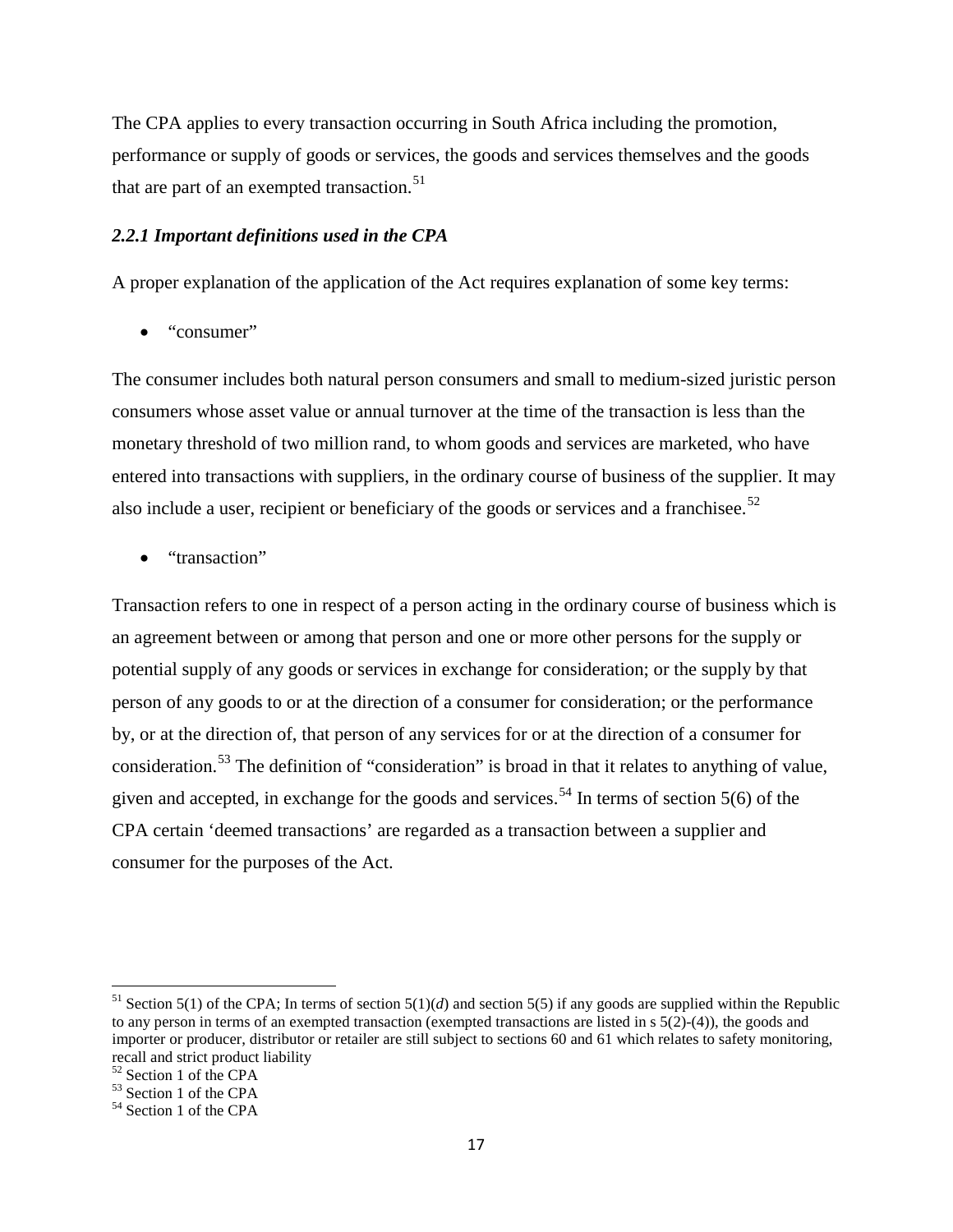• "goods" and "services"

Goods "…*includes* [my emphasis] anything marketed for human consumption, any tangible object including any medium on which anything is or may be written or encoded, any literature, music, data…or other intangible product written or encoded on any medium, or a licence to use any such intangible product, a legal interest in land or any other immovable property, other than an interest that falls within the definition of 'service'…" Services "…*include* [my emphasis] any work or undertaking performed by one person for the direct or indirect benefit of another, the provision of education, information, advice or consultation…access to electronic communication infrastructure…"<sup>[55](#page-33-0)</sup>

The use of "includes" prefers a situation whereby the concerned provision is not limited to the given examples meaning that a broad interpretation is required.

#### *2.2.2 The implications of the CPA and its Regulations on direct marketing*

Section 1 of the CPA defines "direct marketing" as an approach to a person, either in person or by mail or by electronic communication for the direct or indirect purpose of promoting, offering to supply, in the ordinary course of business, any goods or services or to request a donation of any kind. An "electronic communication" is further defined as a communication by means of electronic transmission including telephone, fax, SMS, wireless computer access, email or similar technology or device.<sup>[56](#page-33-1)</sup>

The definition of "electronic communication" is to be contrasted with the definition of the same term in the ECTA.<sup>[57](#page-33-2)</sup> It seems that under the CPA the legislator bore the intention of specifically including regulation of direct marketing via telephonic communications and postal services whilst this type of protection is not afforded in terms of the ECTA. Communications via telephone could be seen as a direct method of communication to which the information theory is applied for the determination of the time and place for the conclusion of the contract.<sup>[58](#page-33-3)</sup> The information theory states that the agreement is concluded when and where the offeror learns or is

<span id="page-33-2"></span>

<span id="page-33-1"></span><span id="page-33-0"></span><sup>&</sup>lt;sup>55</sup> Section 1 of the CPA<br>
<sup>56</sup> Section 1 of the CPA<br>
<sup>57</sup> See the discussion of "electronic communication" in the ECTA under paragraph 2.1<br>
<sup>58</sup> Van der Merwe (Note 38 above) 148-150

<span id="page-33-3"></span>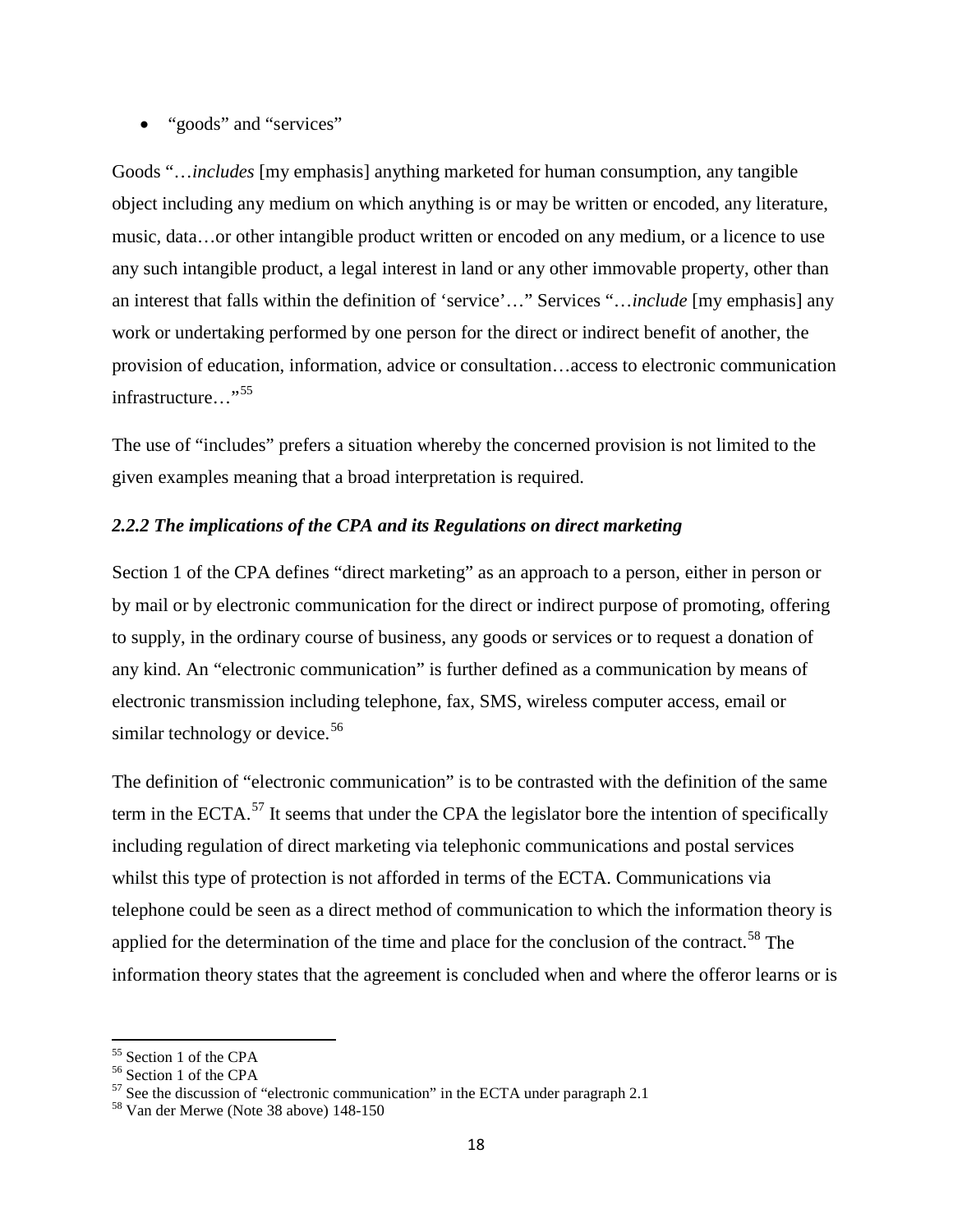informed of the acceptance.<sup>[59](#page-34-0)</sup> The ECTA however deals with forms of indirect communication to which the reception theory is applied.<sup>[60](#page-34-1)</sup> In contrast the reception theory provides that agreement is reached when acceptance reaches the address of the offeror.<sup>[61](#page-34-2)</sup>

Section 11 of the CPA provides that a consumer has the right to refuse to accept, require another person to discontinue or in the case of an approach other than in person, to pre-emptively block any approach or communication if the approach or communication is primarily for the purpose of direct marketing.<sup>[62](#page-34-3)</sup> Any opt-out request or pre-emptive block must be respected by the direct marketer $^{63}$  $^{63}$  $^{63}$  and confirmed in writing on receipt.<sup>[64](#page-34-5)</sup> Furthermore the exercise of these rights must be performed free of charge.<sup>[65](#page-34-6)</sup>

To facilitate section 11 of the CPA, the National Consumer Commission (hereinafter referred to as the Commission)<sup>[66](#page-34-7)</sup> may establish a registry where a person may register a pre-emptive block against direct marketing communications and appropriate procedures must be implemented to facilitate demands to stop future communications.<sup>[67](#page-34-8)</sup> To build on the striking feature of a preemptive block schedule 4 (3)(*g*) of the CPA Regulations provides that a direct marketer must, without exception assume that a comprehensive pre-emptive block has been registered by a consumer unless the administrator of the registry has in writing confirmed that the pre-emptive block has not been registered.<sup>[68](#page-34-9)</sup> This will be discussed further below.

#### *2.2.3 Critique and commentary*

Application of the CPA is not limited to natural persons; it includes certain juristic persons. As a result, the application of the CPA is wider than that of the consumer protection provisions found

<span id="page-34-1"></span><span id="page-34-0"></span><sup>&</sup>lt;sup>59</sup> Hutchison et al *The law of contract in South Africa* Cape Town: Oxford University Press (2009) 57<br><sup>60</sup> Section 22(2) of the ECTA<br><sup>61</sup> Hutchison et al (Note 59 above) 57<br><sup>62</sup> Section 11(1)(*a*)-(*c*) of the CPA<br><sup>63</sup>

<span id="page-34-2"></span>

<span id="page-34-3"></span>

<span id="page-34-4"></span>conducting any direct marketing.

<span id="page-34-6"></span><span id="page-34-5"></span><sup>&</sup>lt;sup>64</sup> Schedule 4(1)(a)-(b) of CPA Regulations GN 293 in GG 34180 (1 April 2011) (CPA Regulations)<br><sup>65</sup> Schedule 4(3)(b) of CPA Regulations<br><sup>66</sup> Established by section 85 of the CPA<br><sup>67</sup> Section 11(3)-(4)(*a*) of the CPA<br><sup>6</sup>

<span id="page-34-7"></span>

<span id="page-34-8"></span>

<span id="page-34-9"></span>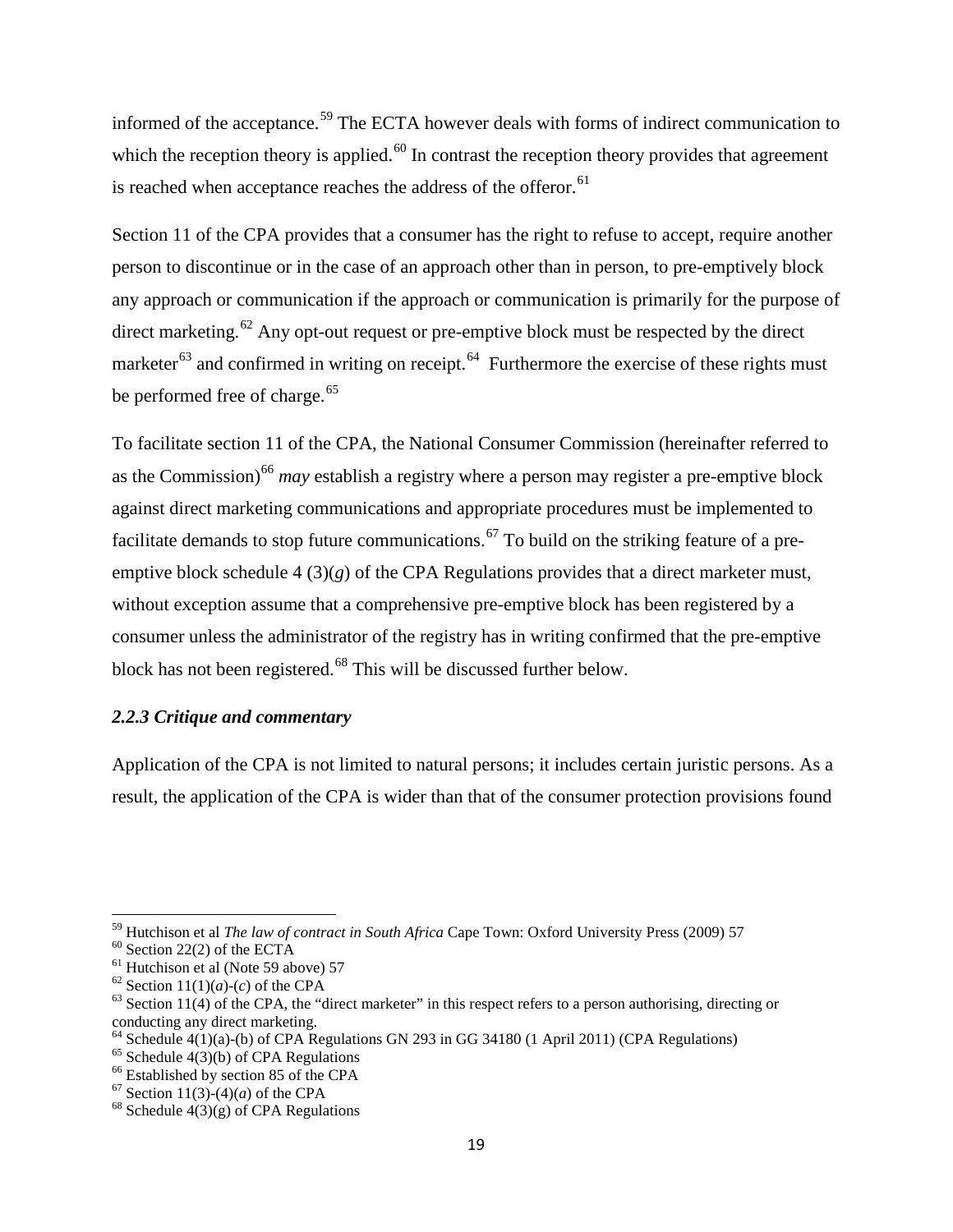in Chapter VII of the ECTA. Unfortunately, like the ECTA the CPA does not address the problems associated with misleading or false email headers.<sup>[69](#page-35-0)</sup>

With regards to the establishment of a registry where a consumer may register a pre-emptive block against direct marketing communications, the wording of the CPA and its Regulations creates the impression that establishment of such an institution is not definite nor is there any obligation to establish such an institution found in the Act. Section 11(3) of the CPA simply states that the Commission "may" establish such a registry. Furthermore schedule 4(5) of the CPA Regulations provides that "*In the event that* [my own emphasis] the Commission recognises a registry as authoritative as contemplated in section 11(3) of the Act…" this wording connotes a possibility that the registry *could* be established rather than a definite obligation on the part of the Commission. At the time of writing the registry as contemplated in section 11(3) of the CPA has not been formed. This in turn creates an issue relating to the lack of enforcement of the consumer's rights in terms of section 11. Although the Commission has not established a national opt-out registry, other registries including the Direct Marketing Association of South Africa  $(DMA)^{70}$  $(DMA)^{70}$  $(DMA)^{70}$  are currently in existence. Members of the DMA are required to consult the DMA database. Non-members are not bound by the rules of the DMA therefore the registry's effectiveness is not all-encompassing.

Papadopoulos and Hamann argue that the scope of protection afforded by the CPA differs from the protection afforded in terms of section 45 of the ECTA, since in terms of the CPA, protection is granted for "direct marketing" via an electronic communication as well as requests for donations of any kind whereas the ECTA relates only to unsolicited commercial electronic communications. "Unsolicited commercial electronic communications" is wider than a "direct marketing communication".<sup>[71](#page-35-2)</sup> Herein lays a further critique; in terms of the CPA, protection is limited to the narrower, non-preferred concept of direct marketing.

<span id="page-35-1"></span><span id="page-35-0"></span><sup>&</sup>lt;sup>69</sup> See critique and commentary of section 45 of the ECTA above at paragraph 2.1.2  $^{70}$  Some key members of the association which are also founding members of the association include ABSA and Nedbank Ltd. For more information about the Direct Marketing Association of South Africa see

<span id="page-35-2"></span>http://www.dmasa.org/home/about-us/ accessed on 13 October 2014.<br><sup>71</sup> B Hamann; S Papadopoulos *'Direct marketing and spam via electronic communications: an analysis of the regulatory framework in South Africa'* 2014 (47) 1 De Jure 42, 54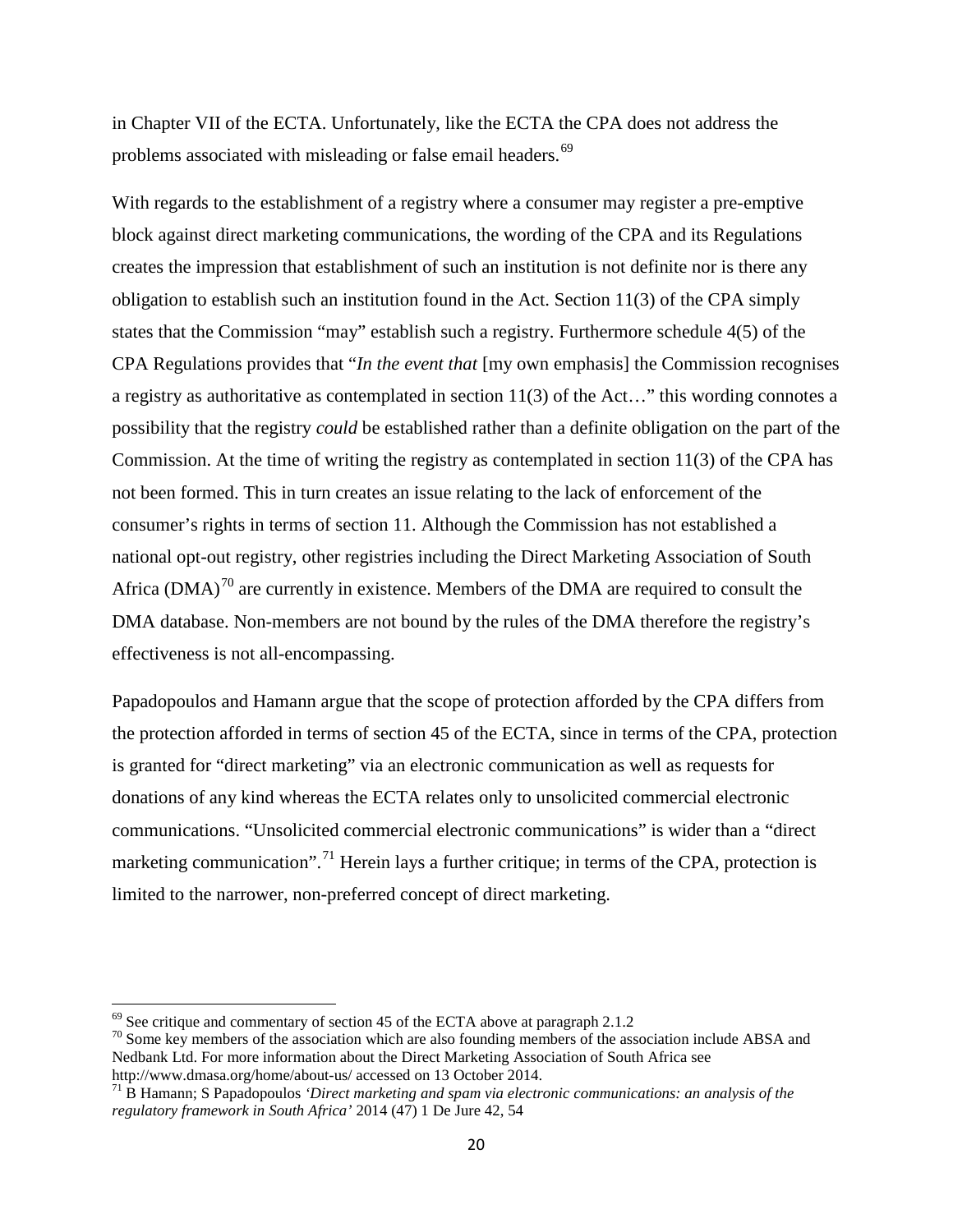#### *2.3 The ECT Act Amendment Bill*

Despite the intention that POPI will repeal section 45 of the ECTA, the Department of Communications published the proposed Electronic Communications and Transactions Act Amendment Bill (hereinafter referred to as the ECT Amendment Bill) wherein it is suggested that section 45 be retained or re-enacted, although in an amended form.<sup>[72](#page-36-0)</sup>

The ECT Amendment Bill brings about a new definition of "consumer" to include natural and certain juristic persons. These persons will enjoy the protection of Chapter VII of the ECTA.<sup>[73](#page-36-1)</sup> A definition of "electronic transaction" is introduced and refers to a transaction conducted using electronic communications. Furthermore, an unsolicited communication in relation to a data message regarding goods or services has been defined as a data message that is transmitted to a consumer by or on behalf of a supplier without the consumer having expressly or implicitly requested that data message.

The ECT Amendment Bill proposes that section 45 be amended to be read as follows:

- *"(1) No person may send unsolicited communications without the permission of the consumer to whom those unsolicited communications are to be sent or are in fact sent.*
- *(2) No agreement is concluded where a consumer has failed to respond to an unsolicited communication.*
- *(3) Any person who fails to comply with or contravenes subsection (1) is guilty of an offence, and liable, on conviction, to a fine not exceeding R1 million or imprisonment for a period not exceeding 1 year."*

As will be seen under the discussion of POPI in chapter 4, the ECT Amendment Bill does not materially alter the position; the proposed amendment encompasses an opt-in regime in terms of data messages regarding goods and services which is essentially the same as unsolicited commercial emails.

<span id="page-36-1"></span>

<span id="page-36-0"></span><sup>&</sup>lt;sup>72</sup> The ECT Amendment Bill (Note 23 above)<br><sup>73</sup> See definition of "consumer" under paragraph 2.2.1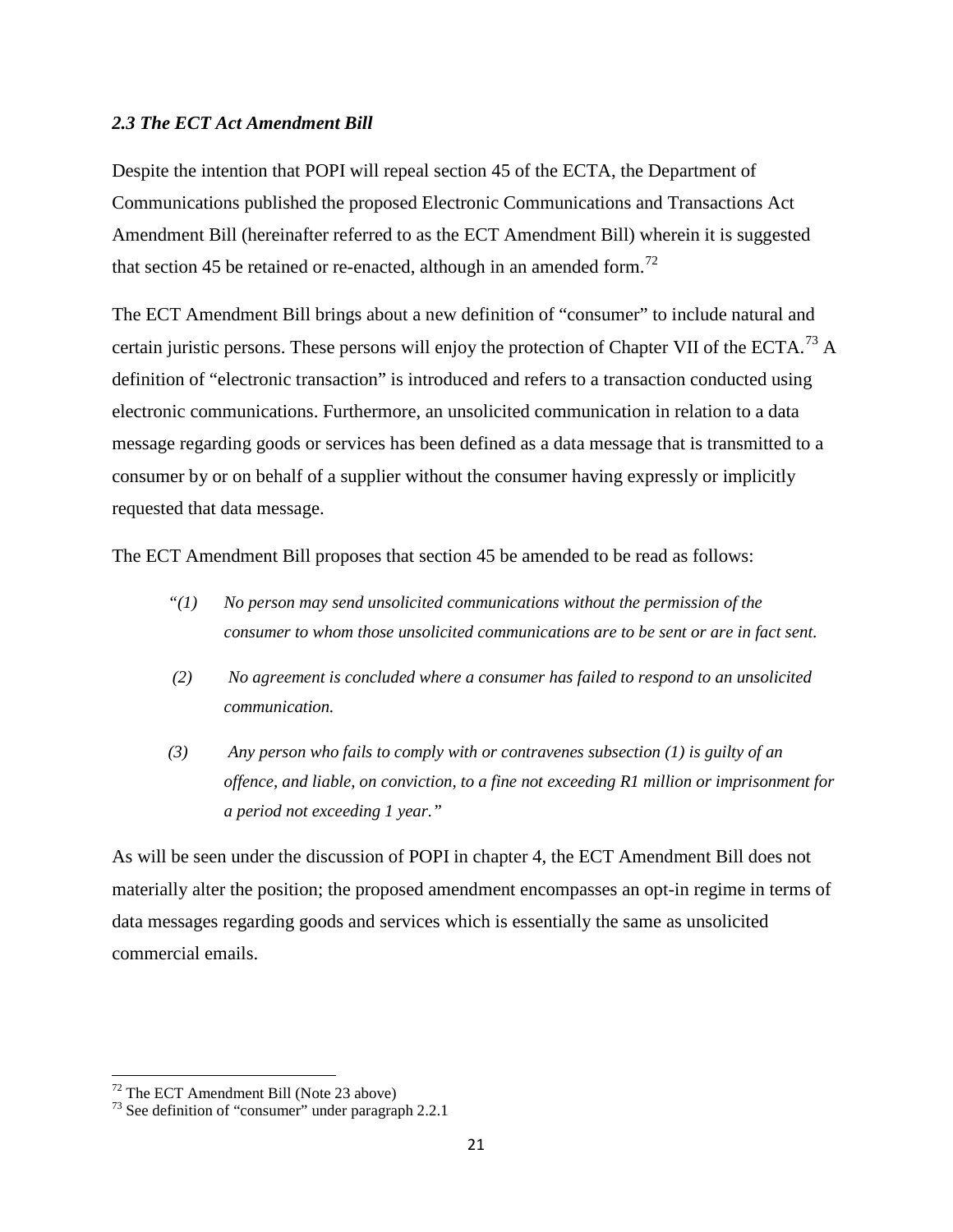#### CHAPTER 3

# JUDICIAL INTERPRETATION OF THE CURRENT LAWS RELATING TO SPAMMING; THE *KETLER* CASE

Legal disputes relating to spam issues rarely reach the courts for binding decisions. In weighing up the advantages and disadvantages of instituting an action of this matter, one is often inclined to lean towards more practical solutions such as purchasing and installing spam filter software. For this reason, legal academics are deprived of judicial interpretations of the various laws relating to spam. This creates the difficult task of lending our own interpretations to the laws relating to spam until they are built upon through case law and setting of precedents.

Recently the South Gauteng High Court shone light on this area of law through what has been described as a "landmark spam court case"[74](#page-37-0) in South African law, namely *Ketler Investments CC t/a Ketler Presentations v Internet Service Providers' Association* (hereinafter referred to as the "Ketler case").*[75](#page-37-1)* A thorough discussion of this case is therefore warranted. The discussion of this case will be limited to the applicable issues set out and addressed in this research paper.

## *3.1 The Facts*

The applicant ("Ketler") utilised an independent internet service provider to send bulk emails to recipients. The respondent (Internet Service Providers' Association) hereinafter referred to as the "ISPA", has a website containing a webpage titled "*Hall of Shame*" listing those whom it claims are spammers. Ketler's name appeared on the list. Ketler brought an application for the removal of its name from the webpage and an application to interdict its relisting. Ketler contended that

<span id="page-37-0"></span> $74$  The Internet Service Providers' Association has described the case as such on its website at <http://ispa.org.za/press-release/ispa-concludes-landmark-spam-court-case/> accessed on 29 August 2014. Interesting to note is that this very association was the respondent in the case.

<span id="page-37-1"></span><sup>&</sup>lt;sup>75</sup> *Ketler Investments CC t/a Ketler Presentations v Internet Service Providers' Association 2014 (2) SA 569 (GJ)*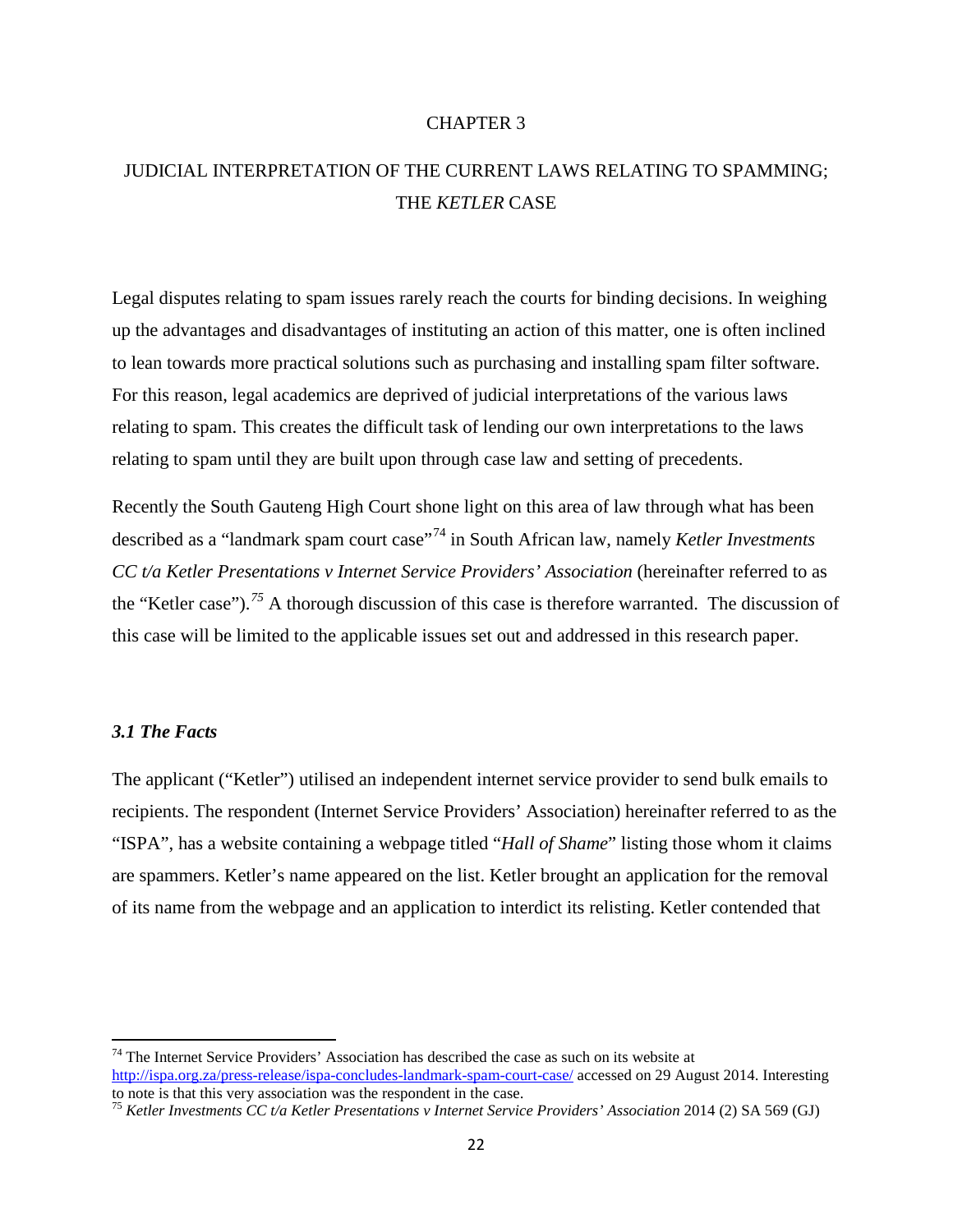placing its name as a spammer on the respondent's "Hall of Shame" webpage was defamatory. On this basis Ketler relied on three submissions:  $76$ 

- a) Spamming is not prohibited in South Africa; it is merely regulated by section 45 of the ECTA and Ketler had fully complied with this section;
- b) Ketler was not a member of the ISPA and was therefore not subject to the latter's code of conduct in so far as the code may allow the respondent to list spammers on its Hall of Shame. Furthermore it submitted that, on the facts, even if it was a member of the ISPA, the ISPA would not have been entitled to list the applicant as a spammer.
- c) Although it had signed an undertaking required by the ISPA not to spam, the undertaking was not legally binding and in any event it was withdrawn.

In response, the respondent relied on the defences of consent, qualified privilege and truth and public interest.

#### *3.2 Commentary*

The respondent presented uncontradicted evidence that several consumers had made written requests to the applicant under section  $45(1)(b)$  of ECTA, for the identifying particulars of the source from which the applicant had obtained the recipient's personal information. These details were not provided.

Undisputed evidence was presented to court in relation to the applicant's activities of sending unsolicited advertising emails to at least;

- a) a "*spamtrap* address"; and
- b) a "role email account".<sup>[77](#page-38-1)</sup>

<span id="page-38-1"></span><span id="page-38-0"></span> $^{76}$  Ibid para 7; Ketler also contended that it was entitled to procedural regularity before being relisted on the Hall of Shame and that the ISPA failed to follow its own complaint procedure laid out in its Code of Conduct (para 8).  $^{77}$ Ketler (Note 75 above); these terms are defined at paragraph 57 of the judgment.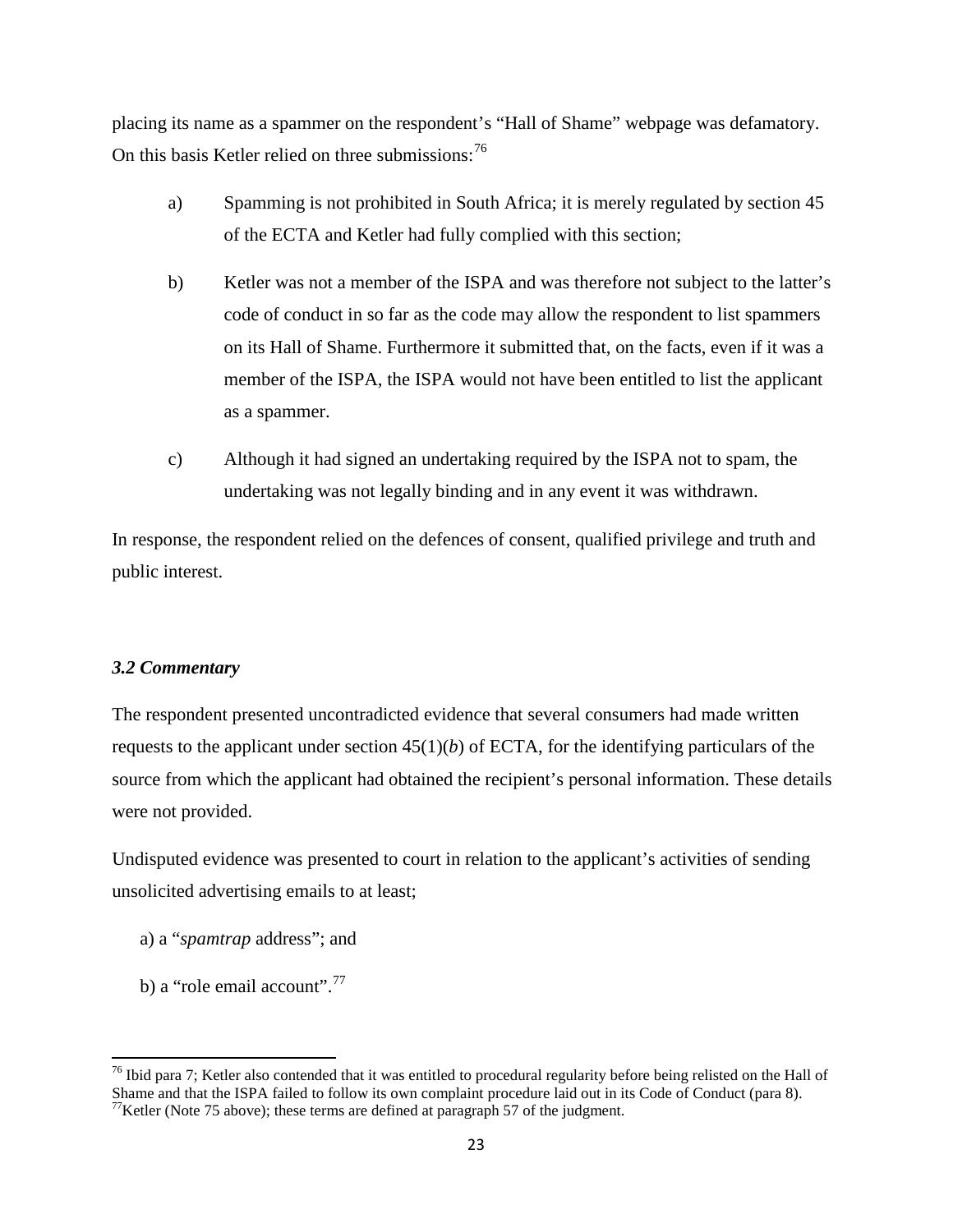A "*spamtrap* address" as it suggests, is used to lure spam. It is an address without a user. A spammer could not successfully argue that he obtained such an address from a person who requested such emails or that a prior relationship existed between the spammer and the user of the "*spamtrap"* email address.

Undisputed evidence showed that the applicant had sent bulk unsolicited emails to a role email account which was set up for the sole purpose of soliciting public comment regarding the redelegation of the ".za" country code top-level domain to the ".za *Domain Name Authority"*. The characteristic of this type of email address is that it is used for a specific function. A common example is an email address which begins with "info@". This would imply that the address is not associated with a particular person; it is usually associated with a company. As with the "*spamtrap*", this email address could not have been harvested by the applicant in any lawful manner.

In his judgment Spilg J goes into great detail of the effects of spamming on internet service providers, consumers as well as the internet industry as a whole.<sup>[78](#page-39-0)</sup> Emphasis is placed on the costs and inconvenience borne by the recipient of spam.

The learned judge observes that the ECTA recognises both the advantages and pitfalls of electronic communications. This recognition is implicitly expressed in the objects of the ECTA where it is stated that investment and innovation in the field of electronic transactions is encouraged while at the same time promoting the industry's development in a manner that is not only effective for consumers but responds to the needs of users and consumers.<sup>[79](#page-39-1)</sup> The learned judge further states that there is no reason to believe that our legislature would not have been cognisant of these advantages and pitfalls of electronic communications when considering the drafting of the ECTA.<sup>[80](#page-39-2)</sup> Perhaps this statement connotes an underlying assumption that Spilg J considers the provisions of the ECTA to be properly effective in dealing with issues such as those before the court in this case.

Of significant relevance to this discussion is the fact that the ECTA provides not only a legislative framework but also establishes a self-regulatory framework for information system

<span id="page-39-1"></span><span id="page-39-0"></span><sup>&</sup>lt;sup>78</sup> Ketler (Note 75 above) para 26-29; 65-66<br><sup>79</sup> Section 2(1)(*i*) and section 2(1)(*k*) of the ECTA<br><sup>80</sup> Ketler (Note 75 above) para 30

<span id="page-39-2"></span>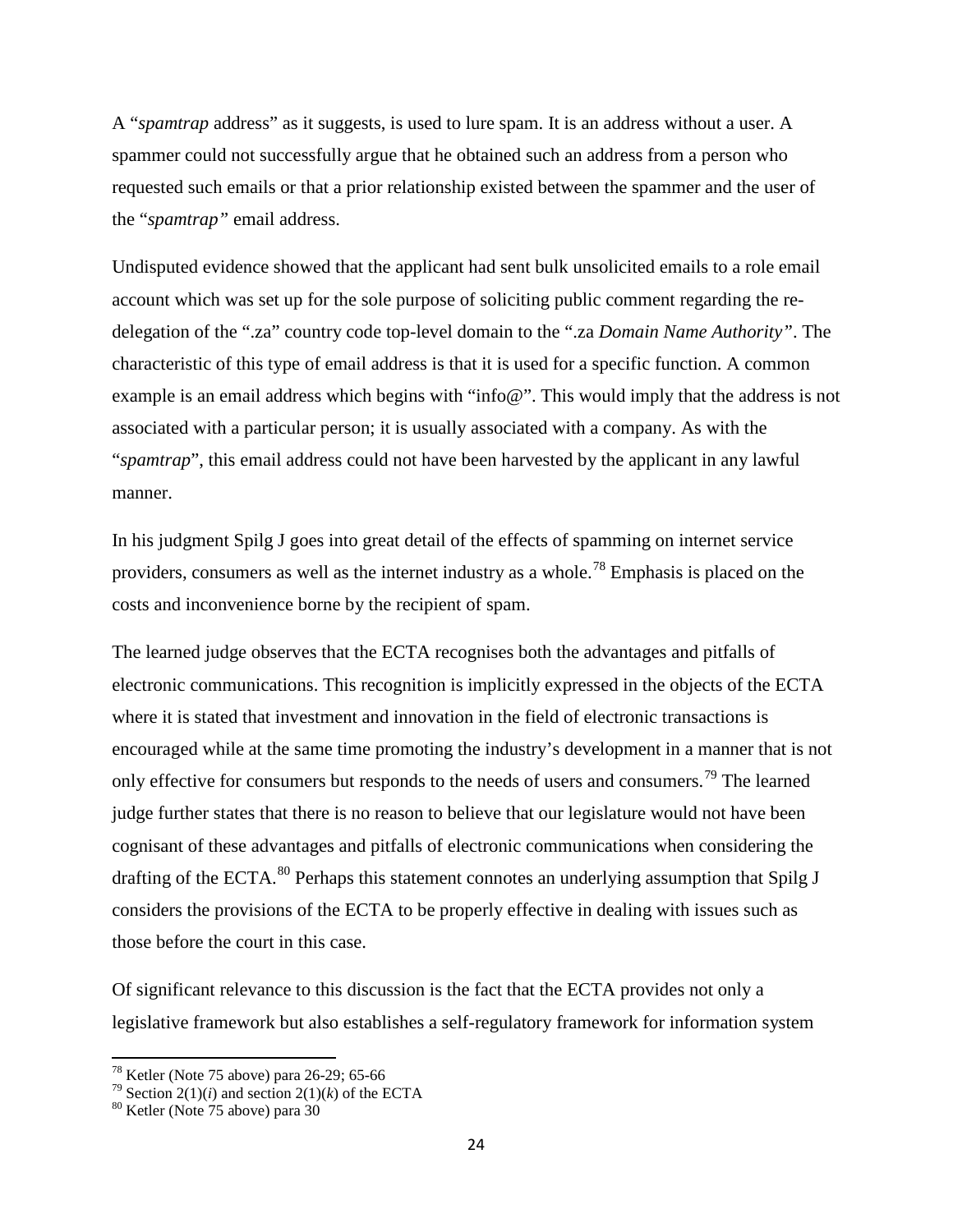service providers. In terms of section 71 of Chapter XI of the ECTA (titled "*Limitation of Liability of Service Providers*") an industry representative body for service providers may be recognised as such by the Minister of Communications provided, inter alia, membership of the body is subject to adequate criteria, members are subject to a code which provides for adequate standards of conduct and the representative body is capable of monitoring and enforcing its code of conduct adequately.<sup>[81](#page-40-0)</sup> The ISPA has been recognised as such a representative body under section 71 of the ECTA.

The Guidelines for Recognition of Industry Representative Bodies of Information System Providers<sup>[82](#page-40-1)</sup> (hereinafter referred to as the ECT IRB Guidelines) places emphasis on control for self-regulation by the industry rather than government regulation and intervention.<sup>[83](#page-40-2)</sup> Spilg J recognises that the focus on self-regulation is consistent with the intention of the legislature as expressed in the body of the ECTA. $^{84}$  $^{84}$  $^{84}$  It is submitted that this statement is made in view of Chapter XI of the ECTA; namely the provisions relating to the recognition of representative bodies within the industry.

It is important to note that the provisions of Chapter XI or any other provisions of the ECTA are not to be construed as prohibiting a person from establishing requirements in respect of the manner in which that person will accept data messages.<sup>[85](#page-40-4)</sup> This is consistent with the large emphasis that has been placed on self-regulation. A service provider would not be able to successfully argue that section 45 of the ECTA is only the standard that the service provider is to be held to and nothing more; the ECTA clearly allows a self-regulatory regime to co-exist alongside legislative sanctions.

Section 5 of Part 1 of the ECT IRB Guidelines provides the minimum requirement that members of an industry representative body such as the ISPA "...shall not send or promote the sending of spam and will take reasonable measures to ensure that their networks are not used by others for this purpose. Members must also provide a facility for dealing with complaints about spam

<span id="page-40-1"></span><span id="page-40-0"></span><sup>&</sup>lt;sup>81</sup> Section 71 of the ECTA is to be read with the definition of "service provider" in section 70.<br><sup>82</sup> Gazetted under GN 1283 in GG 29474 of 14 December 2006 (ECT IRB Guidelines)<br><sup>83</sup> Ibid Part 1 paragraph 1.2<br><sup>84</sup> Ketle

<span id="page-40-2"></span>

<span id="page-40-4"></span><span id="page-40-3"></span>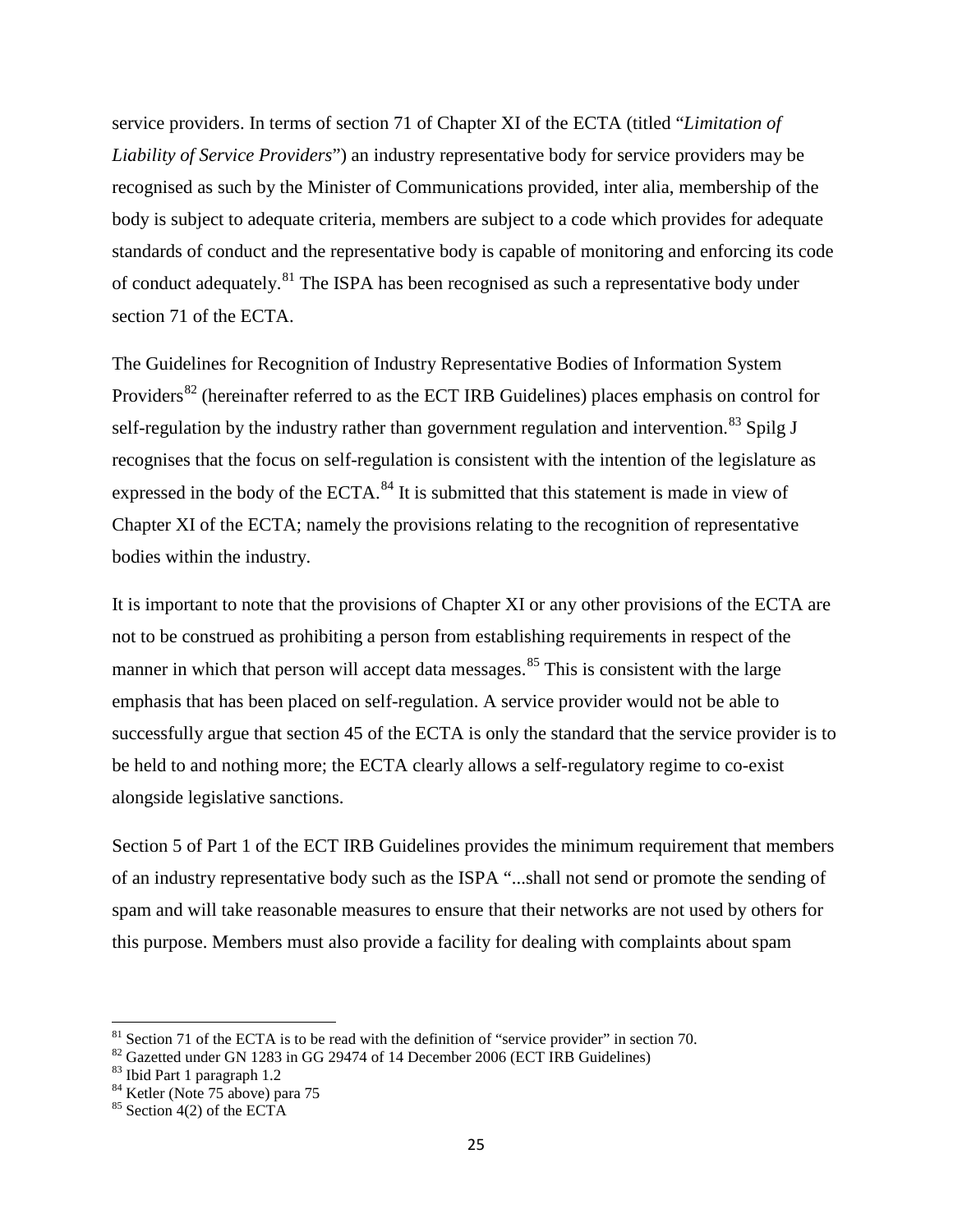originating from their networks and must react expeditiously to complaints received."<sup>[86](#page-41-0)</sup> It is also provided that members "...shall follow best industry practice in providing anti-spam software to recipients of the service in order that they can elect to minimise the amount of spam received on their email accounts."[87](#page-41-1) The use of "shall" as opposed to "may" connotes wording of a peremptory obligation.

Spilg J states that as a result of the industry representative bodies' obligation to provide antispam software, the Ketler judgment, regarding the defamatory nature of the applicant's listing on the Hall of Shame, should not be construed as relevant to cases where internet service providers may utilise spam software or adopt spam countermeasures.<sup>[88](#page-41-2)</sup>

Section 2 of Part 1 of the ECT IRB Guidelines further provides that the industry rather than the State should regulate and control both illegal and unacceptable conduct and content [my emphasis] by internet service providers. "Unacceptable conduct and content" is independent of illegal conduct and content; it is thus capable of a broad interpretation extending industry regulation and control over a number of acts or omissions. In this way a consumer is given extensive protection (by legislation and industry-regulation). However, the problem often lies in the fact that the associations of the industry which regulate and control such conduct and content are only able to exercise control over members of said associations and not non-members. The control is therefore exercised on a voluntary basis.

Industry players are somewhat persuaded to become members of these types of associations to maintain goodwill with its customers. Also, industry players such as Ketler would only be able to rely on the limitation of liability provisions in terms of Chapter XI of the ECTA if it was a member of a representative body referred to in section 71 (such as the ISPA). In addition it would be required to adopt and implement the code of that representative body.

Spilg J finds that the ISPA's Code of Conduct will apply until such time as an industry code is prescribed under the CPA to deal with matters arising from the CPA.<sup>[89](#page-41-3)</sup> If there is an overlapping

<span id="page-41-0"></span><sup>&</sup>lt;sup>86</sup> ECT IRB Guidelines (Note 82 above) para 5.8.1 - 5.8.2<br><sup>87</sup> ECT IRB Guidelines (Note 82 above) para 6.8<br><sup>88</sup> Ketler (Note 75 above) para 53

<span id="page-41-1"></span>

<span id="page-41-3"></span><span id="page-41-2"></span><sup>&</sup>lt;sup>89</sup> On 9 May 2013 a proposed Industry Code was published for comment by the National Consumer Commission (Notice 451 of 2013; No. 36439). The Code provides an elaborate complaint process in section F.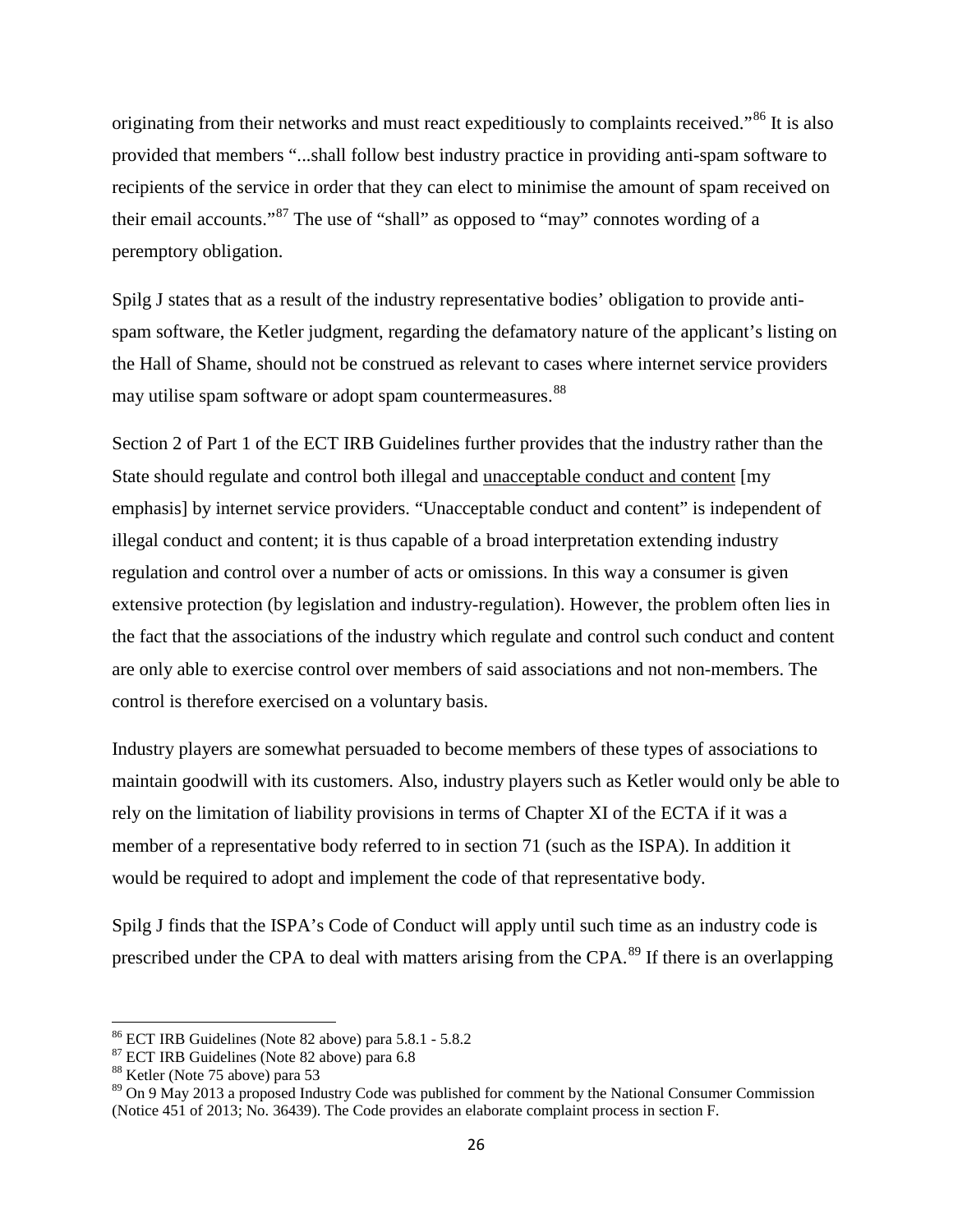between the CPA and the ECTA, the code of conduct provided for in the ECTA "is intended to serve the same purpose as contemplated in the CPA until amended..."<sup>[90](#page-42-0)</sup>

In terms of the ISPA's Code of Conduct, members are not to send or promote the sending of unsolicited bulk email and must take reasonable measures to ensure that their networks are not used by others for this purpose.<sup>[91](#page-42-1)</sup> It is further provided that members must provide a complaint facility regarding unsolicited bulk email and unsolicited email communications that do not comply with the provisions of section 45(1) of the ECTA originating from their networks and must react expeditiously to complaints received.<sup>[92](#page-42-2)</sup> In essence the ISPA's Code of Conduct largely encompasses the ECT IRB Guidelines.

It is submitted that the ISPA's Code of Conduct has taken up adequate measures in contributing towards eliminating spam. For example, the requirement that the members of the association are not to promote the sending of unsolicited bulk email goes beyond section 45 of the ECTA. This is an illustration that self-regulation of the internet industry could prove to be more successful in certain respects of combating spamming than the legislative measures held in place to regulate spamming. For a successful fight against spam, regulation needs to be afforded to the promotion and facilitation of spamming. Facilitation of spamming has been addressed by Canadian anti-spam legislation.<sup>[93](#page-42-3)</sup>

## *3.3 The Court's Findings*

Spilg J found that in the circumstances, listing a sender of unsolicited bulk commercial email on a webpage titled "Hall of Shame" by a recognised representative body in the internet industry such as the ISPA was defamatory in its secondary meaning.<sup>[94](#page-42-4)</sup> The word "spammer" by itself will not constitute defamatory matter; the context is essential in making a determination.

<span id="page-42-0"></span><sup>90</sup> Ketler (Note 75 above) para 79

<span id="page-42-1"></span><sup>&</sup>lt;sup>91</sup> Section 14 of Part E of the ISPA's Code of Conduct

<span id="page-42-2"></span><sup>&</sup>lt;sup>92</sup> Section 15 of Part E of the ISPA's Code of Conduct

<span id="page-42-3"></span> $93$  Canada's Anti Spam law S.C. 2010, c. 23; this will be discussed further in terms of a comparative analysis under chapter 5.

<span id="page-42-4"></span><sup>&</sup>lt;sup>94</sup> Ketler (Note 75 above) para 55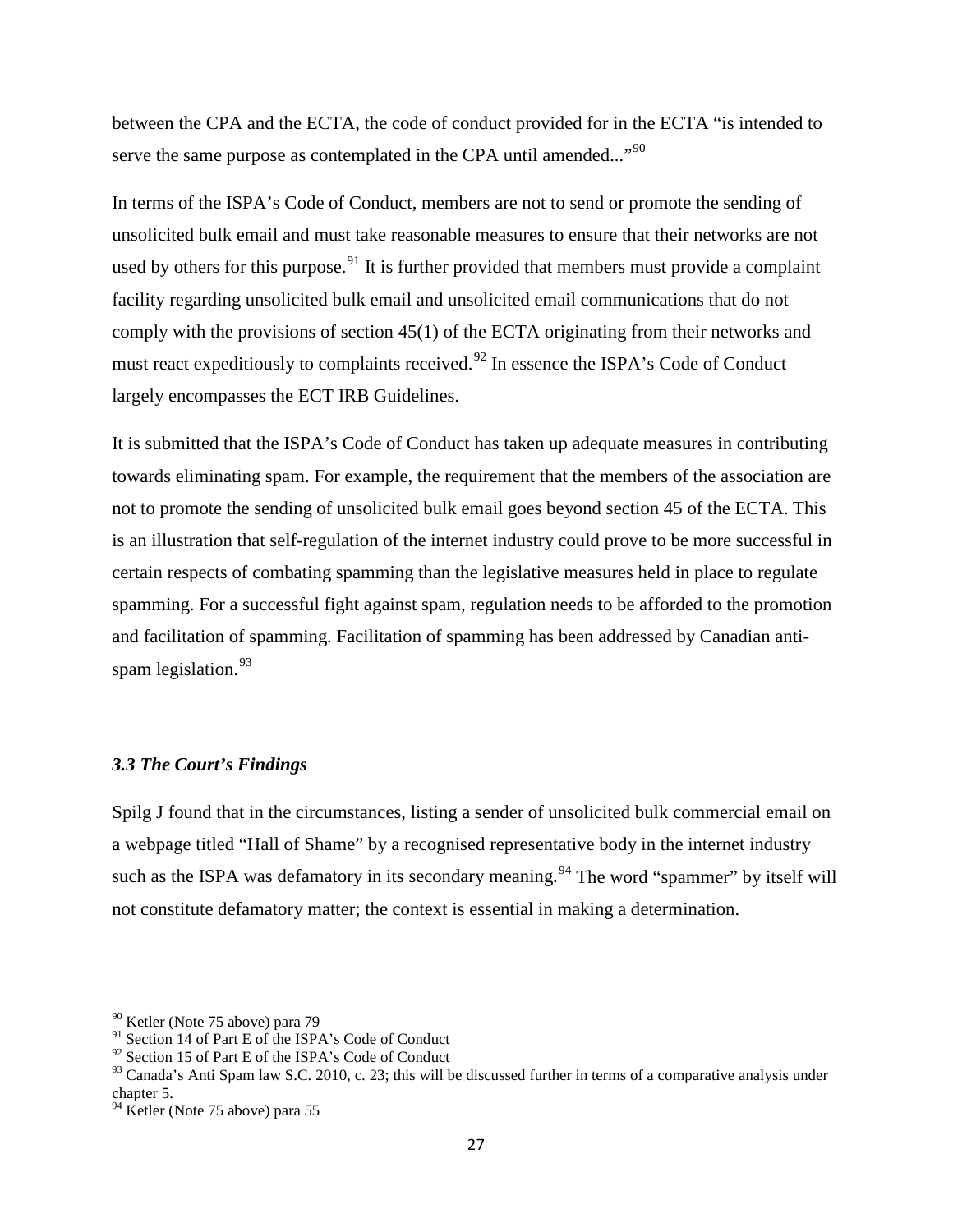However, it was found that Ketler's failure to adhere to requests for the particulars of the source from which it had obtained recipients' personal information amounted to a contravention of section 45(3) of the ECTA.

The learned judge further found that the defence of truth and public benefit/interest to be successful in the circumstances on the following bases:

- the respondent was able to demonstrate truth of content both under ECTA and the broader industry definition of spamming as applied in its code of conduct<sup>95</sup>;
- the respondent's code of conduct is part of the self-regulatory framework sanctioned under the ECT IRB Guidelines; and
- 'public benefit' was demonstrated by reference to the respondent's status as an industry self-regulatory under ECTA and the public interest it serves in dealing with spam.<sup>[96](#page-43-1)</sup>

The defence of consent was also upheld.<sup>[97](#page-43-2)</sup> The defence of qualified privilege was not considered.

## *3.4 Concluding remarks*

In the Ketler case there was no appearance for the applicant when the matter was set-down for hearing. As a result the judgment does not have the benefit of full argument. Spilg J recognises that this very situation may have possibly produced a judgment of "diluted value".<sup>[98](#page-43-3)</sup> For this reason the judgment should not be considered as the final say on future cases with similar issues. Future parties could raise other applicable arguments. For example, in this case, Ketler could have raised the defence of improper motive (in the form of malice or otherwise).

The judgment is nevertheless of significant value as it has created a starting point in the formation of spam law jurisprudence. We are no longer deprived of judicial interpretation of section 45 of the ECTA and of the overall issues associated with spam in the South African

<span id="page-43-2"></span><span id="page-43-1"></span>

<span id="page-43-0"></span><sup>&</sup>lt;sup>95</sup> Ketler (Note 75 above) para 61<br><sup>96</sup> Ketler (Note 75 above) para 71-83<br><sup>97</sup> Ketler (Note 75 above) para 98; the defence of consent was upheld on the basis that the applicant's purported withdrawal of consent only after the defamatory matter was published was irrelevant, as long as the consent remained extant, the respondent was entitled to rely on it in order to relist the applicant's name.

<span id="page-43-3"></span><sup>98</sup> Ketler (Note 75 above) para 6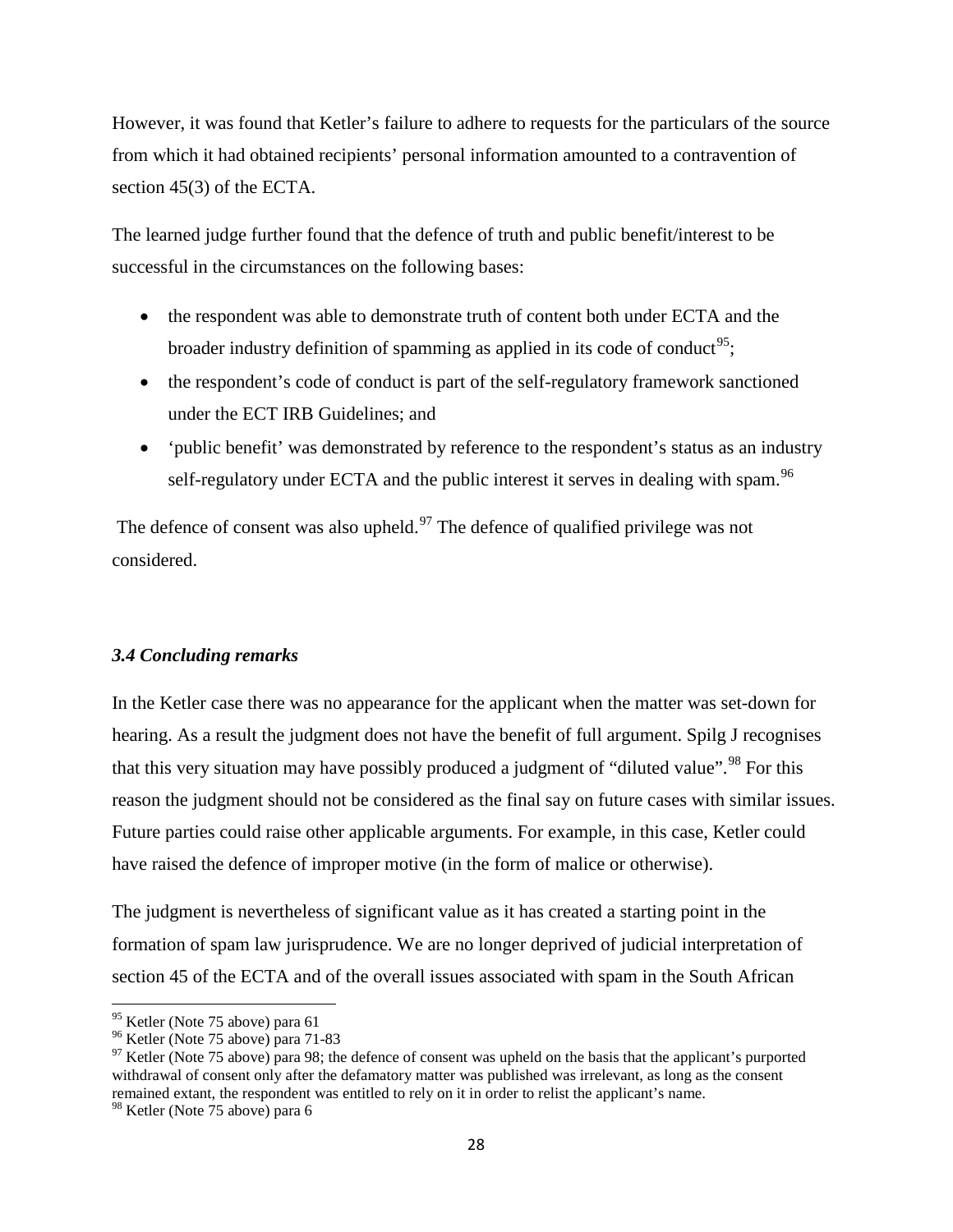context. The judgment has shed light on concepts such as "*spamtraps*" and role-based email addresses.

Allowing for a self-regulatory regime to co-exist alongside legislative measures and government intervention is a step in the right direction towards combating the issue of spamming. Selfregulatory measures have the potential to seep into problematic areas which would ordinarily be out of reach for government. Government may also lack the funds to initiate and maintain comprehensive combative measures aimed at spamming. Furthermore, regulatory bodies such as the ISPA have the potential to influence telecommunications policy in South Africa.

If a complainant approaches a regulatory body wishing to file a complaint against a non-member of that body, the complainant will have no recourse because the service provider is not a member of the regulatory body. It is possible that the complainant would choose to move their business to a member of the body as such member is required to comply with a higher standard of practice as evidenced in the regulatory body's code of conduct. In this way, the internet industry players are held to a higher standard of practice which over time benefits South African consumers.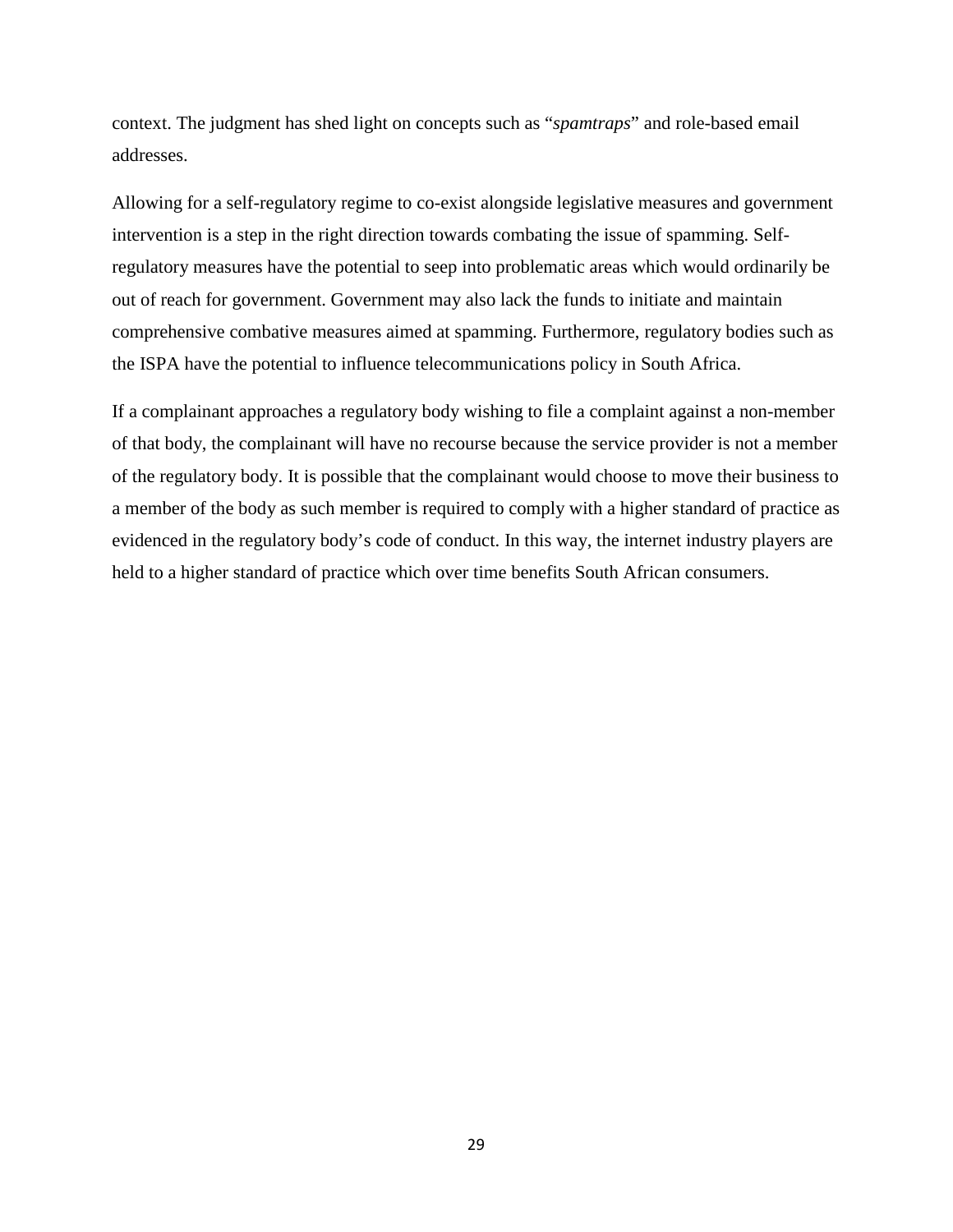#### CHAPTER 4

## THE DAWNING OF THE PROTECTION OF PERSONAL INFORMATION ACT

This chapter seeks to discuss the newly enacted POPI in relation to spamming and the protection it affords to the consumer or the data subject. Focus will be placed on a comparison of POPI and the current position in our law which was discussed in chapter two. To understand the importance of the emergence of POPI, one needs to set out key background information as to how POPI came about.

#### *4.1 Background information*

At its 89<sup>th</sup> meeting held on 17 November 2000 the South African Law Commission (hereinafter referred to as the "Commission") approved the inclusion in its programme the investigation entitled "Privacy and Data Protection". The inclusion of the investigation was thereafter confirmed by the Minister for Justice and Constitutional Development.<sup>[99](#page-45-0)</sup>

The reason behind the decision to embark on an investigation into privacy and data protection stemmed from the Report of the Ad Hoc Joint Committee on the Open Democracy Bill<sup>[100](#page-45-1)</sup> (the Open Democracy Bill became the Promotion of Access to Information Act).<sup>[101](#page-45-2)</sup> This report which is referred to as the "Report on the Open Democracy Bill" stated that the Open Democracy Bill did not regulate all aspects of the right to privacy such as the correction, control and dissemination of personal information; instead it dealt with the aspect of access to private information of an individual. It further stated that other countries have enacted both access to information legislation and separate privacy and data protection legislation.

<span id="page-45-0"></span> $99$  This confirmation was given on 8 December 2000. The members of the Project Committee for this investigation included among others The Honourable Mr Justice CT Howie, Prof J Neethling and Prof I Currie.

<span id="page-45-1"></span><sup>100</sup> Ad Hoc Joint Committee of South African Parliament *Report of the Ad Hoc Joint Committee on the Open Democracy Bill* [B67-98], 24 January 2000, as published in the Announcements, Tablings and Committee Reports of Parliament (Report on the Open Democracy Bill)

<span id="page-45-2"></span><sup>&</sup>lt;sup>101</sup>Promotion of Access to Information Act 2 of 2002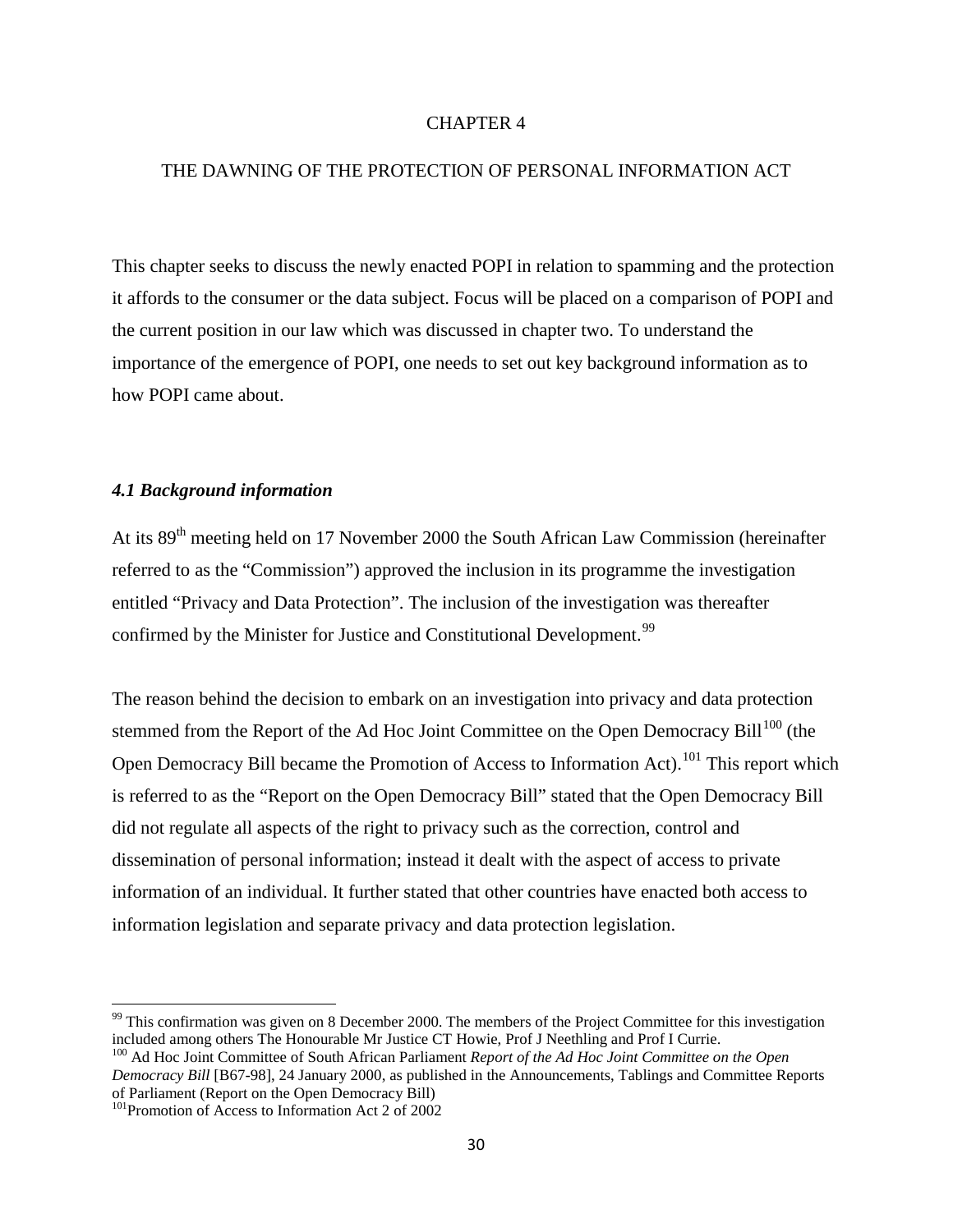The Ad Hoc Joint Committee requested the Minister to introduce privacy and data protection legislation in Parliament "after thorough research of the matter and as soon as reasonably possible".[102](#page-46-0) Thereafter the Minister approached the Commission to consider the inclusion of such an investigation in its programme. The Commission produced Discussion Paper 109 which included preliminary findings of the investigation and called upon parties to deliver comment with respect to said findings.<sup>[103](#page-46-1)</sup> In 2009, a report of the Commission's final findings and recommendations, including draft legislation was submitted to the Minister of Justice and Constitutional development.<sup>[104](#page-46-2)</sup> This will be discussed below.

#### *4.2 The Report on Privacy and Data Protection*

The report begins by emphasising the importance of the right to privacy in South Africa by highlighting the fact that the right enjoys common law protection and significant constitutional protection. It is further stated that data or information protection forms an element of safeguarding a person's right to privacy.<sup>[105](#page-46-3)</sup>

The investigation into information protection legislation in South Africa is, according to the Commission, in line with international standards as more than fifty countries (at the time the report was drafted) have enacted information protection statutes and the number of such countries has been gradually increasing.

The Commission makes the significant finding that even though information protection laws of foreign jurisdictions vary; the common denominator among the differing legislative regulations is a reliance on Principles of Information Protection. This common reliance can be translated into POPI's eight conditions to be met for the lawful processing of personal information found in chapter three.<sup>[106](#page-46-4)</sup>

<span id="page-46-1"></span><span id="page-46-0"></span><sup>&</sup>lt;sup>102</sup> Report on the Open Democracy Bill (Note 100 above) para 4, page 17<br><sup>103</sup> SA Law Reform Commission Discussion Paper 109, Project 124 *Privacy and Data Protection* Pretoria: SALRC, (2005)

<span id="page-46-2"></span><sup>104</sup> SA Law Reform Commission Report *Privacy and Data Protection* Pretoria: SALRC (2009) ("Report on Privacy and Data Protection")<br><sup>105</sup> Ibid Page vi

<span id="page-46-4"></span><span id="page-46-3"></span><sup>&</sup>lt;sup>106</sup> These principles are: accountability, processing limitation, purpose specification, further processing limitation, information quality, openness, security safeguards and data subject participation. These principles will be discussed further below at paragraphs  $4.8.1 - 4.8.8$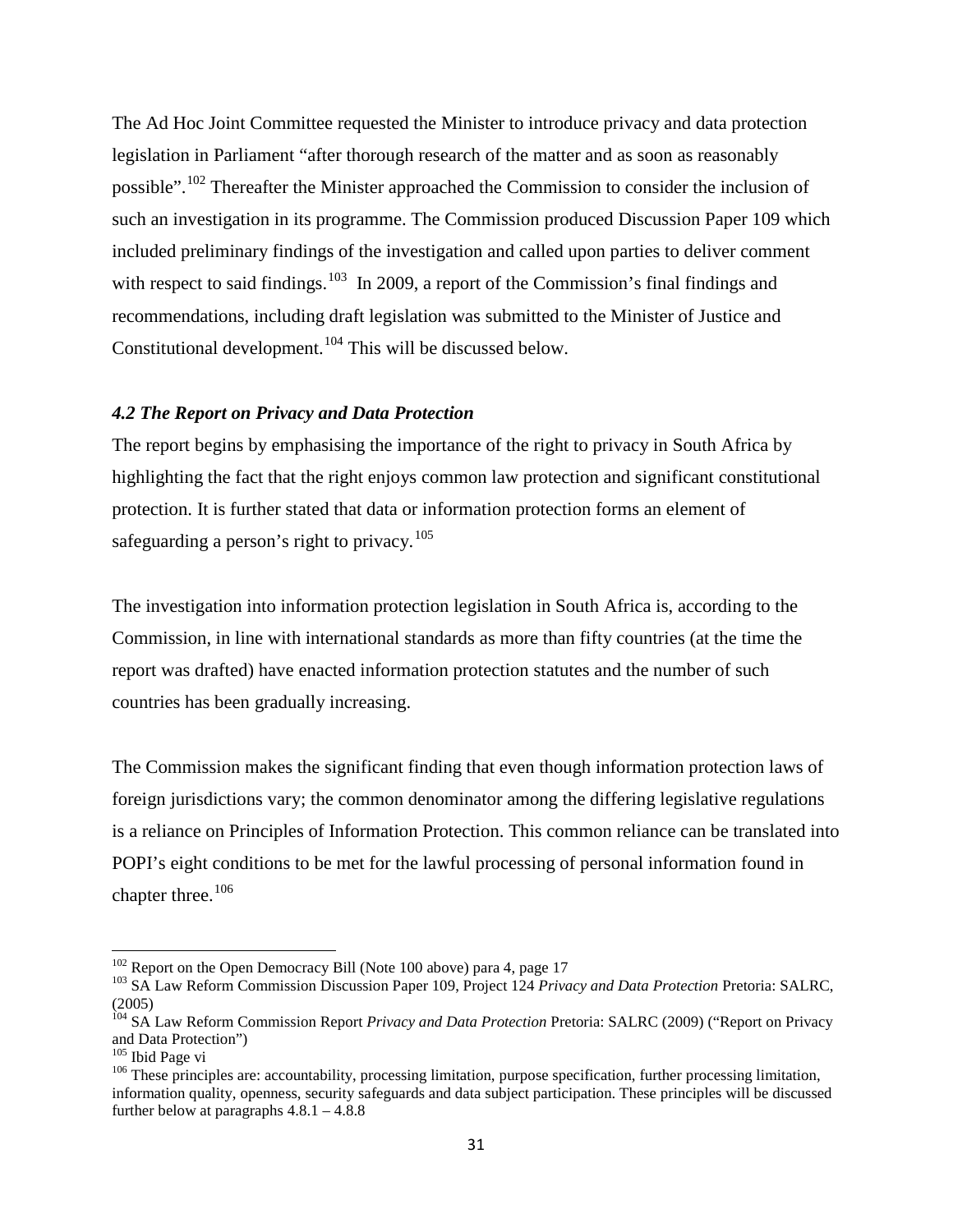Another reason given for legislative reform is that South Africa's inability to provide adequate information protection of international standards could create barriers to international trade.<sup>[107](#page-47-0)</sup> This was a significant consideration at the time the report was compiled by the Commission as South Africa anticipated the 2010 FIFA World Cup.

# *4.2.1 Summary of the Report's recommendations which are relevant to this research paper:* **[108](#page-47-1)**

- A general information protection statute will regulate privacy and information protection. This will be supplemented by codes of conduct for the various sectors and will be applicable to both the public and private sector. Both automatic and manual processing will be covered. Identifiable natural and juristic persons will enjoy protection.
- General principles of information protection have been incorporated in the legislation; these are eight core information protection principles. Provision is made for exceptions to the principles and exemptions are possible in certain circumstances. Special provision has been made for the protection of sensitive personal information.
- A statutory regulatory agency namely an independent Information Protection Regulator is to be established.
- A flexible approach should be followed in which industries will develop codes of conduct in accordance with the core principles set out in the legislation. This will be overseen by the Information Protection Regulator.
- The legislation makes provision for the protection of data subjects' rights in terms of unsolicited electronic communications and automated decision making.

<span id="page-47-0"></span><sup>&</sup>lt;sup>107</sup> Report on Privacy and Data Protection (Note 104 above) Page vii; For example, article 25 and 26 of the European Union Data Protection Directive (Directive 95/46/EC of the European Parliament and of the Council of 24 October 1995 on the Protection of Individuals with Regard to the Processing of Personal Data and on the Free Movement of such Data) ("EU Data Protection Directive"), provides that personal data should only flow outside the boundaries of the European Union to countries that can guarantee an "adequate level of protection".

<span id="page-47-1"></span><sup>&</sup>lt;sup>108</sup> Report on Privacy and Data Protection (Note 104 above) Page viii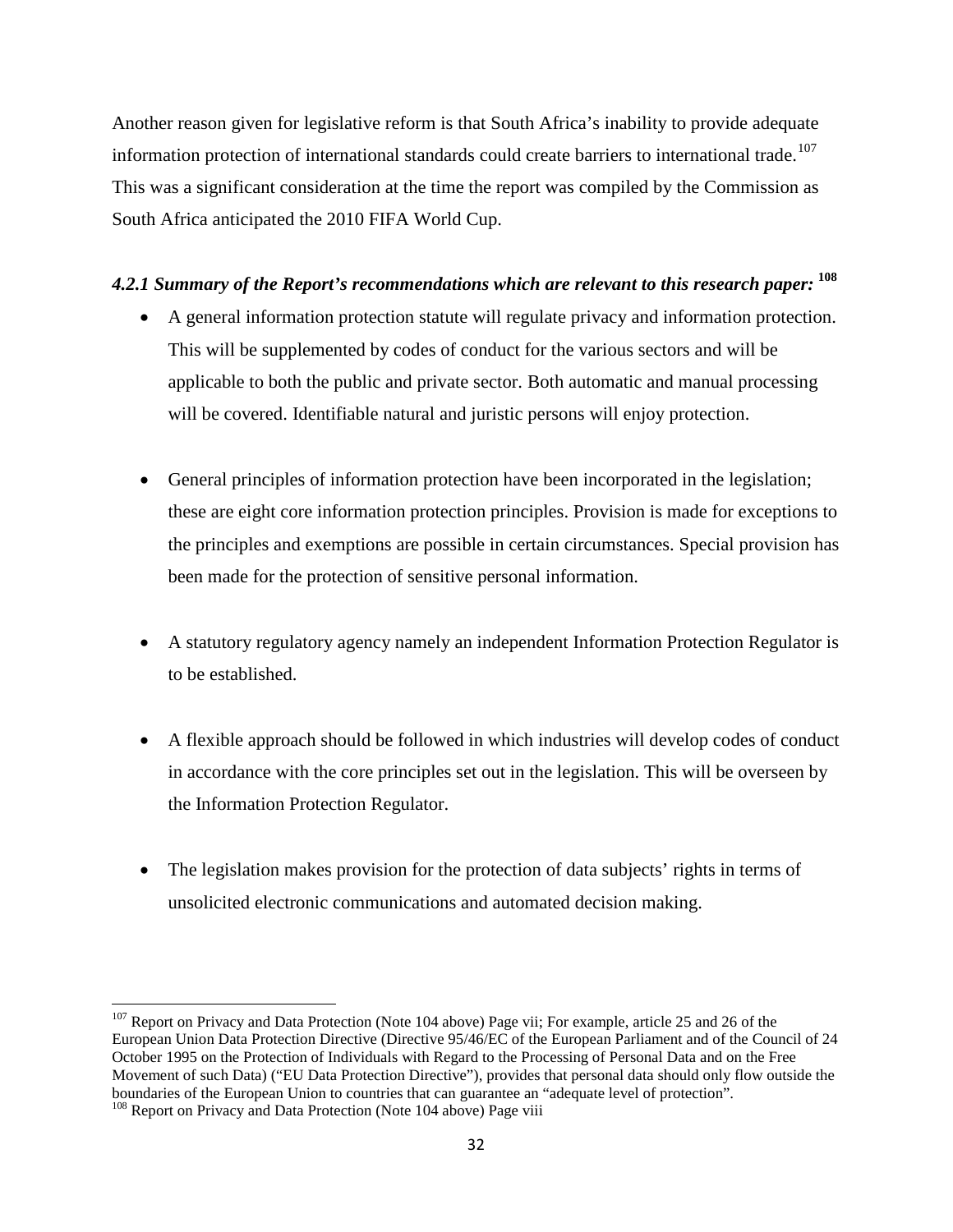• The legislation prohibits the transfer of personal information to countries that do not ensure an adequate level of information protection.

The Commission's recommendations are largely in keeping with international trends with regards to information protection legislation. For example, the notion of prohibiting the transfer of personal information to countries that do not ensure an adequate level of information protection is a key feature of the EU Data Protection Directive.<sup>[109](#page-48-0)</sup> Also, as it has been mentioned above, the establishment of information protection principles has become a trite trait of foreign information protection legislation.

The South African approach to information protection is also evident in the recommendations; the recommendation for 'a flexible approach' is in line with the ECTA's emphasis placed on self regulation of the internet industry. The Commission's recommendations which make provision for the protection of data subjects' rights in terms of unsolicited electronic communications is not by itself seen as an advancement in terms of data protection laws as it has been provided for previously. However, the specific sections regarding spam in POPI and what it seeks to provide will be considered an *improvement* on the current South African position.

## *4.3 Preliminary Observations of POPI:*

As it has been mentioned above, POPI has been passed into law and a limited amount of sections have already commenced.

In its preamble, POPI explicitly states that one of its objectives is to provide for rights of persons regarding unsolicited electronic communications and automated decision making. Neither the ECTA nor the CPA in its respective preambles *explicitly* recognises an aim or object to provide rights in terms of unsolicited electronic communications and/or automated decision making. I believe that this explicit recognition in POPI's preamble is significant because at the very outset POPI recognises the growing problems associated with spamming and seeks to provide adequate protection to data subjects whereas previously spamming was seen as more of a 'by-the-way' problem and it was addressed in a 'by-the-way' fashion.

<span id="page-48-0"></span><sup>&</sup>lt;sup>109</sup> EU Data Protection Directive (Note 107 above)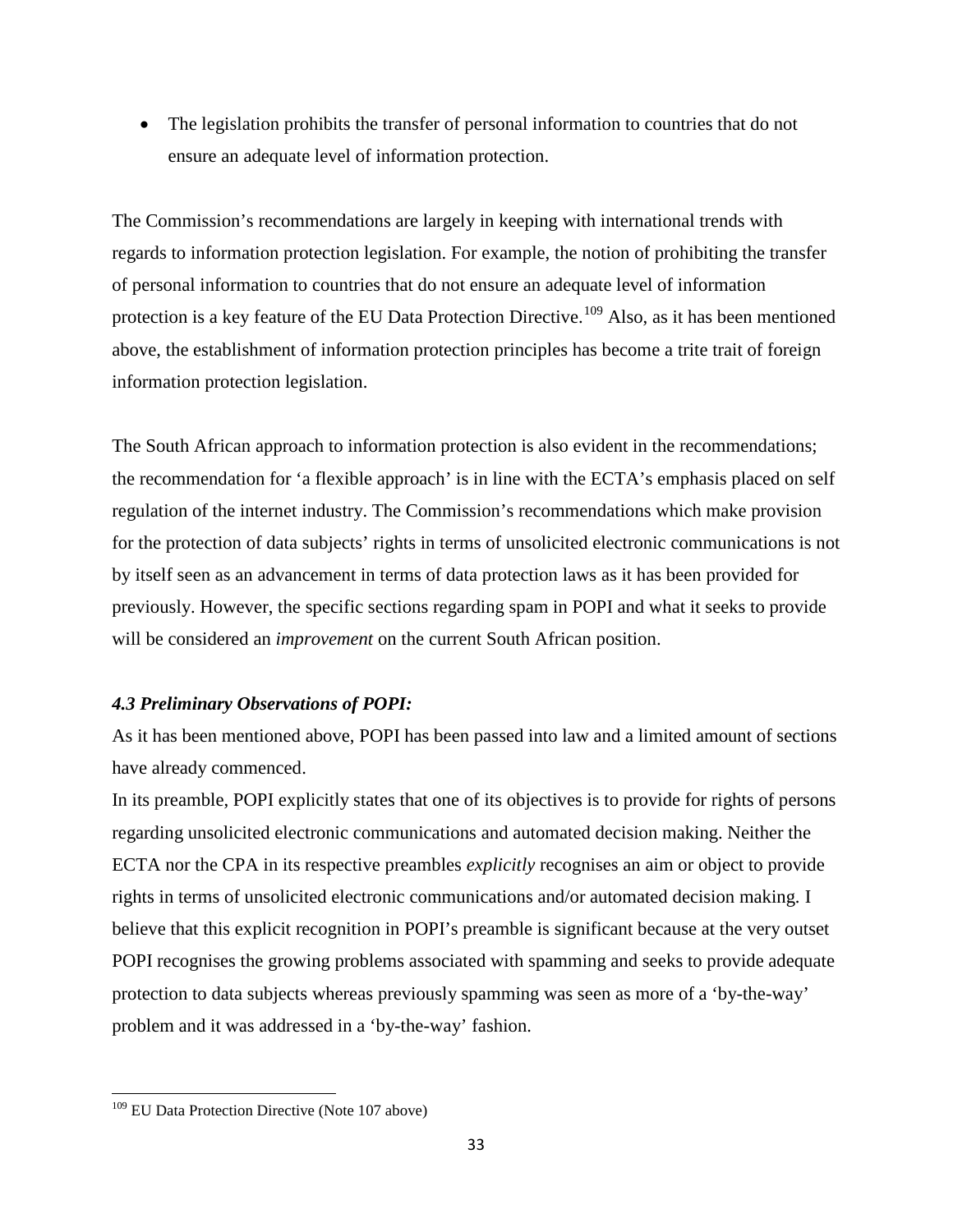It is clear that POPI has been formulated, inter alia, to give effect to the constitutionally entrenched right to privacy<sup>[110](#page-49-0)</sup> and it recognises such an aim in its preamble. POPI's preamble states that "…the need for economic and social progress, *within the framework of the information society* [my own emphasis] requires the removal of *unnecessary impediments* [own emphasis] to the free flow of information, including personal information. It is commendable that the legislator has recognised that we live in a technological age and that it is essential to bring legislation in line with this age of technology.

It is my submission that spam can be seen as one of the unnecessary impediments to the free flow of information (which POPI seeks to remove), which could in the long term hamper economic progress. A report endorsed by the Organisation for Economic Co-operation and Development found that the effects of spam are felt much more strongly in developing countries by internet service providers, businesses and email users than in developed countries.<sup>[111](#page-49-1)</sup> High volumes of spam are a severe drain on the limited availability of bandwidth in developing countries. Most small and medium-sized businesses of the South African economy are unable to make provision for the ongoing costs associated with controlling and combating spam.

Notably POPI seeks to regulate the processing of personal information in harmony with international standards. This paper will explore legislation of the Canadian jurisdiction which has become prominent in the area of protection of personal information regulation, and compare this position to the provisions relating to spam in POPI.

## *4.4 Application of POPI*

POPI sets out various conditions for the processing of personal information to be complied with. As a result of POPI personal information can only be obtained legally under strict conditions for a lawful purpose. POPI applies to public and private bodies which are referred to as "responsible parties<sup>"[112](#page-49-2)</sup> where the processing of personal information is entered into a record by or for a responsible party by making use of automated or non-automated means; provided that when the

<span id="page-49-1"></span><span id="page-49-0"></span><sup>&</sup>lt;sup>110</sup> Section 14 of the Constitution<br><sup>111</sup> See generally S Ramasubramanian 'Spam Issues in Developing Countries' *Organisation for Economic Cooperation and Development* (2005) available at *<http://www.oecd.org/internet/ieconomy/34935342.pdf>* accessed on 13 May 2014

<span id="page-49-2"></span> $112$  Section 3(1) read with section 1 of POPI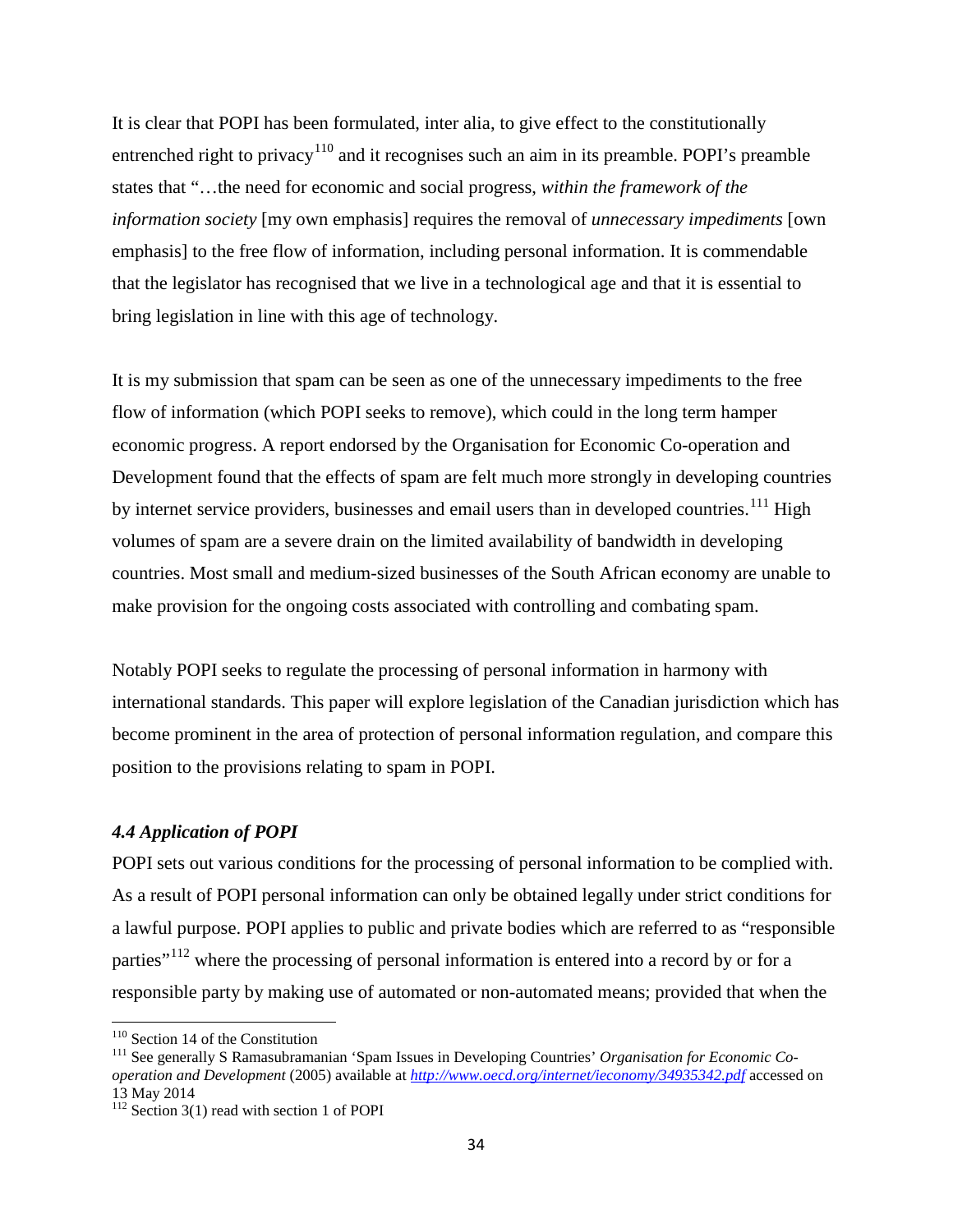recorded personal information is processed by non-automated means, it forms part of a filing system or is intended to form part thereof.<sup>[113](#page-50-0)</sup> This provision easily accommodates acts of employees of direct marketing companies.

## *4.4.1 Important definitions used in POPI*

To fully understand the scope of application of POPI, one needs to refer to some key definitions: $114$ 

- "Data subject" refers to the person to whom personal information relates. In the context of spamming the recipient of the spam would be regarded as the "data subject" whereas the spammer would be regarded as the "responsible party".
- "Direct marketing" means to approach a data subject, either in person or by mail or electronic communication, for the direct or indirect purpose of – promoting or offering to supply, in the ordinary course of business any goods or services to the data subject; or requesting the data subject to make a donation of any kind for any reason.

The definition of "direct marketing" is identical to the definition of the same term found in the CPA with the exception that POPI refers to a data subject.<sup>[115](#page-50-2)</sup> The definition concerns commercial communications; however the inclusion of "or to request a donation of any kind" extends protection to situations which were not covered by the ECTA. A recipient of a noncommercial communication such as a religious and political message, without the request of a donation of any kind will not enjoy protection of POPI in terms of the rights afforded to data subjects regarding direct marketing. However, it is my submission that much room is left for affording protection in this instance by the use of "*or* to request a donation of any kind". For example, protection could possibly extend to a situation where one receives an unsolicited email

<span id="page-50-2"></span><span id="page-50-1"></span>

<span id="page-50-0"></span><sup>&</sup>lt;sup>113</sup> Section 3(1)(*a*) of POPI<br><sup>114</sup> Section 1 of POPI<br><sup>115</sup> See Chapter 2 at paragraph 2.2.1 'The Implications of the CPA and its Regulations on Direct Marketing'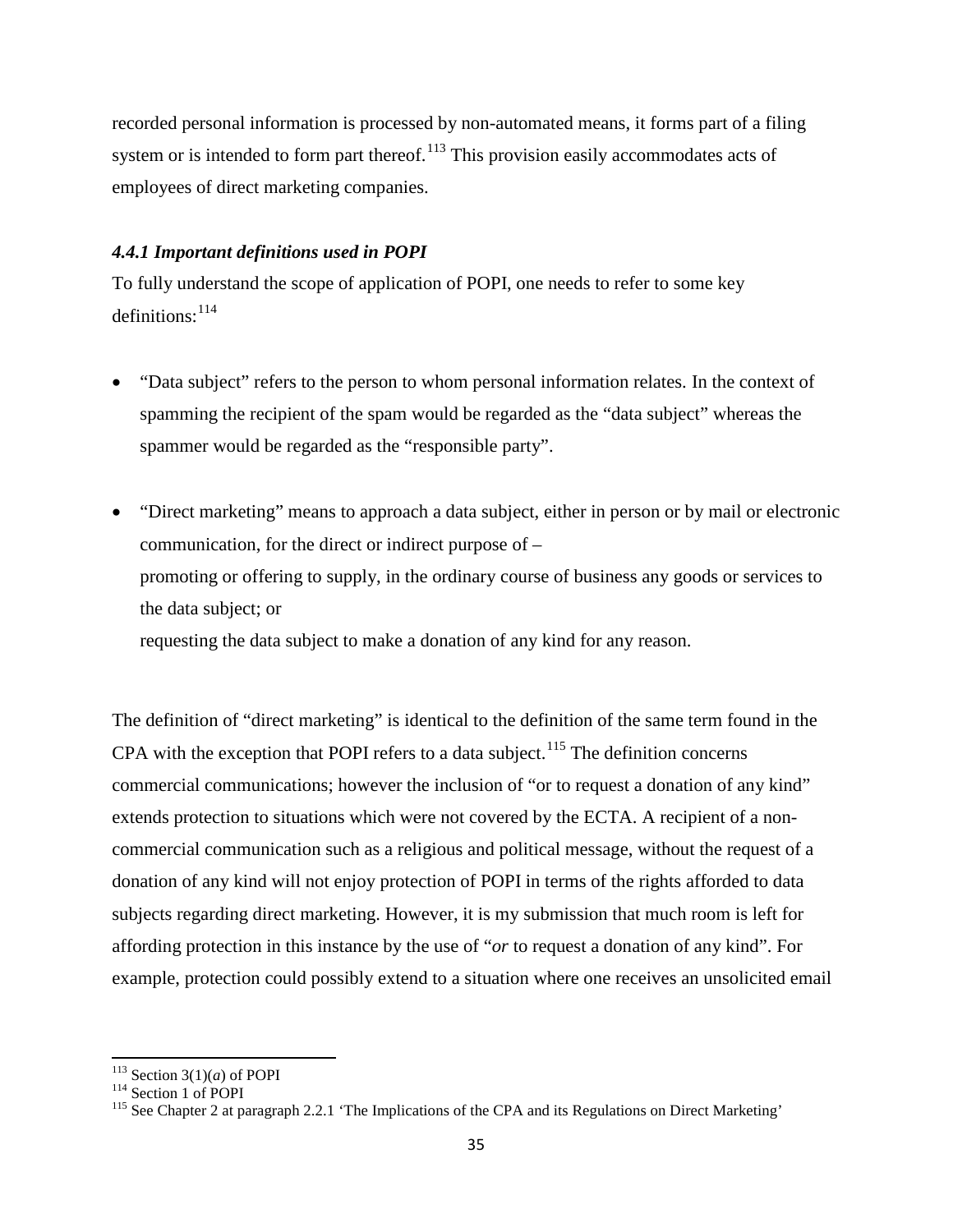communication with a religious message requesting one to donate a number of hours of service to a religious organisation over the weekends.

• "Electronic Communication" means any text, voice, sound or image message sent over an electronic communications network which is stored in the network or in the recipient's terminal equipment until it is collected by the recipient.

This simplistic definition of "electronic communication" differs from the definitions of the same term in the CPA as well as the ECTA. It has been noted that the CPA provides protection in terms of telephonic direct marketing. On the other hand, the ECTA's definition of electronic communication includes voice where it is used in an automated transaction only. The position of telephonic direct marketing under POPI is not clear because of the requirement that the communication must be stored until collected. This would mean that if telephonic direct marketing is covered by POPI, protection will fall away where the telephonic call was merely relayed to the consumer and not stored in the network or in the consumer's terminal equipment as required by POPI. POPI's definition of "electronic communication" has been criticised as being too restrictive compared to the wider definitions found in the CPA or ECTA. <sup>[116](#page-51-0)</sup>

• "Personal Information"

POPI encompasses the wide definition of "personal information" found in the ECTA except POPI refers to "a person" which means a natural or juristic person, whereas section 45 of the ECTA refers to a "consumer". A "consumer" in terms of the ECTA refers to a natural person only. This is significant because protection in terms of POPI extends to juristic persons where it is applicable. The CPA only refers to a specific type of juristic person considering its annual turnover and not juristic persons in general. It has been recently confirmed by the Constitutional Court that businesses do indeed possess a right to privacy, although it may be a more attenuated right to privacy as compared to natural persons, more so if the business is public.<sup>[117](#page-51-1)</sup>

<span id="page-51-0"></span><sup>&</sup>lt;sup>116</sup> This will be discussed further below at paragraph 4.7 under "Critique and Commentary of Chapter 8 of POPI" <sup>117</sup> *Gaertner and Others v Minister of Finance* 2014 (1) BCLR 38 (CC) para 36

<span id="page-51-1"></span>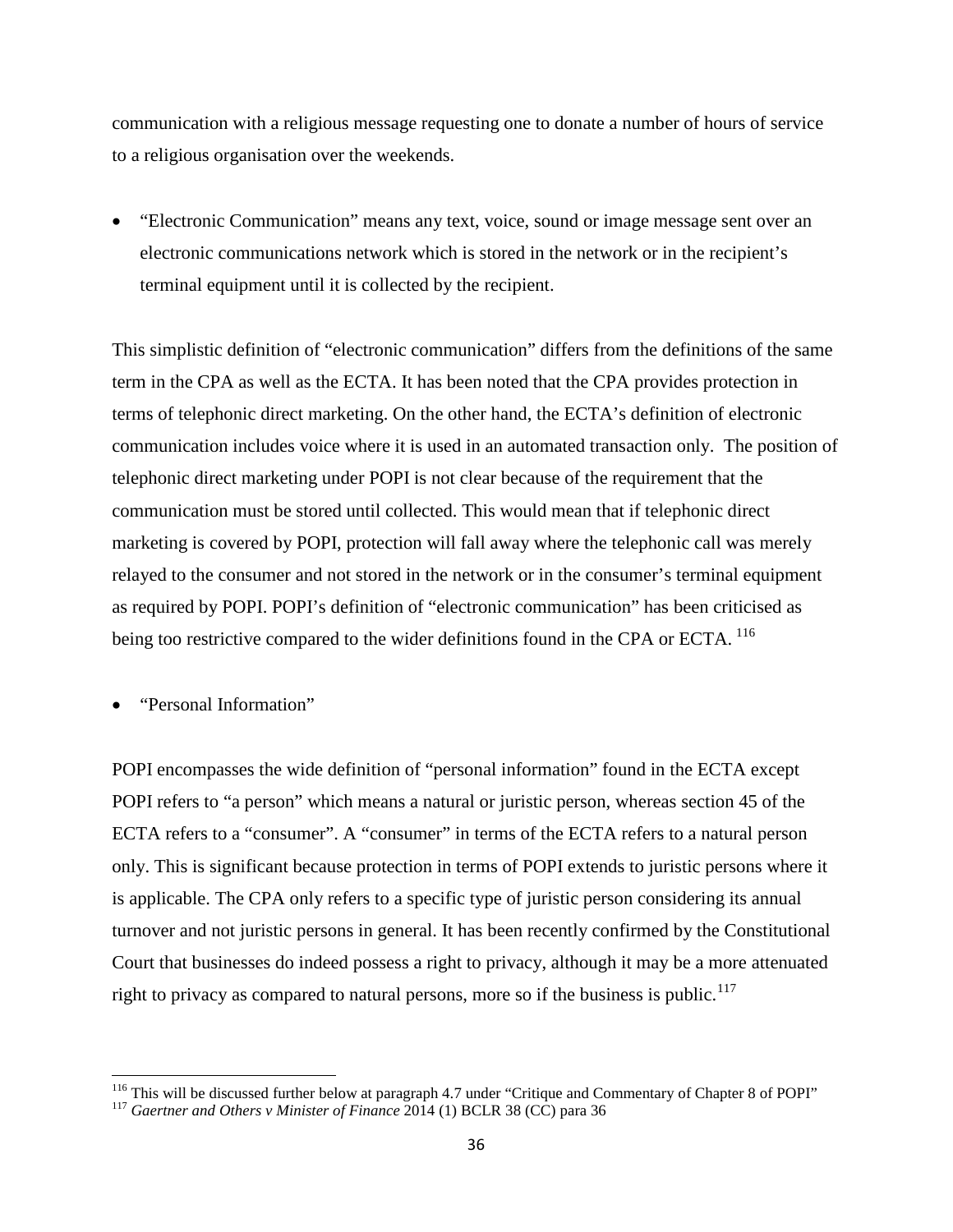## • "Processing"

The term "processing" is defined as "any operation or activity or any set of operations, whether or not by automatic means, concerning personal information, including the collection, receipt, recording, organisation, collation, storage…erasure or destruction of information." Notwithstanding the exclusions from the applicability of the Act for the processing of personal information, it is clear that, read with the definition of "personal information", the widely defined term "processing" would not present a difficult task in extending POPI's protection to most instances of handling, usage or even destruction of one's personal information.

## *4.5 Noteworthy exclusions in POPI*

The exclusions in terms of POPI include the processing of personal information in the course of a purely personal or household activity, by or on behalf a public body which involves national security or public safety, by the Cabinet and its committees or the Executive Council of a province or relating to the judicial functions of a court referred to in section 166 of the Constitution.<sup>[118](#page-52-0)</sup>

There is a further exclusion for the processing of personal of information where it is solely for the purpose of journalistic, literary or artistic expression to the extent that such exclusion is necessary to reconcile, as a matter of public interest, the right to privacy with the right to freedom of expression.<sup>[119](#page-52-1)</sup> This exclusion provides a test which will be employed by courts where a dispute of this nature arises. In its context this provision highlights the constitutional implications of spam. In a legal dispute the recipient of a spam message would assert the constitutional right to privacy and possibly the right to privacy by virtue of being a consumer in terms of the CPA whereas the spammer could possibly rely on a right to freedom of expression.

Jones and Schoeman contend that spam can be regarded as a subspecies of advertising.<sup>[120](#page-52-2)</sup> They further contend that spam constitutes commercial expression therefore enjoying protection in

<span id="page-52-0"></span> $118$  Section 6 of POPI<br> $119$  Section 7 of POPI

<span id="page-52-2"></span><span id="page-52-1"></span><sup>&</sup>lt;sup>120</sup> M Jones; H Schoeman '*The South African Constitution and Electronic Commerce' ISSA Information Security South Africa 3rd Annual Conference,* Sandton (2004) (Unpublished) available at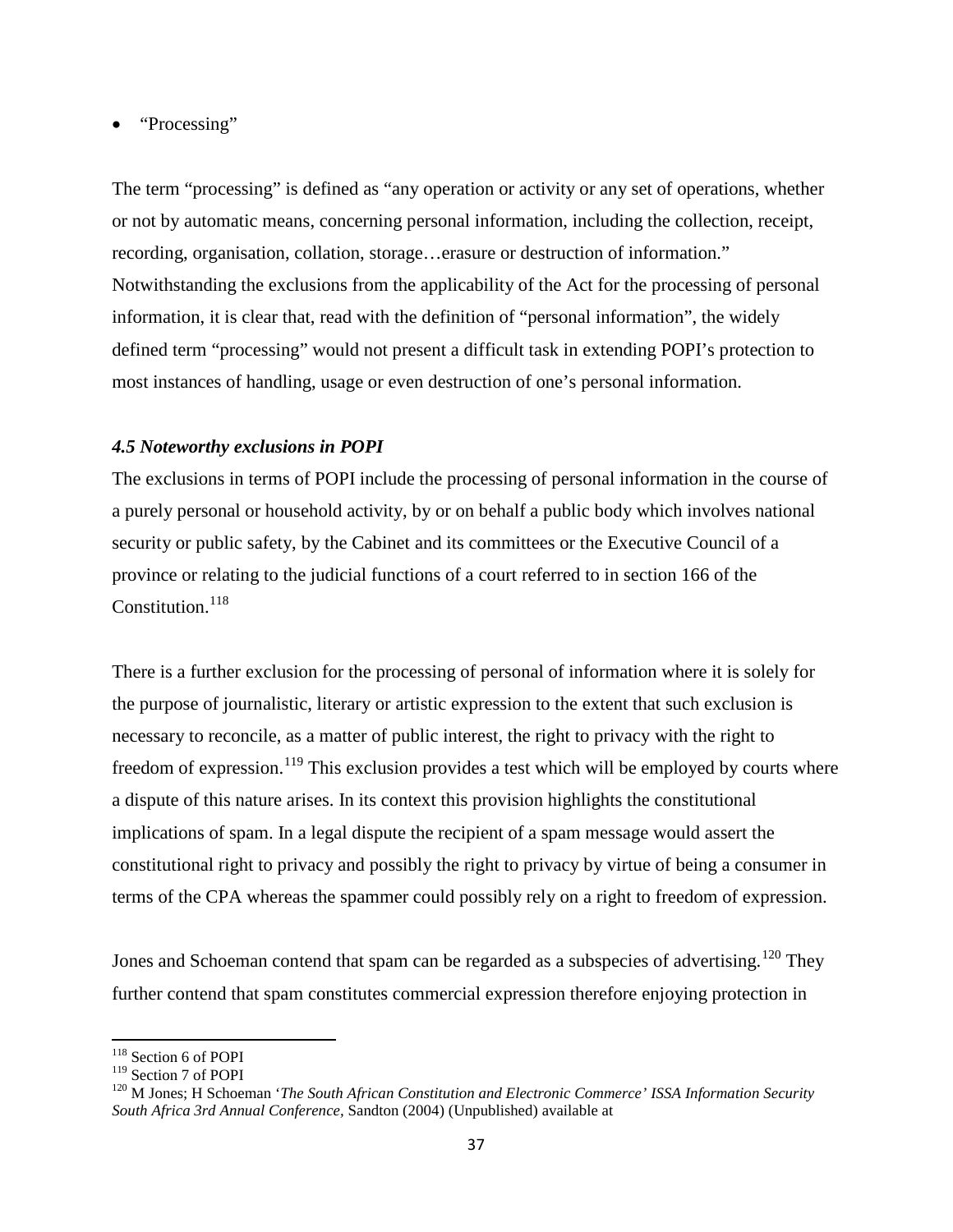terms of one's right to freedom of expression as contained in section 16 of the Constitution. However, Jones and Schoeman pose the question of how far the protection can extend; whether protection can extend to a situation whereby spammers have the right to express themselves on private property without the consent of the owner. They submit that when the two rights (the right to privacy and freedom of expression) are pitted against each other, precedence suggests that the right to privacy would be accorded the higher importance because courts have generally accorded more importance to the right to privacy than the right to commercial expression as a form of freedom of expression<sup>[121](#page-53-0)</sup>. Commercial expression is clearly not excluded in terms of POPI's applicability and will not fall under the exclusion relating to processing of personal information for the sole purpose of literary or artistic expression. POPI makes specific provision for messages of a commercial nature.

POPI is a new piece of legislation that has not yet had the opportunity of judicial interpretation. For these reasons concepts such as "literary or artistic expression" and "purely personal or household activity" as well as the provisions of POPI in general will be built up over time through case law, academic research, agreements and policy statements.

Two further exemptions relating to the powers of the Information Regulator and in respect of certain functions are created in chapter four of POPI. Firstly, the Information Regulator may exempt a responsible party from the application of POPI if satisfied that the public interest in the processing outweighs, to a substantial degree, any interference with the privacy of the data subject that could result from such processing, or the processing involves a clear benefit to the data subject or a third party that outweighs to a substantial degree any privacy interference of the

 $\overline{\phantom{a}}$ 

<http://eprints.mdx.ac.uk/12693/1/The%20SA%20Constitution%20and%20Electronic%20Commerce.pdf> accessed on 13 May 2014, at page 6. On this point it is important to note that the Advertising Standards Authority of South Africa (commonly known as the ASA) provides a Code of Advertising Practice which members are required to adhere to. The Code makes provision for direct marketing principles encompassing the privacy principles found in POPI. For more information on this see Appendix C of the Code of Advertising Practice available at [http://www.asasa.org.za/codes/advertising-code-of-practice/appendix-c-direct-marketing-](http://www.asasa.org.za/codes/advertising-code-of-practice/appendix-c-direct-marketing-advertising%E2%80%93dmasa)advertising%E2%80%93dmasa accessed on 19 October 2014.<br><sup>[121](http://www.asasa.org.za/codes/advertising-code-of-practice/appendix-c-direct-marketing-advertising%E2%80%93dmasa)</sup> *North Central Local Council and South Central Local Council v Roundabout Outdoor (Pty) Ltd and Others* 2002

<span id="page-53-0"></span><sup>(2)</sup> SA 625 (D) at 635 D – E. This argument is given support by a statement of the Supreme Court of the United States in *Rowan v United States Post Office Department* 397 U.S 728 (1970) 735-738 in which the court found that a vendor does not have a constitutional right to send unwanted material into someone's home, and a mailer's right to communicate must stop at the mailbox of an unreceptive addressee.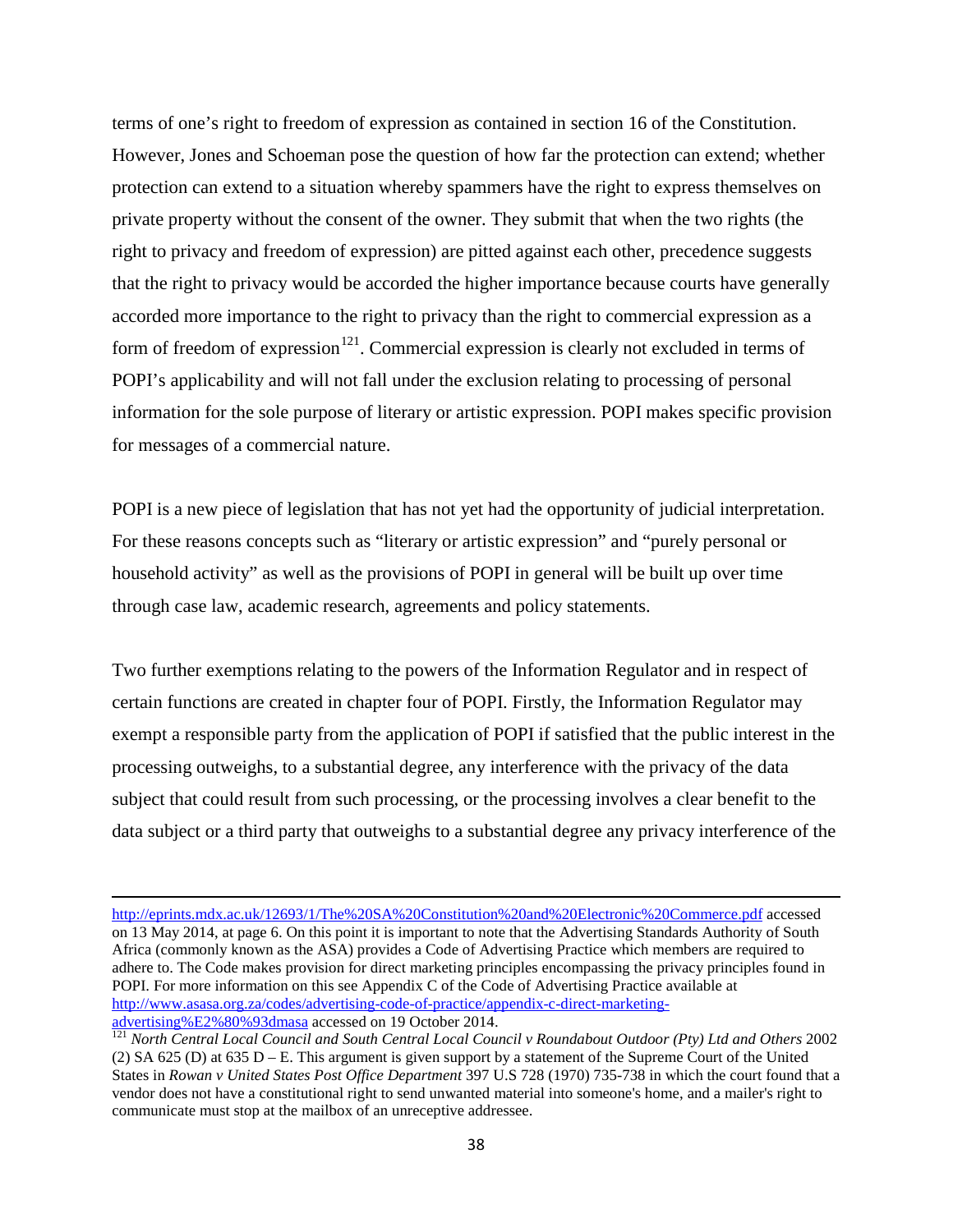data subject or a third party.<sup>[122](#page-54-0)</sup> It is clear that any decision relating to the granting of an exemption by the Information Regulator will be preceded with a test of weighing up various interests in the matter. In this regard the legislator is commended for providing an unambiguous method for the Information Regulator to employ when it exercises its discretion in matters relating to the granting of exemptions.

What is important to note is that although the Information Regulator may grant such an exemption, it may also impose conditions on such exemption.<sup>[123](#page-54-1)</sup> The way in which the exemptions (encompassing a strict test to be satisfied and allowing the Regulator to impose conditions on an exemption) are formulated ensures that possible abuse by the grantee of an exemption is constricted.

The processing of personal information for the purpose of discharging a "relevant function" is exempt from certain provisions of POPI to the extent that application of those provisions will prejudice the proper discharge of that function.<sup>[124](#page-54-2)</sup> "Relevant functions" relates to those of public bodies or those conferred in terms of law which is performed for the purpose of protecting members of the public against, inter alia, dishonesty or seriously improper conduct by persons authorised to carry on a profession or other activity. An obvious example would be the processing of personal information by the Public Protector.<sup>[125](#page-54-3)</sup> If the Public Protector, in every instance, were to be held accountable to meeting the conditions for the processing of personal information found in POPI, then it would not be able to discharge its duties in a complete and proper manner.

The ECTA and CPA must be consistent with POPI. If any provision of these Acts or any other legislation which regulates the processing of personal information is materially inconsistent with POPI, then POPI will prevail. However, if other legislation provides for more extensive conditions for the lawful processing of personal information then those conditions prevail.<sup>[126](#page-54-4)</sup>

<span id="page-54-1"></span>

<span id="page-54-3"></span><span id="page-54-2"></span>

<span id="page-54-0"></span><sup>&</sup>lt;sup>122</sup> Section 37(1) of POPI<br><sup>123</sup> Section 37(3) of POPI<br><sup>124</sup> Section 38 of POPI<br><sup>125</sup> The Public Protector is established in terms of section 181 of the Constitution.<br><sup>126</sup> Section 3(2) of POPI

<span id="page-54-4"></span>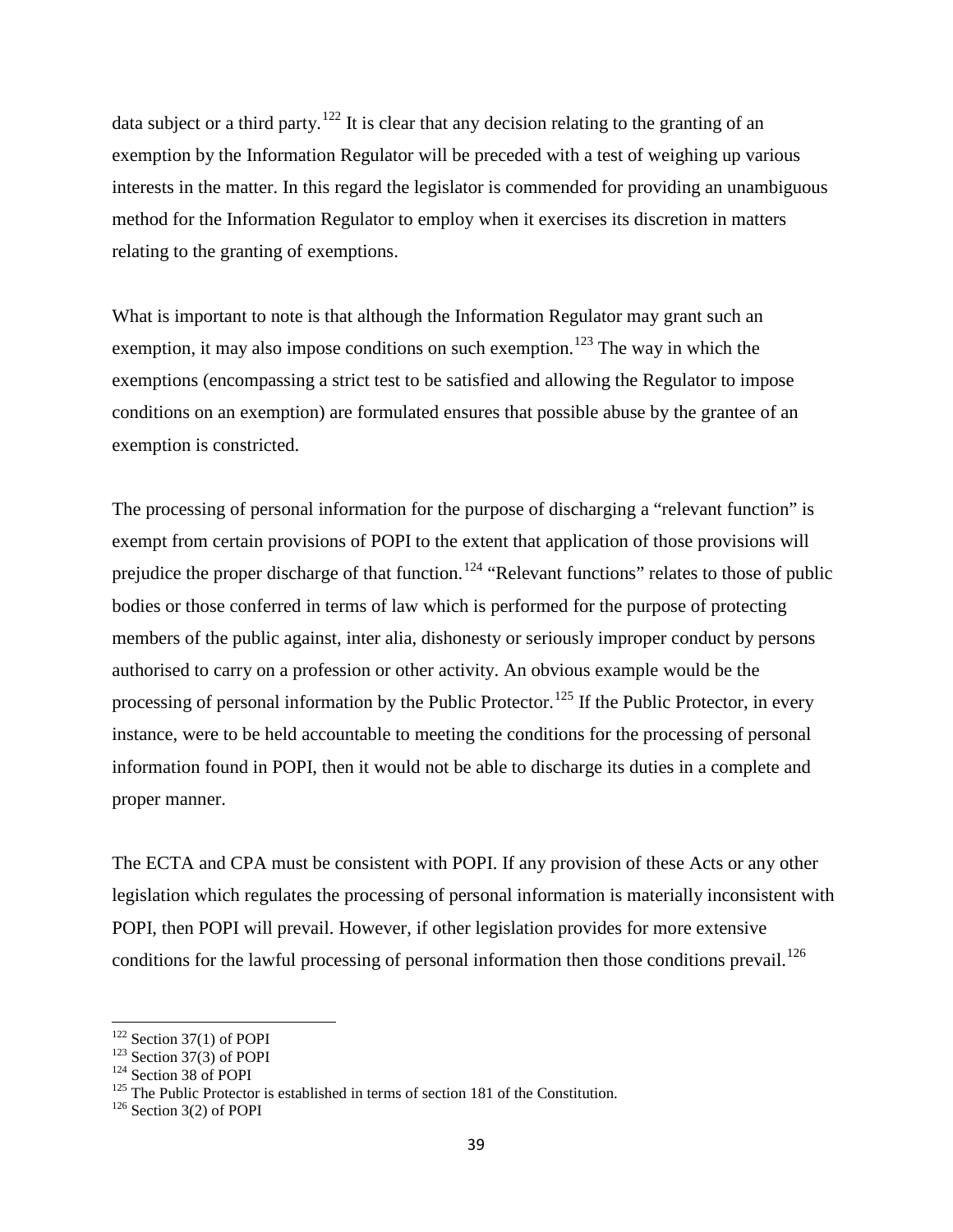What will be considered "materially inconsistent with POPI" is open to interpretation by the courts. It is clear that the interests of the data subject hold priority in this respect.

# *4.6 Transforming the Regulatory Framework of Direct Marketing and Spam; Employing the Opt-in Regime*

The conditions for the lawful processing of personal information by or for a responsible party for the purpose of direct marketing by any means are reflected in Chapter three, read with section 69 of POPI insofar as it relates to direct marketing by means of unsolicited electronic communications.<sup>[127](#page-55-0)</sup> Chapter 8 of POPI sets out the rights of data subjects regarding direct marketing by means of unsolicited electronic communications, directories and automated decision making.<sup>[128](#page-55-1)</sup> POPI will repeal and replace amongst others, section 45 of the ECTA.

Section 69 of POPI refers to "electronic communications" as *including* facsimile machines, SMS's, automatic calling machines and emails. The use of "including" infers that application of the section is not limited to the given examples and protection will extend to situations where spam is received through other electronic means.

The major change that POPI brings to the laws relating to spam is the employment of the opt-in system. POPI's opt-in system prohibits the processing of personal information for direct marketing purposes unless the data subject has given prior consent to the processing, or is subject to section 69(3), a customer of the responsible party.<sup>[129](#page-55-2)</sup> Immediately one can infer that spamming is no longer allowed until the recipient requests to opt-out; spamming is now an unlawful act. This will be discussed further, below at "Critique and Commentary".

There is no longer a burden on the recipient of the spam to stop future communications. In contrast, the recipient is to consent to direct marketing communications. The employment of the opt-in system has been considered an improvement on section 45 of the ECTA.[130](#page-55-3) It is the opinion of many academics in the field, that preferring the opt-in regime over the opt-out regime

<span id="page-55-1"></span>

<span id="page-55-0"></span><sup>&</sup>lt;sup>127</sup> Section 4(6) of POPI<br><sup>128</sup> For a full understanding of the provisions discussed under this section, reference must be made to the key definitions which were discussed above at paragraph 4.4.1 "Important Definitions of POPI".<br><sup>129</sup> Section 69(1) of POPI

<span id="page-55-3"></span><span id="page-55-2"></span> $130$  Hamann & Papadopoulos (Note 71 above) p 57 para 3.3.2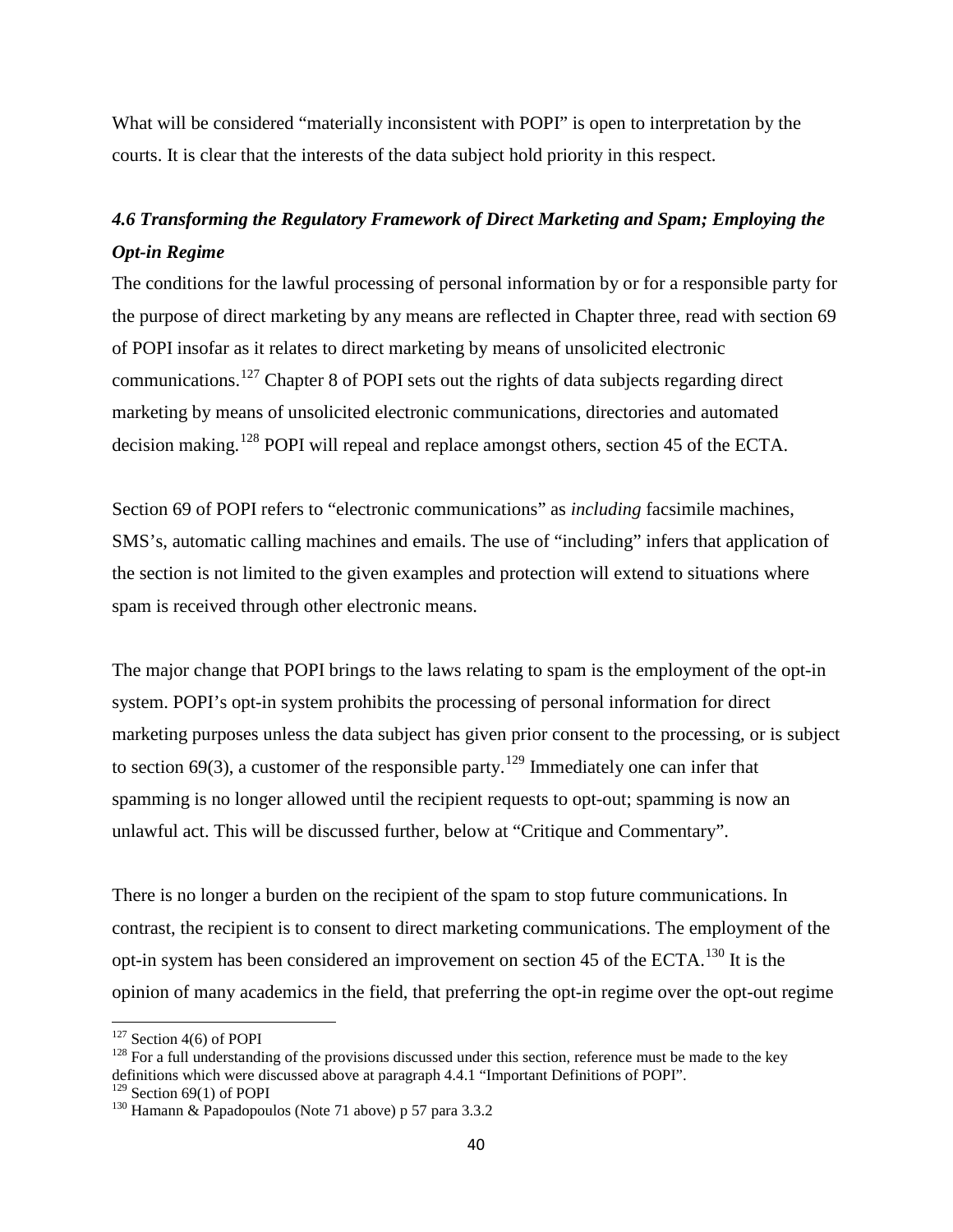is a step in the right direction when looking towards minimizing spam and overall removing the abuses that attach to the act of spamming, namely the recipient bearing the cost, irritation, time loss and possible infringement of privacy.<sup>[131](#page-56-0)</sup>

The consent of the data subject that is required for the lawfulness of the processing of personal information for direct marketing purposes is defined by POPI as any voluntary, specific and informed expression of will in terms of which permission is given for the processing of personal information.[132](#page-56-1) Consent for this purpose can only be requested once provided that the data subject has not withheld such consent previously.<sup>[133](#page-56-2)</sup> The "once-off request for consent" is welcomed as it bears in mind the consumer's interests and avoids the constant irritation that the consumer is often subject to when he/she is constantly approached by marketers.

A responsible party may process the personal information of a data subject who is a customer of that responsible party; however a number of qualifications exist.<sup>[134](#page-56-3)</sup> This encompasses an existing relationship between data subject and responsible party. Of the qualifications to meet the responsible party must have obtained the contact details of the data subject in the context of the sale of a product or service for the purpose of direct marketing of the responsible party's own similar products or service. A simplistic example is a scenario where a customer receives a haircut at a salon. He then proceeds to pay for the service at the front desk of the salon. Whilst paying he is asked if he would like to be contacted by the salon for future "giveaways or specials". He agrees and provides his contact details. Collection of the customer's email address in this way ensures that the responsible party or the salon will not fall foul of section 69. However, it is important to note that in terms of POPI the data subject must have been given a reasonable opportunity to object to such use of his electronic details.<sup>[135](#page-56-4)</sup>

<span id="page-56-0"></span><sup>&</sup>lt;sup>131</sup> See generally Sipe M 'The Need for New Federal Anti-Spam Legislation' (2013) Vol. 31:55 *Yale Journal on Regulation* and Tladi (Note 5 above)

<span id="page-56-2"></span><span id="page-56-1"></span><sup>&</sup>lt;sup>132</sup> Section 1 of POPI<br><sup>133</sup> Section 69(2) of POPI; Furthermore consent must be requested in the prescribed manner and form meaning that the responsible party must adhere to the conditions for the processing of information referred to in chapter 3. One must be mindful of the fact that "processing" in terms of POPI includes collection of personal information. In turn "personal information" would include an email address or contact number or any identifying number or symbol.<br><sup>134</sup> Section 69(3) of POPI

<span id="page-56-4"></span><span id="page-56-3"></span> $135$  Section 69(3) of POPI; this reasonable opportunity to object must be free of charge and in a manner free of unnecessary formality. It must also exist at the time when the information was collected and on the occasion of each communication with the data subject for the purpose of marketing if the data subject has not initially refused such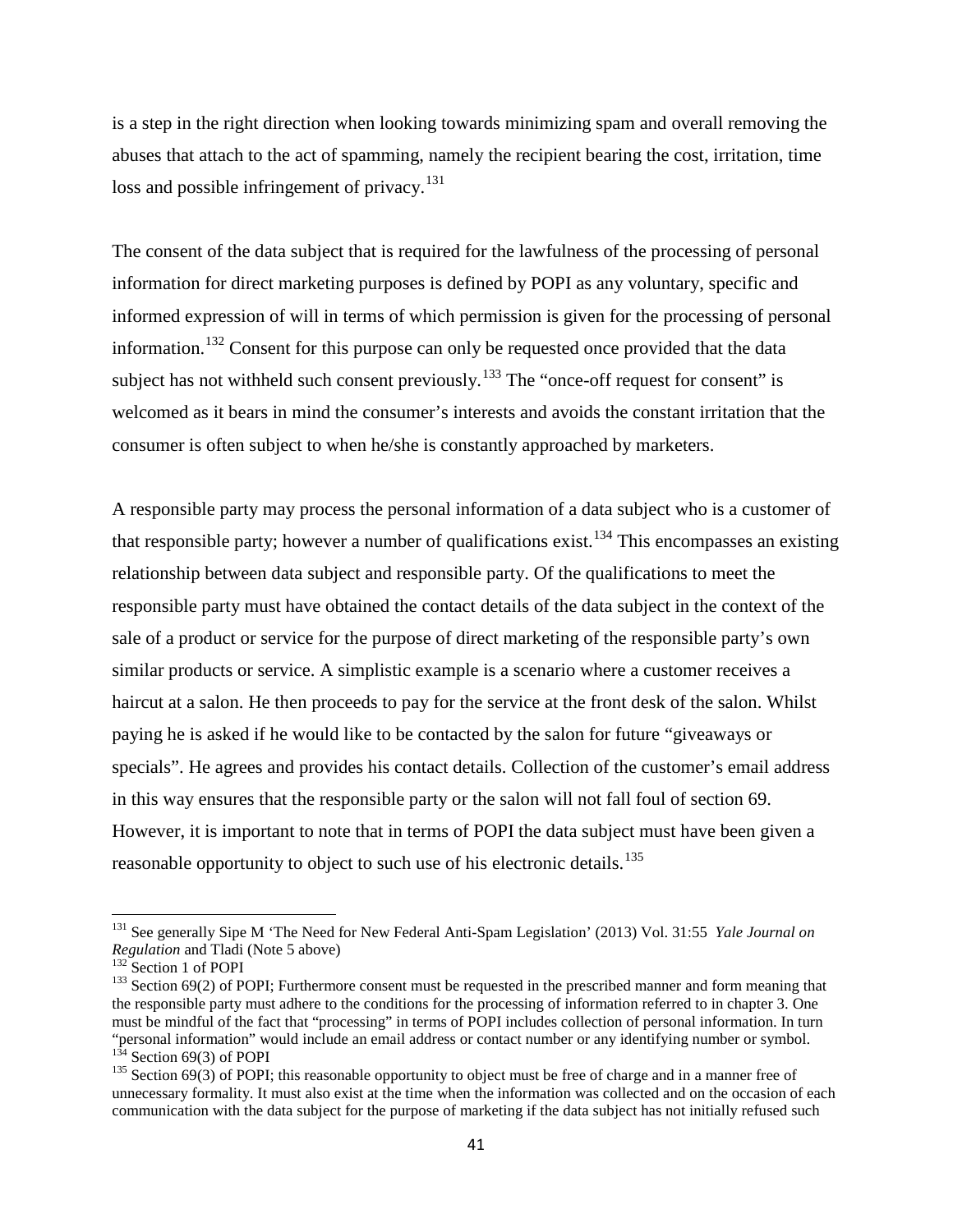Section 69(4) of POPI also requires any communication for direct marketing to contain the details of the identity of the sender or the person on whose behalf the communication has been sent, and an address or other contact details to which the recipient may send a request for communications to cease.

#### *4.7 Directories and Automated Decision-making*

Section 70 of POPI requires that the data subject who is a subscriber to a printed or electronic directory of subscribers (available to the public or which could be obtained through directory enquiry services) in which his personal information is included must be informed, free of charge and before the information is included, about the purpose of the directory and any further uses to which the directory may possibly be put based on search functions embedded in electronic versions of the directory.[136](#page-57-0) In addition, a reasonable opportunity to object to the use of the personal information must be afforded to the data subject. Also, he must be able to request verification, confirmation or withdrawal of such information if he has not initially refused.<sup>[137](#page-57-1)</sup>

In terms of POPI, no one may be subject to a decision that has legal consequences, or which affects them to a substantial degree, if it is taken solely on the basis of automated processing of personal information intended to provide a profile of certain aspects of the subject's personality, personal habits such as performance at work, credit worthiness and reliability.<sup>[138](#page-57-2)</sup> This will not apply if the decision has been taken in connection with the conclusion or execution of a contract and the data subject's request in terms of the contract has been met; appropriate measures $139$ have been taken to protect the data subject's legitimate interests; or the decision is governed by a

 $\overline{\phantom{a}}$ 

use. This provision can be considered 'user friendly' as it considers every day practicalities and it ensures that a data subject's exercise of choice is not hampered by unfair expense or difficulties.

<span id="page-57-0"></span> $^{136}$  In terms of section 70(5) of POPI a subscriber is any person who is party to a contract with the provider of publicly available electronic communications services for the supply of such services.

<span id="page-57-1"></span><sup>&</sup>lt;sup>137</sup> Section 70(2) of POPI; however exceptions exist in sections  $70(3)$ -(4) which concern certain directories which existed prior to the commencement of section 70. 138 Section 71 of POPI

<span id="page-57-2"></span>

<span id="page-57-3"></span><sup>&</sup>lt;sup>139</sup> In terms of section 71(3) of POPI "appropriate measures" must allow for an opportunity for a data subject to make representations about such a decision and require a responsible party to provide a data subject with sufficient information about the underlying logic of the automated processing of the information relating to him so that representations in this respect can be made.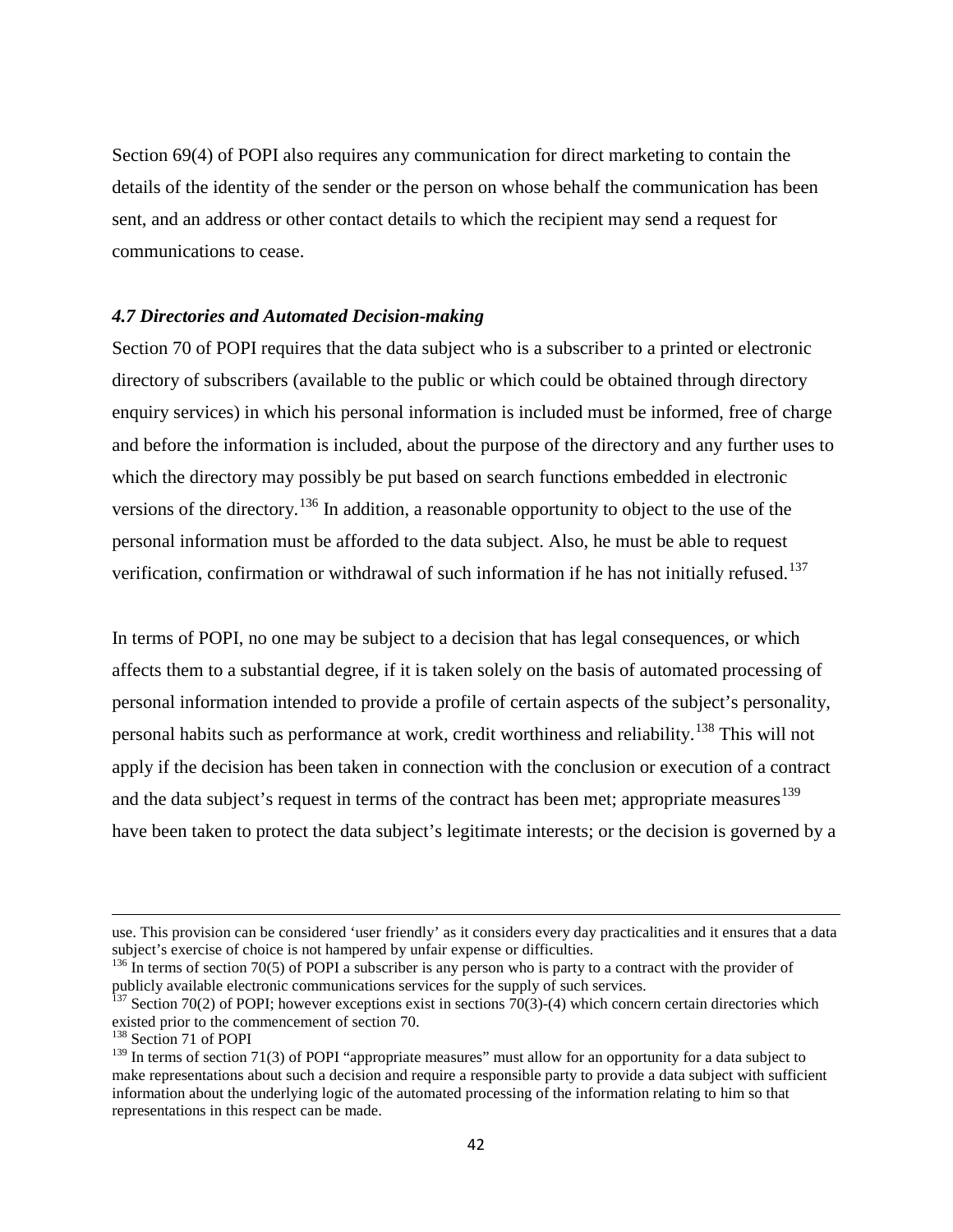law or code in which appropriate measures are specified for protecting the subject's legitimate interests. [140](#page-58-0)

#### *4.8 Critique and commentary of Chapter 8 of POPI*

Section 69 is largely modelled on Chapter II of the EU Data Protection Directive.<sup>[141](#page-58-1)</sup> Section 69 of POPI addresses spam in a way that requires some form of prior relationship to exist between the sender and recipient of the spam or some other adequate nexus and is therefore more restrictive on spam activities than section 45 of the ECTA.<sup>[142](#page-58-2)</sup> For this reason, as noted above, POPI's provisions can be regarded as a significant improvement on the ECTA.

A considerable critique of section 69 is the fact that it allows for a responsible party to approach a data subject once, to request consent for the sending of direct marketing material, provided that consent has not previously been withheld. Hamann and Papadopoulos argue that by allowing the responsible party to do so, in essence POPI reverts to an opt-out regime and causes the prohibition in section 69(1) to be reduced to a "second level protection mechanism", meaning that section 69(1) only becomes relevant after the initial approach has been made.<sup>[143](#page-58-3)</sup> Further criticisms of section 69(2) are that it is open to abuse and is contrary to the CPA Regulations which provides for a pre-emptive block.

POPI's definition of "electronic communication" has also been criticised as being too restrictive compared to the wider definitions found in the CPA or ECTA. Hamann and Papadopoulos point out that POPI extends protection to electronic communications for direct marketing in the form of text, voice, sound or image that is sent over an electronic communications network. However, direct marketing online also includes collecting data through software and cookies which are data files. This type of processing is not protected under the automated decision making provisions of POPI. For this reason the authors suggest that the definitions of "electronic communication" in the CPA and ECTA, which would be sufficiently wide to include actions

<span id="page-58-1"></span><span id="page-58-0"></span><sup>&</sup>lt;sup>140</sup> Section 71(2) of POPI<br><sup>141</sup> See generally EU Data Protection Directive (Note 107 above) Chapter II – General Rules on the Lawfulness of the Processing of Personal Data

<span id="page-58-2"></span><sup>&</sup>lt;sup>142</sup> *Ketler Investments CC t/a Ketler Presentations v Internet Service Providers' Association* (Note 75 above) para 80 <sup>143</sup> Hamann & Papadopoulos (Note 71 above) 59

<span id="page-58-3"></span>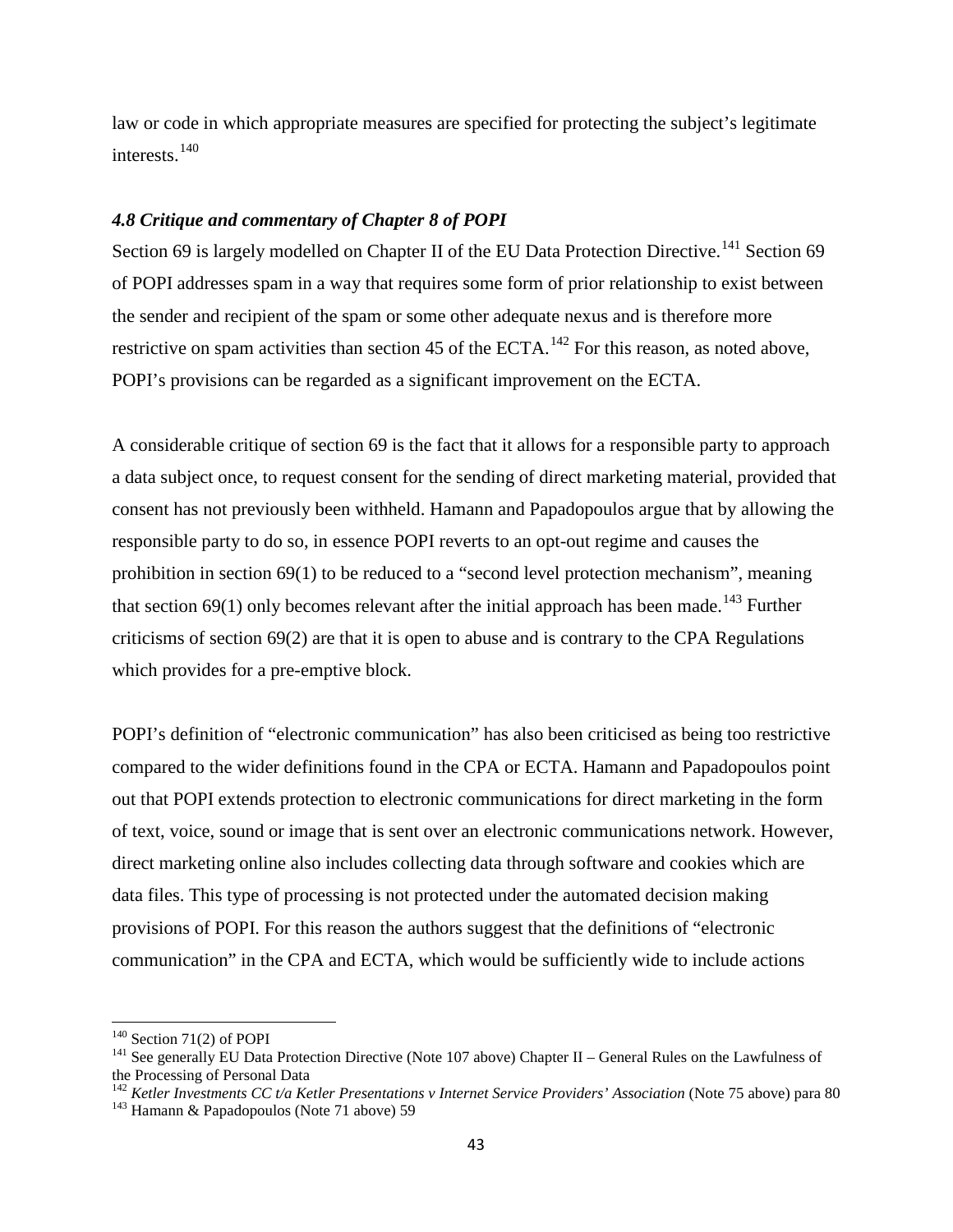such as data collection via software and the communication of data files, should be employed instead.<sup>[144](#page-59-0)</sup>

The problems attached to the use of false or misleading email headers by spammers has been discussed previously.<sup>[145](#page-59-1)</sup> POPI, like the ECTA and the CPA does not address issues associated with the disguising of email headers.

Section 69(4) of POPI provides that the direct marketing communication must contain, inter alia, details of the identity of the sender and an address to which the recipient may send a request to stop further communications. However, similar to the ECTA, POPI does not provide specifications as to how or where the details should be displayed.

Another concern, which has been discussed as a criticism of section 45 of the ECTA, is that POPI does not provide for measures in consideration of the fact that most spam originates outside the South African jurisdiction. Consideration needs to be given to the extraterritorial reach of national laws such as POPI. In chapter five it will be shown that Canadian laws have not shied away from implementing an extraterritorial reach of its spam laws.

#### *4.9 The Eight Conditions for the Lawful Processing of Personal Information*

The conditions for the lawful processing of personal information for the purpose of direct marketing are reflected in Chapter 3. The provisions in terms of the conditions are extensive and this paper does not serve to provide these provisions verbatim; the following discussion will as far as possible be limited to the issues relating to spamming.

## *4.9.1 Condition 1: Accountability[146](#page-59-2)*

In essence, to meet this condition the responsible party must ensure compliance with all the conditions contained in POPI and the measures that give effect to those conditions.

<span id="page-59-1"></span><span id="page-59-0"></span><sup>&</sup>lt;sup>144</sup> Ibid 59<br><sup>145</sup> See chapter 2 at paragraph 2.1.2 'Critique and Commentary of section 45 of the ECTA' <sup>146</sup> Section 8 of POPI

<span id="page-59-2"></span>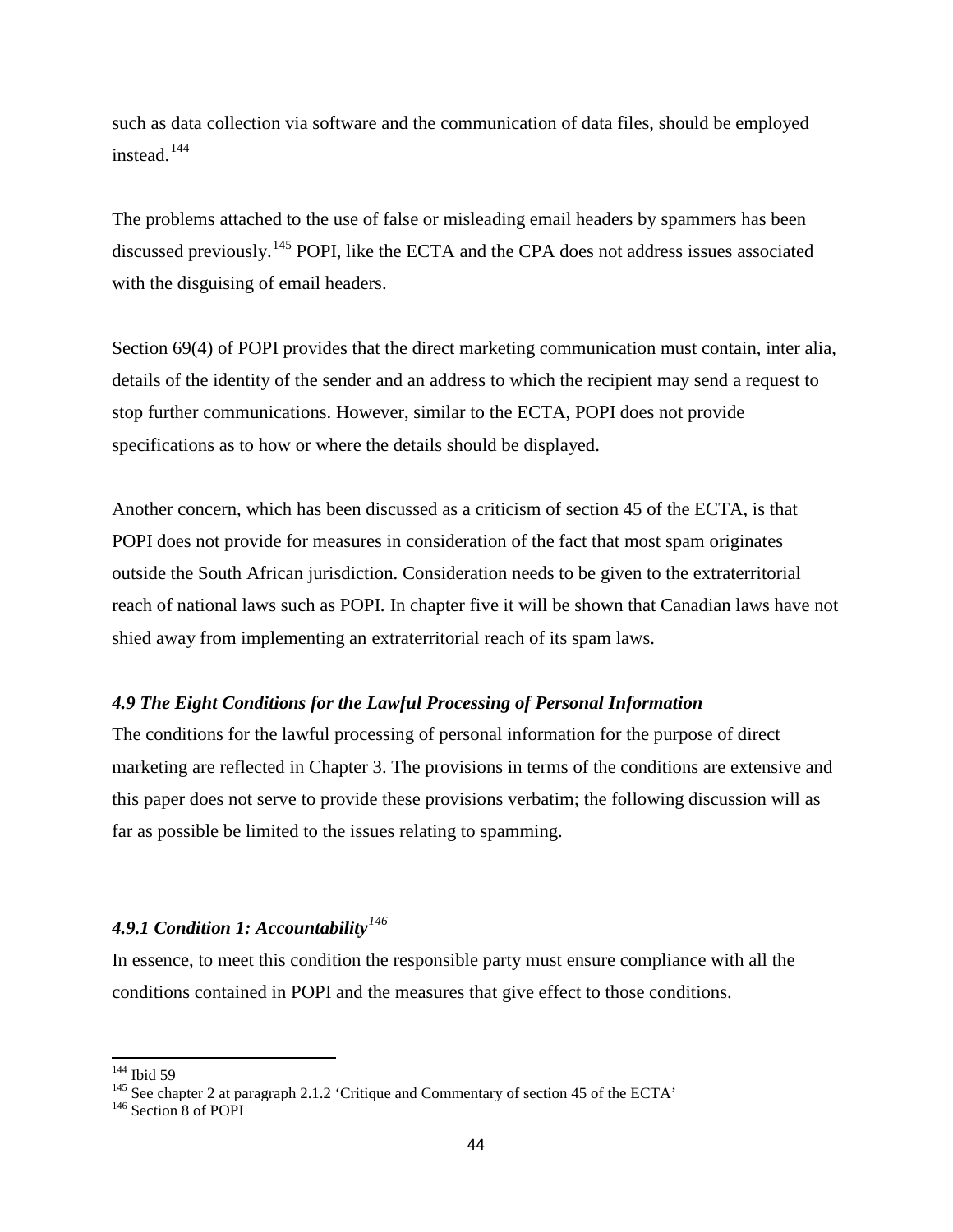## *4.9.2 Condition 2: Processing limitation[147](#page-60-0)*

Personal information must be processed lawfully and in a reasonable manner that does not infringe the privacy of the data subject.<sup>[148](#page-60-1)</sup> Section 11 of POPI provides certain "defences" for the processing of personal information. For example, the responsible party may rely on the defence that the processing was necessary for pursuing its own legitimate interests or a legitimate interest of the data subject.<sup>[149](#page-60-2)</sup>

With regards to the consent that must be obtained from the data subject for the purposes of commercial communications referred to in section 69, the burden of proof of such consent is born by the responsible party.<sup>[150](#page-60-3)</sup> The data subject is also entitled to withdraw his consent at any time.<sup>[151](#page-60-4)</sup>

In terms of direct marketing which is not covered by section 69, the data subject may object at any time to the processing of personal information.<sup>[152](#page-60-5)</sup> If he has objected to such then the responsible party may no longer process the personal information.<sup>[153](#page-60-6)</sup> It is submitted that these sections relate to direct marketing through means other than electronic communication. It is not revolutionary to provide a consumer with a right to object to the processing of his personal information once he has already been approached by a direct marketer. It would however be seen as a more sophisticated right of a consumer where it is required that the direct marketer does not approach the consumer in the first place.

Ordinarily personal information must be collected from the data subject; however an exception exists where the information is made public by the data subject.<sup>[154](#page-60-7)</sup> Consider the situation where one provides his cellular number on his Facebook<sup>™</sup> page which is made public. <sup>[155](#page-60-8)</sup> A direct marketer would be able to collect such information and although he will not be able to add the

<span id="page-60-1"></span><span id="page-60-0"></span><sup>&</sup>lt;sup>147</sup> Section 9-12 of POPI<br><sup>148</sup> Section 9(a)-(b) of POPI<br><sup>149</sup> Section 11(1) of POPI

<span id="page-60-5"></span>

<span id="page-60-6"></span>

<span id="page-60-8"></span><span id="page-60-7"></span>

<span id="page-60-4"></span><span id="page-60-3"></span><span id="page-60-2"></span><sup>&</sup>lt;sup>150</sup> Section 11(2)(a) of POPI<br><sup>151</sup> This is subject to section 11 of POPI.<br><sup>152</sup> Section 11(3)(b) of POPI<br><sup>153</sup> Section 11(4) of POPI<br><sup>154</sup> Section 12(2)(*a*) of POPI<br><sup>154</sup> Facebook<sup>TM</sup> is an online social networking ser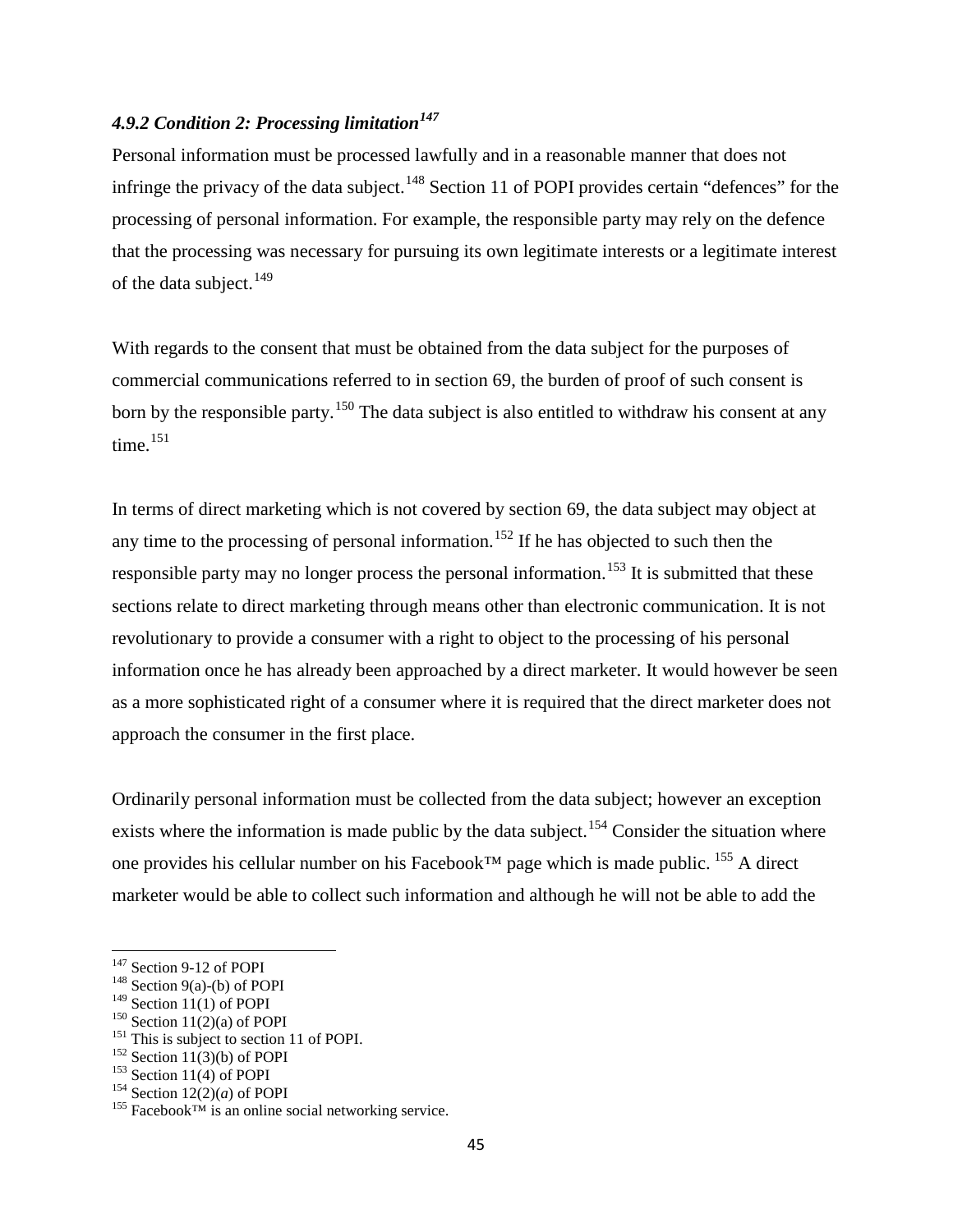number to his list for the purposes of commercial communications, he would be implicitly allowed to initially spam the data subject requesting his consent for future communications. The direct marketer might also unlawfully provide another marketer with the same phone number.<sup>[156](#page-61-0)</sup> This is to be contrasted with section 69 which provides precise situations in which a direct marketer might process the personal information of a data subject in the context of electronic communications.

## *4.9.3 Condition 3: Purpose specification[157](#page-61-1)*

Personal information must be collected for a specific, explicitly defined and lawful purpose related to a function or activity of the responsible party.<sup>[158](#page-61-2)</sup> A direct marketer would therefore not be able to obtain a data subject's personal information for his own private reasons. The data subject must also be made aware of that purpose.<sup>[159](#page-61-3)</sup> This condition also provides for certain requirements for the retention of the personal information and the restriction of processing of personal information.

## *4.9.4 Condition 4: Further processing limitation[160](#page-61-4)*

There are certain limitations for the further processing of personal information. However it has been noted that once a data subject requests that he no longer wishes to receive future communications from a direct marketer, then that request must be honoured.

## *4.9.5 Condition 5: Information quality[161](#page-61-5)*

In terms of this condition, the responsible party must take reasonably practicable steps to ensure that the personal information is, inter alia, complete and accurate and he/she/it must have regard to the purpose for which the information was collected when taking said steps.<sup>[162](#page-61-6)</sup>

<span id="page-61-0"></span><sup>&</sup>lt;sup>156</sup> If the marketer engages in such unlawful activity, he will be in contravention of section 19(1)(*b*) of POPI which provides that a responsible party must secure the confidentiality of personal information in its possession or under its control by taking appropriate measures to prevent unlawful access to or processing of personal information. This will be further discussed at paragraph 4.8.7 under 'Condition 7: Security safeguards; considering the issues relating

<span id="page-61-1"></span>to enforcement of POPI'<br><sup>157</sup> Section 13-14 of POPI

<span id="page-61-2"></span><sup>&</sup>lt;sup>158</sup> Section 13(1) of POPI<br><sup>159</sup> Section 13(2) of POPI

<span id="page-61-6"></span><span id="page-61-5"></span>

<span id="page-61-4"></span><span id="page-61-3"></span><sup>&</sup>lt;sup>160</sup> Section 15 of POPI<br><sup>161</sup> Section 16 of POPI <sup>162</sup> Section 16(1)-(2) of POPI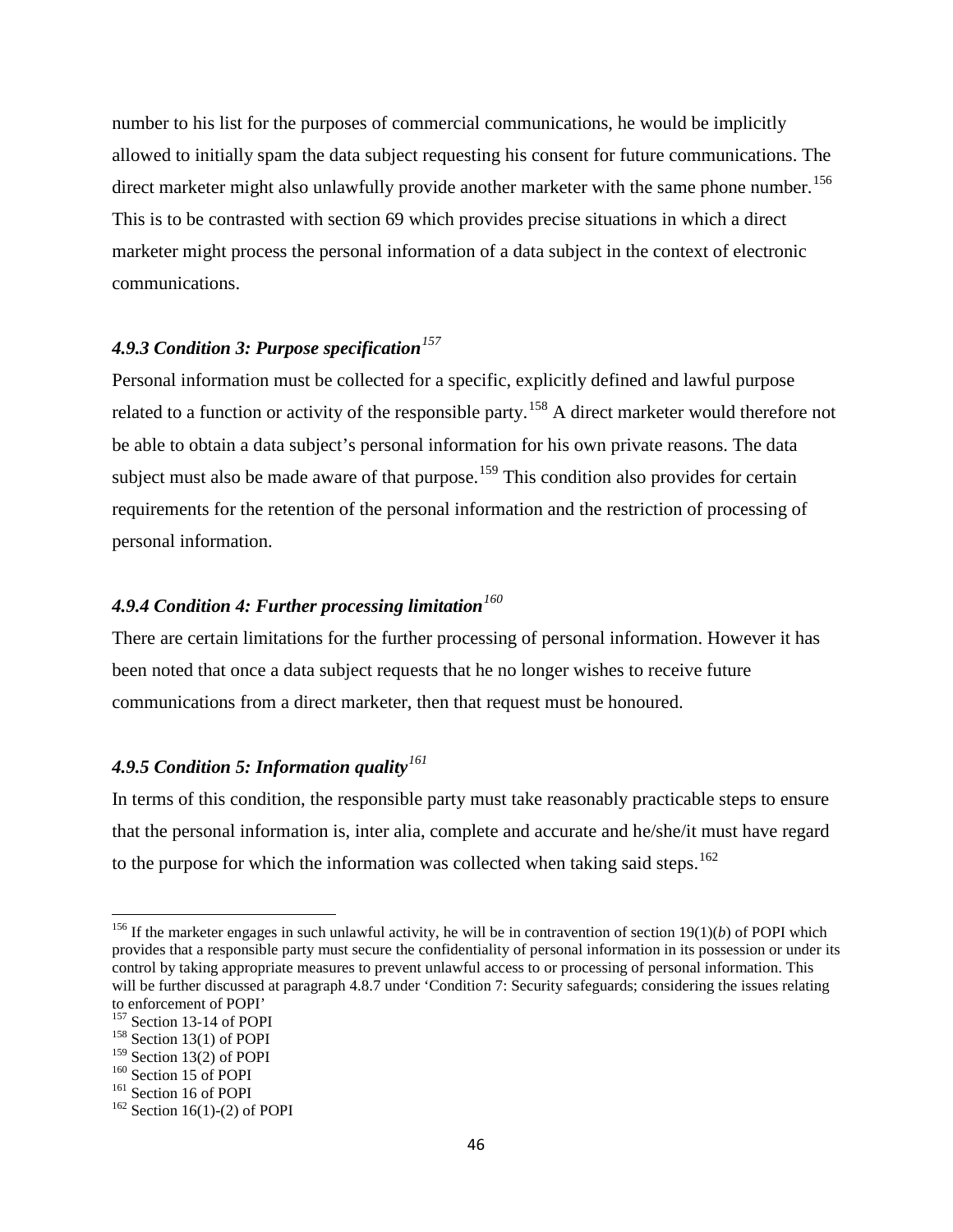## *4.9.6 Condition 6: Openness[163](#page-62-0)*

If personal information is collected, the responsible party is under a duty to take reasonably practicable steps to ensure that the data subject is made aware of, inter alia, the right to lodge a complaint to the Information Regulator.<sup>[164](#page-62-1)</sup> This is significant because an ordinary consumer may not be fully aware of the laws relating to personal information protection and any recourse that he may have in terms of any breach of said laws. This duty on the responsible party is therefore welcomed.

# *4.9.7 Condition 7: Security safeguards[165;](#page-62-2) considering the issues relating to enforcement of POPI*

There is often a concern relating to the enforcement of protection of personal information legislation, especially in terms of possible threats to privacy which have been detected via the internet. The accepted opinion is that it is difficult to track and hold a person responsible for actions committed over the internet because the internet is a vast series of networks and a limitless platform of communications. Although this may be somewhat true, it is probably worth stating that the barriers created by the internet between an offender and prosecutor may be brought down through legislation and improvement on relations between countries.

Section 19(1)(*b*) of POPI provides that a responsible party must secure the integrity and confidentiality of personal information by taking appropriate, reasonable, technical and organisational measures to prevent unlawful access to or processing of personal information. Furthermore where there are reasonable grounds to believe that the information of a data subject has been accessed or acquired by an unauthorised person, the responsible party must notify the Information Regulator and the data subject of such knowledge.<sup>[166](#page-62-3)</sup> Such compromises would include hacking incidents, stolen electronic devices containing personal information, paper records discarded without being disseminated, persons inappropriately accessing information for personal reasons or with ill intentions. When organisations notify the Information Regulator or

<span id="page-62-1"></span><span id="page-62-0"></span><sup>&</sup>lt;sup>163</sup> Section 17-18 of POPI<br><sup>164</sup> Section 18(1)(*h*)(*v*) of POPI<br><sup>165</sup> Section 19-22 of POPI<br><sup>166</sup> Section 22(1) of POPI

<span id="page-62-2"></span>

<span id="page-62-3"></span>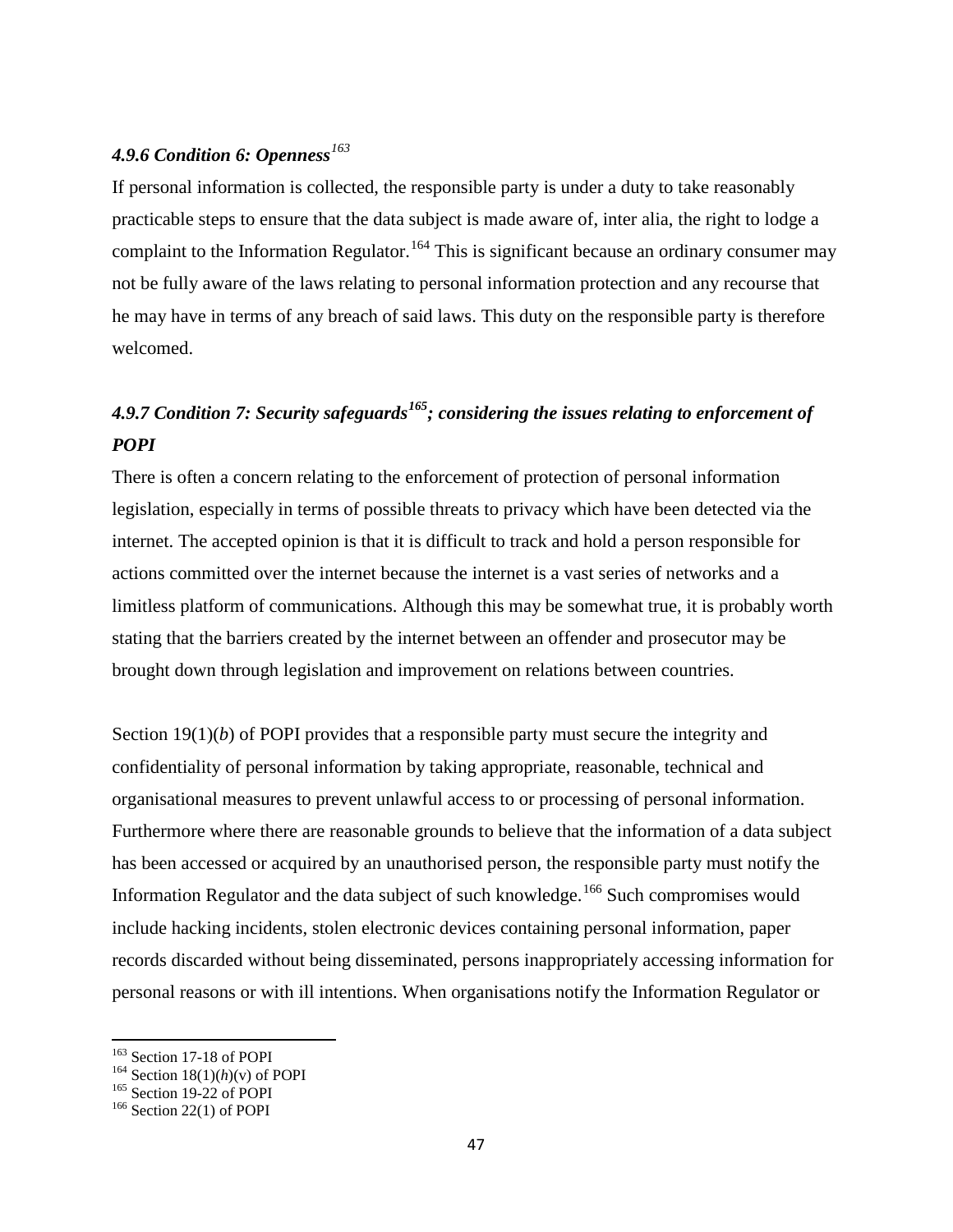data subjects of such compromises, as required by POPI, it is likely that an investigation will be initiated.

Violations of the POPI may therefore be discovered through various means. Firstly it may be discovered through the responsible party's obligation in terms of POPI to disclose compromises of personal information and secondly, the most likely source would be the individual data subjects themselves, via an investigation following the lodging of a complaint to the Information Regulator. Another means by which non-compliance might be discovered is if the Information Regulator spontaneously initiated a review or investigation of an organization's compliance as it is empowered to do in terms of POPI; the Information Regulator will likely identify high-risk or high-profile organisations and initiate reviews of their practices to ensure compliance. This is an effective enforcement mechanism but its effectiveness is dependent on how often the Information Regulator will conduct such reviews and which organisations is likely to be reviewed.

Proper enforcement of POPI is also dependent on whether the public is made aware that they are able to exercise and enforce their rights as data subjects in terms of the Act. The public must be made aware that complaints may be formally lodged with the Information Regulator.

Enforcement is further influenced by penalties held in place for non-compliance with POPI:-<sup>167</sup>

- a) The Regulator is empowered to levy administrative fines on organisations of up to ten million rand.
- b) The Regulator may choose to pursue criminal prosecution, which could result in fines of up to ten million rand, as per above, and/or prison terms of up to twelve months. In the event that a natural or juristic person wilfully obstructs an investigation, prison terms can be up to ten years.
- c) A further enforcement power of the Information Regulator which is potentially the most threatening to organisations concerns the issuing of an "enforcement notice". The notice will

<span id="page-63-0"></span><sup>167</sup> Chapter 11 of POPI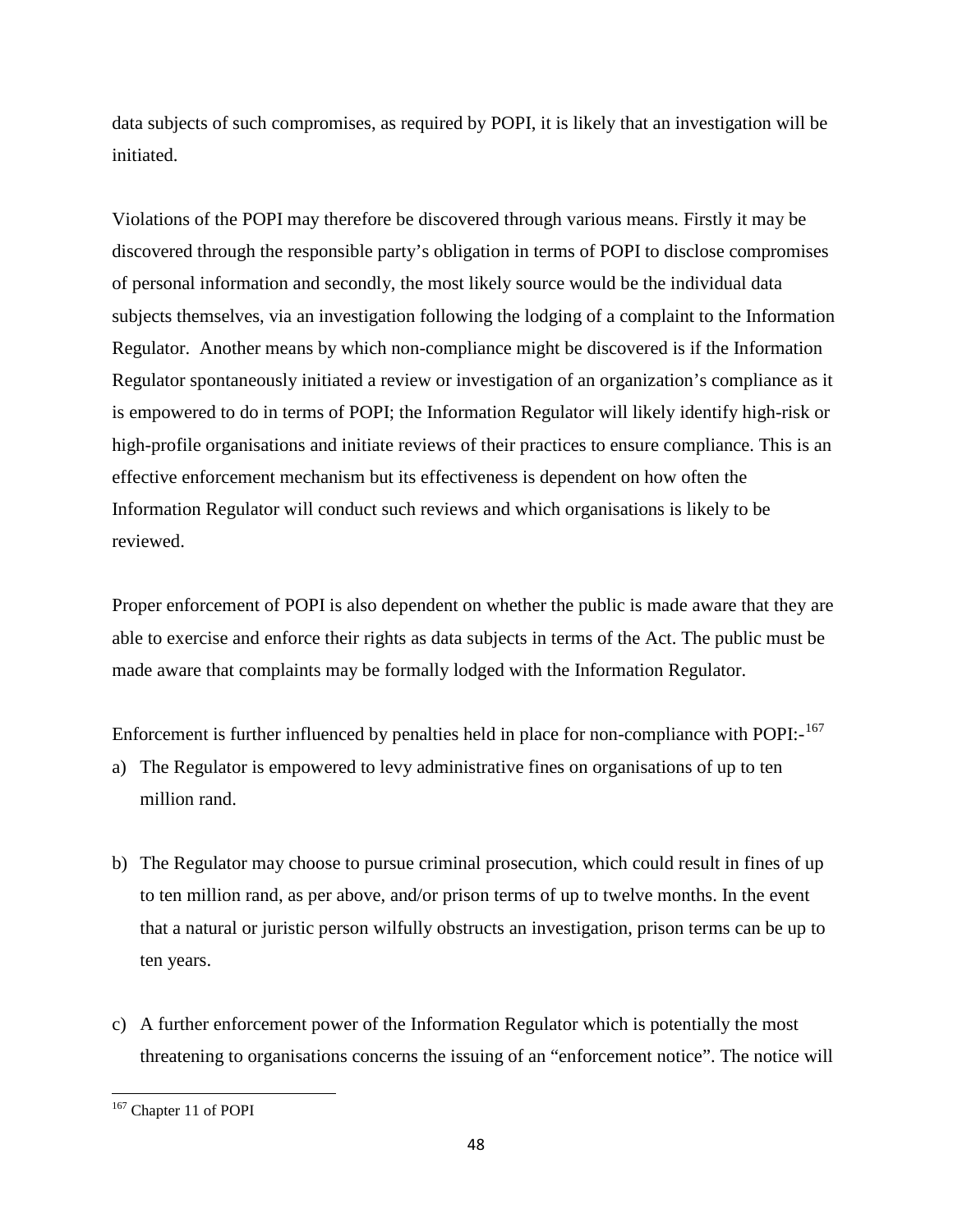require the organisation to stop processing personal information. The scope of the order can vary from one individual's information to the processing of all personal information. It can be restricted to a division or cover an entire business. Such an order has the potential for immense disruption and possibly forced closure of a business.

d) The fourth power of the Information Regulator is to initiate a civil action on behalf of an individual or group of individuals. While many class-action lawsuits have been initiated in the USA in reaction to data breaches, they have not succeeded due to the inability of the plaintiffs to prove financial harm. South African law provides for damages for pecuniary loss and damages for non-pecuniary loss, opening the door to claims for Pain and Suffering. Although the right to privacy enjoys constitutional protection, it is worthy to note that the Supreme Court of Appeal has recently confirmed that class actions are not limited to cases where a constitutional right is invoked; a cause of action may be made without invoking such a right. $168$ 

## *4.9.8 Condition 8: Data subject participation[169](#page-64-1)*

In terms of section 24(1) of POPI a data subject may request a responsible party to correct or delete information that is inaccurate, irrelevant, excessive, out of date, incomplete, misleading or obtained unlawfully or destroy or delete a record that the responsible party is no longer allowed to retain. Notwithstanding the exclusions in terms of POPI, the data subject's right to require the responsible party to delete information which has been obtained unlawfully is a logical response to such disputes and strengthens the position of said subject in terms of POPI.

An additional noteworthy point is that in terms of POPI, the Information Regulator must have regard to certain matters in the performance of its functions and exercise of its powers.<sup>[170](#page-64-2)</sup> Of these considerations is "any developing general international guidelines relevant to the better protection of individual privacy".<sup>[171](#page-64-3)</sup> This essentially gives authority to the proposition that if more extensive privacy protection exists, then that should prevail. It will be shown that the

<span id="page-64-0"></span> $^{168}$  *Children's Resource Centre Trust v Pioneer Food* 2013 (2) SA 213 (SCA) par 21 $^{169}$  Section 23-25 of POPI

<span id="page-64-1"></span>

<span id="page-64-3"></span><span id="page-64-2"></span><sup>&</sup>lt;sup>170</sup> Section 44 of POPI<br><sup>171</sup> Section 44(1)(*d*) of POPI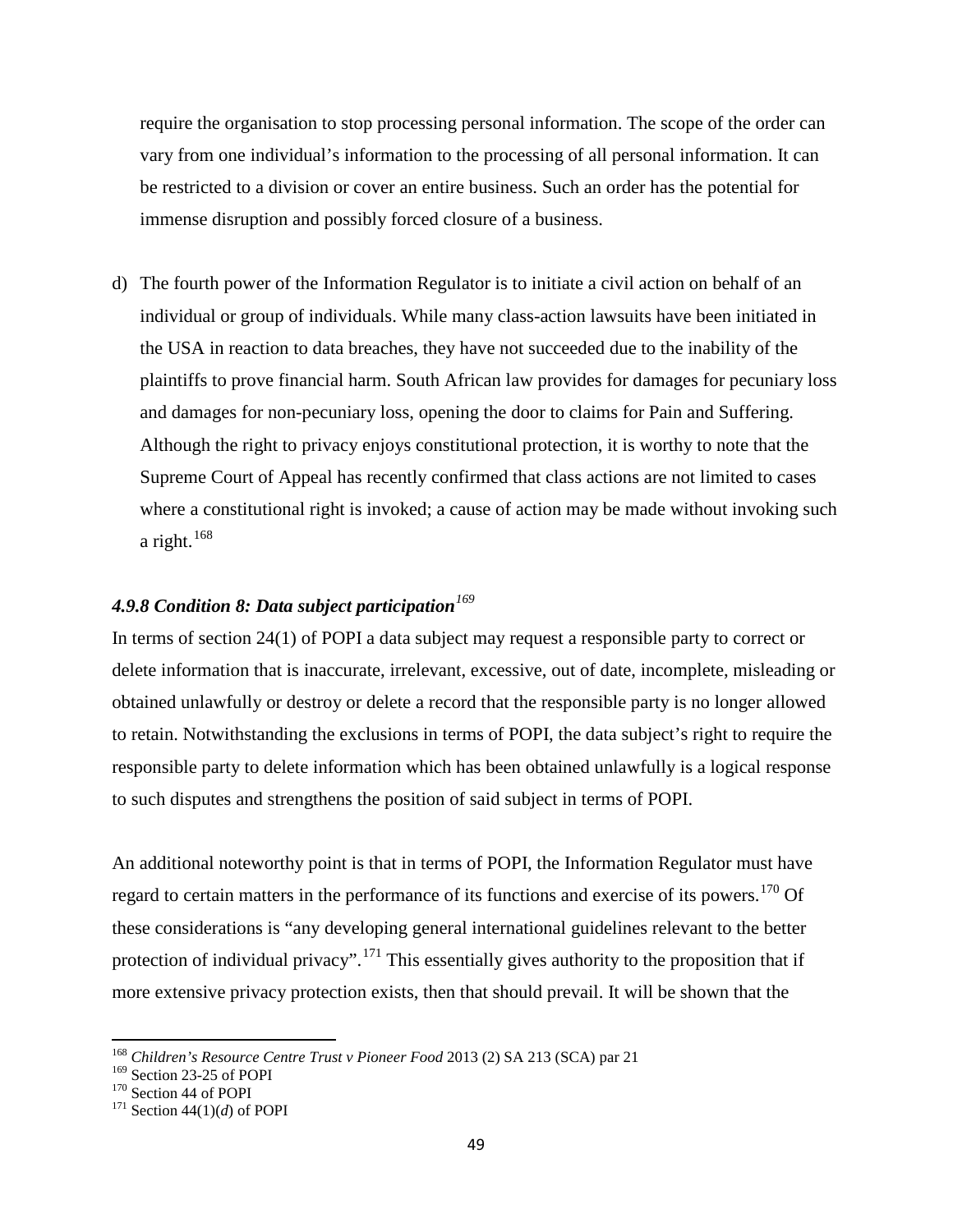current international trend is to lend more extensive privacy protection to data subjects and the employment of the opt-in regime has been recently favoured as the starting point in providing more widespread protection.

#### *4.10 Concluding Remarks*

Overall POPI seeks to achieve an adequate balance between providing protection to a person's right to privacy and ensuring that such protection accommodates the proper functioning of various institutions and professionals of which, the proper functioning of those institutions and professionals are also necessary for the best interests of the same persons requiring privacy protection. For example, the South African government is accountable to the general public and journalism has created an informal means of communication for the public for such government accountability. POPI creates an exclusion from the conditions relating to processing of personal information where it is solely for the purpose of journalistic expression.

More specifically to the issues of spamming, POPI's employment of the opt-in mechanism is a response to a goal to put an end to 'mindless spamming', that is, the sending of bulk mail to everyone in the optimistic expectation that someone might be interested. The employment of this mechanism is a definite improvement on the current provisions relating to direct marketing in the ECTA. The ECTA was undoubtedly lacking in many respects and did not address consumer protection in relation to spamming adequately.

Although similar to the approach of the ECTA, the CPA and its regulations are distinguishable on many points. As a result, these two Acts have produced a fragmented approach to spam and direct marketing. Hamann and Papadopoulos submit that spam and direct marketing online has not been given 'holistic attention'.<sup>[172](#page-65-0)</sup> The terminology employed in the ECTA, CPA and POPI as well as the fields of applications for each of the Acts lack a common understanding. A lack of common understanding amongst the Acts creates legal uncertainty, confusion and ignorance of legal rights and obligations resulting in inadequate consumer protection. These Acts fail to live up to its aims or objectives in the context of spam.

<span id="page-65-0"></span><sup>172</sup> Hamann & Papadopoulos (Note 71 above) 61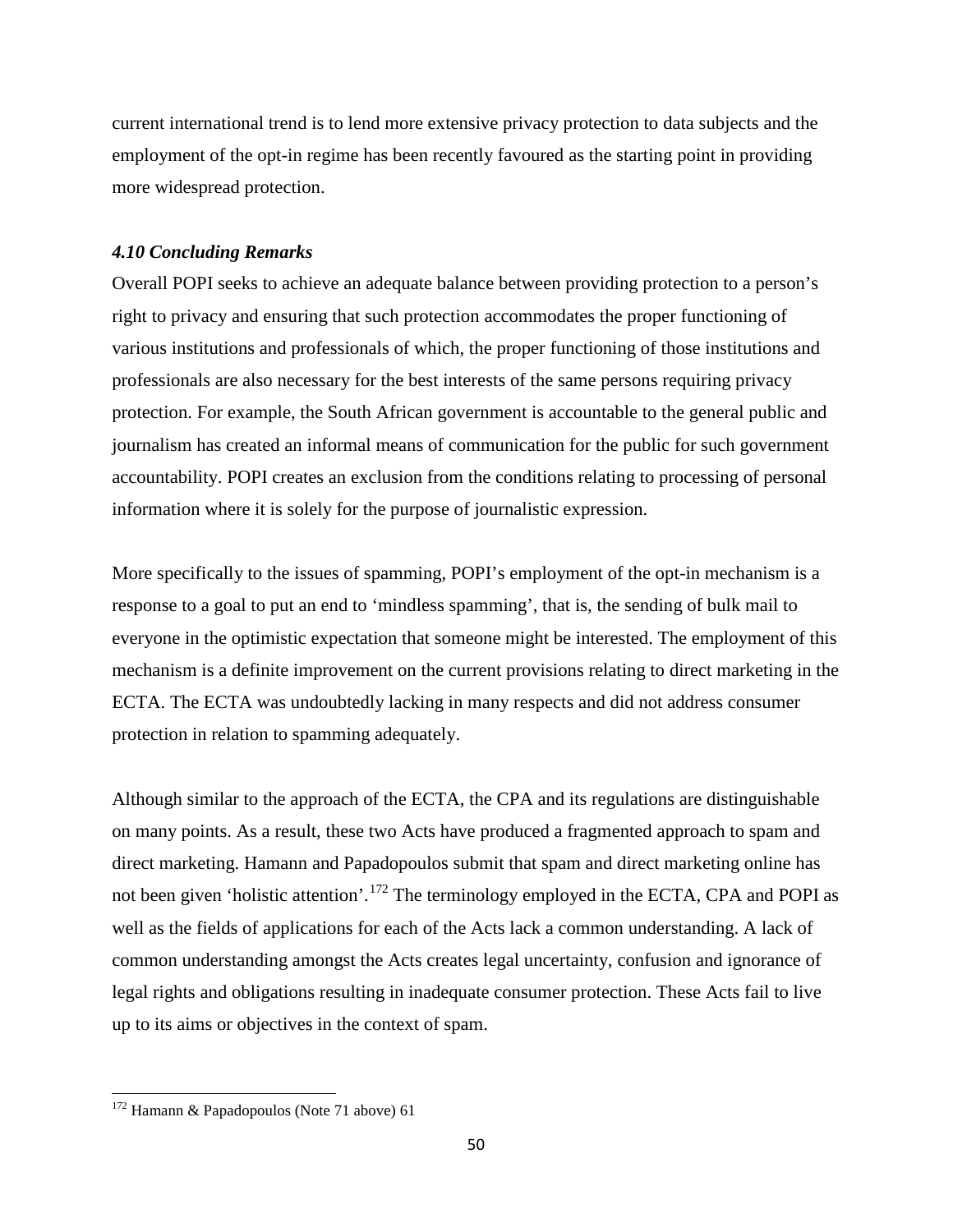An approach to data protection with similar characteristics of a lack of common understanding amongst legislation and regulations has been observed in European consumer protection law.<sup>[173](#page-66-0)</sup> Papadopoulos suggests that the legislature obtain a comprehensive, holistic and comparative overview of current trends in legislative interventions or at least a proper effort should be made to harmonise POPI and the CPA.<sup>[174](#page-66-1)</sup>

As with the ECTA, POPI does not address legal issues arising out of spam in general; its application is limited to commercial communications. For this reason, no protection is afforded to a data subject who receives spam containing newsletters, religious messages, political messages, newsletters, urban legends, chain letters, virus warnings and virus hoaxes and other carefully formulated communications with fraudulent or deceptive content.<sup>[175](#page-66-2)</sup> These types of non-commercial communications are equally, if not more common than spam with commercial content.

The Information Regulator will play an important role in determining the success of POPI's aims to give effect to the constitutional right to privacy by ensuring respect for and to promote, enforce and fulfil the rights protected in POPI. The unsympathetic penalties provided for in POPI will act as a deterrent to those contemplating committing acts inconsistent with POPI.

<span id="page-66-0"></span><sup>173</sup> See generally C Cuijpers; B Koops "*How fragmentation in European law undermines consumer protection: the case of location-based services"* (2008) 33 E.L. Rev. Thomson Reuters (Legal) Limited and Contributors <sup>174</sup> Papadopoulos (Note 37 above) 240 <sup>175</sup>Hamann & Papadopoulos (Note 71 above) 61

<span id="page-66-2"></span><span id="page-66-1"></span>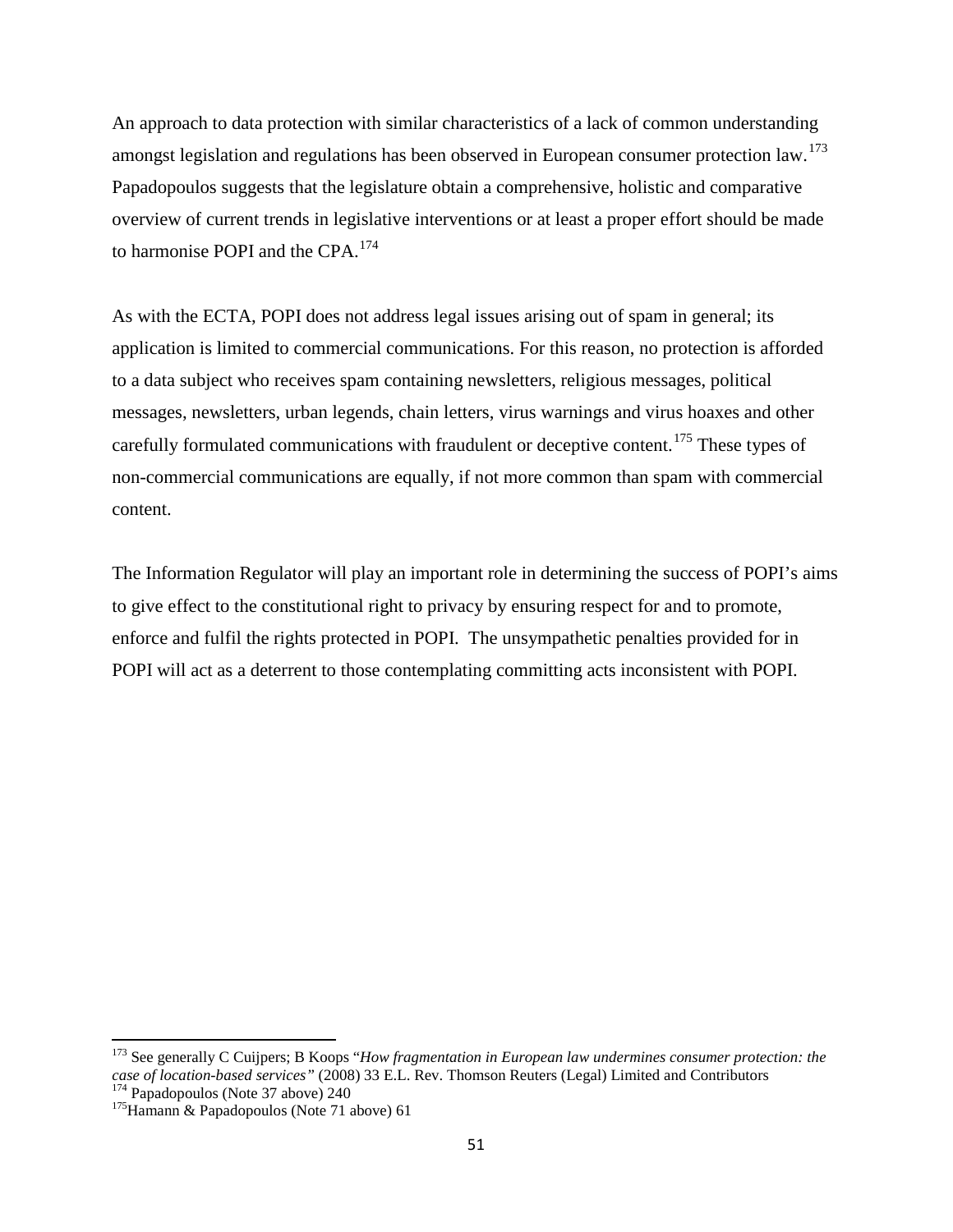## CHAPTER 5

# CANADIAN INSPIRATION; WHY SPAMMERS SHOULD REMOVE CANADIANS OFF THEIR MAILING LISTS

This chapter seeks to critically analyse and compare the Canadian approach to spamming to the newly enacted POPI. Since POPI explicitly provides that it seeks to harmonise with international standards, the processing of personal information by public and private bodies, it bears merit to explore this international standard.<sup>[176](#page-67-0)</sup>

## *5.1 Background Information*

Canada has the highest per capita immigration rate in the world, and is often depicted as being incredibly progressive, diverse and multicultural. Multiculturalism has a direct effect on Canadian law: it includes an express policy of bilingualism.<sup>[177](#page-67-1)</sup>

In terms of the country's legal system, like South Africa, Canada uses the adversarial legal system. In terms of legislation, all Acts of Parliament are enacted, printed and published in both official languages (English and French). The primary sources of law are statutes passed by the Parliament of Canada. Bills of the federal government are initially announced in the Canadian Gazette. The bill is subject to three 'readings'. Should a federal bill receive Royal Assent, it is subsequently published in the Annual Statutes of Canada.<sup>[178](#page-67-2)</sup>

<span id="page-67-1"></span><span id="page-67-0"></span><sup>&</sup>lt;sup>176</sup> The Preamble of POPI<br><sup>177</sup> A Mooney-Cotter *Culture clash: an international legal perspective on ethnic discrimination* Ashgate Publishing Ltd (2011) 176

<span id="page-67-2"></span><sup>&</sup>lt;sup>178</sup> 'Guide to the Canadian House of Commons' Official website of Parliament of Canada at <http://www.parl.gc.ca/About/Parliament/GuideToHoC/making-e.htm> accessed on 29 July 2014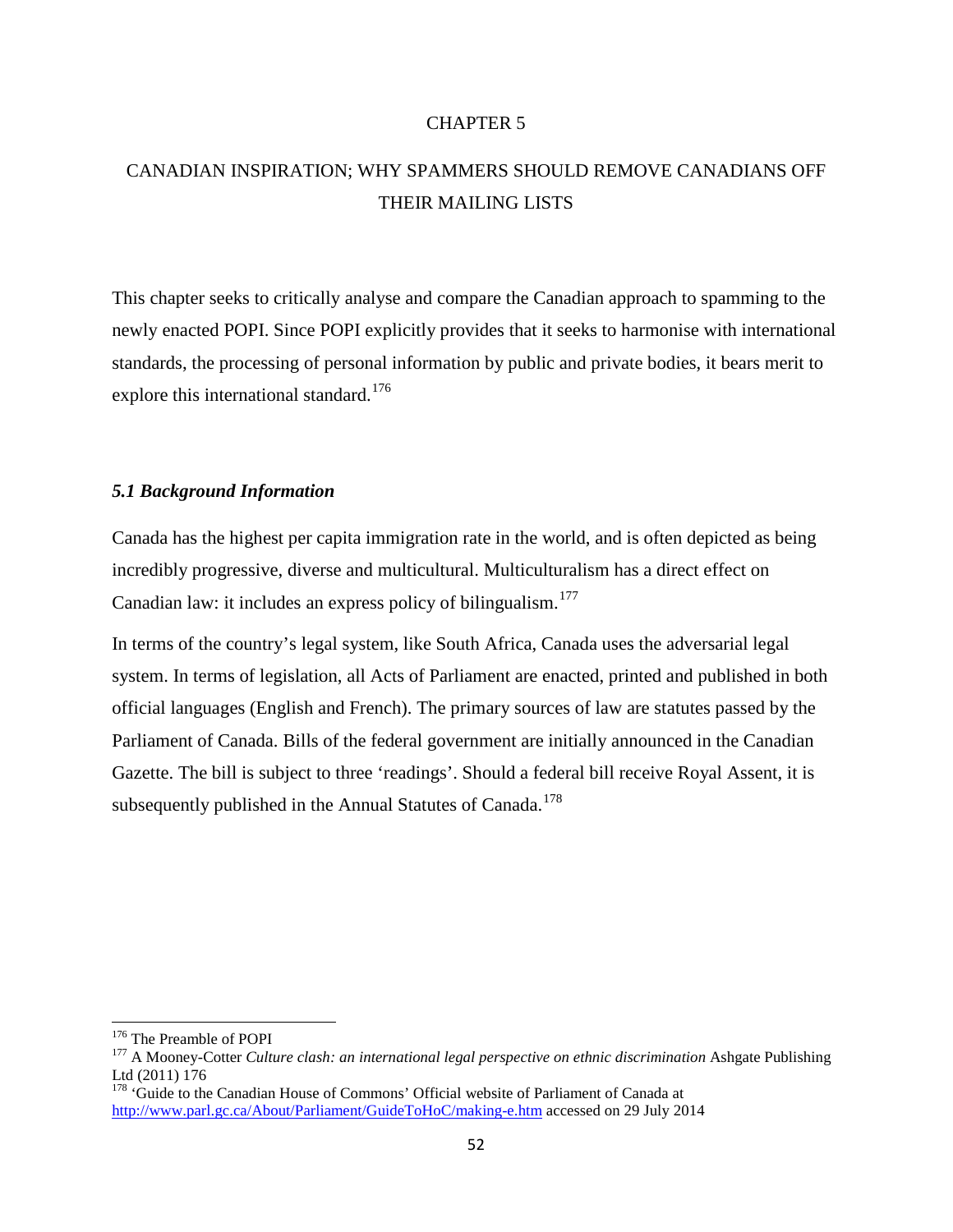## *5.2 Introducing Canada's Approach to Spam*

On 15 December 2010 Canada's new anti-spam law was enacted.<sup>[179](#page-68-0)</sup> Although there is no official short title for the Act, it is commonly known as 'Canada's anti-spam law' (hereinafter referred to as CASL). CASL came into force on 1 July 2014. Similarly to POPI, CASL is a new piece of legislation which is open to a number of interpretations and has not yet been subject to judicial interpretation.

The purpose of CASL is to deter spamming and other deceptive and harmful online threats. CASL regulates a range of activities including spam emails or messages via other electronic medium, spyware, phishing, fraudulent or deceptive practices.

It will come to light that CASL can probably be described as the most stringent anti-spam law in the world, which would likely have a great impact on reducing spam. It would therefore be interesting to note how POPI compares to CASL in these respects.

#### *5.3 Preliminary Observations of CASL*

At the outset it is observed that, in Canada, spam is dealt with by a specific statute which was created for this purpose and not by a limited amount of provisions which is secondary to the aims of a statute that it is contained in. Granted, when a legal issue is addressed in a chapter of a statute, which is connected to the overall theme of the statute, the effectiveness of those provisions contained in the chapter is not necessarily hampered. However, when a legal issue is given holistic attention, better understandings of the manner in which the legislature chooses to address that issue, ensues. To put it differently, not every foot should be forced into Cinderella's glass slipper; a glass slipper should be tailored to meet the needs of the individual (or the legal issue, in this case).

<span id="page-68-0"></span> $179$  An Act to promote the efficiency and adaptability of the Canadian economy by regulating certain activities that discourage reliance on electronic means of carrying out commercial activities, and to amend the Canadian Radiotelevision and Telecommunications Commission Act, the Competition Act, the Personal Information Protection and Electronic Documents Act and the Telecommunications Act (S.C. 2010, c. 23) There is no official short title for this Act. The full text of the Act can be accessed at [http://lois](http://lois-laws.justice.gc.ca/eng/AnnualStatutes/2010_23/FullText.html)[laws.justice.gc.ca/eng/AnnualStatutes/2010\\_23/FullText.html](http://lois-laws.justice.gc.ca/eng/AnnualStatutes/2010_23/FullText.html) retrieved on 1 June 2014.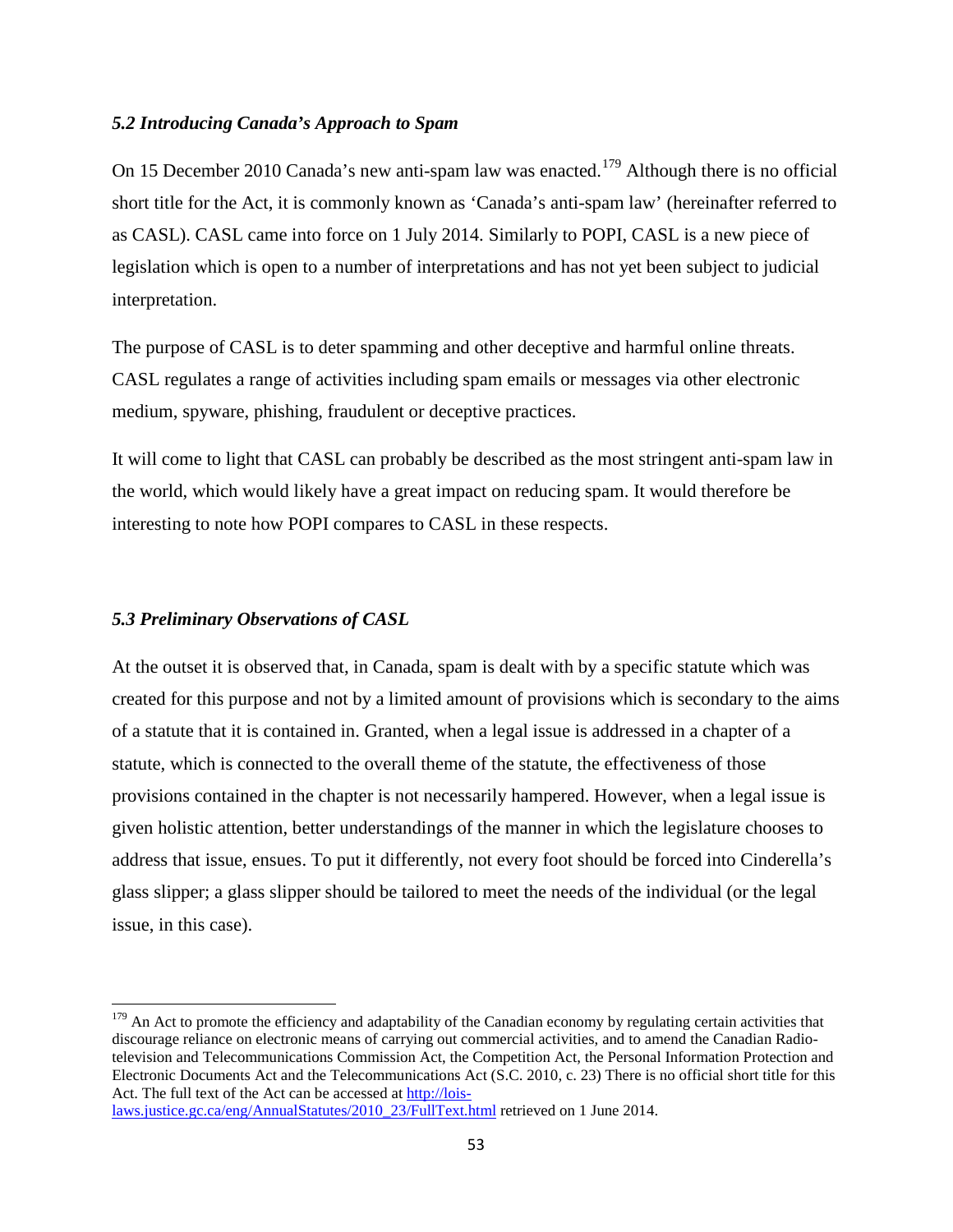CASL aims to regulate certain activities of the Canadian economy in a manner that discourages reliance on electronic means of carrying out commercial activities.<sup>[180](#page-69-0)</sup> This stated purpose of CASL immediately puts into focus what CASL seeks to achieve, namely to combat spamming. Under the Interpretation Act, CASL will be deemed to be remedial legislation and will "be given such fair, large and liberal construction and interpretation as best ensures the attainment of its objects".<sup>[181](#page-69-1)</sup> CASL's preamble including its objectives and the constitutional limitations on how freedom of commercial speech can be impinged upon under the Canadian Charter of Rights and Freedoms of the Canada Act, play essential roles in determining how CASL will be construed.<sup>[182](#page-69-2)</sup> The driving force of the anti-spam provisions centres on an opt-in regime prohibiting commercial electronic messages to be sent to a person, unless that person has previously consented to receiving the message.<sup>[183](#page-69-3)</sup>

## *5.4 Application of CASL*

CASL provides a broad scope of applicability; CASL will apply to electronic spam communications if the communication is sent or accessed by a computer system in Canada.<sup>[184](#page-69-4)</sup> This means that CASL's application extends to foreign messages and messages stored on foreign servers accessed from Canada. CASL includes a three year grace period allowing organisations to bring their businesses in line with CASL.

## *5.4.1 Important definitions used in CASL*

Some key definitions in CASL include:

<span id="page-69-2"></span>

<span id="page-69-4"></span><span id="page-69-3"></span>

<span id="page-69-1"></span><span id="page-69-0"></span><sup>&</sup>lt;sup>180</sup> Section 3 of CASL<br><sup>181</sup> Section 12 of the Interpretation Act R.S.C., 1985, c. I-21<br><sup>182</sup> Schedule B to the Canada Act 1982, c. 11 (U.K.)<br><sup>183</sup> Section 6(1) of CASL<br><sup>184</sup> D Paulson '*Canada Update: A Review of Canada Canada's Anti-Spam Law that May Soon Take Effect, And the Disciplinary Hearing of Joe Groia*' (2012) 18 (4) Law and Business Review of the Americas 615, 618. Further authority for this point can be found in section 12(1) of the CASL.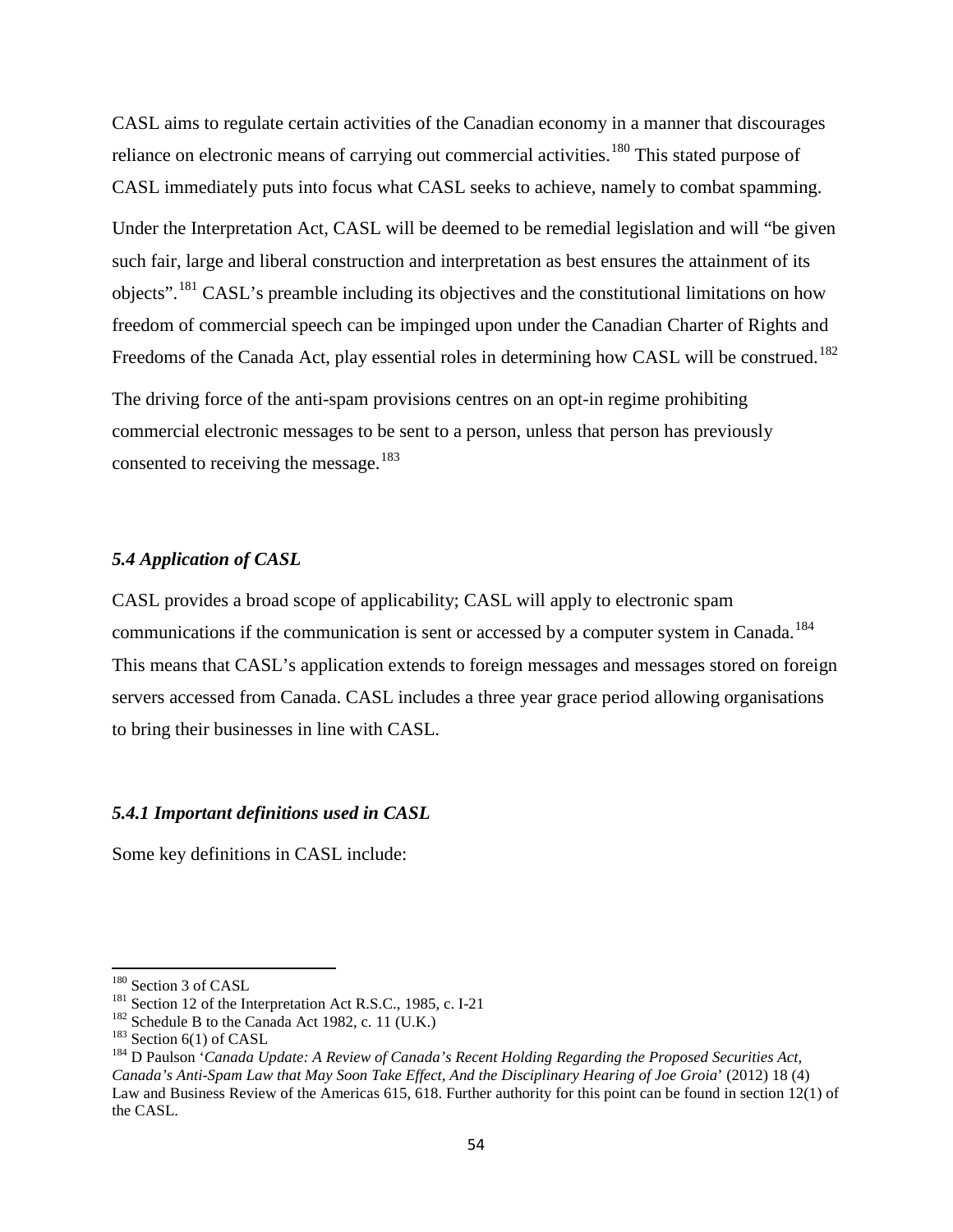• "Commercial activity" means any particular transaction, act or conduct that is of a commercial character, whether or not the person who carries it out does so in the expectation of profit.

This definition does not apply to acts that are carried out for the purpose of law enforcement, public safety and the protection of Canada, the conduct of international affairs or the defence of Canada. Although POPI provides a definition specifically for "direct marketing", it fails to provide any clarity as to what constitutes "commercial activity".

• "Electronic message" means a message sent by any means of telecommunication, including a text, sound, voice or image message.

This definition differs from the definition of "electronic communication" used in POPI insofar as the latter requires storage of the communication either on the network or in the recipient's terminal equipment until it is collected by the recipient.

• "Person"

"Person" is defined similarly in POPI as it refers to either natural or juristic persons. The difference between the two Acts relates to the specific mention of the type of juristic persons to which CASL will apply to. "Person" in CASL will therefore be strictly restricted to the types of persons listed as the definition omits any use of "includes" to render it inclusive as opposed to restrictive.[185](#page-70-0)

• "Commercial electronic message" is an electronic message, having regard to the content of the message, the hyperlinks in the message to content on a website or other database, or the contact information contained in the message, it would be reasonable to conclude has as its purpose, or one of its purposes, to encourage participation in a commercial activity.

It is submitted that a form of guidance in determining commerciality of a message is welcomed. POPI provides no guidance as to how one is to determine whether a spam message bears commercial content. Such guidance is important because the anti-spam provisions of POPI will not apply to non-commercial messages; it is therefore essential to make this distinction with precision.

<span id="page-70-0"></span><sup>&</sup>lt;sup>185</sup>In terms of section 1 of CASL, CASL applies to an individual, partnership, corporation, organisation, association, trustee, administrator, executor, liquidator of a succession, receiver or legal representative.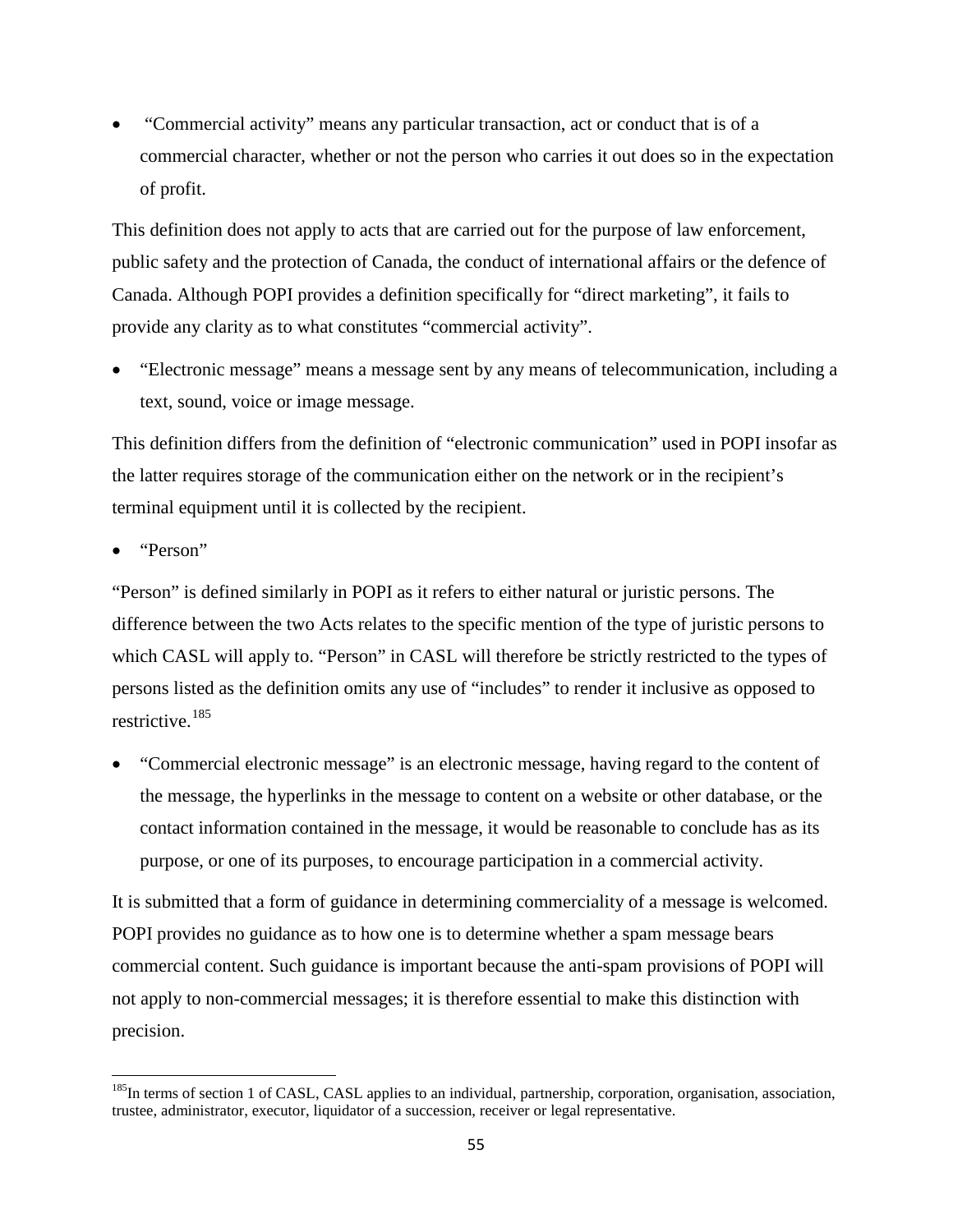## *5.5 Noteworthy exceptions and exclusions in CASL*

There are several exceptions to the opt-in rule, such as product recall information or information related to confirming a transaction that was previously entered into.<sup>[186](#page-71-0)</sup> It is submitted that such exceptions are necessary to allow for *bona fide* communications which have the consumer's interests borne in mind.

Typical exclusions from CASL's applicability include messages sent for the purposes of law enforcement or "public safety".<sup>[187](#page-71-1)</sup> Unlike POPI, there is no requirement in terms of CASL that a message relating to public safety be a message by or on behalf of a public body, to be excluded from CASL's applicability. The resultant problem from the way this exclusion is formulated is that it may prove to be a difficult task to distinguish a *bona fide* message regarding public safety from a hoax. For example, I received the following email, which supposedly contained a message concerning public safety:

"Subject: FW: Public service announcement

Dear Reader,

Please be warned that there are several vehicles travelling in the Durban area at night with their headlights switched off. As a mark of friendliness one would usually "flash bright lights" at the other car to warn the driver that his headlights are not switched on.

If you come across such a scenario, DO NOT "FLASH" YOUR LIGHTS AT THE DRIVER. This antic is seen as an "initiation hurdle" for new members of the "3-6 Boys" gang. The new member would be required to kill the one who flashes their bright lights.

Please pass this message on to all loved ones."

This message raised genuine concern among members of the public. The content of the message was not proved to be true. This email could have been a vehicle for the distribution of malware to the recipient's device. It is therefore wise to exclude from CASL's applicability messages of public safety from public bodies only.

<span id="page-71-0"></span><sup>&</sup>lt;sup>186</sup> Section 6(6)(a)-(g) of CASL <sup>187</sup> Section 1(1) of CASL

<span id="page-71-1"></span>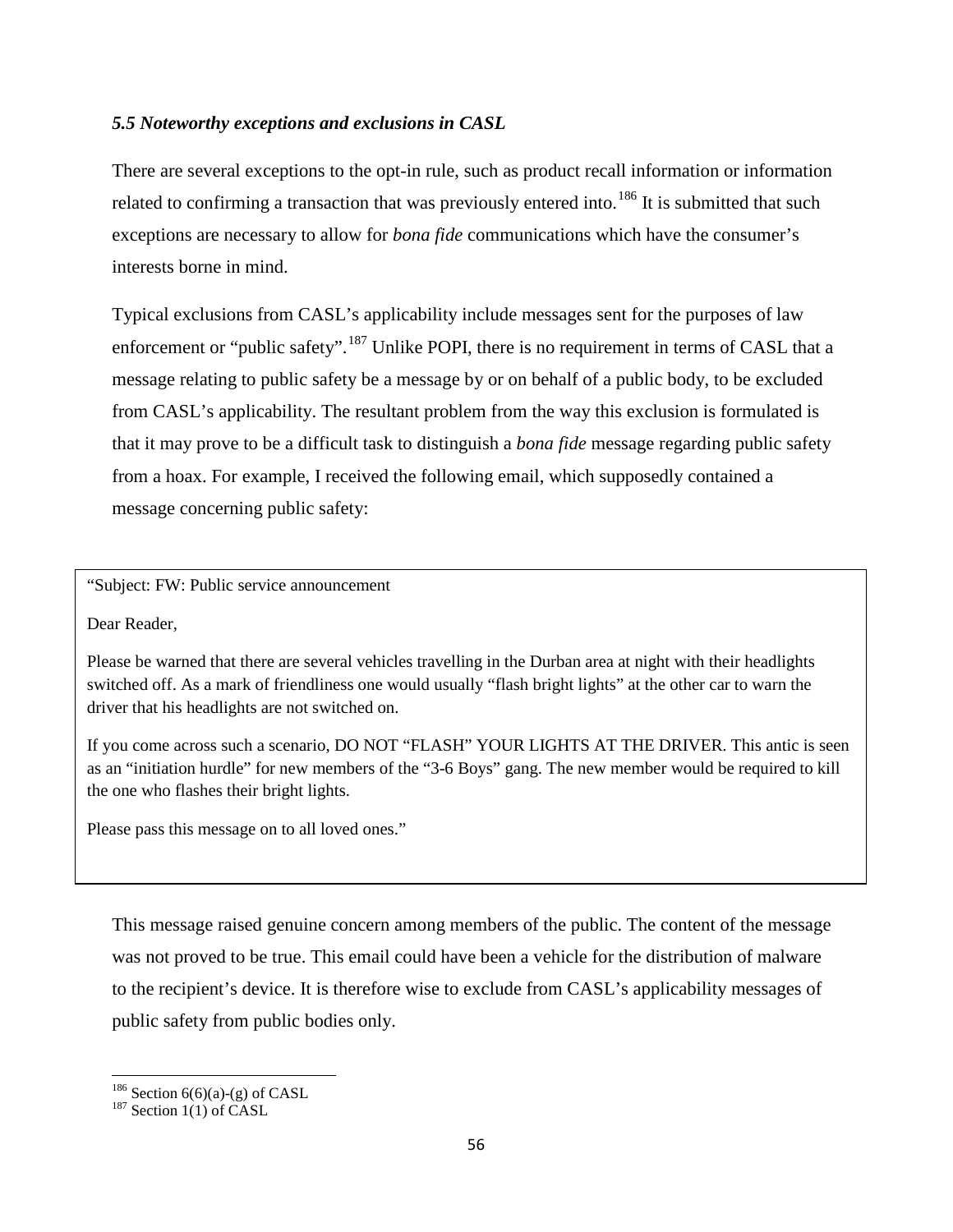#### *5.6 CASL's Opt-in Mechanism*

In terms of section 6(1) of CASL, it is prohibited to send or *cause or permit to be sent* [own emphasis] to an electronic address a commercial electronic message unless the person to whom the message is sent has consented to receiving it, whether the consent is express or implied. It is further provided that the message must set out prescribed information that identifies the person who sent the message, and the person – if different, on whose behalf it is sent and the message must also set out information enabling the recipient to readily contact the sender or the person on whose behalf the message was sent.<sup>[188](#page-72-0)</sup> The message must also set out an unsubscribe mechanism in accordance with CASL.<sup>[189](#page-72-1)</sup> Furthermore the sender of the message must ensure that the contact information provided in the message is valid for a minimum of sixty days after the message has been sent.<sup>[190](#page-72-2)</sup>

CASL, like POPI employs an "opt-in regime" in response to the need to discourage spam. The benefits of employing the opt-in mechanism have been discussed throughout this research paper. Regardless of this similarity, CASL differs greatly from POPI.

The wording of section 6(1) of CASL, namely the excerpt "it is prohibited to send or *cause or permit to be sent*" makes provision for the unlawfulness of facilitation of spamming. Section 6(1) is to be read in conjunction with section 9 of CASL which provides that it is prohibited to aid, induce, procure, or cause to be procured the doing of any act contrary to section 6.

Prohibiting the facilitation of spamming is a novel concept to spamming legislation and regulation and may prove to be the key to adding to the prospect of legislative success in combating spamming. An example of facilitation of spamming exists where an employee of a direct marketing company approaches her employer with a mailing list for the purposes of sending commercial communications, to which the employer approves regardless of the fact that the employer is aware that certain holders of email addresses on the mailing list did not provide the company with express or implied consent to receive any commercial communications. The employer's act of approving the list will be regarded as an unlawful act in terms of section 6(1) and section 9 of CASL as it seeks to facilitate spamming.

<span id="page-72-0"></span><sup>&</sup>lt;sup>188</sup> Section  $6(2)(a)-(b)$  of CASL

<span id="page-72-1"></span> $189$  Section  $6(2)(c)$  of CASL

<span id="page-72-2"></span> $190$  Section 6(3) of CASL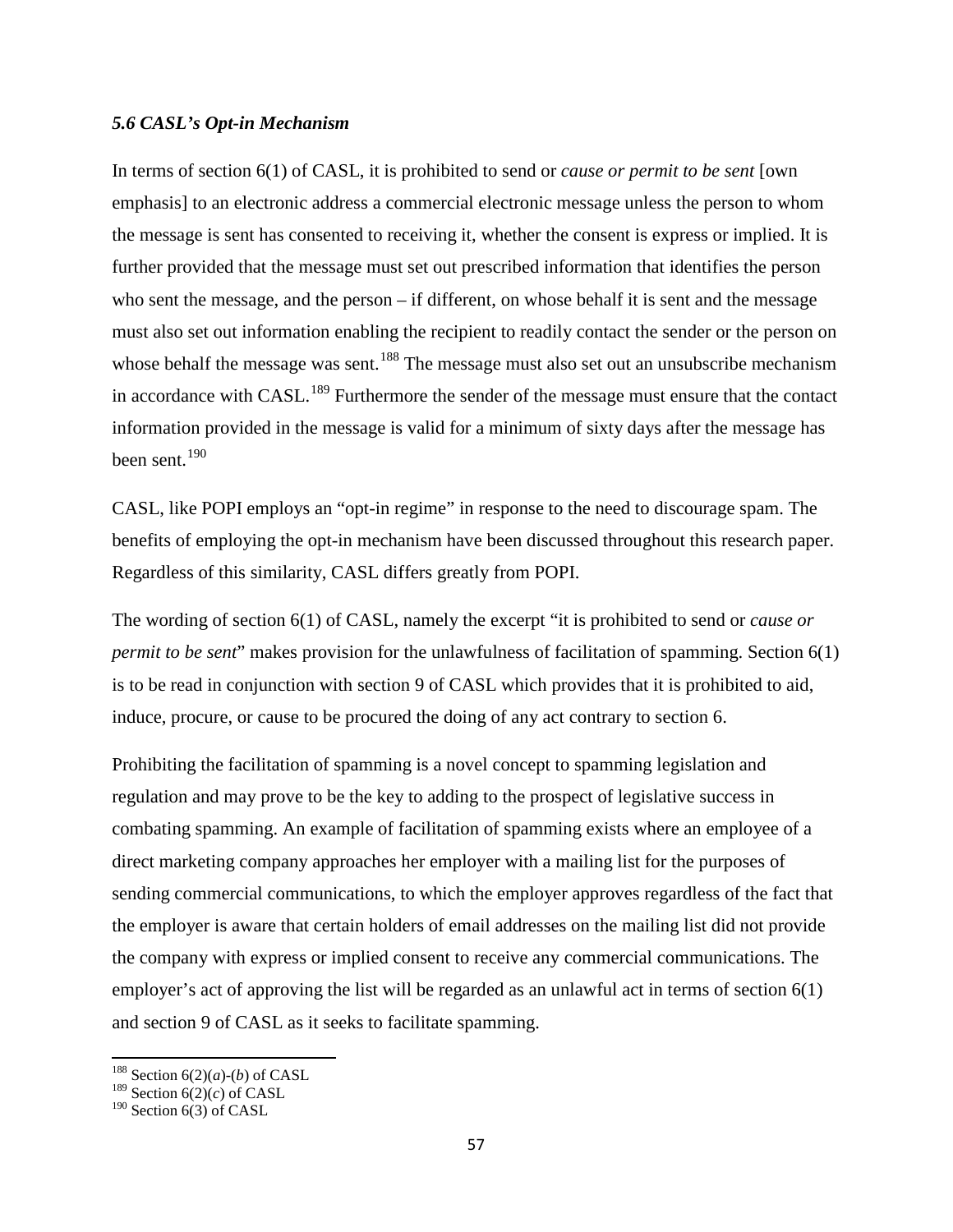Section 6(1) of CASL would then create a concern that internet service providers may be in contravention of said section since internet service providers "facilitate" the sending of emails. CASL has addressed this concern in section 6(7) which provides that section 6 does not apply to a telecommunications service provider merely because the service provider provides telecommunication services that enables the transmission of the message (being the electronic commercial communication). More so, there is no sufficient nexus between the internet service provider and the spammer to hold the provider liable for the spammer's unlawful acts.

A further novel concept of CASL is the requirement that the sender of the communication is to ensure that the contact information provided in the message is valid for a minimum of sixty days after it has been sent. This requirement provides the recipient with assurance that should he decide to no longer receive commercial communications from the sender of such messages, his request will be honoured as he is in some way guaranteed of the accuracy of the sender's provided contact details.

#### *5.7 Express or Implied Consent*

A person who seeks express consent for the purposes of section 6 of CASL must, when requesting consent, set out clearly and simply the purpose or purposes for which consent is being sought, prescribed information that identifies the person seeking consent and any other prescribed information.<sup>[191](#page-73-0)</sup> If the person seeks the consent of a person whose identity is unknown, then the only information required is the prescribed information that identifies the person seeking consent and compliance with the Electronic Commerce Protection Regulations (hereinafter referred to as the "ECP Regulations") in respect of that consent.<sup>[192](#page-73-1)</sup>

For the purposes of section 6 of CASL, consent is implied where:  $193$ 

a) the sender, or the person who causes or permits the message to be sent has an existing business relationship or an existing non-business relationship with the receiver of the message;

<span id="page-73-0"></span><sup>&</sup>lt;sup>191</sup> Section 10(1)(*a*)-(*c*) of CASL

<span id="page-73-2"></span><span id="page-73-1"></span><sup>&</sup>lt;sup>192</sup> Section 10(2)(a)-(b) of CASL, ECP Regulations [Canada Gazette] (Part I, Vol. 145, No. 28 – July 9, 2011] Pursuant to CASL, the Canadian Radio-Television and Telecommunications Commission published its regulation in the Canada Gazette which later became known as the Electronic Commerce Protection Regulations. <sup>193</sup> Section 9 of CASL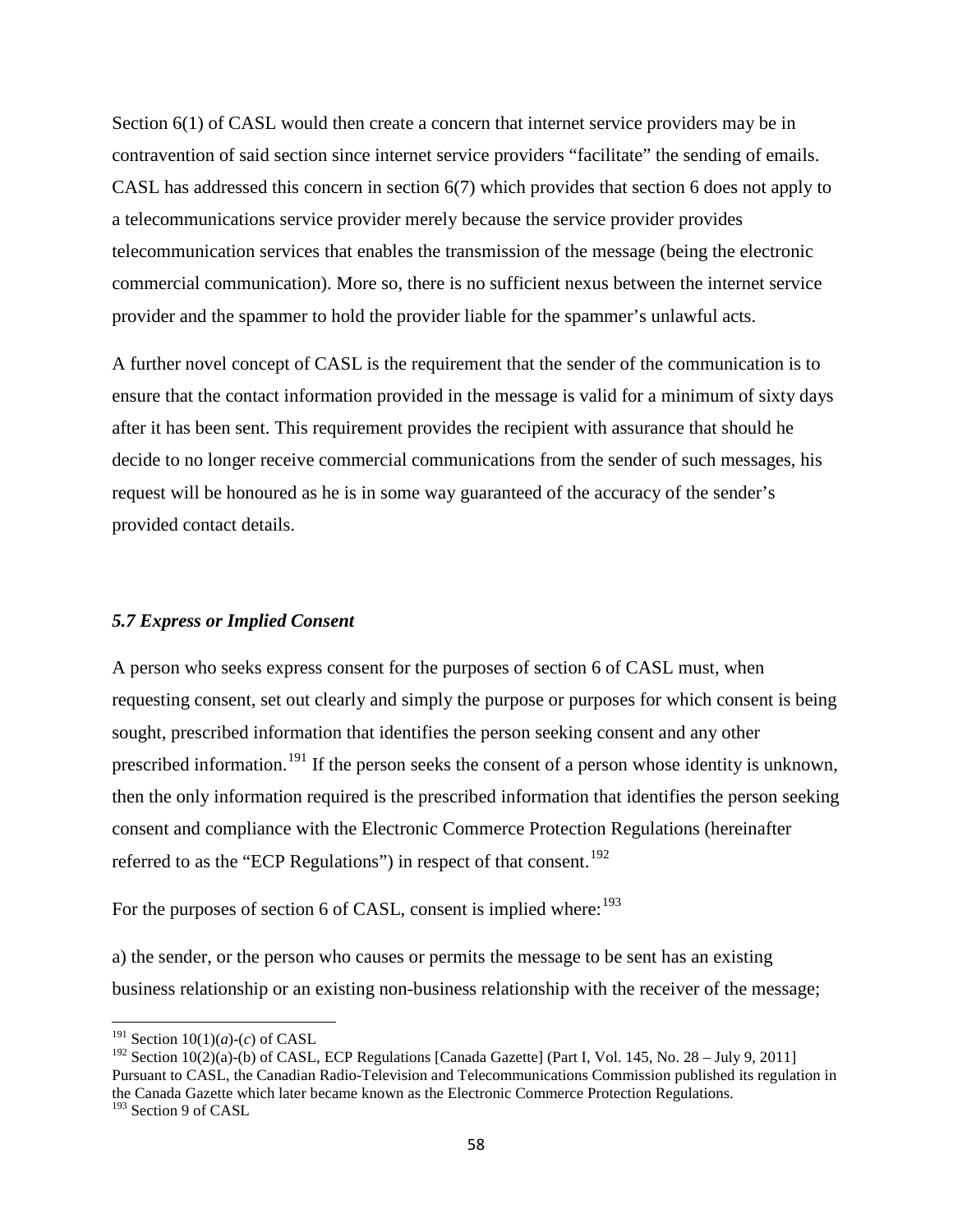b) the receiver of the message has conspicuously published, or has caused to be conspicuously published, the electronic address to which the message is sent;  $194$ 

c) the receiver of the message has disclosed to the sender or the person who causes or permits the message to be sent, the electronic address to which the message is sent without indicating a wish not to receive unsolicited commercial electronic messages at that address, and the message is relevant to the person's business, role, functions or duties in a business or official capacity; or

d) the message is sent in circumstances set out in the ECP Regulations.

CASL provides a detailed definition of what constitutes an existing business relationship and an existing non-business relationship. Similarly POPI allows a responsible party to send a commercial communication to a data subject where there is an existing relationship between both parties but provides for a number of qualifications before the responsible party may invoke this section.<sup>195</sup>

Examples of an existing business relationship in terms of CASL include a relationship between the receiver and sender of the message arising from the purchase of a product, goods or services and a written contract between the receiver and sender of the message. Examples of an existing non-business relationship include a relationship between the sender and receiver of the message arising from the receiver having membership in the sender, namely a voluntary organisation, club or association. The ECP Regulations clearly define the terms "club," "association" or "voluntary organisation" as a non-profit organisation operated exclusively for any purpose other than profit.<sup>[196](#page-74-2)</sup> The clearly defined terms in the ECP Regulations establish limits and avoid ambiguity when interpreting the provisions relating to implied consent in CASL. This clarity is necessary to prevent spammers from exploiting said provisions in order to send communications without the recipient's consent and to come to the assistance of legitimate businesses which are willing to comply with the law.

<span id="page-74-0"></span> $194$  As per section 10(9)(*b*) of CASL to constitute implied consent in this situation, the publication of the electronic address must not be accompanied by a statement that the person does not wish to receive unsolicited commercial electronic messages at that address and the message must be relevant to the person's business, role, functions or duties in a business or official capacity.

<span id="page-74-1"></span><sup>&</sup>lt;sup>195</sup> Section 69(2) of POPI

<span id="page-74-2"></span><sup>&</sup>lt;sup>196</sup> ECP Regulations (Note 192 above) section 7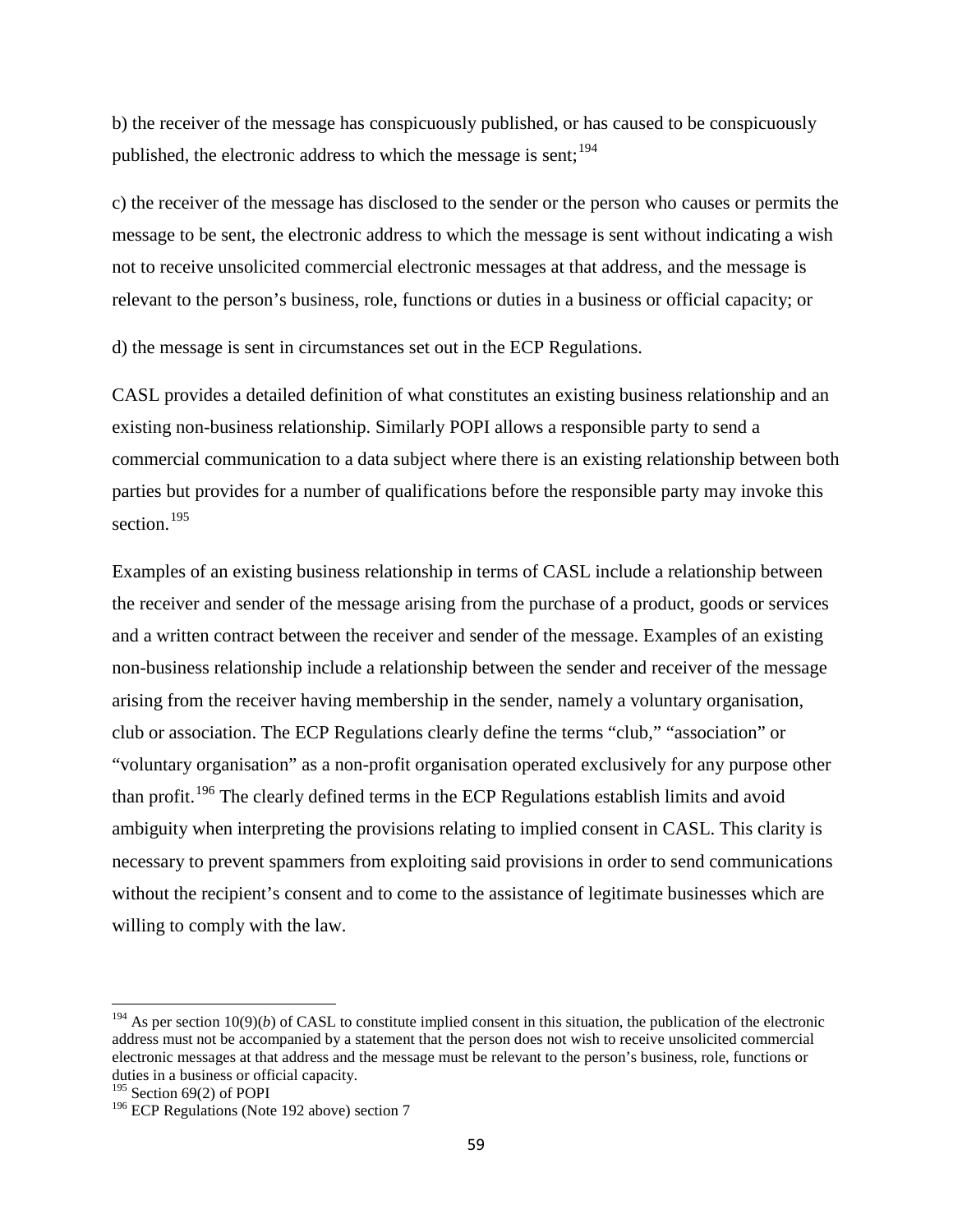### *5.8 The Unsubscribe Mechanism*

In addition to employment of the opt-in mechanism CASL requires the communication to include an unsubscribe mechanism which must enable the receiver to communicate to the sender that he no longer wishes to receive such communications.<sup>[197](#page-75-0)</sup> In doing so the receiver must bear no costs and must be able to use the same electronic means that was used to send the message to unsubscribe or if not practicable, other means may be used.<sup>[198](#page-75-1)</sup> This can be contrasted with the unsubscribe mechanism provided for in section 45 of the ECTA.<sup>[199](#page-75-2)</sup> As was discussed in Chapter two, the ECTA mentions no guidance as to how the opt-out mechanism should be provided for or through what means the consumer may unsubscribe from the communications, which leaves room for abuse. Unlike the ECTA, the CASL specifically requires that the unsubscribe link must be valid for a minimum of sixty days after the message has been sent.<sup>[200](#page-75-3)</sup>

If the recipient indicates that he no longer wishes to receive such communications from the sender then effect must be given to that indication no later than ten business days after the indication has been sent and without requiring any further action on the recipient.<sup>[201](#page-75-4)</sup> Again the ECTA is lacking in these many respects; the ECTA does not provide a specific time period for which the recipient's request must be honoured – if the spammer chooses to honour the request at all.

# *5.9 Noteworthy Enforcement Measures*

CASL provides for administrative monetary penalties and damages in terms of a private right of action. Only one action may be made, either the administrative or the private right of action.<sup>[202](#page-75-5)</sup> In the case of a company or any person not to be considered an individual, the administrative monetary penalties are capped at ten million Canadian dollars.<sup>[203](#page-75-6)</sup> In terms of compensatory damages, one may receive a maximum of two-hundred Canadian dollars for each violation of

<span id="page-75-0"></span><sup>197</sup> Section 11(1)(*a*) of CASL

<span id="page-75-1"></span><sup>&</sup>lt;sup>198</sup> Section 11(1)(*a*)(i)-(ii) of CASL

<span id="page-75-2"></span><sup>&</sup>lt;sup>199</sup> This mechanism was discussed under Chapter 2 "The Current South African Position".<br><sup>200</sup> Section 11(2) of CASL<br><sup>201</sup> Section 48(1)-(3) of CASL<br><sup>203</sup> Section 20 (4) of CASL

<span id="page-75-3"></span>

<span id="page-75-4"></span>

<span id="page-75-6"></span><span id="page-75-5"></span>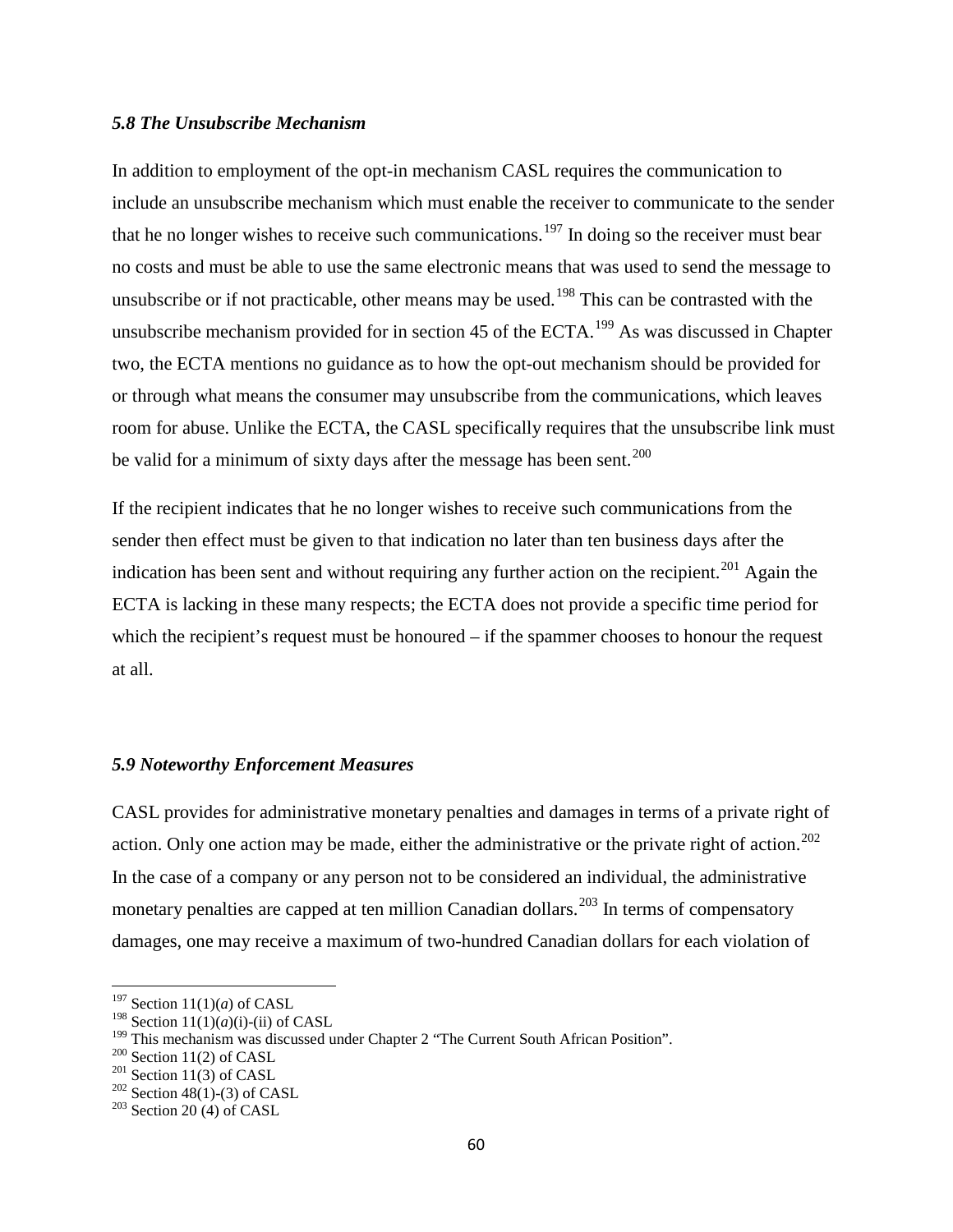sending an electronic message without consent, not to exceed one million Canadian dollars for each day of occurrence.<sup>[204](#page-76-0)</sup> Paulson points out that the measure for damages may not seem overwhelming in the case of a single plaintiff but a class action may cause much more serious consequences for defendant companies.<sup>[205](#page-76-1)</sup> The maximum penalties are therefore significant and the legislator has recognised this significance and in response, created an internal measure to ensure that the penalties are not disproportionate to the spammer's act or ability to pay the damages. A court will be required to exercise discretion when determining the amount payable for a contravention of CASL and will be required to consider a number of factors including the purpose of the order and the person's ability to pay the amount.<sup>[206](#page-76-2)</sup>

## *5.10 Critique and Commentary of CASL*

The noteworthy change that CASL has brought to Canadian legislation is the requirement of express consent. Many consumers are often unaware that their information is used for commercial purposes. For example when an agreement is presented to you, your "consensus" may already be expressed in a pre-checked in box regardless of the fact that you were unaware of the checked box. Businesses will often rely on those tactics as the consumer's valid consent. Express consent is therefore a step in the right direction towards consumer protection.

CASL does present certain exceptions and makes provision for implied consent. Canadian businesses will most likely invoke these exceptions instead of obtaining one's express consent. Reliance on these exceptions could create internal business complications which can be simply avoided by seeking the express consent of the consumer.

Although commendable for its forceful approach against spamming, CASL is not without its ugly side. CASL's approach encompasses what one would call "jurisdictional overreach". Foreign spammers will not be easily intimidated by the penalties imposed by CASL for the simple reason that it is difficult to fathom that the Canadian government will physically track and

<span id="page-76-0"></span><sup>&</sup>lt;sup>204</sup> Section 51 (1)(b)(i) of CASL<br><sup>205</sup> Paulson (Note 184 above) 618<br><sup>206</sup> Section 51(3) of CASL

<span id="page-76-1"></span>

<span id="page-76-2"></span>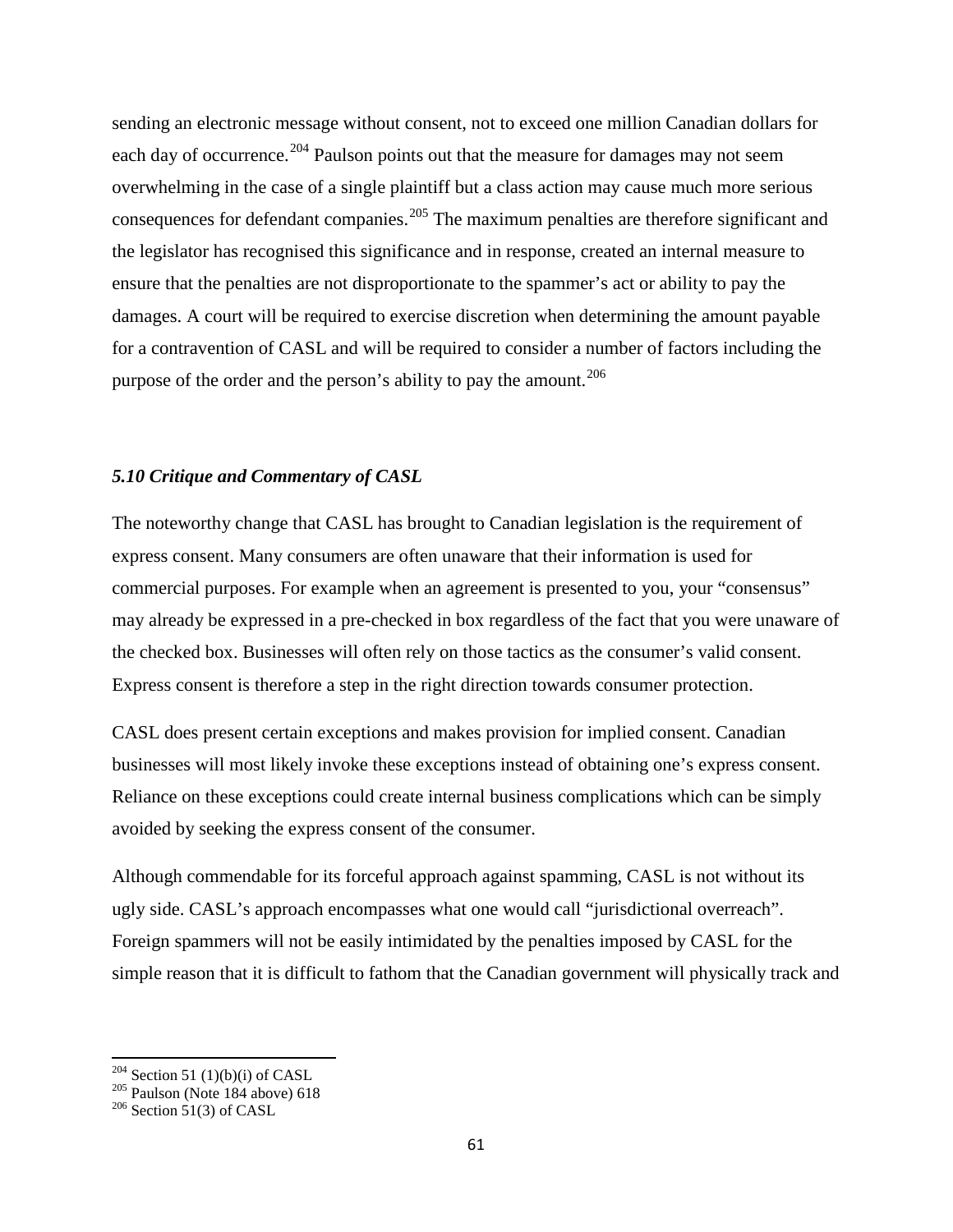bring to justice a spammer who is outside Canadian borders. Instead the Canadian government would rather impose the law on organisations operating within Canada.

CASL places online marketing in Canada in an uneven playing field. Direct marketers are required to jump through many hoops created by the legislation. In effect CASL will require direct marketing companies to completely re-evaluate their marketing communications strategy. In this sense CASL may become a marketer's nightmare.

Perhaps a forceful approach to spamming is required because of the ease in which spammers are able to avoid prosecution and the fact that spamming is often taken lightly and not regarded as a "real crime". The significant penalties in CASL are to likely act as a somewhat successful deterrent to spamming.

Regardless of the prospect of success of CASL, if one were to adopt a legislative route in combating spamming then CASL provides great guidance in the drafting of the provisions that would be required. The provisions with specific application to the commercial communication of the spam message are non-ambiguous. Non-ambiguous legislation leads to clear and coherent judgments which in turn make the status quo plain and understandable.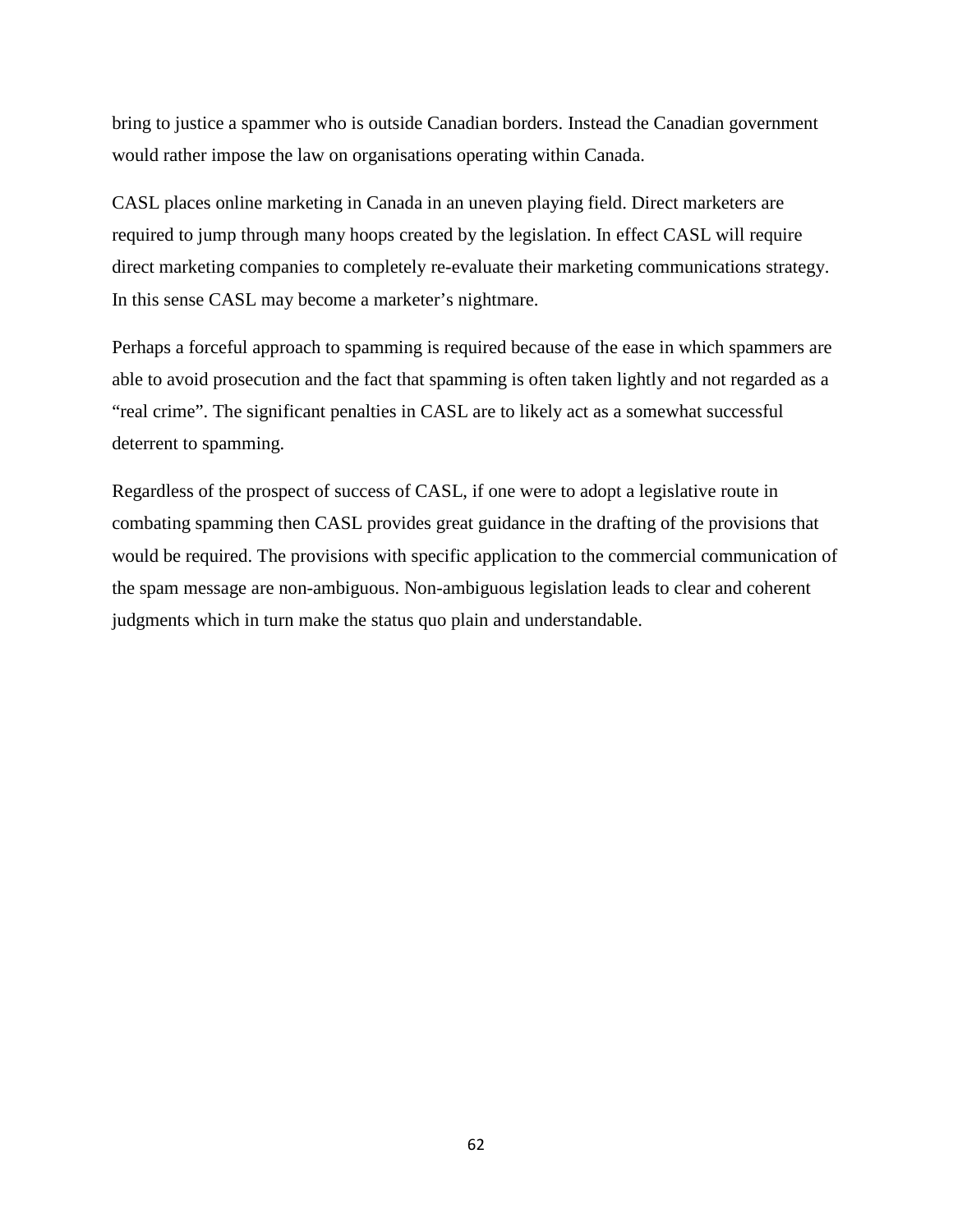# CHAPTER 6

# CONCLUDING REMARKS AND SOME SUGGESTIONS

This research paper begun by seeking to bring the reader's attention to the more serious consequences derived from spam. It must be emphasised that spam should no longer be seen as only an everyday nuisance; spamming should be considered an act which is able to infringe a person's right to privacy, create a number of dangers to the recipient and substantial costs to the recipient, internet service provider and the internet infrastructure as a whole.

Prior to the commencement of POPI, a litigant has recourse to section 45 of the ECTA and section 11 of the CPA. The ECTA provides inadequate and limited protection to the recipient of spam. The ECTA fails to live up to its objective of ensuring that electronic transactions conform to the highest international standards. It seems as if the ECTA was drafted during a time when spam did not represent a current challenge. Unlike the ECTA, the CPA does not limit protection to instances of direct marketing via electronic communications. The CPA also provides for a preemptive block against communications primarily for the purpose of direct marketing; however this provision has not seen successful enforcement. The approach of ECTA and the CPA seem disjointed and require harmonisation bearing in mind the consumer's interests.

POPI represents a significant step towards the right direction in creating much improved consumer protection with regards to spam and has produced the secondary effect of creating awareness of the issues relating to spam.

Geissler points out that legislative effort to reduce spam within South Africa could bring about a considerable difference in the volume of spam globally. She further submits that we often look to foreign jurisdictions to seek guidance on legal issues; similarly those jurisdictions will also look to South African law for such guidance.<sup>[207](#page-78-0)</sup> The introduction of anti-spam legislative protection allows South Africa to influence the international arena to encourage other countries to follow suit thereby working towards a global solution as spam is considered a global problem.

<span id="page-78-0"></span><sup>207</sup> Geissler (Note 6 above) 386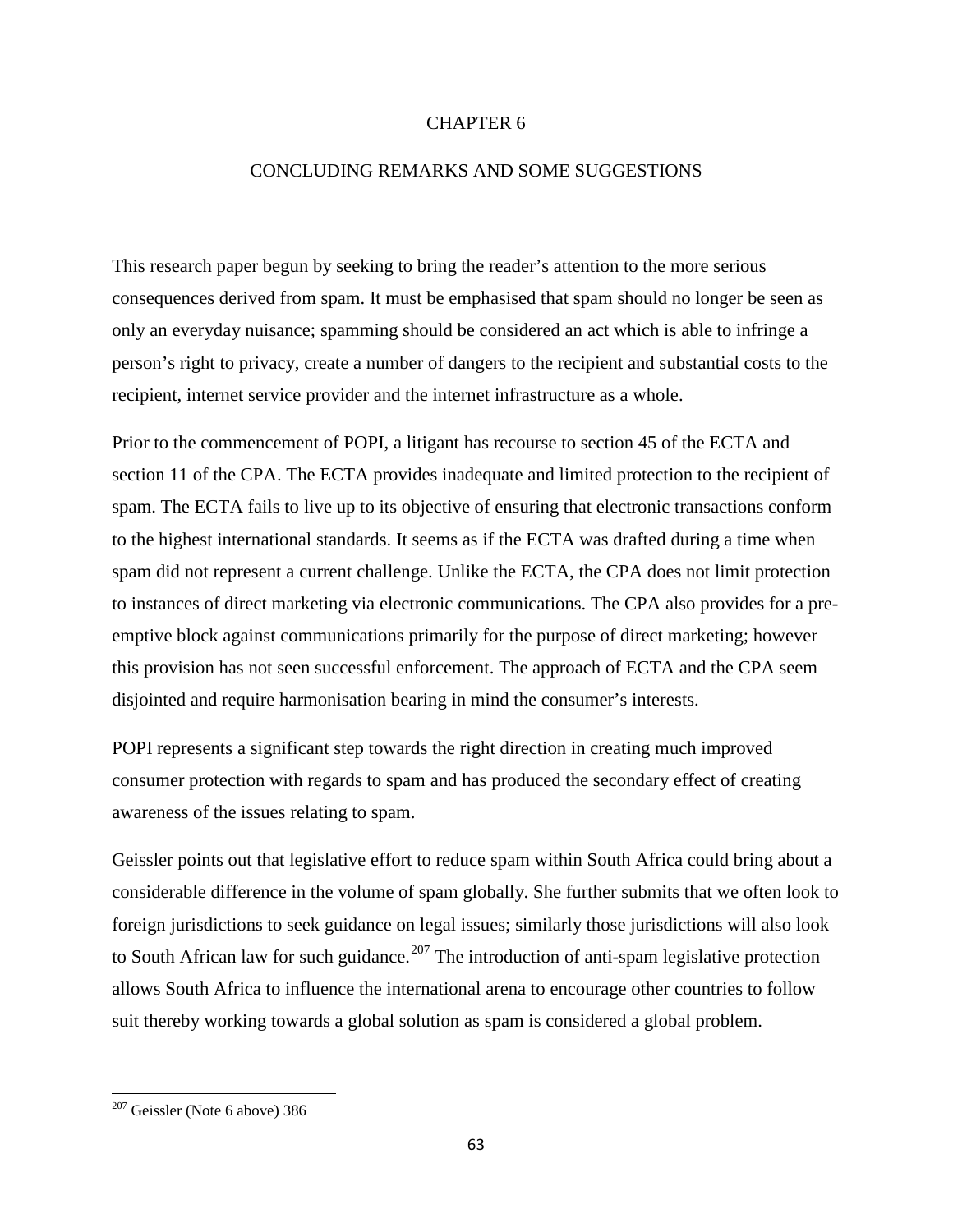Spam can be defeated through a combination of measures and not only through the use of legislative measures.

# *6.1 Industry Self-Regulated Regime*

The Ketler case provides a wise sentiment that the light of solution should not be only shone on statutes; rather we should also implement an industry self-regulated regime. The problem with self-regulatory measures stems from the fact that compliance with an association's code of conduct can only be asked of a member of such an association. However, it is true that industry players are somewhat pressured into becoming members of such associations by the consumer's preference of members over non-members as consumers become more aware that a member of an association will be held to a higher standard of practice which in turn benefits the consumer. This shows that a further worthy approach to combating spam largely lies in the need for consumer awareness.

### *6.2 Anti-Spam Awareness Campaigns*

In 2003 Australia introduced anti-spam legislation and simultaneously embarked upon a public awareness campaign. At the time, Australia was listed as one of the top ten countries of spam origination. By 2005 the country dropped off the list.<sup>[208](#page-79-0)</sup> This shows us that spam can be defeated through effective anti-spam legislation and an elaborate public awareness campaign.

Countries such as Mauritius, Canada, Hong Kong and Australia have all recognised the importance of consumer awareness in the fight against spam. Awareness campaigns inform endusers about what they are able to do to limit the amount of spam that they receive. Consumers must be made aware of practices to reduce spam including spam reporting and the use of internet security and filtering tools.

<span id="page-79-0"></span><sup>208</sup> D M McRae *The Canadian Yearbook of International Law* Vol 47 Toronto: University of British Columbia Press (2009) 475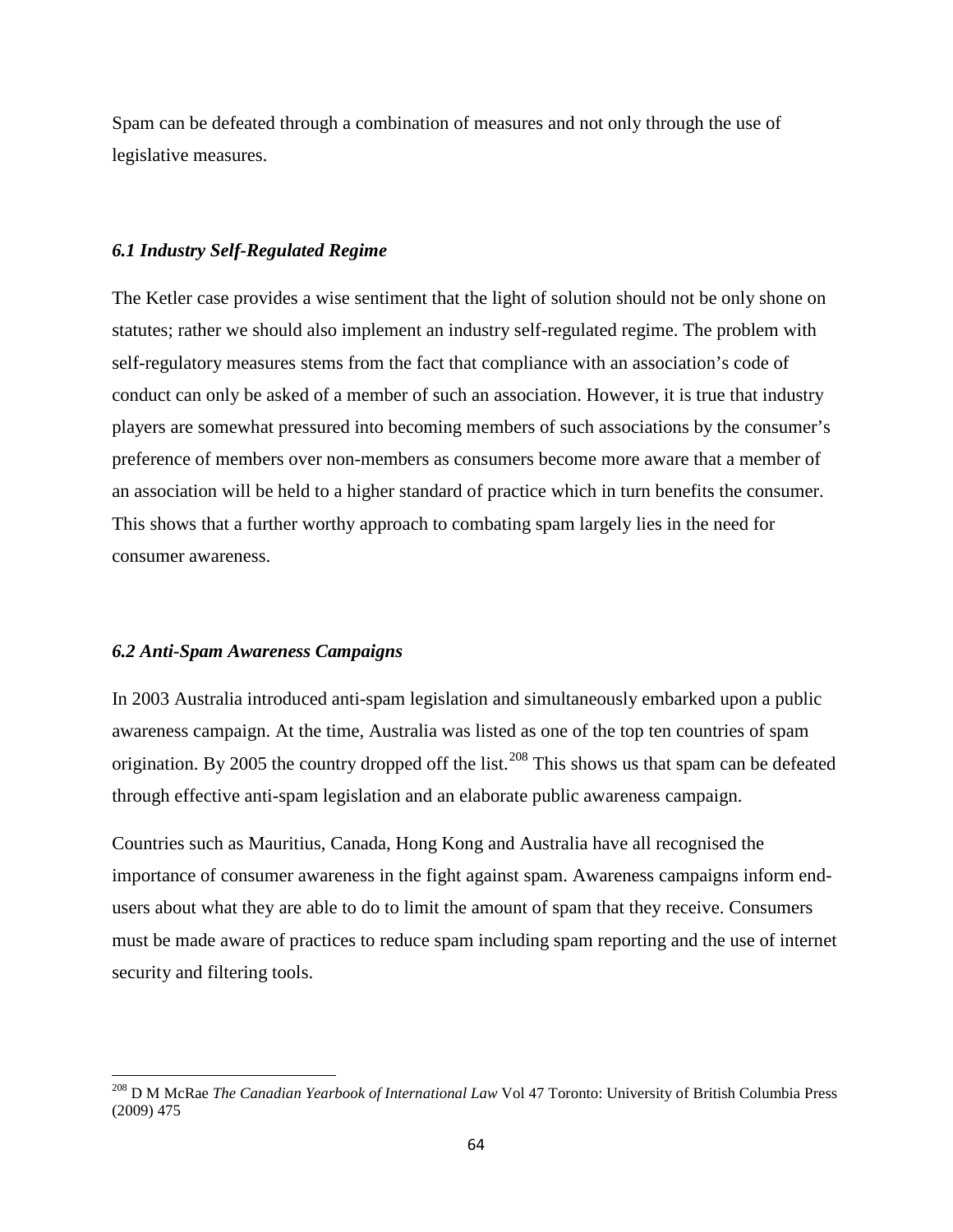# *6.3 Employ A Task Force On Spam*

A task force on spam should be employed to identify user practices and behaviours relating to spam. Such an approach has been implemented by the Canadian government and has proved to be successful in many respects. The Canadian task force which is named the Working Group on Public Education and Awareness was formed in 2004. It has placed focus on engaging with stakeholders in the public and private sphere to implement an awareness initiative to combat spam. The task force submits comprehensive reports to the Minister of Industry making recommendations of *inter alia* best practices for internet service providers and end-users.

#### *6.4 The Definition Of Spam*

What can be seen as a common theme throughout this research paper is the emphasis placed on the lack of protection afforded to the recipient of a non-commercial communication. There is simply no protection afforded to the recipient when the message bears religious or political content, hoaxes, chain letters and other similar content. This is worrisome as most spam bears non-commercial content. The definition of spam should therefore be extended to noncommercial communications.

# *6.5 Regular Review Of Anti-Spam Measures*

Ebersöhn recommended that the South African government should regularly review section 45 of the ECTA.<sup>[209](#page-80-0)</sup> I similarly submit that POPI as well as related enforcement mechanisms should be regularly reviewed to consider its effectiveness in defeating spam. The reason being is that technology is fast-paced and ever-changing; measures which are considered suitable in the present may not be considered so in five years time. Regular review is therefore warranted.

<span id="page-80-0"></span><sup>209</sup> Ebersöhn (Note 45 above) 142